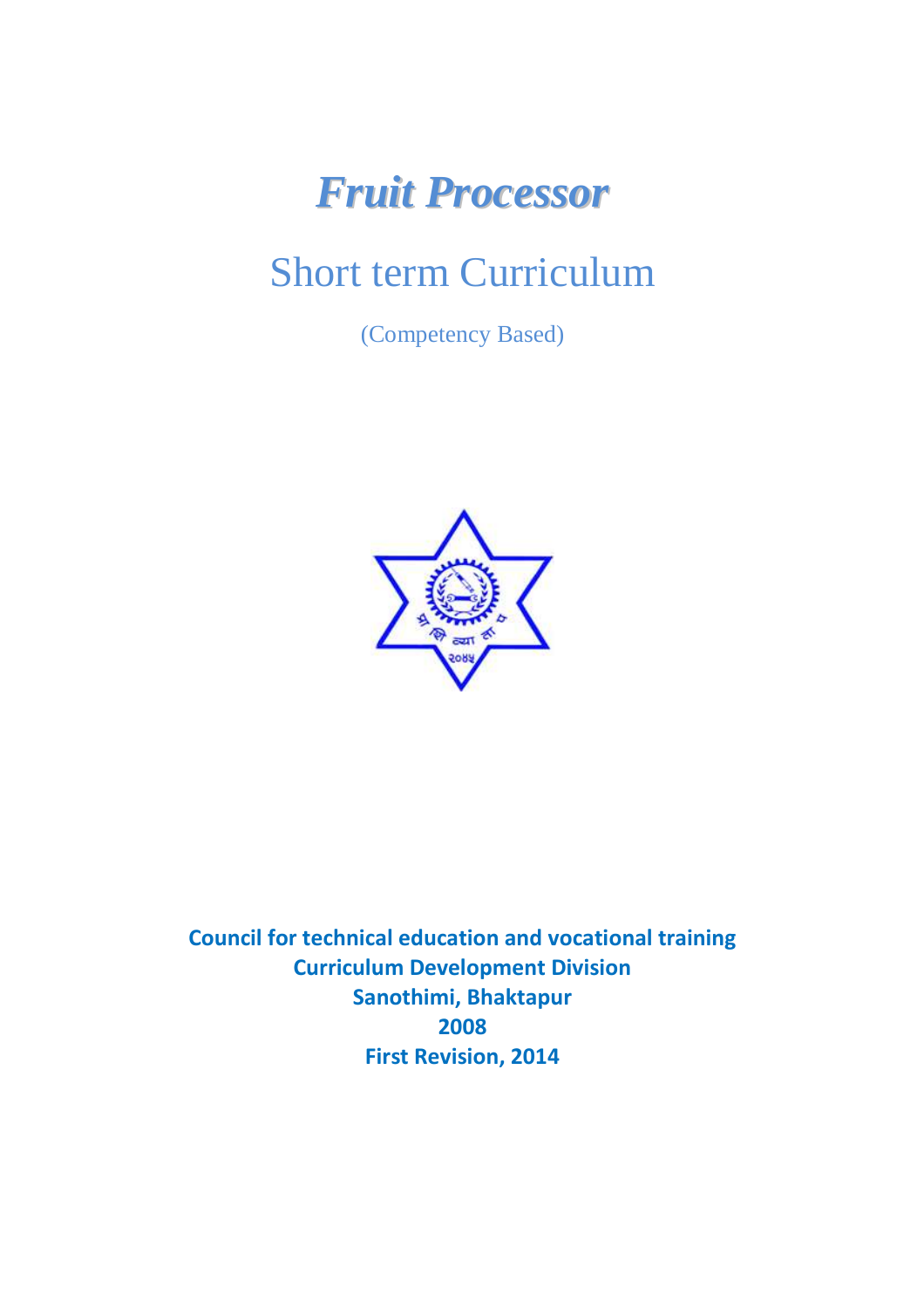# **Table of Contents**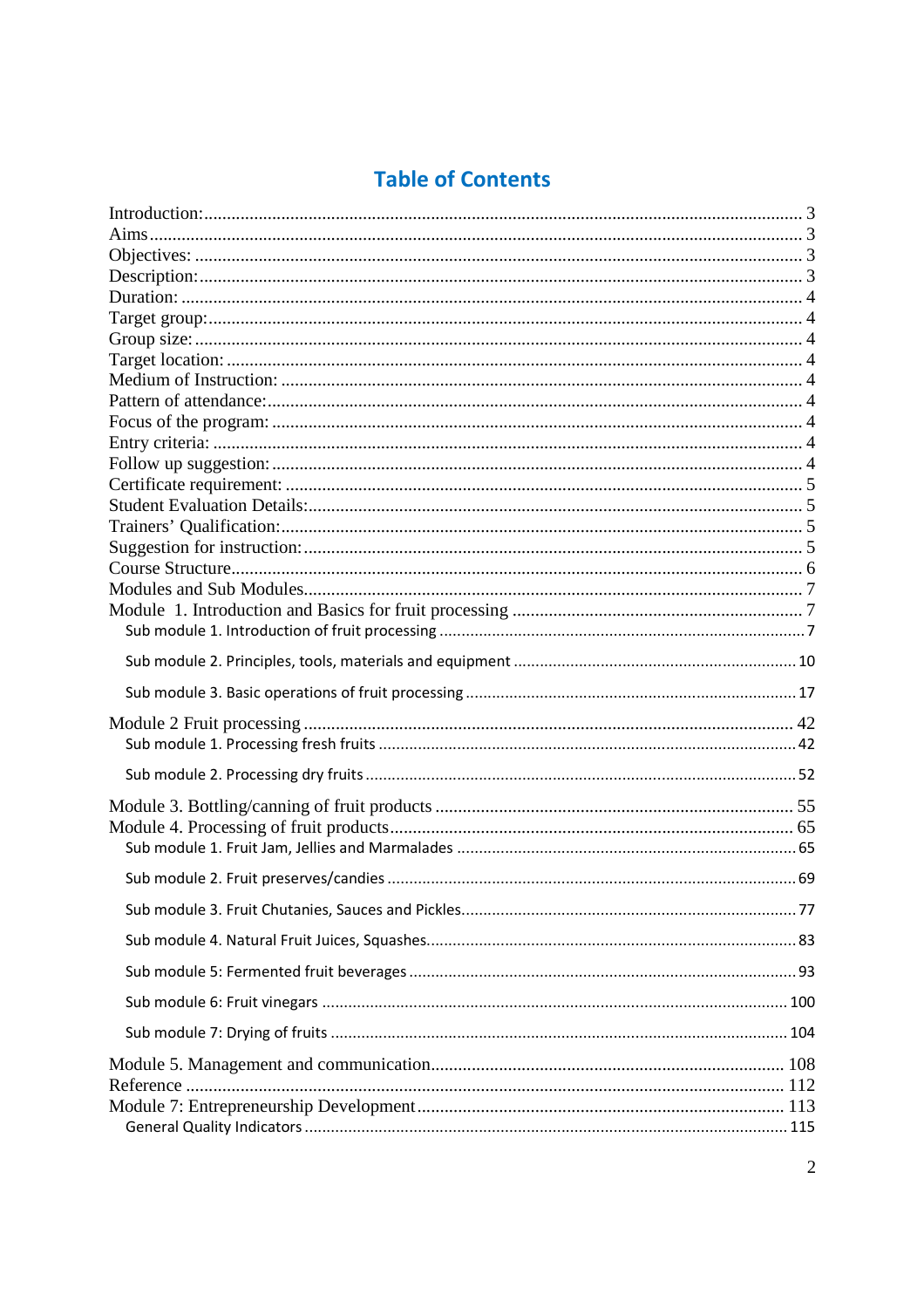#### **Introduction:**

This curriculum has been developed with a purpose of preparing fruit processor as a lower level technical workforce able to get employment in the country. The technical skills incorporated in this curriculum come from the field of fruit processing. Its contents are organized in the form of modules. So it is a tailor made curriculum with a special purpose to be implemented in a modular form.

It is a competency based curriculum. It is also designed to produce lower level technical workforce in the field of fruit processing equipped with skills and knowledge related to fruit processing in order to meet the demand of such workforce in the country and abroad so as to contribute in the national streamline of poverty reduction in Nepal.

#### **Aims**

The aim of this curricular program is to produce skilled workforce in the field of fruit processing by providing training to the potential citizen of the country and link them to employment opportunities in the country and abroad. The aims of this curriculum are:

- To produce lower level technical workforce in the area of fruit processing
- To produce such technical workforce who will be able to serve the community and household people through the application of the fruit processing techniques being an entrepreneur

#### **Objectives:**

After the completion of this training program, the trainees will be able:

- To apply principles of fruit preservation
- To prepare fruits for processing
- To manage and handle fruit processing machines/tools /equipment /machines/materials
- To prepare different fruit products applying fruit processing techniques ( jam, jellies, marmalades, candies, Chatneys, sauces, pickles, fruit juices, squashes, fermented beverages, vinegar etc)
- To perform fruit storage
- To establish fruit processing unit /plant
- To apply storage and post harvest operation of fruits
- To perform marketing of processed fruit products

#### **Description:**

This curriculum provides skills and knowledge necessary for fruit processor as a technical worker. There will be both demonstration by trainers/instructors and opportunity by trainees to carry out the skills/tasks necessary for this level of technical workforce. Trainees will practice and learn skills by using typical tools, materials and equipment necessary for this curricular program.

On successful completion of this training, the trainees will be able to apply principles of fruit preservation, manage tools/equipments/machines of fruit processing, perform bottling of fruits products, prepare and manage jam, jellies, marmalades, candies, Chatneys, sauces, pickles, juices squashes etc, fermented beverages, vinegar, perform drying of fruits, utilize by-products, perform fruit storage, establish fruit processing unit / plant, and perform marketing of processed fruit products.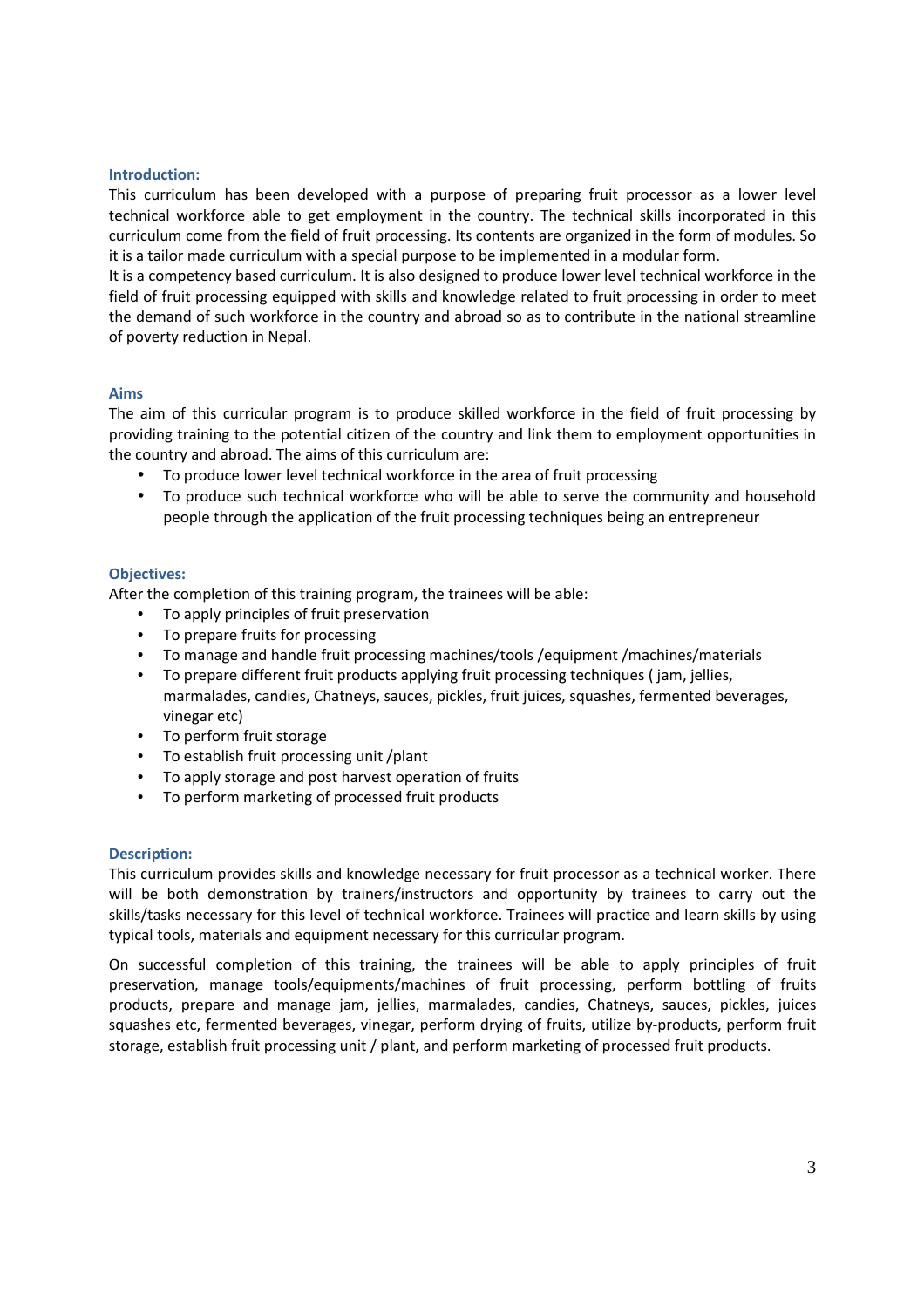#### **Duration:**

The total duration of this curricular program will be 390 hours (3 months)

#### **Target group:**

The target group for this training will be all the interested individuals of the country with academic qualification of grade eight pass.

#### **Group size:**

The group size of this training program will be not more than 24

#### **Target location:**

The target location of this training program will be all over Nepal.

#### **Medium of Instruction:**

The medium of instruction for this training program will be Nepali or English or both.

#### **Pattern of attendance:**

The trainees should have 80% attendance in theory classes and 90% in Practical (Performance) to be eligible for internal assessment and final examinations.

#### **Focus of the program:**

This is a competency based curriculum. This curriculum emphasizes on competent performance of the task specified in it. Not less than 80% time is allotted to the competencies and not more than 20% to the related technical knowledge. So, the main focus will be on the performance of the specified competencies/tasks /skills included in this curriculum.

#### **Entry criteria:**

Individuals who meet the following criteria will be allowed to enter in this curricular program:

- Eight grade pass
- Physically and mentally fit
- $\bullet$  Age : 16-25 years

Preference will be given to female, Dalit, Janajati, and Conflict affected people

#### **Follow up suggestion:**

This is not a training program only for training sake. The ultimate success of this program will rest on the proficiency of the graduates of this training program in providing services in the community either by wage employment or by self-employment.

In other to assess the success of this program and collect feedbacks/inputs for the revision of the program, a schedule of follow up is suggested as follows:-

- First follow up: Six months after the completion of the training program.
- Second follow up: Six months after the completion of the first follow up.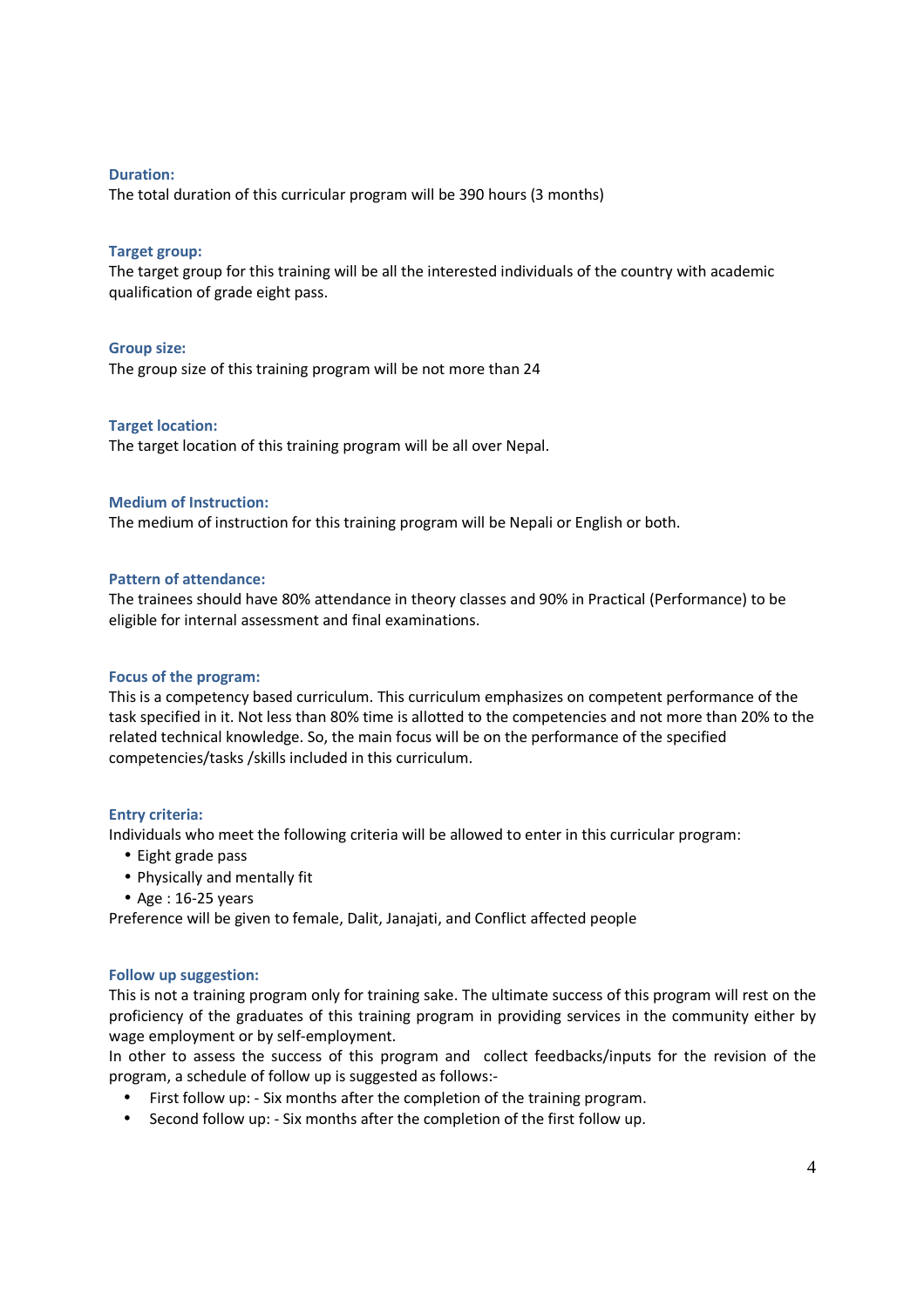Follow up cycle: - In a cycle of one year after the completion of second follow up for five years

#### **Certificate requirement:**

The related training institute will provide the certificate of "Fruit processor" to those individuals who successfully complete all the tasks with their related technical knowledge specified in this curriculum.

#### **Student Evaluation Details:**

- Continuous evaluation of the trainees' performance is to be done by the related instructor/trainer to ensure the proficiency over each competency.
- Related technical knowledge learnt by the trainees will be evaluated through written or oral tests as per the nature of the content

Trainees must secure minimum marks of 60% in an average of both theory and practical evaluations.

#### **Trainers' Qualification:**

- Bachelor's degree or equivalent in the related field
- At least 2 weeks TOT training from authorized institutions
- Good communicative & instructional skills.
- Minimum one year experience in fruit processing industry or training.

#### **Trainer - Trainees Ratio: 1:10**

#### **Suggestion for instruction:**

#### **1. Demonstrate task performance**

- Introduce skills and make readiness the learners to learn the skills
- Demonstrate task performance in normal speed
- Demonstrate slowly with verbal description of each and every steps in the sequence of activity flow of the task performance using question and answer techniques
- Repeat the above step for the clarification on trainees demand if necessary.
- Perform fast demonstration of the task performance.

#### **Provide trainees the opportunity to practice the task performance demonstrated.**

- Provide trainees to have guided practice:- create environment for practicing the demonstrated task performance and guide the trainees in each and every step of task performance
- Provide trainees the opportunity to repeat & re-repeat as per the need to be proficient on the given task performance
- Give project work to apply learned skills and to become competent in each skills
- Switch to another task demonstration if and only if the trainees developed proficiency in the given task performance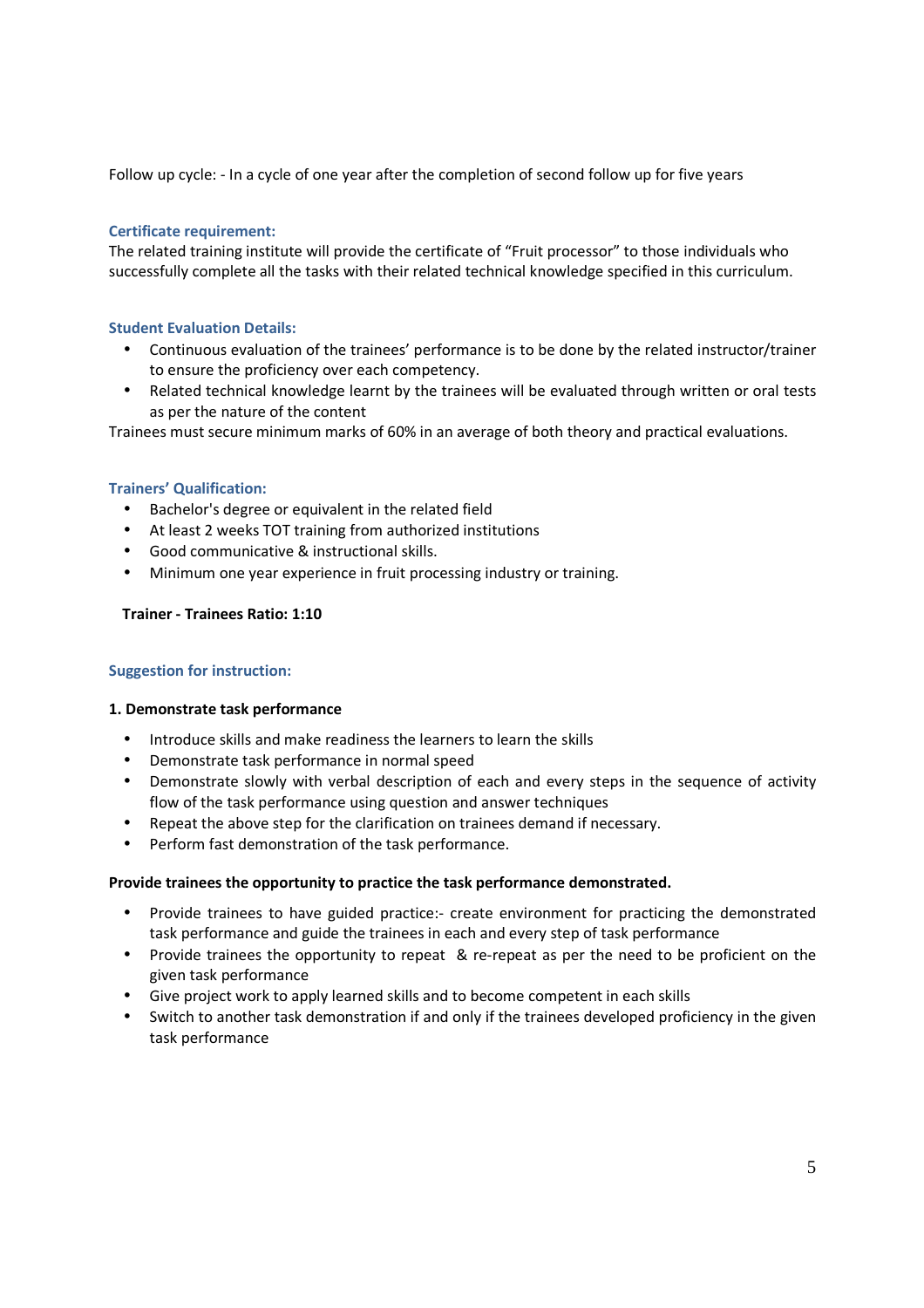#### **Evaluation performance of the trainees/ student**

- Perform task analysis
- Develop a detail task performance check list
- Perform continuous performance evaluation of the trainees / students by applying the performance check list.
- Keep regular performance record
- Monitor the performance record and

#### **Course Structure**

| <b>SN</b>               | <b>Modules sub modules and areas</b>                        | Time (hrs.)    |     |       | <b>Marks</b> |     |       |  |
|-------------------------|-------------------------------------------------------------|----------------|-----|-------|--------------|-----|-------|--|
|                         |                                                             | T              | Ρ   | Total | T            | P   | Total |  |
| $\mathbf{1}$            | fruit<br><b>Introduction</b><br><b>Basics</b><br>for<br>and | 20             | 120 | 140   | 20           | 80  | 100   |  |
|                         | processing                                                  |                |     |       |              |     |       |  |
|                         | 1. Introduction of fruit processing                         | 5              | 10  | 15    |              |     |       |  |
|                         | 2. Principles, tools,<br>materials<br>and                   | 5              | 10  | 15    |              |     |       |  |
|                         | equipment                                                   |                |     |       |              |     |       |  |
|                         | 3. Basic operations of fruit processing                     | 10             | 100 | 110   |              |     |       |  |
| $\overline{2}$          | <b>Fruit processing</b>                                     | 10             | 45  | 45    | 8            | 32  | 40    |  |
|                         | 1. Processing fresh fruit products                          | 5              | 30  | 35    |              |     |       |  |
|                         | 2. Processing dry fruits                                    | 4              | 16  | 20    |              |     |       |  |
| $\overline{\mathbf{3}}$ | <b>Bottling/canning of fruit products</b>                   | 5              | 20  | 25    | 4            | 16  | 20    |  |
|                         |                                                             |                |     |       |              |     |       |  |
| 4                       | Processing of fruit products                                | 20             | 90  | 110   | 20           | 80  | 100   |  |
|                         | 1.<br>Fruit Jam, Jellies and Marmalades                     | $\overline{2}$ | 4   | 6     |              |     |       |  |
|                         | 2.<br>Fruit preserves / candies                             | 4              | 18  | 22    |              |     |       |  |
|                         | 3.<br>Fruit Chutanies, Sauces and Pickles                   | 4              | 16  | 20    |              |     |       |  |
|                         | Natural Fruit Juices, Squashes<br>4.                        | 4              | 18  | 22    |              |     |       |  |
|                         | 5.<br>Fermented fruit beverages                             | $\overline{2}$ | 14  | 16    |              |     |       |  |
|                         | 6.<br>Fruit vinegars                                        | $\overline{2}$ | 8   | 10    |              |     |       |  |
|                         | Drying of fruits<br>7.                                      | $\overline{2}$ | 12  | 14    |              |     |       |  |
| 5                       | <b>Management and communication</b>                         | 5              | 15  | 20    | 4            | 16  | 20    |  |
| 6                       | <b>Entrepreneurship development</b>                         | 18             | 22  | 40    | 4            | 16  | 20    |  |
|                         | <b>Total</b>                                                | 78             | 302 | 390   | 60           | 240 | 300   |  |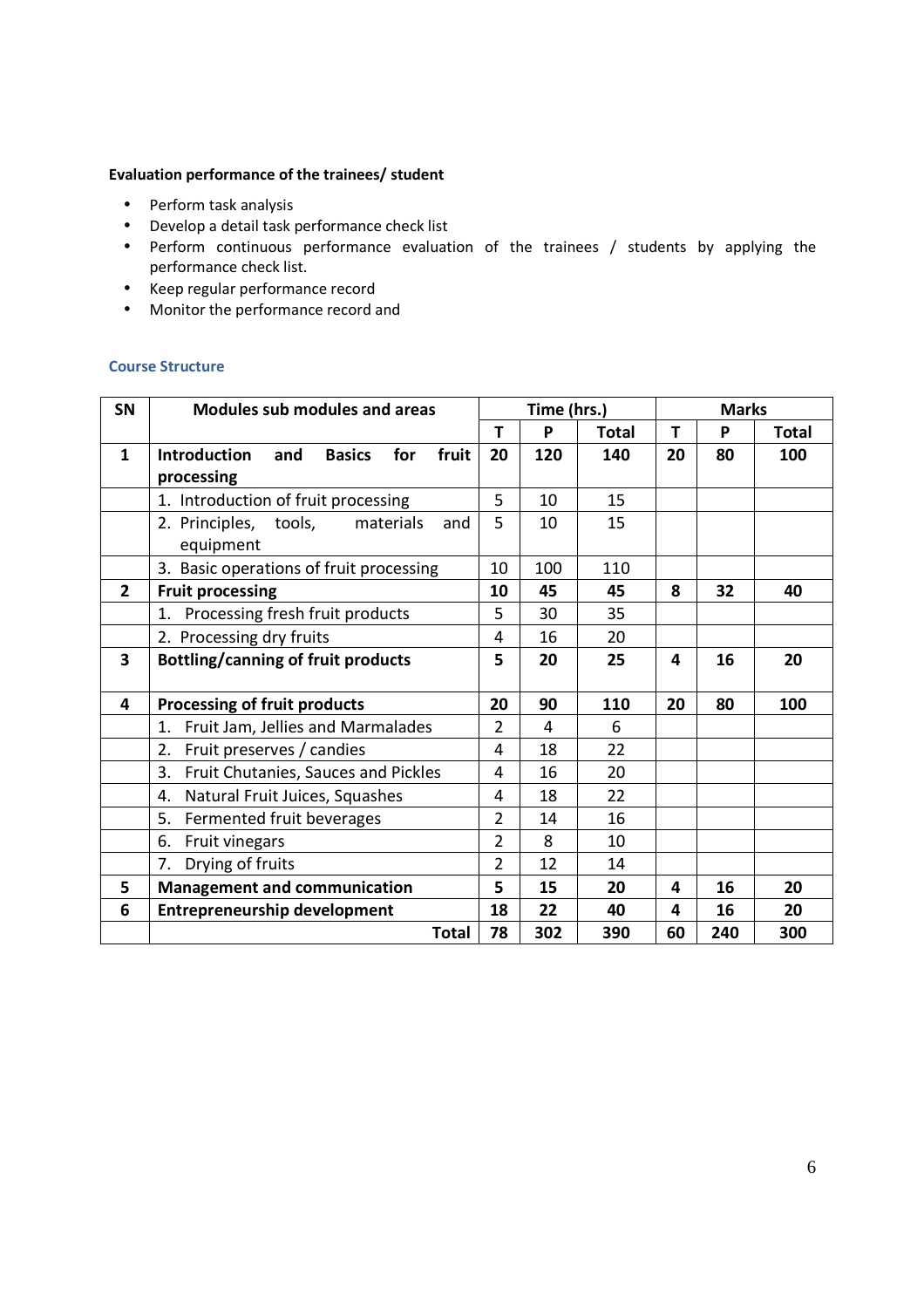# **Modules and Sub Modules**

# **Module 1. Introduction and Basics for fruit processing**

### **Sub module 1. Introduction of fruit processing**

**Description**: It deals with the knowledge and skills related to introduction of food processing, identification and characteristics of common fruits. It consists of tasks related to introduction of fruit processing. Each task structure consists of steps, terminal performance objective, and minimum related technical knowledge necessary to carry out that very task in a competent/ professional manner.

**Objectives:** After its completion the trainees will be able:

**To introduce fruit processing** 

**Tasks:** To fulfill the objectives the trainees are expected to get proficiency on the following tasks:

- 1. Introduce of fruit processing
- 2. Identify different fruits with their classification
- 3. Be familiar with characteristics of common fruits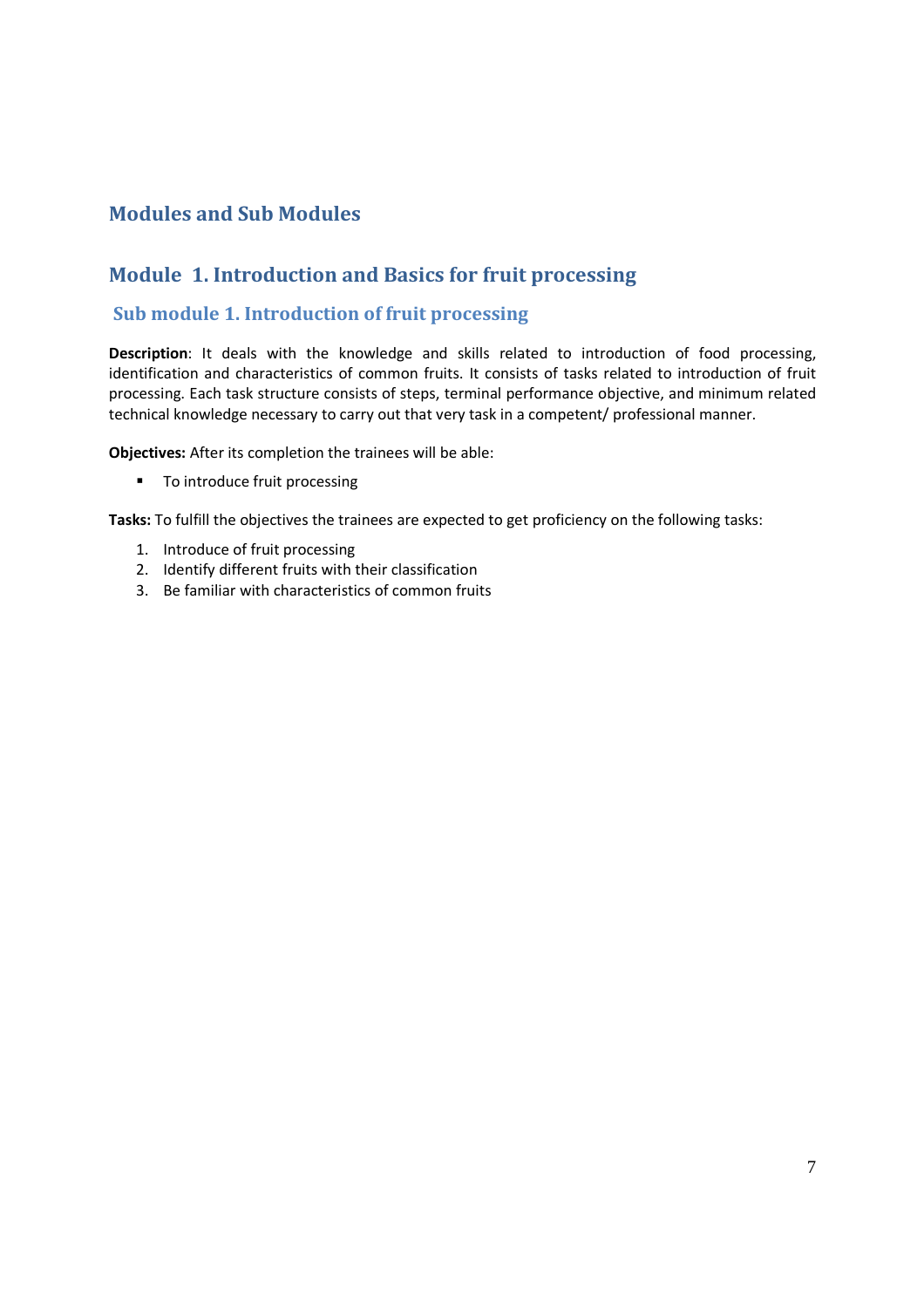# **Task Analysis**

| Task 1: Introduce of fruit processing                                                                                                              |                                                                                                                                                       |                                                                                                               |
|----------------------------------------------------------------------------------------------------------------------------------------------------|-------------------------------------------------------------------------------------------------------------------------------------------------------|---------------------------------------------------------------------------------------------------------------|
| Task steps                                                                                                                                         | <b>Terminal performance objectives</b>                                                                                                                | Related technical knowledge                                                                                   |
| 1.<br>Receive instruction<br>Explain fruit processing<br>Enlist importance of fruit<br>3.<br>processing<br>Explain scope of fruit processing<br>4. | <b>Condition (Given):</b><br>Reading materials<br>Task (What):<br>Introduce fruit processing<br><b>Standard (How well):</b><br>As prescribed criteria | Definition of fruit processing<br>$\bullet$<br>Scope and importance<br>processing<br>Type of fruit processing |
| Tools/materials/equipment:                                                                                                                         | Safety/precautions:                                                                                                                                   |                                                                                                               |
| Paper, pen, and other supplies                                                                                                                     |                                                                                                                                                       |                                                                                                               |

| Task 2: Identify different fruits with their classification                                                                                                                                                                  |                                                                                                                                                                |           |                                                           |
|------------------------------------------------------------------------------------------------------------------------------------------------------------------------------------------------------------------------------|----------------------------------------------------------------------------------------------------------------------------------------------------------------|-----------|-----------------------------------------------------------|
| Task steps                                                                                                                                                                                                                   | <b>Terminal performance objectives</b>                                                                                                                         |           | <b>Related technical knowledge</b>                        |
| 1.<br>Receive instruction<br>Enlist common name of different<br>2.<br>common fruits<br>3. Classify the fruits as their climatic<br>region<br>Prepare list of temperate fruits<br>4.<br>Prepare list of tropical fruits<br>5. | <b>Condition (Given):</b><br>Reading materials<br>Task (What):<br>Identify fruits with classification<br><b>Standard (How well):</b><br>As prescribed criteria | $\bullet$ | Common name of fruits<br>Climatic and non climatic fruits |
| Tools/materials/equipment:                                                                                                                                                                                                   | Safety/precautions:                                                                                                                                            |           |                                                           |
| Paper, pen, fruits                                                                                                                                                                                                           |                                                                                                                                                                |           |                                                           |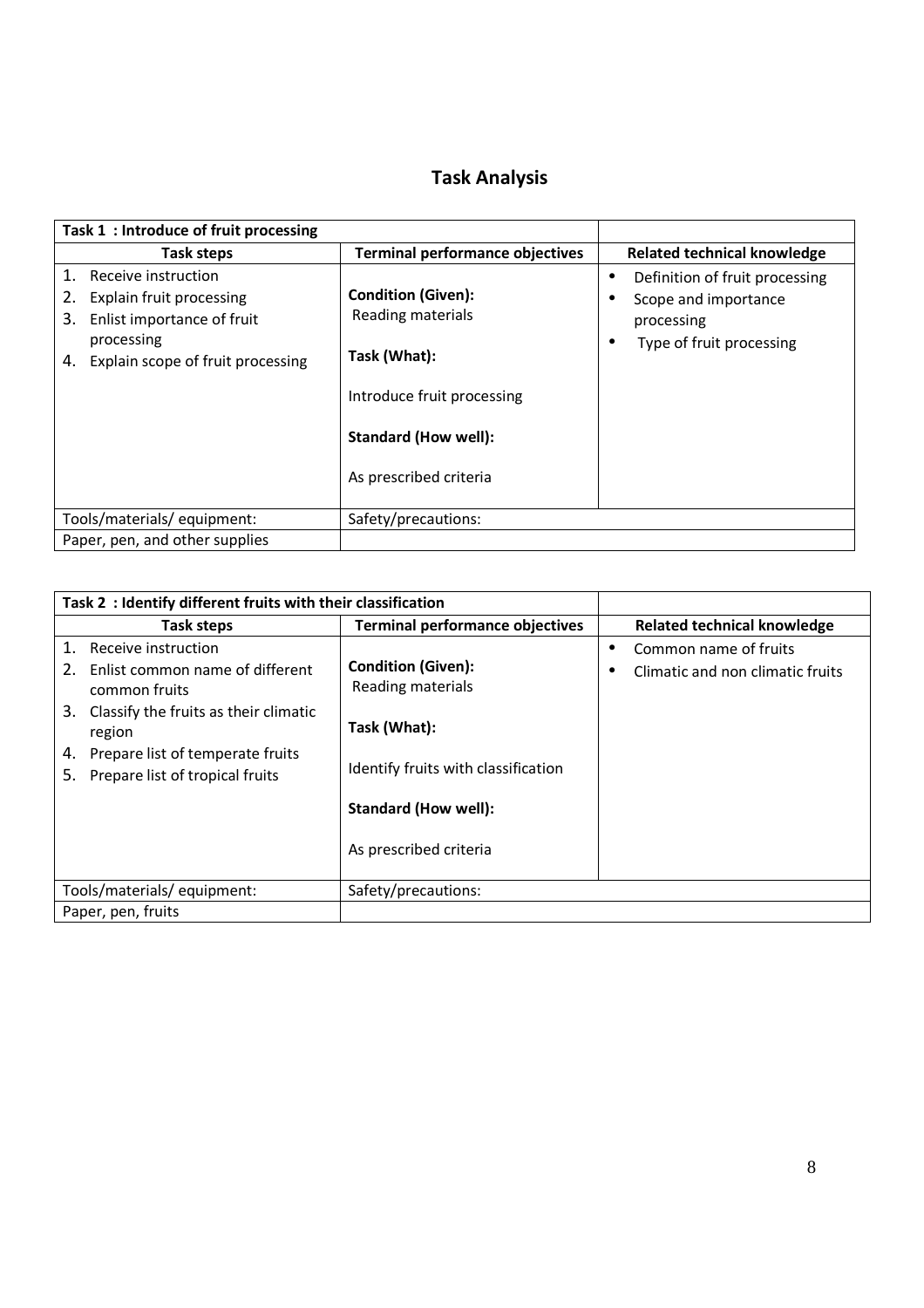| Task 3: Characteristics of common fruits                                                                                                                                                                                                                |                                                                                                                                                                                   |                                                                                                                                                                                                                                            |
|---------------------------------------------------------------------------------------------------------------------------------------------------------------------------------------------------------------------------------------------------------|-----------------------------------------------------------------------------------------------------------------------------------------------------------------------------------|--------------------------------------------------------------------------------------------------------------------------------------------------------------------------------------------------------------------------------------------|
| Task steps                                                                                                                                                                                                                                              | <b>Terminal performance objectives</b>                                                                                                                                            | <b>Related technical knowledge</b>                                                                                                                                                                                                         |
| Receive instruction<br>1.<br>Prepare materials/tools<br>2.<br>Enlist common characteristics of<br>3.<br>given fruits :<br>Apple<br>Papaya<br>Banana<br>Citrus<br>Pineapple<br>Bel<br>Lapsi<br>Mango<br>Litchi<br>Amala<br>Fruit available in local area | <b>Condition (Given):</b><br>As assign by supervisor<br>Task (What):<br>Enlist common characteristics of<br>given fruits<br><b>Standard (How well):</b><br>As prescribed criteria | Common name of fruits<br>$\bullet$<br>Common characteristics of fruits<br>based on :<br>Test<br>Maturity and ripening<br>time duration<br>Edible parts<br>Color<br>Post harvest handling<br>and storage<br>Temperature<br>requirement etc. |
| Tools/materials/equipment:                                                                                                                                                                                                                              | Safety/precautions:                                                                                                                                                               |                                                                                                                                                                                                                                            |
| Paper, pen, and other supplies                                                                                                                                                                                                                          |                                                                                                                                                                                   |                                                                                                                                                                                                                                            |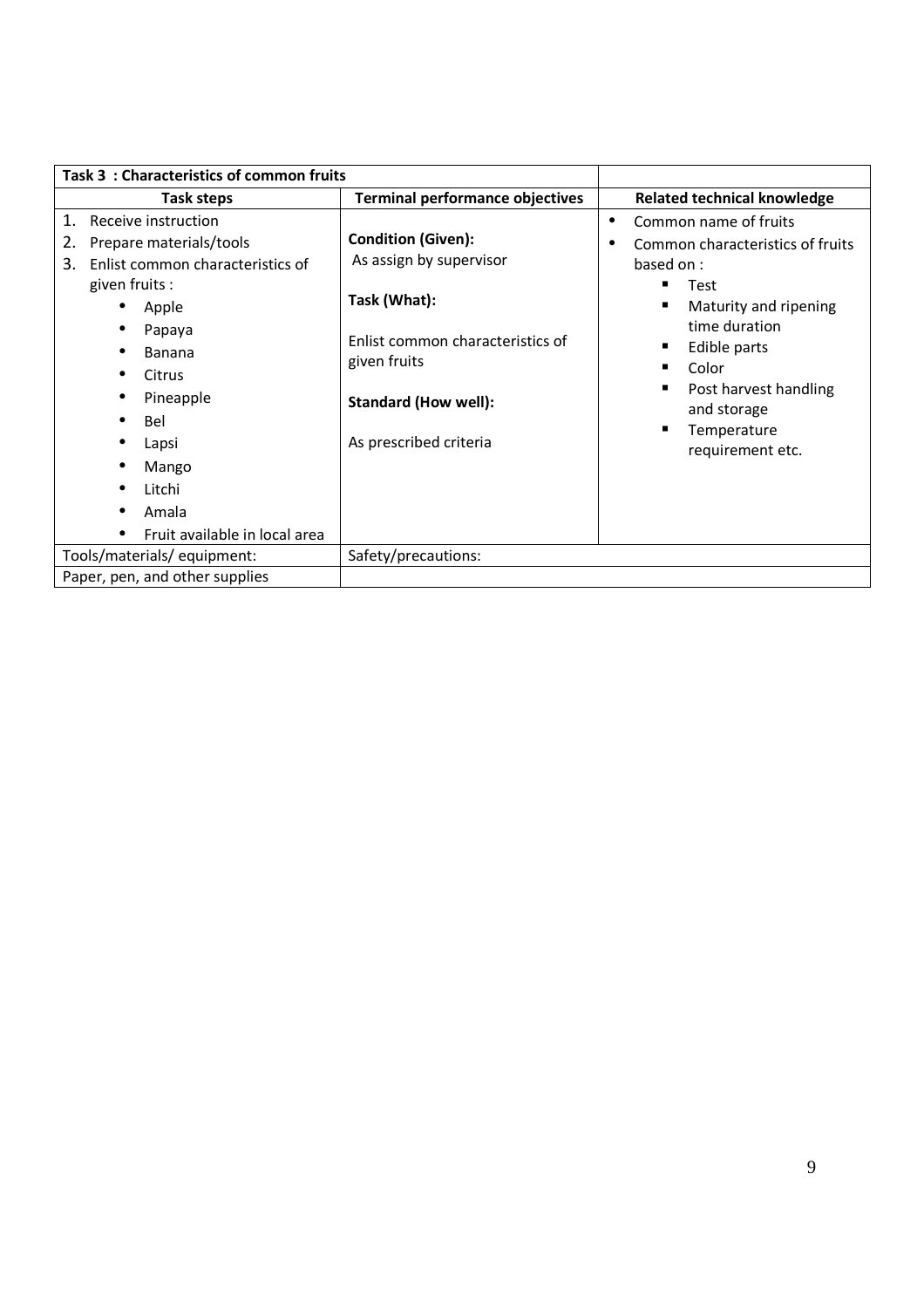## **Sub module 2. Principles, tools, materials and equipment**

**Description**: It deals with the knowledge and skills related to principles of food preservation; handling, management, and care for the related tools, materials, equipment, and fruit packaging containers. It consists of tasks related to principles of food preservation; handling, management, and cares for the related tools, materials, equipment, and fruit packaging containers. Each task structure consists of steps, terminal performance objective, and minimum related technical knowledge necessary to carry out that very task in a competent/ professional manner.

**Objectives:** After its completion the trainees will be able:

- To Apply principles of preservation
- To Manage/handle/maintain containers for packing
- To Manage/handle materials / tools / equipment / machines
- To apply post harvest handling and storage

**Tasks:** To fulfill the objectives the trainees are expected to get proficiency on the following tasks:

- 1. Apply principles of preservation
- 2. Manage/handle/maintain containers for packing
- 3. Manage/handle materials / tools / equipment / machines
- 4. Perform post harvest handling and storage of fruits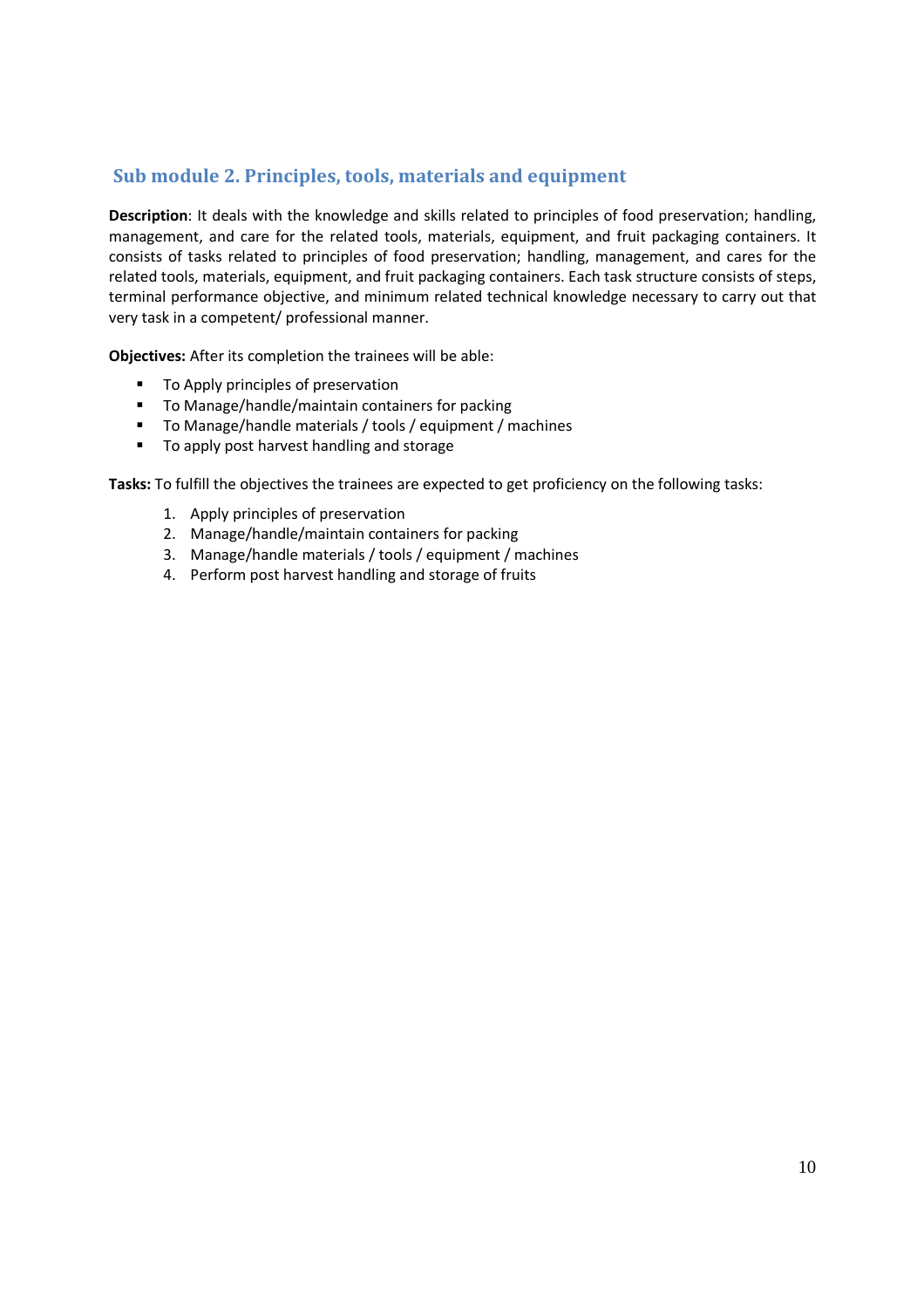| Task 1: Apply principles of preservation                                    |                                                                                                |           |                                                           |
|-----------------------------------------------------------------------------|------------------------------------------------------------------------------------------------|-----------|-----------------------------------------------------------|
| <b>Task steps</b>                                                           | <b>Terminal performance objectives</b>                                                         |           | <b>Related technical knowledge</b>                        |
| 1. Receive instruction                                                      |                                                                                                | $\bullet$ | Concept, need, and application of                         |
| 2. Apply principle of delaying the                                          |                                                                                                |           | the following principles in fruit                         |
| growth of micro-organisms                                                   | <b>Condition (Given):</b>                                                                      |           | preservation and processing:                              |
| 3. Apply principle of asepsis / keeping<br>out the micro-organisms          | As assign by supervisor                                                                        |           | Principle of delaying the growth<br>of micro-organisms    |
| 4. Apply principle of removal of<br>micro-organisms                         | Task (What):                                                                                   | $\bullet$ | Principle of asepsis / keeping out<br>the micro-organisms |
| 5. Apply principle of high temperature<br>preservation                      | Apply principles of preservation                                                               | ٠         | Principle of removal of micro-<br>organisms               |
| 6. Apply principle of sterilization                                         | <b>Standard (How well):</b>                                                                    | $\bullet$ | Principle of high temperature                             |
| 7. Apply principle of pasteurization                                        | As prescribed criteria                                                                         |           | preservation                                              |
| 8. Apply principle of blanching                                             |                                                                                                | $\bullet$ | Principle of sterilization                                |
| 9. Apply principle of low temperature                                       |                                                                                                |           | Principle of pasteurization                               |
| preservation                                                                |                                                                                                |           | Principle of blanching                                    |
| 10. Apply principle of cold storage                                         |                                                                                                |           | Principle of low temperature                              |
| 11. Apply principle of freezing storage                                     |                                                                                                |           | preservation                                              |
| 12. Apply principle of sugared                                              |                                                                                                |           | Principle of cold storage                                 |
| preservation<br>13. Apply principle of salted                               |                                                                                                |           | Principle of freezing storage                             |
| preservation                                                                |                                                                                                |           | Principle of sugared preservation                         |
| 14. Apply principle of chemical                                             |                                                                                                |           | Principle of salted preservation                          |
| preservation                                                                |                                                                                                |           | Principle of chemical                                     |
| 15. Apply principle of sulphur dioxide                                      |                                                                                                |           | preservation                                              |
| preservation                                                                |                                                                                                |           | Principle of sulphur dioxide                              |
| 16. Apply principle of sodium benzoate                                      |                                                                                                | $\bullet$ | preservation<br>Principle of sodium benzoate              |
| preservation                                                                |                                                                                                |           | preservation                                              |
| 17. Apply principle of preservation by<br>fermentation                      |                                                                                                |           | Principle of preservation by                              |
| 18. Apply principle of fermentation of<br>fruit juice                       |                                                                                                |           | fermentation<br>Principle of fermentation of fruit        |
| 19. Apply principle of fermentation to                                      |                                                                                                |           | juice                                                     |
| vinegar                                                                     |                                                                                                |           | Principle of fermentation to<br>vinegar                   |
| 20. Apply principle of distillation<br>21. Apply principle and mechanism of |                                                                                                |           | Principle of distillation                                 |
| preservation by drying                                                      |                                                                                                |           | Principle and mechanism of                                |
| 22. Apply principle of sun drying                                           |                                                                                                |           | preservation by drying                                    |
| 23. Apply principle of artificial drying                                    |                                                                                                |           | Principle of sun drying                                   |
| 24. Keep records                                                            |                                                                                                |           | Principle of artificial drying                            |
|                                                                             |                                                                                                |           |                                                           |
| Tools/materials/ equipment:                                                 | Safety/precautions:                                                                            |           |                                                           |
| Paper, pen, and other supplies                                              | Be familiar with the principles of preservation well before their<br>$\bullet$<br>application. |           |                                                           |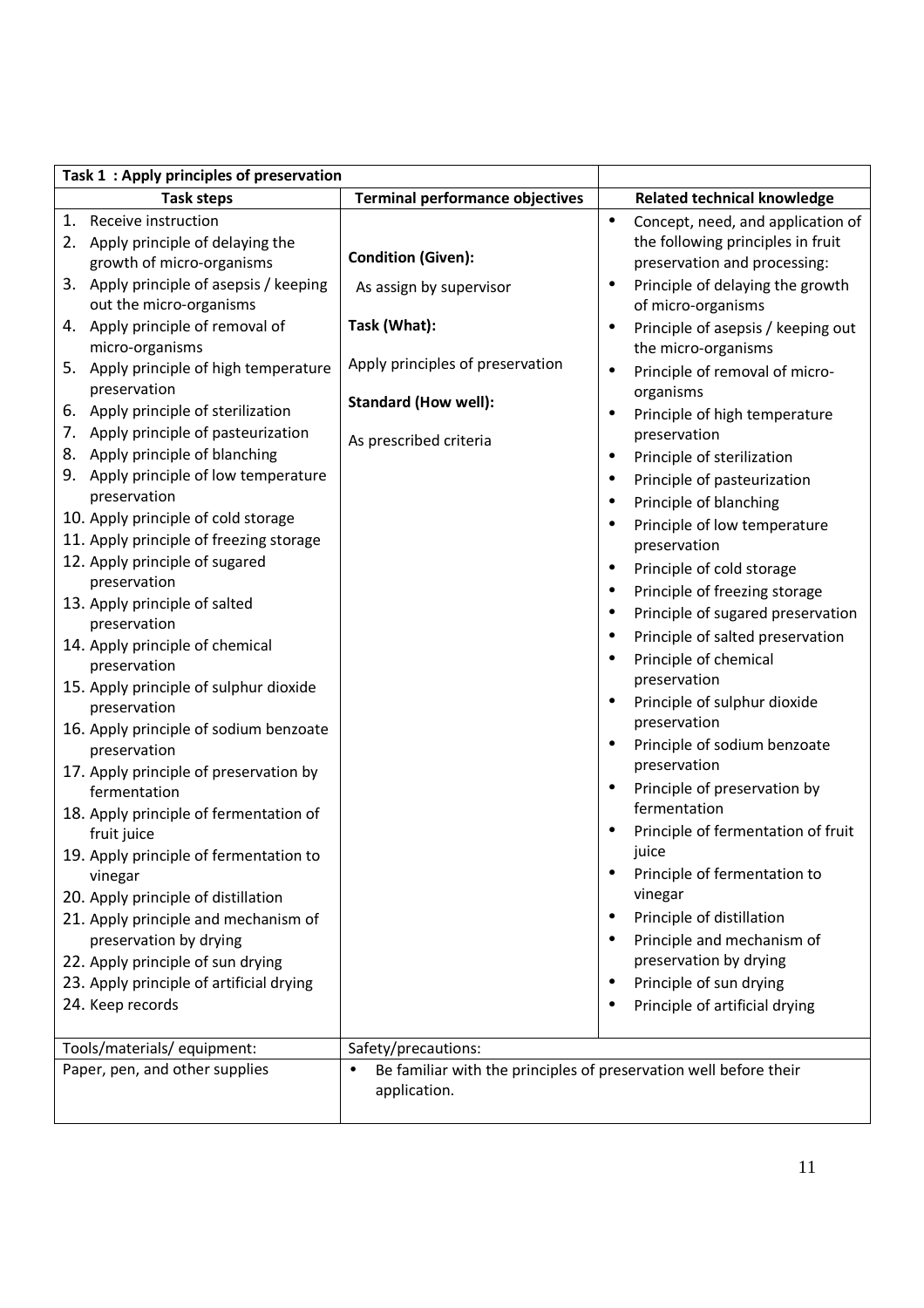| Task 2: Manage/handle/maintain containers for packing                                                                                                                                                                                                                                                                                                                                                                                                                                                                                  |                                                                                                                                                                              |                                                                                                                                                          |
|----------------------------------------------------------------------------------------------------------------------------------------------------------------------------------------------------------------------------------------------------------------------------------------------------------------------------------------------------------------------------------------------------------------------------------------------------------------------------------------------------------------------------------------|------------------------------------------------------------------------------------------------------------------------------------------------------------------------------|----------------------------------------------------------------------------------------------------------------------------------------------------------|
| Task steps                                                                                                                                                                                                                                                                                                                                                                                                                                                                                                                             | <b>Terminal performance objectives</b>                                                                                                                                       | <b>Related technical knowledge</b>                                                                                                                       |
| Receive instruction<br>1.<br>List types of containers for packing<br>2.<br>Identify containers for packing<br>3.<br>Select specific containers for<br>4.<br>packing specific fruit products<br>Manage/handle/maintain tin<br>5.<br>containers<br>6. Perform lacouering<br>Manage/handle/maintain glass<br>7.<br>containers<br>Manage/handle polyethylene [PE]<br>8.<br>packaging materials<br>Manage/handle polyprophylene<br>9.<br>[PP] packaging materials<br>10. Manage/handle paper packaging<br>materials<br>11. Take precautions | <b>Condition (Given):</b><br>As assigned by supervisor<br>Task (What):<br>Manage/handle/maintain<br>containers for packing<br>Standard (How well):<br>As prescribed criteria | Concept, need, and application of<br>٠<br>the containers for packing<br>Types of containers for packing<br>Name and functions<br>Precautions to be taken |
| 12. Keep records                                                                                                                                                                                                                                                                                                                                                                                                                                                                                                                       |                                                                                                                                                                              |                                                                                                                                                          |
| Tools/materials/ equipment:                                                                                                                                                                                                                                                                                                                                                                                                                                                                                                            | Safety/precautions:                                                                                                                                                          |                                                                                                                                                          |
| Paper, pen, and other supplies, various<br>types containers                                                                                                                                                                                                                                                                                                                                                                                                                                                                            | Be familiar with the containers before handling them.<br>Handle containers safely<br>г                                                                                       |                                                                                                                                                          |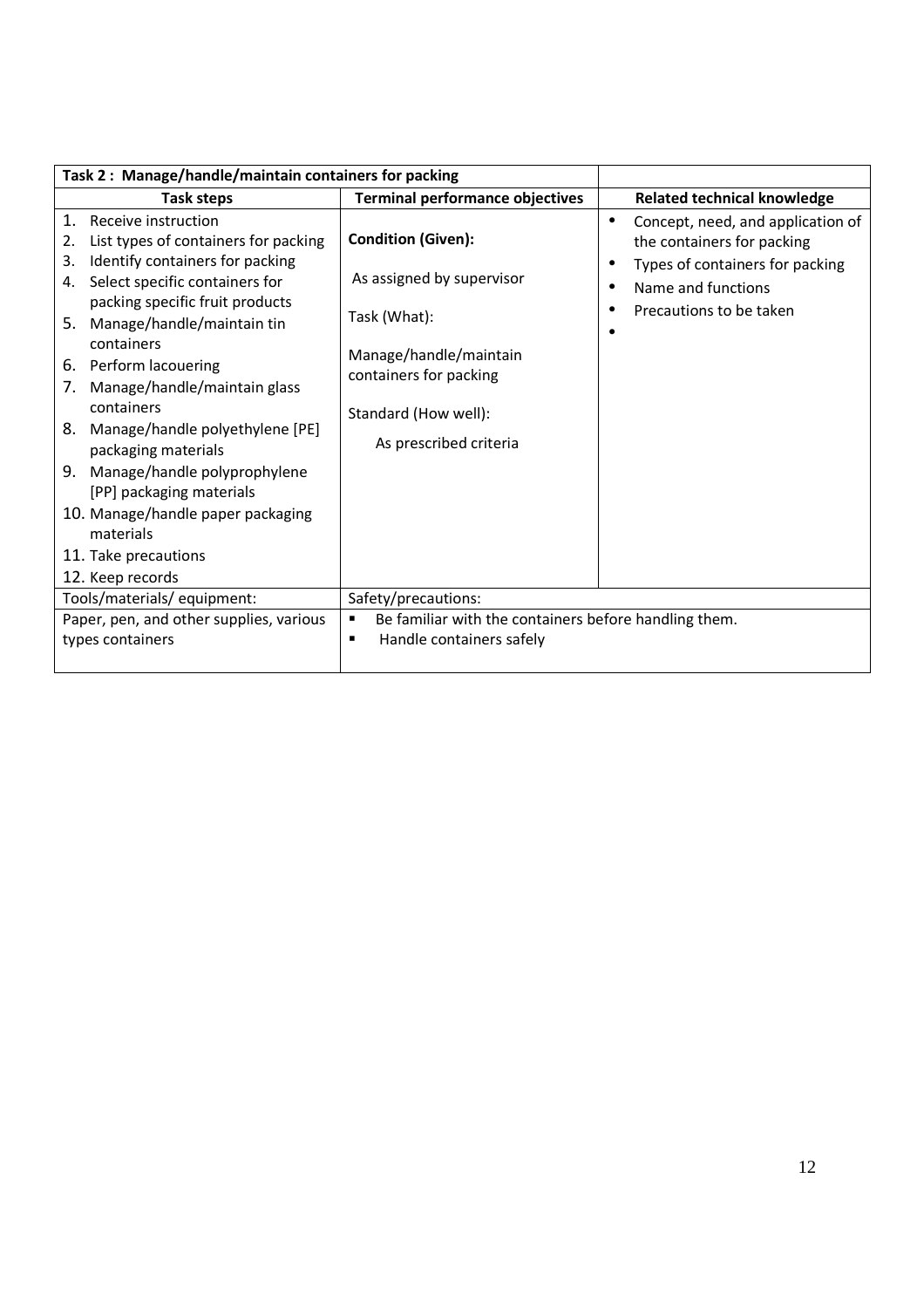| Task 3: Manage/handle/maintain materials / tools / equipment / machines for fruit processing |                                                                       |                                                  |           |                                                                    |
|----------------------------------------------------------------------------------------------|-----------------------------------------------------------------------|--------------------------------------------------|-----------|--------------------------------------------------------------------|
|                                                                                              | <b>Task steps</b>                                                     | <b>Terminal performance objectives</b>           |           | <b>Related technical knowledge</b>                                 |
| 1.                                                                                           | Receive instruction                                                   |                                                  | $\bullet$ | Concept, need, and application of                                  |
| 2.                                                                                           | Manage/handle fruits                                                  | <b>Condition (Given):</b>                        |           | materials / tools / equipment /                                    |
| 3.                                                                                           | Manage/handle fruit preservatives                                     |                                                  |           | machines for fruit processing                                      |
| 4.                                                                                           | Manage/handle coloring materials                                      | As assigned by supervisor                        |           | Manage/handle fruits                                               |
| 5.                                                                                           | Manage/handle/ maintain water<br>filters                              | Task (What):                                     |           | Manage/handle fruit<br>preservatives                               |
| 6.                                                                                           | Manage/handle/ maintain<br>pineapple eye remover                      | Manage/handle/maintain<br>containers for packing |           | Manage/handle coloring<br>materials                                |
| 7.                                                                                           | Manage/handle/ maintain peeling<br>knife                              | <b>Standard (How well):</b>                      |           | Manage/handle/ maintain water<br>filters                           |
| 8.                                                                                           | Manage/handle/ maintain can<br>opener / cork remover                  | As prescribed criteria                           |           | Manage/handle/ maintain<br>pineapple eye remover                   |
| 9.                                                                                           | Manage/handle/ maintain core<br>remover                               |                                                  |           | Manage/handle/ maintain<br>peeling knife                           |
|                                                                                              | 10. Manage/handle/ maintain cutting<br>knife                          |                                                  |           | Manage/handle/ maintain can<br>opener / cork remover               |
|                                                                                              | 11. Manage/handle/ maintain pitting<br>knife                          |                                                  |           | Manage/handle/ maintain core                                       |
|                                                                                              | 12. Manage/handle/ maintain<br>pineapple puncher                      |                                                  |           | remover<br>Manage/handle/ maintain                                 |
|                                                                                              | 13. Manage/handle/ maintain corer /                                   |                                                  |           | cutting knife<br>Manage/handle/ maintain pitting                   |
|                                                                                              | seed remover                                                          |                                                  |           | knife                                                              |
|                                                                                              | 14. Manage/handle/ maintain can<br>sealer                             |                                                  |           | Manage/handle/ maintain<br>pineapple puncher                       |
|                                                                                              | 15. Manage/handle/ maintain bottle<br>sealer                          |                                                  |           | Manage/handle/ maintain corer /<br>seed remover                    |
|                                                                                              | 16. Manage/handle/ maintain<br>pressure cooker with pressure<br>gauge |                                                  |           | Manage/handle/ maintain can<br>sealer                              |
|                                                                                              | 17. Manage/handle/ maintain hand<br>pulpers                           |                                                  |           | Manage/handle/ maintain bottle<br>sealer                           |
|                                                                                              | 18. Manage/handle/ maintain electric<br>pulpers / pulping machine     |                                                  |           | Manage/handle/ maintain<br>pressure cooker with pressure           |
|                                                                                              | 19. Manage/handle/ maintain steam<br>jacketed kettle                  |                                                  |           | gauge<br>Manage/handle/ maintain hand                              |
|                                                                                              | 20. Manage/handle/ maintain<br>refractometer                          |                                                  |           | pulpers<br>Manage/handle/ maintain                                 |
|                                                                                              | 21. Manage/handle/ maintain<br>thermometer / jelly thermometer        |                                                  |           | electric pulper / pulping machine<br>Manage/handle/ maintain steam |
|                                                                                              | 22. Manage/handle apple grater                                        |                                                  |           | jacketed kettle                                                    |
|                                                                                              | 23. Manage/handle/ maintain basket<br>press                           |                                                  |           | Manage/handle/ maintain<br>refractometer                           |
|                                                                                              | 24. Manage/handle/ maintain crown<br>corking machine                  |                                                  |           | Manage/handle/ maintain<br>thermometer / jelly thermometer         |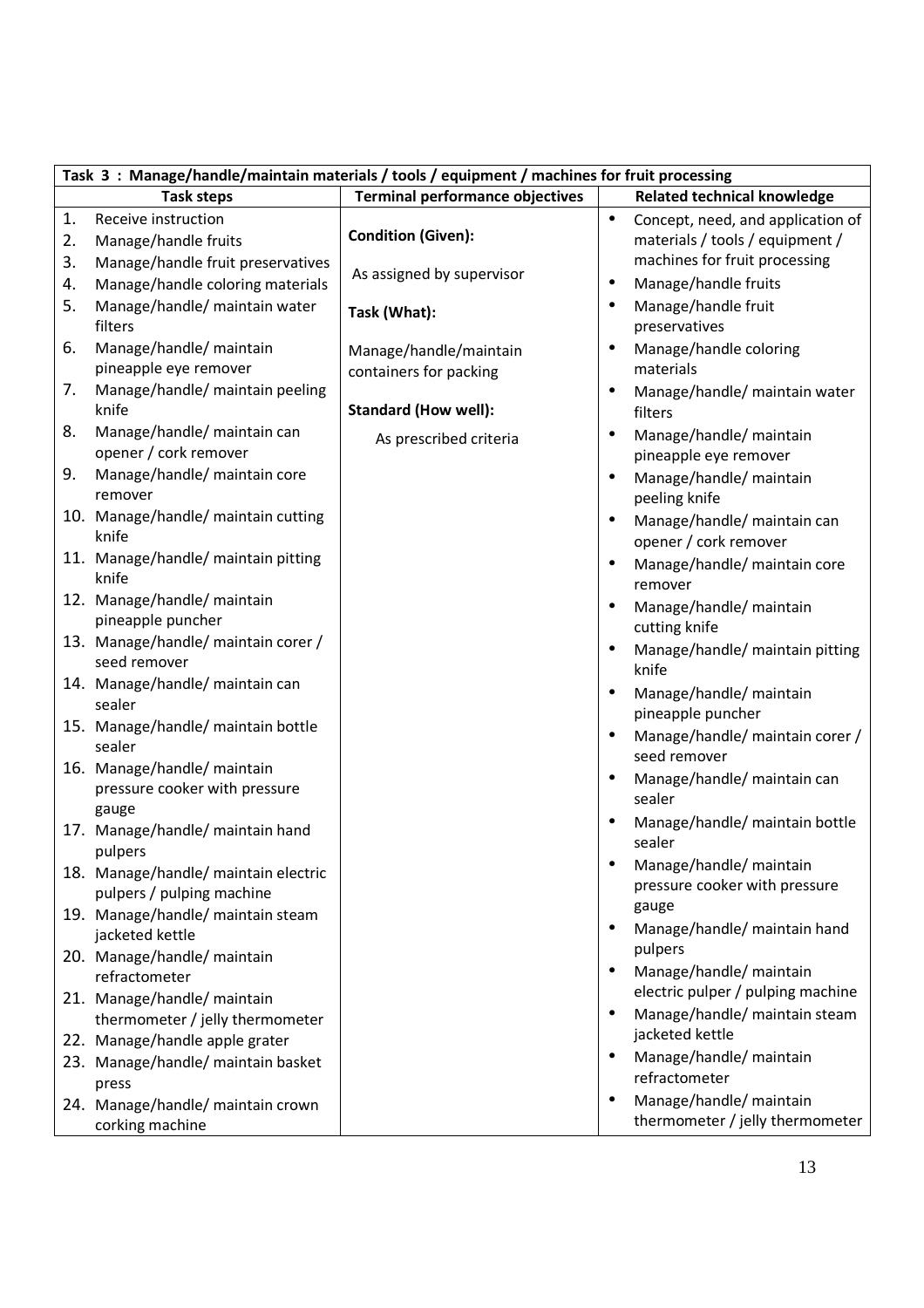| 25. Manage/handle/ maintain<br>fermentation bung                       | $\bullet$ | Manage/handle apple grater                               |
|------------------------------------------------------------------------|-----------|----------------------------------------------------------|
| 26. Manage/handle/ maintain vinegar                                    |           | Manage/handle/ maintain basket<br>press                  |
| generator<br>27. Manage/handle funnel                                  | $\bullet$ | Manage/handle/ maintain crown                            |
| 28. Manage/handle/ maintain plastic                                    |           | corking machine<br>Manage/handle/ maintain               |
| tubes and clamps                                                       |           | fermentation bung                                        |
| 29. Manage/handle bottles<br>30. Manage/handle caps                    | $\bullet$ | Manage/handle/ maintain                                  |
| 31. Manage/handle/ maintain water                                      |           | vinegar generator                                        |
| cans                                                                   | $\bullet$ | Manage/handle funnel<br>Manage/handle/ maintain plastic  |
| 32. Manage/handle/ maintain capping                                    |           | tubes and clamps                                         |
| machine                                                                |           | Manage/handle bottles                                    |
| 33. Manage/handle gloves                                               |           | Manage/handle caps                                       |
| 34. A Manage/handle/ maintain apple<br>corer / peeler / slicer machine |           | Manage/handle/ maintain water                            |
| 35. Manage/handle/ maintain Hand                                       |           | cans                                                     |
| peeler                                                                 |           | Manage/handle/ maintain<br>capping machine               |
| 36. Manage/handle/ Glass / liter                                       | $\bullet$ | Manage/handle gloves                                     |
| measure / 5 liter jerkin                                               |           | A Manage/handle/ maintain                                |
| 37. Manage/handle Filtering cloth                                      |           | apple corer / peeler / slicer                            |
| 38. Manage/handle sieve                                                |           | machine                                                  |
| 39. Manage/handle Rods<br>40. Manage/handle/ maintain                  | $\bullet$ | Manage/handle/ maintain Hand                             |
| sulphuring cabinets                                                    |           | peeler                                                   |
| 41. Manage/handle/ maintain fillers                                    |           | Manage/handle/ Glass / liter<br>measure / 5 liter jerkin |
| 42. Manage/handle/ maintain                                            |           | Manage/handle Filtering cloth                            |
| pasteurization container /                                             |           | Manage/handle sieve                                      |
| equipment                                                              |           | Manage/handle Rods                                       |
| 43. Manage/handle/ maintain bottle<br>washing tools / equipment        |           | Manage/handle/ maintain                                  |
| 44. Manage/handle/ maintain                                            |           | sulphuring cabinets                                      |
| sterilizers                                                            |           | Manage/handle/ maintain fillers                          |
| 45. Manage/handle/ maintain capping                                    |           | Manage/handle/ maintain                                  |
| machine                                                                |           | pasteurization container /                               |
| 46. Manage/handle/ maintain jar<br>sealer                              |           | equipment<br>Manage/handle/ maintain bottle              |
| 47. Manage/handle/ maintain air lock                                   |           | washing tools / equipment                                |
| 48. Manage/handle/ maintain                                            | $\bullet$ | Manage/handle/ maintain                                  |
| hydrometer                                                             |           | sterilizers                                              |
| 49. Manage/handle/ maintain corking<br>equipment                       |           | Manage/handle/ maintain<br>capping machine               |
| 50. Manage/handle/ maintain juice                                      |           | Manage/handle/ maintain jar                              |
| extractor / juicer machine                                             |           | sealer                                                   |
| 51. Manage/handle/ maintain fruit                                      | $\bullet$ | Manage/handle/ maintain air                              |
| press                                                                  |           | lock                                                     |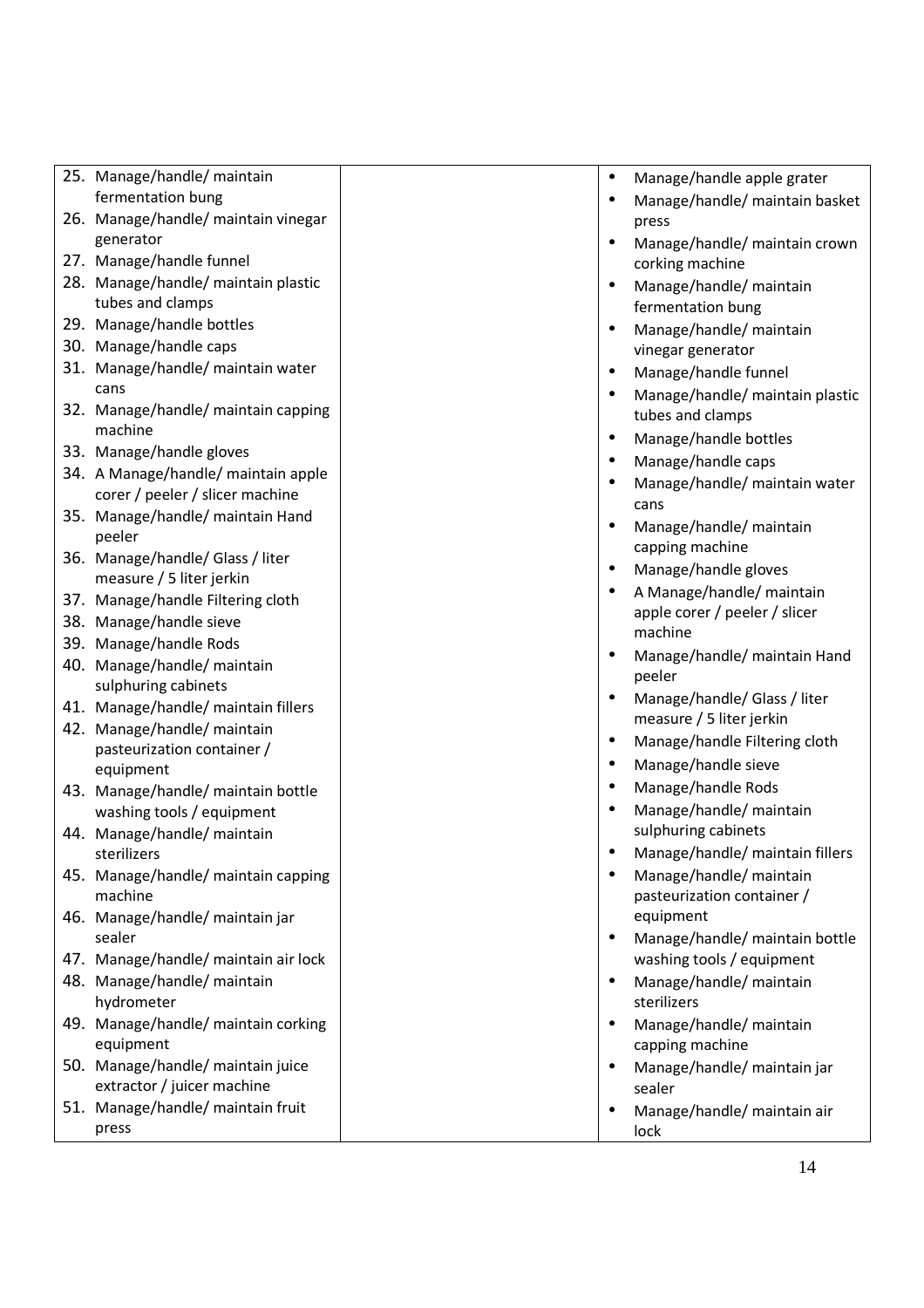| 52. Manage/handle/ maintain crusher<br>53. Manage/handle/ maintain coolers |                                                                                                                                                                                                         | Manage/handle/ maintain<br>hydrometer                       |  |
|----------------------------------------------------------------------------|---------------------------------------------------------------------------------------------------------------------------------------------------------------------------------------------------------|-------------------------------------------------------------|--|
| 54. Manage/handle/ maintain heat<br>sealer                                 |                                                                                                                                                                                                         | Manage/handle/ maintain<br>corking equipment                |  |
| 55. Take precautions<br>56. Keep records                                   |                                                                                                                                                                                                         | Manage/handle/ maintain juice<br>extractor / juicer machine |  |
|                                                                            |                                                                                                                                                                                                         | Manage/handle/ maintain fruit<br>press                      |  |
|                                                                            |                                                                                                                                                                                                         | Manage/handle/ maintain<br>crusher                          |  |
|                                                                            |                                                                                                                                                                                                         | Manage/handle/ maintain<br>coolers                          |  |
|                                                                            |                                                                                                                                                                                                         | Manage/handle/ maintain heat<br>sealer                      |  |
|                                                                            |                                                                                                                                                                                                         | Precautions to be taken                                     |  |
|                                                                            |                                                                                                                                                                                                         | Keeping records                                             |  |
| Tools/materials/ equipment:                                                | Safety/precautions:                                                                                                                                                                                     |                                                             |  |
| Materials, tools, equipment, machines<br>for fruit processing              | Be familiar with the materials / tools / equipment / machines for fruit<br>٠<br>processing before handling them.<br>Handle materials / tools / equipment / machines for fruit processing<br>п<br>safely |                                                             |  |

 $\mathsf{l}$ 

| Task 4: Harvest fruits                                                                                                                                                                                                                                                                                                                                                          |                                                                                                                                                                                            |                                                                                                                                                  |  |
|---------------------------------------------------------------------------------------------------------------------------------------------------------------------------------------------------------------------------------------------------------------------------------------------------------------------------------------------------------------------------------|--------------------------------------------------------------------------------------------------------------------------------------------------------------------------------------------|--------------------------------------------------------------------------------------------------------------------------------------------------|--|
| Task steps                                                                                                                                                                                                                                                                                                                                                                      | <b>Terminal performance objectives</b>                                                                                                                                                     | <b>Related technical knowledge</b>                                                                                                               |  |
| Receive instruction<br>1.<br>Prepare tools/materials ready<br>2.<br>Decide the methods of harvesting<br>3.<br>Use stand/climb on the tree<br>4.<br>Cut/pick single/bunch as per type<br>5.<br>and nature of fruit without droping<br>on the ground<br>Put on tray/container/basket<br>6.<br>Take precaution on personal safety<br>7.<br>and fruit safety.<br>Keep records<br>8. | <b>Condition (Given):</b><br>As assigned by supervisor<br>Task (What):<br>Perform harvesting of of fruits<br><b>Standard (How well):</b><br>As per characteristics and<br>nature of fruits | Concept of harvest and safety<br>$\bullet$<br>handling of fruits.<br>Nature of damage during<br>harvesting of specific fruits<br>Take precaution |  |
| Tools/materials/equipment:                                                                                                                                                                                                                                                                                                                                                      | Safety/precautions:                                                                                                                                                                        |                                                                                                                                                  |  |
| Fruits garden and harvesting<br>equipment                                                                                                                                                                                                                                                                                                                                       | Handle and safely<br>٠                                                                                                                                                                     |                                                                                                                                                  |  |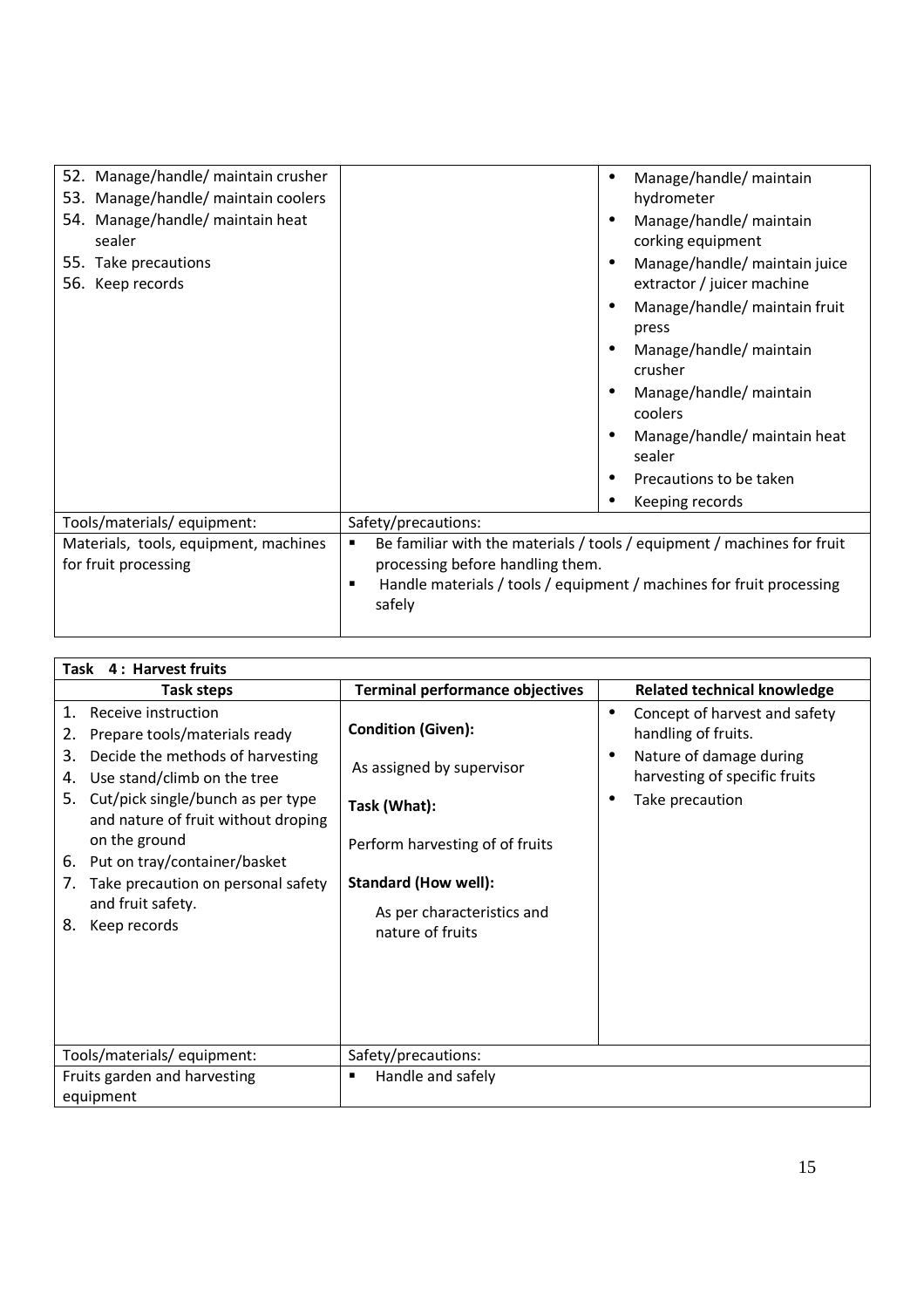| Task 5: Perform post harvest handling and storage of fruits                                                                                                                                  |                                                                                                                                    |                                                                                                                                                                                  |  |  |  |
|----------------------------------------------------------------------------------------------------------------------------------------------------------------------------------------------|------------------------------------------------------------------------------------------------------------------------------------|----------------------------------------------------------------------------------------------------------------------------------------------------------------------------------|--|--|--|
| Task steps                                                                                                                                                                                   | <b>Terminal performance objectives</b>                                                                                             | <b>Related technical knowledge</b>                                                                                                                                               |  |  |  |
| Receive instruction<br>1.<br>Prepare tools/materials ready<br>Identify the characteristics of fruits<br>3.                                                                                   | <b>Condition (Given):</b>                                                                                                          | Concept of post harvest handling<br>$\bullet$<br>and storage of fruits, need, and<br>application of its                                                                          |  |  |  |
| by their size, nature of damaging,<br>weight<br>4. Identify the container for<br>transportation<br>Identify the type of store<br>5.<br>Enlist the type of store for specific<br>6.<br>fruits | As assigned by supervisor<br>Task (What):<br>Perform post harvest handling and<br>storage of fruits<br><b>Standard (How well):</b> | Characteristics and nature of<br>fruits<br>Type of container for handling<br>and transportation of fruits<br>Type of store as per nature of<br>fruits<br>Temperature requirement |  |  |  |
| 7. Perform handling of fruits<br>Perform storage of fruits<br>8.<br>Take precaution while handling<br>9.<br>10. Take precaution in store<br>11. Keep records                                 | As per characteristics and<br>nature of fruits                                                                                     | Lasting period of fruits after<br>harvesting<br>Causes of damage during<br>handling and storage<br>Take precaution                                                               |  |  |  |
| Tools/materials/ equipment:                                                                                                                                                                  | Safety/precautions:                                                                                                                |                                                                                                                                                                                  |  |  |  |
| Fruits, container, store                                                                                                                                                                     | Handle and store safely<br>٠                                                                                                       |                                                                                                                                                                                  |  |  |  |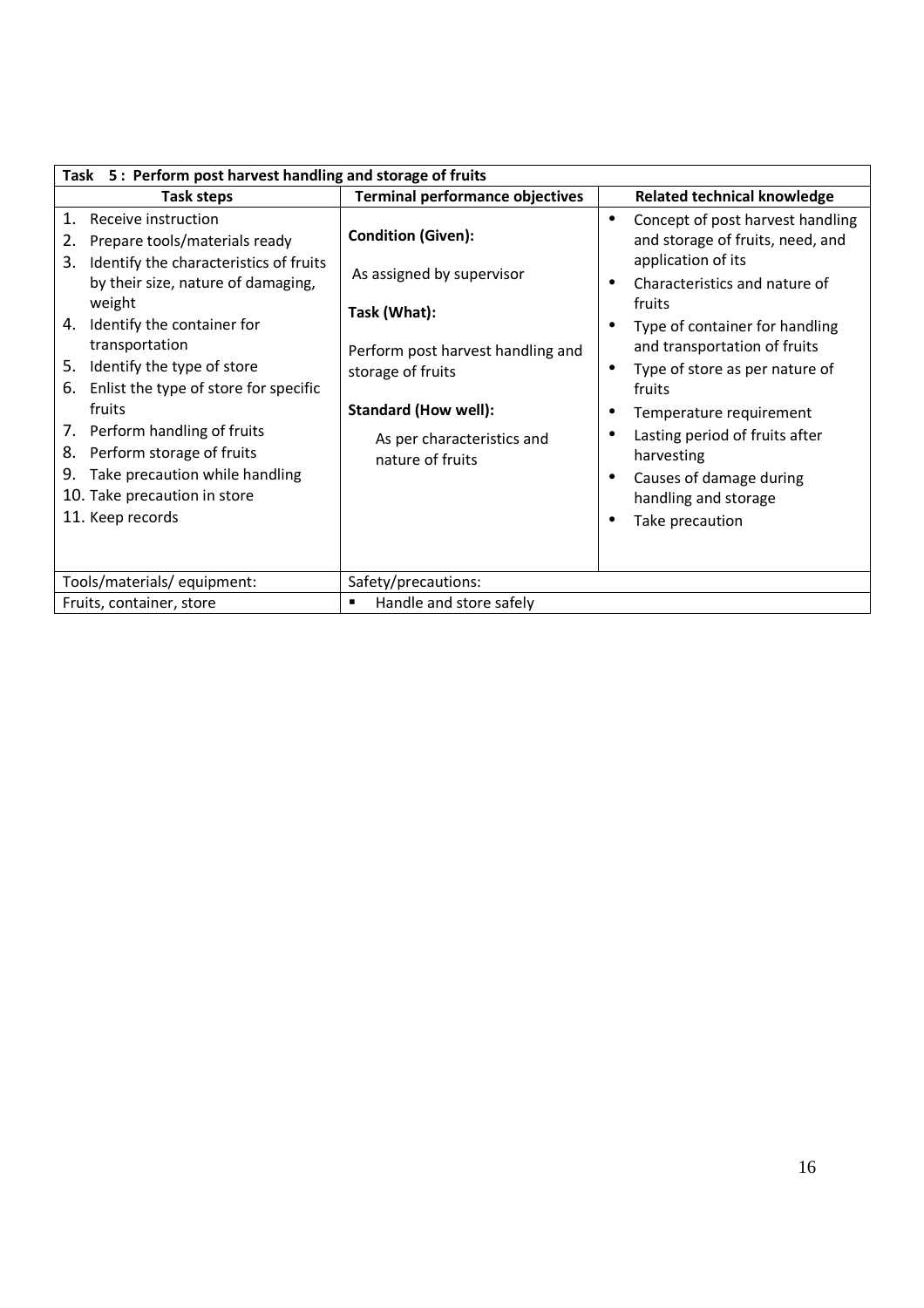### **Sub module 3. Basic operations of fruit processing**

**Description**: It deals with the knowledge and skills related to the basic operations necessary for fruit processing. It consists of tasks related to the basic operations for fruit processing. Each task structure consists of task steps, terminal performance objective, and minimum related technical knowledge necessary to carry out that very task.

**Objectives:** After its completion the trainees will be able:

- To identify the basic operations necessary for fruit processing
- To be familiar with the basic operations necessary for fruit processing
- To carry out the basic operations necessary for fruit processing
- To take safety/precautions while carrying out the basic operations necessary for fruit processing
- To record the related activities carried out, in a technically accepted standard form.

**Tasks:** To fulfill the objectives the trainees are expected to get proficiency on the following tasks:

- 1. Select fruits
- 2. Sort / grade fruits
- 3. Prepare clean water for washing fruits
- 4. Prepare chlorinated water for washing fruits
- 5. Wash fruits
- 6. Carry out peeling under hygienic conditions
- 7. De-stone fruits
- 8. Cut fruits
- 9. Perform hydric basket pressing of fruits
- 10. Extract juice by reaming /squeezing the fruits
- 11. Extract juice by pulping the fruits
- 12. Extract fruit juice by using blender
- 13. Filter/ strain the extracted fruit juice
- 14. Perform testing of acidity level by pH meter
- 15. Measure temperature
- 16. Measure small amount of ingredients
- 17. Measure sugar content
- 18. Identify non fruit ingredients
- 19. Perform sulphyting
- 20. Prepare syrups
- 21. Mix Sugar
- 22. Mix acids
- 23. Mix vinegar / acetic acid
- 24. Add pectin
- 25. Extract pectin
- 26. Boil fruit products
- 27. Perform exhausting
- 28. Pasteurize in a pan
- 29. Pasteurize bottled fruits
- 30. Select containers for packaging
- 31. Wash containers
- 32. Prepare / sterilize containers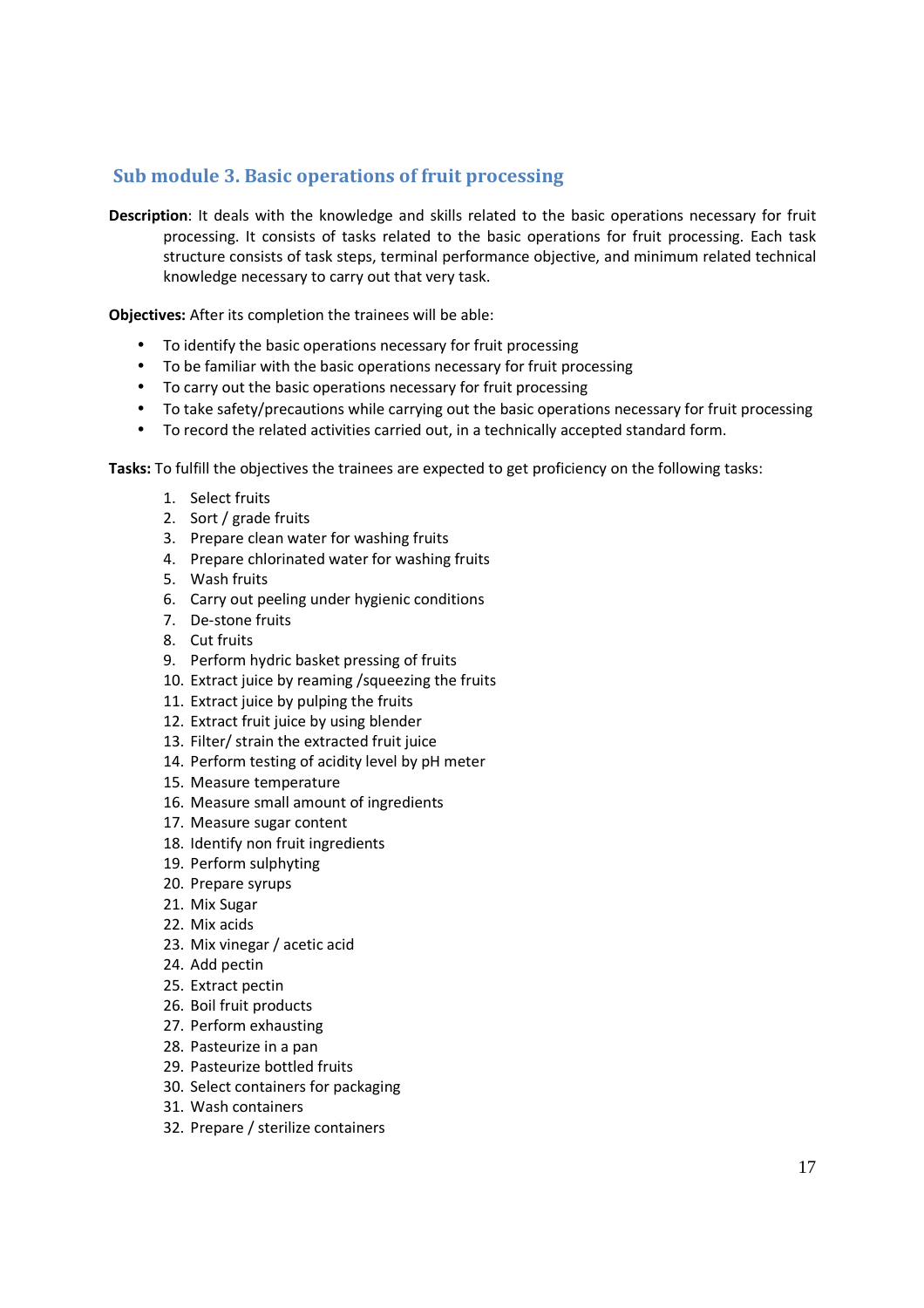- 33. Fill containers
- 34. Perform screwed on / pushed on / can sealing
- 35. Perform heat sealing of plastic bags
- 36. Perform cooling of glass / metal containers
- 37. Packaging of fruit products
- 38. Perform labeling
- 39. Perform storage of the labeled fruit products
- 40. Present products
- 41. Control quality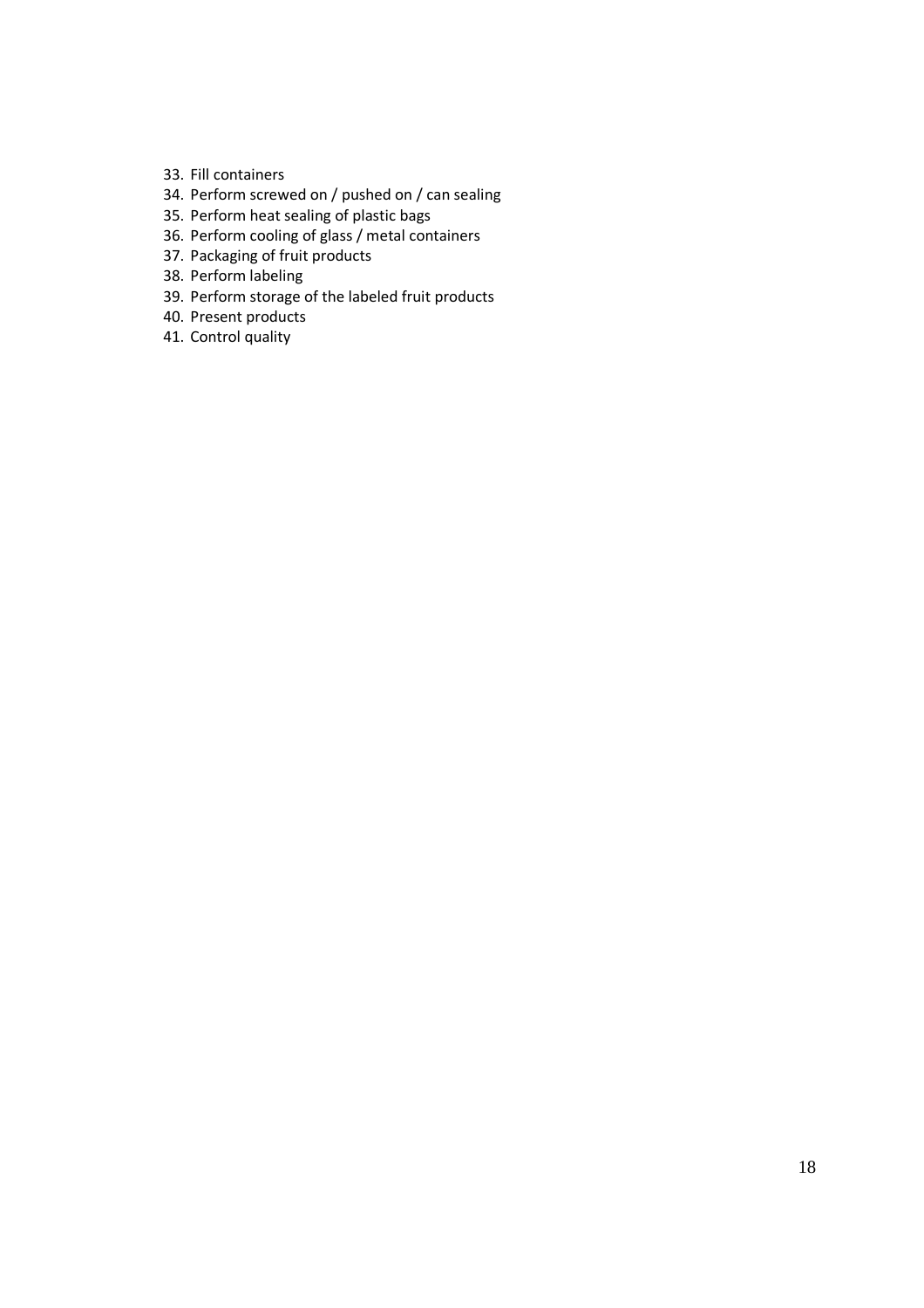| Task 1: Select fruits                                                                                                                                                                                                                                                                                                                                                                                                                                                               |                                                                                                                                                                 |                                                                                                                                            |
|-------------------------------------------------------------------------------------------------------------------------------------------------------------------------------------------------------------------------------------------------------------------------------------------------------------------------------------------------------------------------------------------------------------------------------------------------------------------------------------|-----------------------------------------------------------------------------------------------------------------------------------------------------------------|--------------------------------------------------------------------------------------------------------------------------------------------|
| Task steps                                                                                                                                                                                                                                                                                                                                                                                                                                                                          | <b>Terminal performance</b><br>objectives                                                                                                                       | <b>Related technical knowledge</b>                                                                                                         |
| 1.<br>Receive instruction<br>Select fruits of highest quality<br>2.<br>Select fruits of the required level of<br>3.<br>maturity<br>Select fruits of required ripeness<br>4.<br>Select fruits having no mold<br>5.<br>Select fruits having no bruising<br>6.<br>Select fruits of correct sizes<br>7.<br>Select fruits of correct color<br>8.<br>Select fruits having no insect<br>9.<br>damage<br>10. Select fruits of correct varieties<br>11. Take precautions<br>12. Keep records | <b>Condition (Given):</b><br>As assigned by supervisor<br>Task (What):<br>Select fruits for processing<br><b>Standard (How well):</b><br>As prescribed criteria | Selecting fruits for processing:<br>Fruits selection criteria<br>$\bullet$<br>Precautions to be taken<br>$\bullet$<br>Records keeping<br>٠ |
| Tools/materials/ equipment:                                                                                                                                                                                                                                                                                                                                                                                                                                                         | Safety/precautions:                                                                                                                                             |                                                                                                                                            |
| Fruits, containers                                                                                                                                                                                                                                                                                                                                                                                                                                                                  | Beware of the spoilage of whole batch by the presence of a<br>п<br>small quantity of unsound material.                                                          |                                                                                                                                            |

| Task 2 : Sort / grade fruits                                                                                                                                                                                                                                                                                       |                                                                                                                                                       |                                                                                                                |
|--------------------------------------------------------------------------------------------------------------------------------------------------------------------------------------------------------------------------------------------------------------------------------------------------------------------|-------------------------------------------------------------------------------------------------------------------------------------------------------|----------------------------------------------------------------------------------------------------------------|
| Task steps                                                                                                                                                                                                                                                                                                         | <b>Terminal performance</b><br>objectives                                                                                                             | <b>Related technical knowledge</b>                                                                             |
| 1.<br>Receive instruction<br>Obtain fruits<br>2.<br>Sort fruits by hand<br>3.<br>Grade fruits by hand<br>4.<br>Grade fruits by screen grader<br>5.<br>Grade fruits by roller grader<br>6.<br>Obtain a pack of uniform quality in<br>7.<br>terms of size, color etc<br>Take precautions<br>8.<br>9.<br>Keep records | <b>Condition (Given):</b><br>As assigned by supervisor<br>Task (What):<br>Short/grade fruits<br><b>Standard (How well):</b><br>As prescribed criteria | Criteria for shorting<br>Importance shorting<br>Quality in terms of size, color etc<br>Precautions to be taken |
| Tools/materials/equipment:                                                                                                                                                                                                                                                                                         | Safety/precautions:                                                                                                                                   |                                                                                                                |
| Screen grader, roller grader, containers<br>etc.                                                                                                                                                                                                                                                                   | Beware to handle fruits while sorting and grading them.<br>п<br>Handle graders safely<br>٠                                                            |                                                                                                                |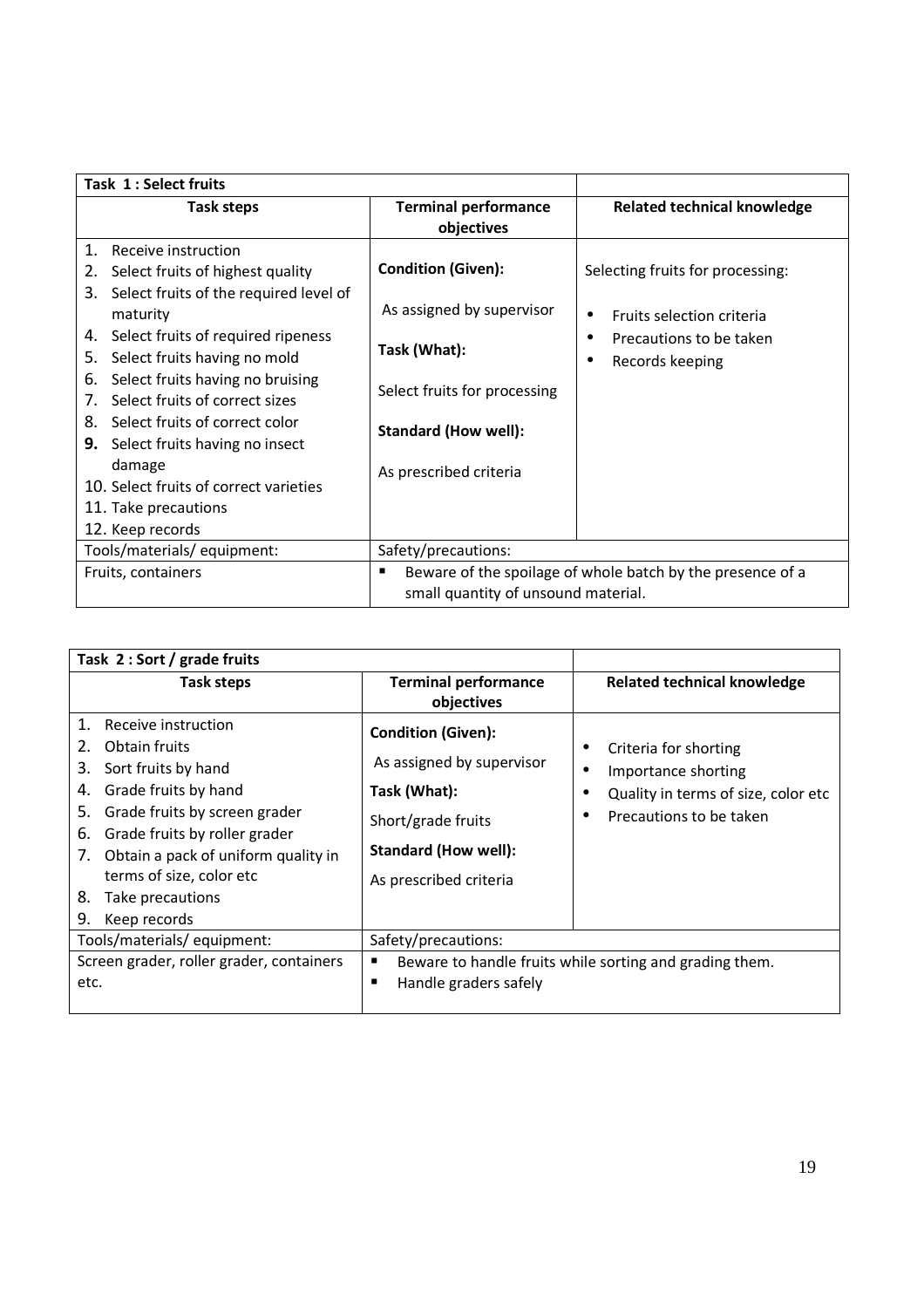| Task 3 : Prepare clean water for washing fruits                                                                                                                                                                                                           |                                                                                                                                                 |                                                                                 |
|-----------------------------------------------------------------------------------------------------------------------------------------------------------------------------------------------------------------------------------------------------------|-------------------------------------------------------------------------------------------------------------------------------------------------|---------------------------------------------------------------------------------|
| Task steps                                                                                                                                                                                                                                                | <b>Terminal performance</b><br>objectives                                                                                                       | <b>Related technical knowledge</b>                                              |
| 1. Receive instruction<br>Obtain water<br>Prepare boiled water<br>3.<br>Filter water by locally made filters<br>4.<br>Filter water by commercial filters<br>5.<br>Clean water by pressure purifiers<br>6.<br>Take precautions<br>7.<br>8.<br>Keep records | <b>Condition (Given):</b><br>As assigned by supervisor<br>Task (What):<br>Grate fruits<br><b>Standard (How well):</b><br>As prescribed criteria | Concept of washing<br>Importance<br>$\bullet$<br>Cleaning agents<br>Precautions |
| Tools/materials/equipment:                                                                                                                                                                                                                                | Safety/precautions:                                                                                                                             |                                                                                 |
| Filters, purifiers, containers                                                                                                                                                                                                                            | Handle filters and purifiers safely<br>■                                                                                                        |                                                                                 |

| Task 4: Prepare chlorinated water for washing fruits                                                                                                                                                                                                                                                  |                                                                                                                                                                                                                                                   |                                                   |
|-------------------------------------------------------------------------------------------------------------------------------------------------------------------------------------------------------------------------------------------------------------------------------------------------------|---------------------------------------------------------------------------------------------------------------------------------------------------------------------------------------------------------------------------------------------------|---------------------------------------------------|
| Task steps                                                                                                                                                                                                                                                                                            | <b>Terminal performance</b><br>objectives                                                                                                                                                                                                         | <b>Related technical knowledge</b>                |
| Receive instruction<br>Take household bleach<br>2.<br>Take clean water<br>З.<br>Add the household bleach to the<br>4.<br>water (1 teaspoon to 1 gallon or 15<br>liters and mix properly<br>5.<br>Take precautions<br>6.<br>Keep records<br>Tools/materials/equipment:<br>Household bleach, water, and | <b>Condition (Given):</b><br>As assigned by supervisor<br>Task (What):<br>Prepare chlorinated water<br>for washing fruits<br><b>Standard (How well):</b><br>As prescribed criteria<br>Safety/precautions:<br>Handle chlorinated water safely<br>п | Importance<br>Quantity<br>Precautions to be taken |
| containers                                                                                                                                                                                                                                                                                            |                                                                                                                                                                                                                                                   |                                                   |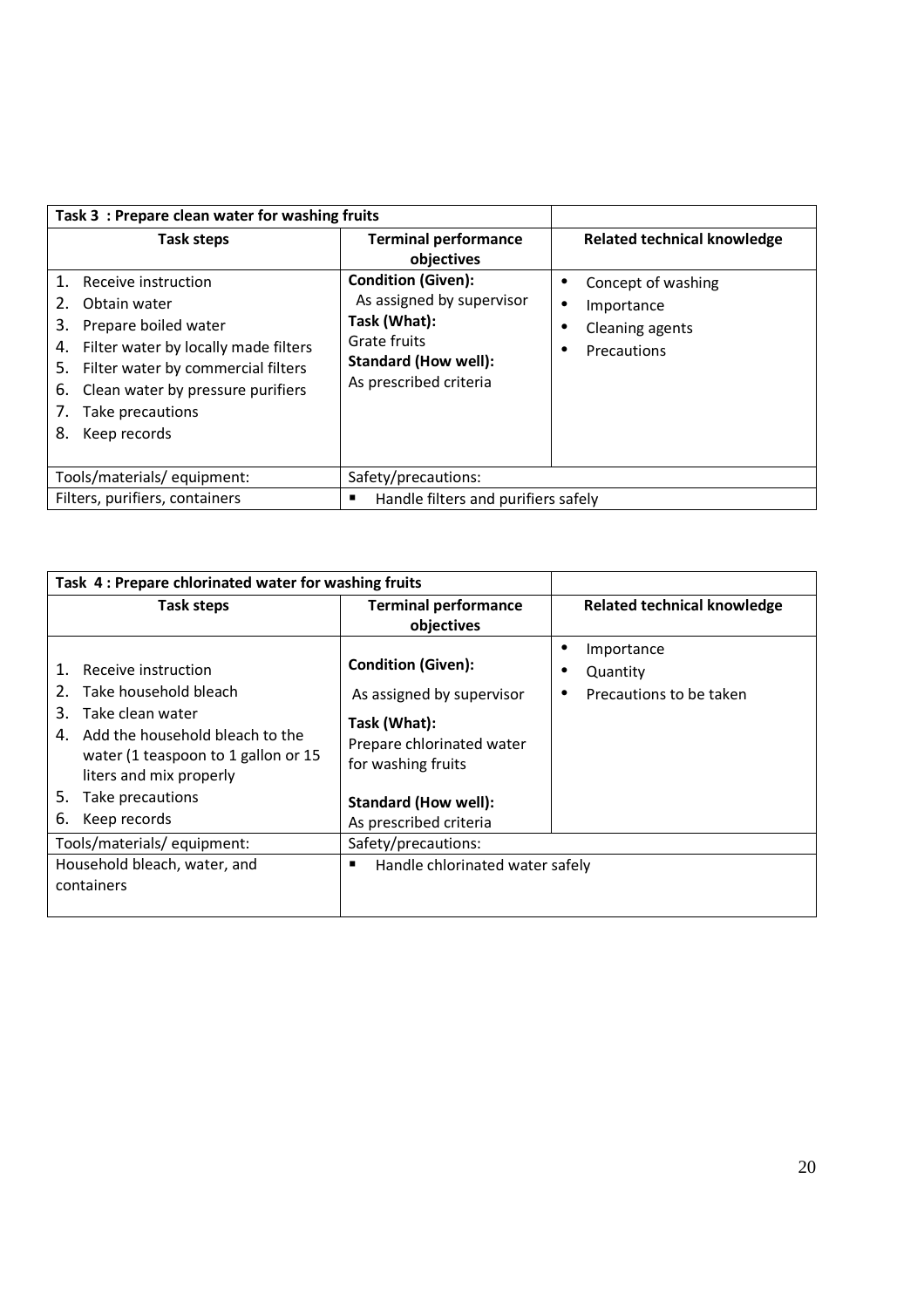| Task 5: Wash fruits                                                                                                                                                                                            |                                                                                                                                       |                                                                       |
|----------------------------------------------------------------------------------------------------------------------------------------------------------------------------------------------------------------|---------------------------------------------------------------------------------------------------------------------------------------|-----------------------------------------------------------------------|
| <b>Task steps</b>                                                                                                                                                                                              | <b>Terminal performance objectives</b>                                                                                                | <b>Related technical</b><br>knowledge                                 |
| 1.<br>Receive instruction<br>Wash the fruits in the clean<br>2 <sub>1</sub><br>chlorinated water<br>Wash fruits thoroughly in water<br>3.<br>preferably in running water to<br>remove dust, spray residue etc. | <b>Condition (Given):</b><br>As assigned by supervisor<br>Task (What):                                                                | Concept<br>Importance<br>Washing agents<br>Precautions to be<br>taken |
| 4. Perform soaking / agitating the<br>fruits in water<br>5.<br>Wash fruits with cold water sprays<br>Wash fruits with hot water sprays<br>6.<br>Take precautions<br>7.<br>Keep records<br>8.                   | Wash fruits<br><b>Standard (How well):</b><br>As prescribed criteria                                                                  |                                                                       |
| Tools/materials/ equipment:                                                                                                                                                                                    | Safety/precautions:                                                                                                                   |                                                                       |
| Sprays, containers, fruits, water etc.                                                                                                                                                                         | Beware not to cause bruises while cleaning the fruits<br>Handle fruits safely<br>ш<br>Apply GMP (Good Manufactured Hygienic Practice) |                                                                       |

| Task 6 : Carry out peeling under hygienic conditions                                                                                                                                                                                                                                                                                                                                                                                                                                                                                   |                                                                                                                                                                                   |                                                                                                                               |
|----------------------------------------------------------------------------------------------------------------------------------------------------------------------------------------------------------------------------------------------------------------------------------------------------------------------------------------------------------------------------------------------------------------------------------------------------------------------------------------------------------------------------------------|-----------------------------------------------------------------------------------------------------------------------------------------------------------------------------------|-------------------------------------------------------------------------------------------------------------------------------|
| <b>Task steps</b>                                                                                                                                                                                                                                                                                                                                                                                                                                                                                                                      | <b>Terminal performance objectives</b>                                                                                                                                            | <b>Related technical</b><br>knowledge                                                                                         |
| 1.<br>Receive instruction<br>Obtain fruits to be peeled<br>2.<br>Wear clean uniforms<br>3.<br>Wash hands well before<br>4.<br>commencing the work<br>Wear gloves<br>5.<br>Use easily cleaned surfaces such as<br>6.<br>stone, or metal, or plastic covered<br>wooden tables<br>Keep utensils clean at all stages<br>7.<br>8.<br>Carry out peeling under the most<br>hygienic condition<br>Use stainless steel / good quality<br>9.<br>plastic / wooden utensils or clay<br>cooking vessels<br>10. Take precautions<br>11. Keep records | <b>Condition (Given):</b><br>As assigned by supervisor<br>Task (What):<br>Carry out peeling under hygienic<br>conditions<br><b>Standard (How well):</b><br>As prescribed criteria | Concept and<br>principles<br>Concept of hygienic<br>conditions<br>Why and why to<br>wear gloves<br>Precautions to be<br>taken |
| Tools/materials/ equipment:                                                                                                                                                                                                                                                                                                                                                                                                                                                                                                            | Safety/precautions:                                                                                                                                                               |                                                                                                                               |
| Fruits, uniforms, gloves, clean surfaces                                                                                                                                                                                                                                                                                                                                                                                                                                                                                               | Beware to maintain most hygienic conditions<br>Е                                                                                                                                  |                                                                                                                               |
| such as stone / metal/ plastic covered                                                                                                                                                                                                                                                                                                                                                                                                                                                                                                 | Handle fruits safely<br>п                                                                                                                                                         |                                                                                                                               |
| wooden tables/utensils                                                                                                                                                                                                                                                                                                                                                                                                                                                                                                                 | Apply GMP (Good Manufactured Hygienic Practice)<br>٠                                                                                                                              |                                                                                                                               |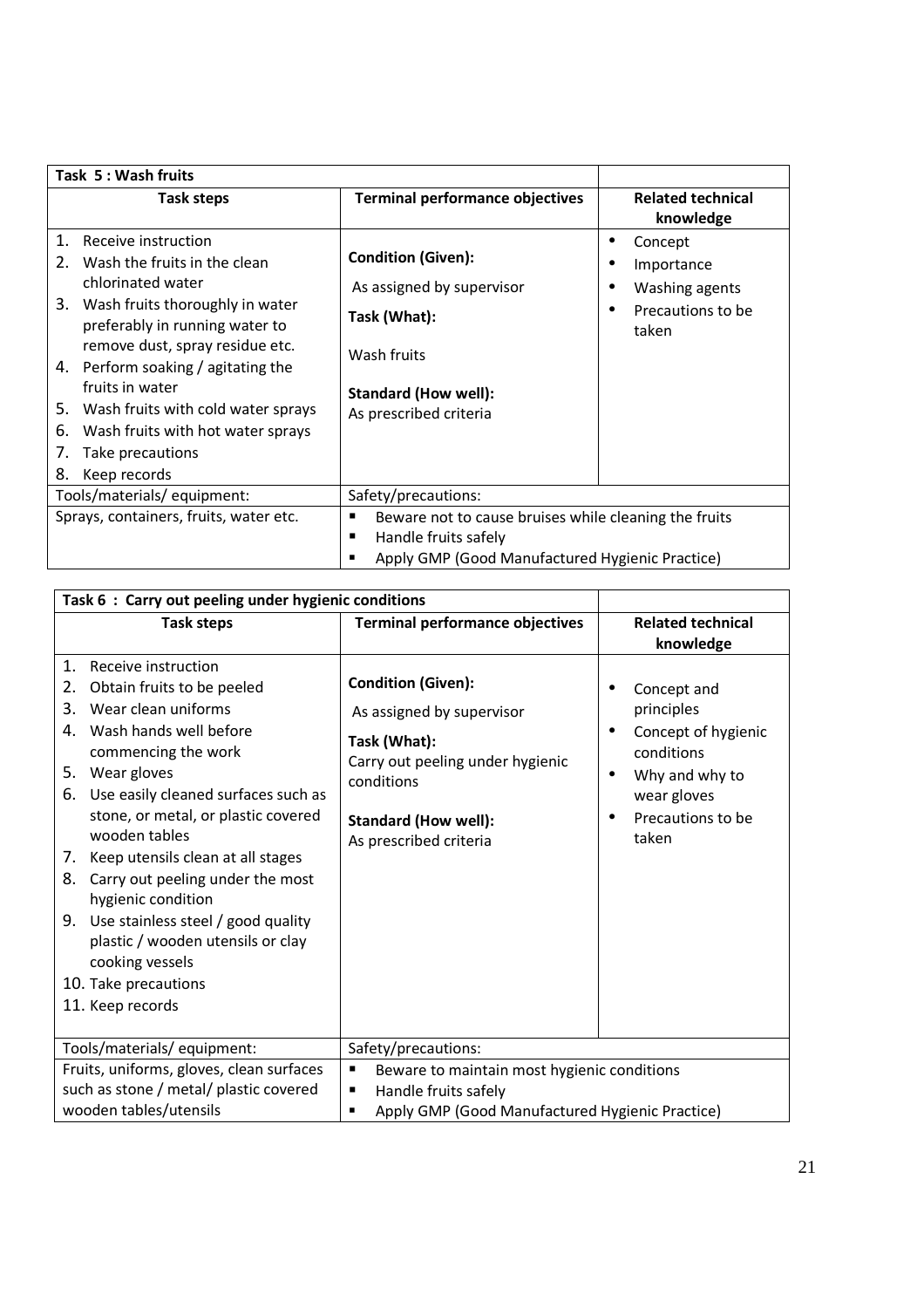| Task 7 : De-stone fruits                                                                                                                                                                                                                        |                                                                                                                                                    |                                                                                   |
|-------------------------------------------------------------------------------------------------------------------------------------------------------------------------------------------------------------------------------------------------|----------------------------------------------------------------------------------------------------------------------------------------------------|-----------------------------------------------------------------------------------|
| Task steps                                                                                                                                                                                                                                      | <b>Terminal performance objectives</b>                                                                                                             | <b>Related technical</b><br>knowledge                                             |
| Receive instruction<br>Obtain fruits to be de-stoned<br>2.<br>3.<br>Take de-stoners<br>Make de-stoner ready to operate<br>4.<br>Take fruits to be de-stoned<br>.5.<br>De-stone the fruits<br>6.<br>Take precautions<br>7.<br>Keep records<br>8. | <b>Condition (Given):</b><br>As assigned by supervisor<br>Task (What):<br>De-stone fruits<br><b>Standard (How well):</b><br>As prescribed criteria | Concept and<br>$\bullet$<br>principle<br>Importance<br>Precautions to be<br>taken |
| Tools/materials/equipment:                                                                                                                                                                                                                      | Safety/precautions:                                                                                                                                |                                                                                   |
| De-stoners                                                                                                                                                                                                                                      | Beware to maintain hygienic condition<br>п                                                                                                         |                                                                                   |
|                                                                                                                                                                                                                                                 | Handle de-stoners safely<br>п                                                                                                                      |                                                                                   |
|                                                                                                                                                                                                                                                 | Apply GMP (Good Manufactured Hygienic Practice)<br>■                                                                                               |                                                                                   |

| Task 8 : Cut fruits                                                                                                                                                         |                                                                                                                                                   |                                                                                  |
|-----------------------------------------------------------------------------------------------------------------------------------------------------------------------------|---------------------------------------------------------------------------------------------------------------------------------------------------|----------------------------------------------------------------------------------|
| Task steps                                                                                                                                                                  | <b>Terminal performance objectives</b>                                                                                                            | <b>Related technical</b><br>knowledge                                            |
| Receive instruction<br>Obtain fruits to be cut<br>2.<br>3.<br>Make the equipment, martials<br>ready<br>Cut the fruits<br>4.<br>5.<br>Take precautions<br>Keep records<br>6. | <b>Condition (Given):</b><br>As assigned by supervisor<br>Task (What):<br>Cut fruits.<br><b>Standard (How well):</b><br>As prescribed criteria    | Concept and<br>$\bullet$<br>principle<br>Precautions to be<br>$\bullet$<br>taken |
| Tools/materials/equipment:                                                                                                                                                  | Safety/precautions:                                                                                                                               |                                                                                  |
| Cutting equipment/ knife                                                                                                                                                    | Beware to maintain hygienic condition<br>٠<br>Handle cutting equipment/ knife safely<br>п<br>Apply GMP (Good Manufactured Hygienic Practice)<br>٠ |                                                                                  |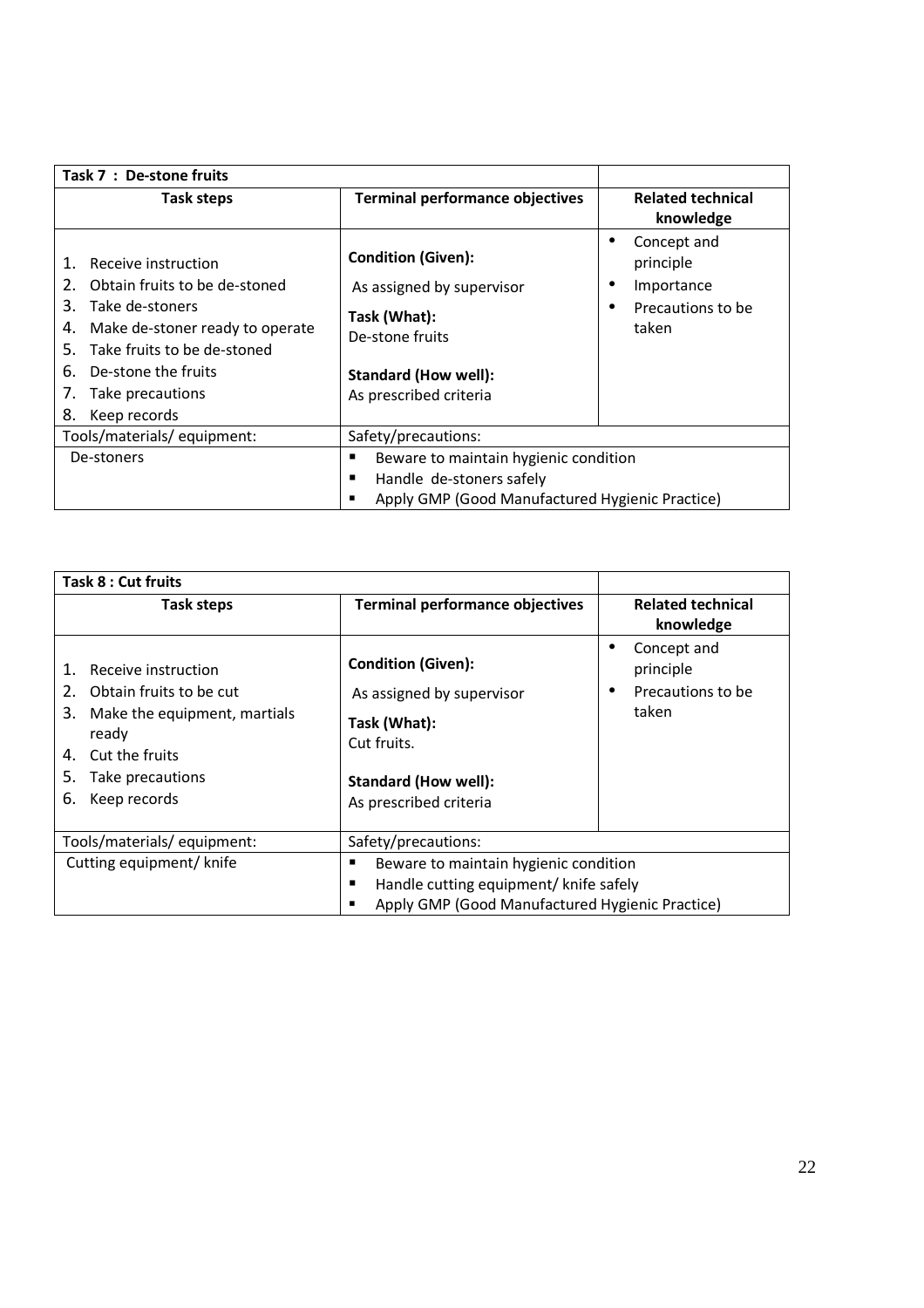| Task 9 : Perform hydratic basket pressing of fruits                                                                                                                                                                                                                                                                                                                                                          |                                                                                                                                                                                  |                                                                                                                                                                                                  |
|--------------------------------------------------------------------------------------------------------------------------------------------------------------------------------------------------------------------------------------------------------------------------------------------------------------------------------------------------------------------------------------------------------------|----------------------------------------------------------------------------------------------------------------------------------------------------------------------------------|--------------------------------------------------------------------------------------------------------------------------------------------------------------------------------------------------|
| <b>Task steps</b>                                                                                                                                                                                                                                                                                                                                                                                            | <b>Terminal performance objectives</b>                                                                                                                                           | <b>Related technical</b><br>knowledge                                                                                                                                                            |
| Receive instruction<br>1.<br>Obtain fruits to be pressed<br>2.<br>Take a fruit press<br>3.<br>Make the fruit press ready to<br>4.<br>operate<br>Take fruits to be pressed<br>5.<br>Feed the fruits in the fruit press<br>6.<br>Operate the fruit press<br>7.<br>Collect the juice<br>8.<br>Ensure all surfaces that contact<br>9.<br>fruit be of stainless steel<br>10. Take precautions<br>11. Keep records | <b>Condition (Given):</b><br>As assigned by supervisor<br>Task (What):<br>Perform hydratic basket pressing of<br>fruits<br><b>Standard (How well):</b><br>As prescribed criteria | Concept and<br>principle of<br>extraction of fruit<br>juice by pressing<br>Ensuring all surfaces<br>that contact fruit be<br>of stainless steel<br>Precautions to be<br>taken<br>Records keeping |
| Tools/materials/ equipment:                                                                                                                                                                                                                                                                                                                                                                                  | Safety/precautions:                                                                                                                                                              |                                                                                                                                                                                                  |
| Fruit press                                                                                                                                                                                                                                                                                                                                                                                                  | Beware to maintain hygienic condition<br>п<br>Handle fruit press safely<br>п<br>Apply GMP (Good Manufactured Hygienic Practice)<br>п                                             |                                                                                                                                                                                                  |

| Task 10 : Extract juice by reaming / squeezing the fruits                                                                                                                                                                                                                                                                                                     |                                                                                                                                                                                             |                                                                                                                                                                                                                    |
|---------------------------------------------------------------------------------------------------------------------------------------------------------------------------------------------------------------------------------------------------------------------------------------------------------------------------------------------------------------|---------------------------------------------------------------------------------------------------------------------------------------------------------------------------------------------|--------------------------------------------------------------------------------------------------------------------------------------------------------------------------------------------------------------------|
| Task steps                                                                                                                                                                                                                                                                                                                                                    | <b>Terminal performance objectives</b>                                                                                                                                                      | <b>Related technical</b><br>knowledge                                                                                                                                                                              |
| 1.<br>Receive instruction<br>Obtain fruits to be reamed /<br>2.<br>squeezed<br>3.<br>Make ready equipment, materials<br>for reamed reaming / squeezing<br>4. Operate the reaming / squeezing<br>equipment<br>5.<br>Collect the juice<br>Ensure all surfaces that contact<br>6.<br>fruit be of stainless steel<br>7.<br>Take precautions<br>8.<br>Keep records | <b>Condition (Given):</b><br>As assigned by supervisor<br>Task (What):<br><b>Extract juice by reaming</b><br>/squeezing the fruits<br><b>Standard (How well):</b><br>As prescribed criteria | Concept and<br>principle of<br>extraction of fruit<br>juice<br><b>Ensuring all surfaces</b><br>٠<br>that contact fruit be<br>of stainless steel<br>Precautions to be<br>$\bullet$<br>taken<br>Records keeping<br>٠ |
| Tools/materials/ equipment:                                                                                                                                                                                                                                                                                                                                   | Safety/precautions:                                                                                                                                                                         |                                                                                                                                                                                                                    |
| Reaming/squeezing equipment                                                                                                                                                                                                                                                                                                                                   | Beware to maintain hygienic condition<br>п<br>Handle reaming / squeezing equipment safely<br>п<br>Apply GMP (Good Manufactured Hygienic Practice)                                           |                                                                                                                                                                                                                    |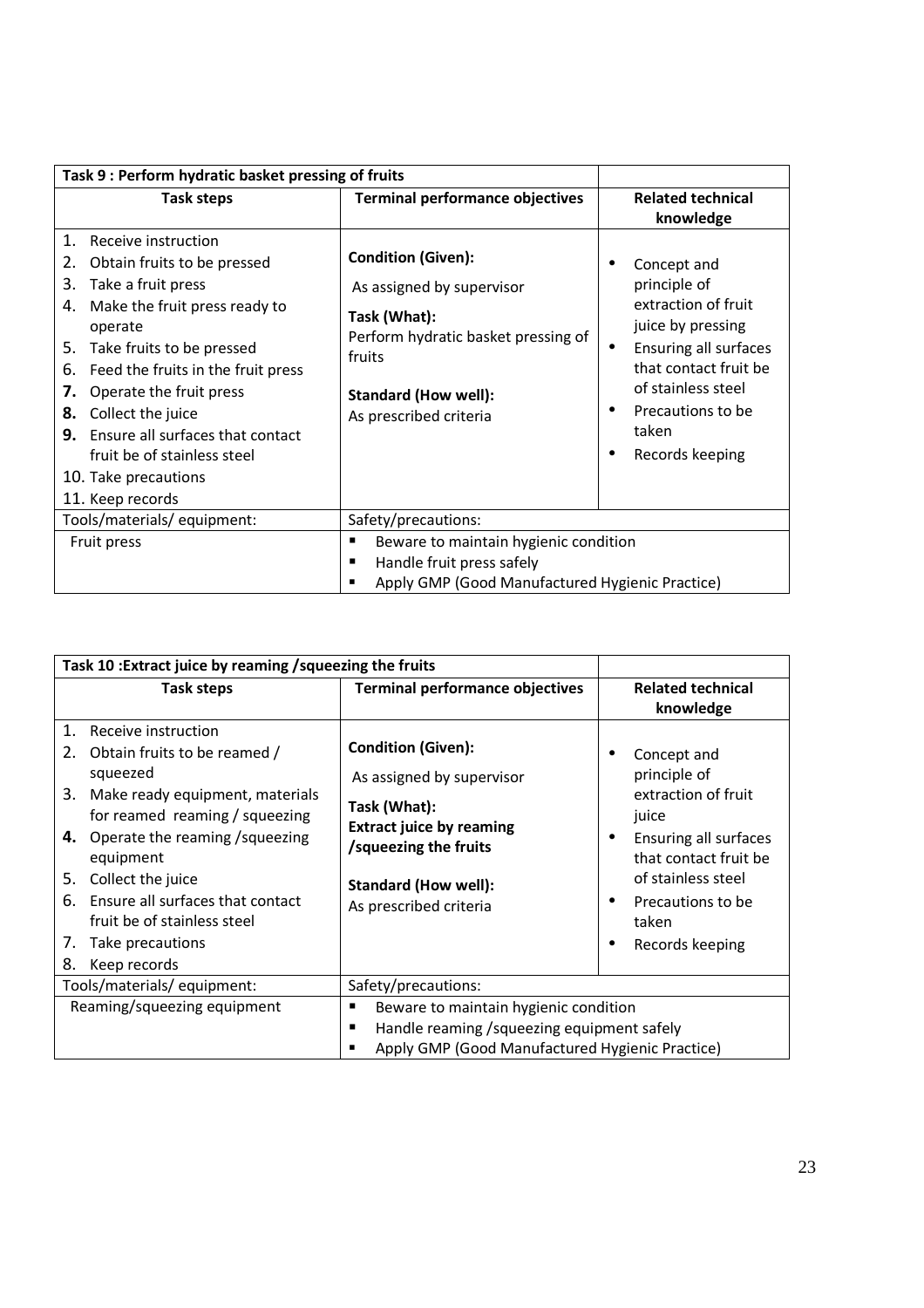| Task 11 : Extract juice by pulping the fruits                                                                                                                                                                                                                                                     |                                                                                                                                                                        |                                                                                                                                                                               |
|---------------------------------------------------------------------------------------------------------------------------------------------------------------------------------------------------------------------------------------------------------------------------------------------------|------------------------------------------------------------------------------------------------------------------------------------------------------------------------|-------------------------------------------------------------------------------------------------------------------------------------------------------------------------------|
| Task steps                                                                                                                                                                                                                                                                                        | <b>Terminal performance objectives</b>                                                                                                                                 | <b>Related technical</b><br>knowledge                                                                                                                                         |
| 1. Receive instruction<br>2. Make ready the fruit tools/materials<br>for pulping<br>3. Feed the fruits in the fruit pulper<br>4. Operate the fruit pulper<br>5. Collect the juice<br>6. Ensure all surfaces that contact fruit<br>be of stainless steel<br>7. Take precautions<br>8. Keep records | <b>Condition (Given):</b><br>As assigned by supervisor<br>Task (What):<br>Extract juice by pulping the fruits<br><b>Standard (How well):</b><br>As prescribed criteria | Concept and principle<br>of extraction of fruit<br>juice by pulping<br><b>Ensuring all surfaces</b><br>that contact fruit be of<br>stainless steel<br>Precautions to be taken |
| Tools/materials/equipment:                                                                                                                                                                                                                                                                        | Safety/precautions:                                                                                                                                                    |                                                                                                                                                                               |
| Pulper                                                                                                                                                                                                                                                                                            | Beware to maintain hygienic condition<br>Handle pulper safely<br>Apply GMP (Good Manufactured Hygienic Practice)                                                       |                                                                                                                                                                               |

| Task 12 : Extract fruit juice by using blender                                                                                                                                                                                                                                                                                    |                                                                                                                                                                         |                                                                                                                                                                                                                                           |
|-----------------------------------------------------------------------------------------------------------------------------------------------------------------------------------------------------------------------------------------------------------------------------------------------------------------------------------|-------------------------------------------------------------------------------------------------------------------------------------------------------------------------|-------------------------------------------------------------------------------------------------------------------------------------------------------------------------------------------------------------------------------------------|
| Task steps                                                                                                                                                                                                                                                                                                                        | <b>Terminal performance objectives</b>                                                                                                                                  | <b>Related technical</b><br>knowledge                                                                                                                                                                                                     |
| 1.<br>Receive instruction<br>Make the tools/materials ready to<br>2.<br>operate<br>3.<br>Operate the blinder<br>Sieve the juice through muslin cloth<br>4.<br>/ plastic sieve<br>Collect the juice<br>5.<br>Ensure all surfaces that contact<br>6.<br>fruit be of stainless steel<br>Take precautions<br>7.<br>8.<br>Keep records | <b>Condition (Given):</b><br>As assigned by supervisor<br>Task (What):<br>Extract fruit juice by using blender<br><b>Standard (How well):</b><br>As prescribed criteria | Concept and principle<br>of extraction of fruit<br>juice by using blender<br>Importance of<br>$\bullet$<br>blending the fruits<br>Ensuring all surfaces<br>٠<br>that contact fruit be of<br>stainless steel<br>Precautions to be<br>taken |
| Tools/materials/equipment:                                                                                                                                                                                                                                                                                                        | Safety/precautions:                                                                                                                                                     |                                                                                                                                                                                                                                           |
| Fruit blinder                                                                                                                                                                                                                                                                                                                     | Beware to maintain hygienic condition<br>п<br>Handle fruit blinder safely<br>Apply GMP (Good Manufactured Hygienic Practice)<br>٠                                       |                                                                                                                                                                                                                                           |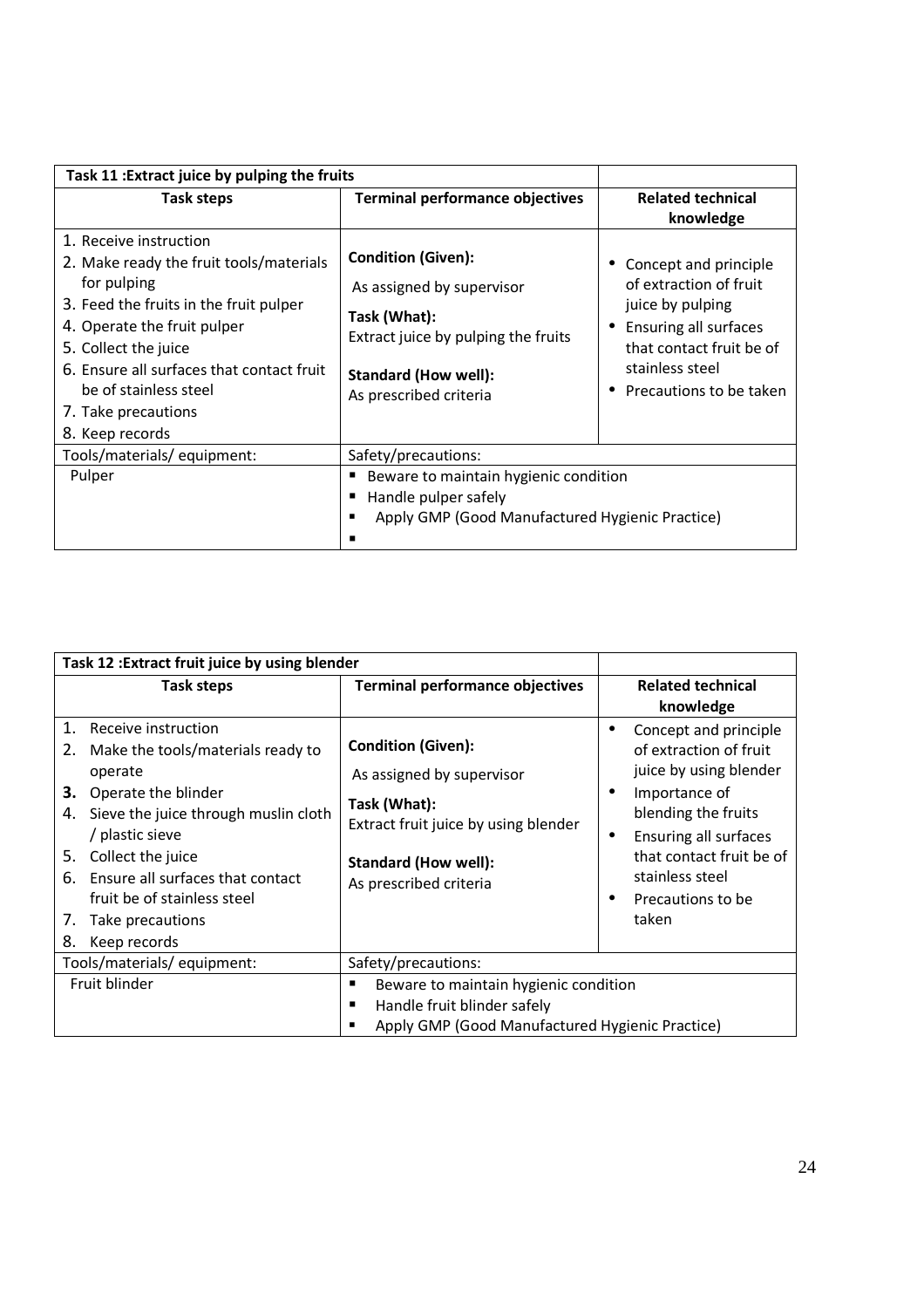| Task 13 : Filter/ strain the extracted fruit juice                                                                                                                                                                                                                                                                                                                              |                                                                                                                                                                                |                                                                                                                                      |
|---------------------------------------------------------------------------------------------------------------------------------------------------------------------------------------------------------------------------------------------------------------------------------------------------------------------------------------------------------------------------------|--------------------------------------------------------------------------------------------------------------------------------------------------------------------------------|--------------------------------------------------------------------------------------------------------------------------------------|
| Task steps                                                                                                                                                                                                                                                                                                                                                                      | <b>Terminal performance objectives</b>                                                                                                                                         | <b>Related technical</b><br>knowledge                                                                                                |
| 1.<br>Receive instruction<br>Prepare tools/materials/equipment<br>2.<br>Set the muslin cloth bag /jelly bag<br>3.<br>/strainer ready to strain/filter<br>4. Feed the extracted fruit juice in the<br>muslin cloth bag /jelly bag /strainer<br>5. Operate the muslin cloth bag /jelly<br>bag/strainer<br>Collect the juice<br>6.<br>Take precautions<br>7.<br>8.<br>Keep records | <b>Condition (Given):</b><br>As assigned by supervisor<br>Task (What):<br>Filter/ strain the extracted fruit<br>juice<br><b>Standard (How well):</b><br>As prescribed criteria | Concept, principle, of<br>filtration / straining of<br>fruit juice<br>Selection criteria for<br>container<br>Precautions to be taken |
| Tools/materials/ equipment:                                                                                                                                                                                                                                                                                                                                                     | Safety/precautions:                                                                                                                                                            |                                                                                                                                      |
| Muslin cloth bag /jelly bag /strainer                                                                                                                                                                                                                                                                                                                                           | Beware to maintain hygienic condition<br>٠<br>Handle muslin cloth bag /jelly bag /strainer<br>п<br>Apply GMP (Good Manufactured Hygienic Practice)                             |                                                                                                                                      |

| Task 14 : Perform testing of acidity level by pH meter                                                                                                                                                                                                                           |                                                                                                                                                                                    |                                                                                                                                                                              |
|----------------------------------------------------------------------------------------------------------------------------------------------------------------------------------------------------------------------------------------------------------------------------------|------------------------------------------------------------------------------------------------------------------------------------------------------------------------------------|------------------------------------------------------------------------------------------------------------------------------------------------------------------------------|
| Task steps                                                                                                                                                                                                                                                                       | <b>Terminal performance objectives</b>                                                                                                                                             | <b>Related technical</b><br>knowledge                                                                                                                                        |
| 1.<br>Receive instruction<br>Take a pH meter<br>2.<br>3.<br>Prepare pH meter ready to operate<br>Set the pH meter<br>4.<br>Assess acidity level of fruit products<br>5.<br>by using pH meter<br>Read pH<br>6.<br>Record pH<br>7.<br>8.<br>Take precautions<br>9.<br>Keep records | <b>Condition (Given):</b><br>As assigned by supervisor<br>Task (What):<br>Perform testing of acidity level by<br>pH meter<br><b>Standard (How well):</b><br>As prescribed criteria | Definition of PH<br>Concept, principle of<br>٠<br>testing acidity level by<br>pH meter<br>Indicators of acidity<br>$\bullet$<br>level in PH Meter<br>Precautions to be taken |
| Tools/materials/ equipment:                                                                                                                                                                                                                                                      | Safety/precautions:                                                                                                                                                                |                                                                                                                                                                              |
| pH meter                                                                                                                                                                                                                                                                         | Beware to maintain hygienic condition<br>Handle pH meter safely<br>Apply GMP (Good Manufactured Hygienic Practice)                                                                 |                                                                                                                                                                              |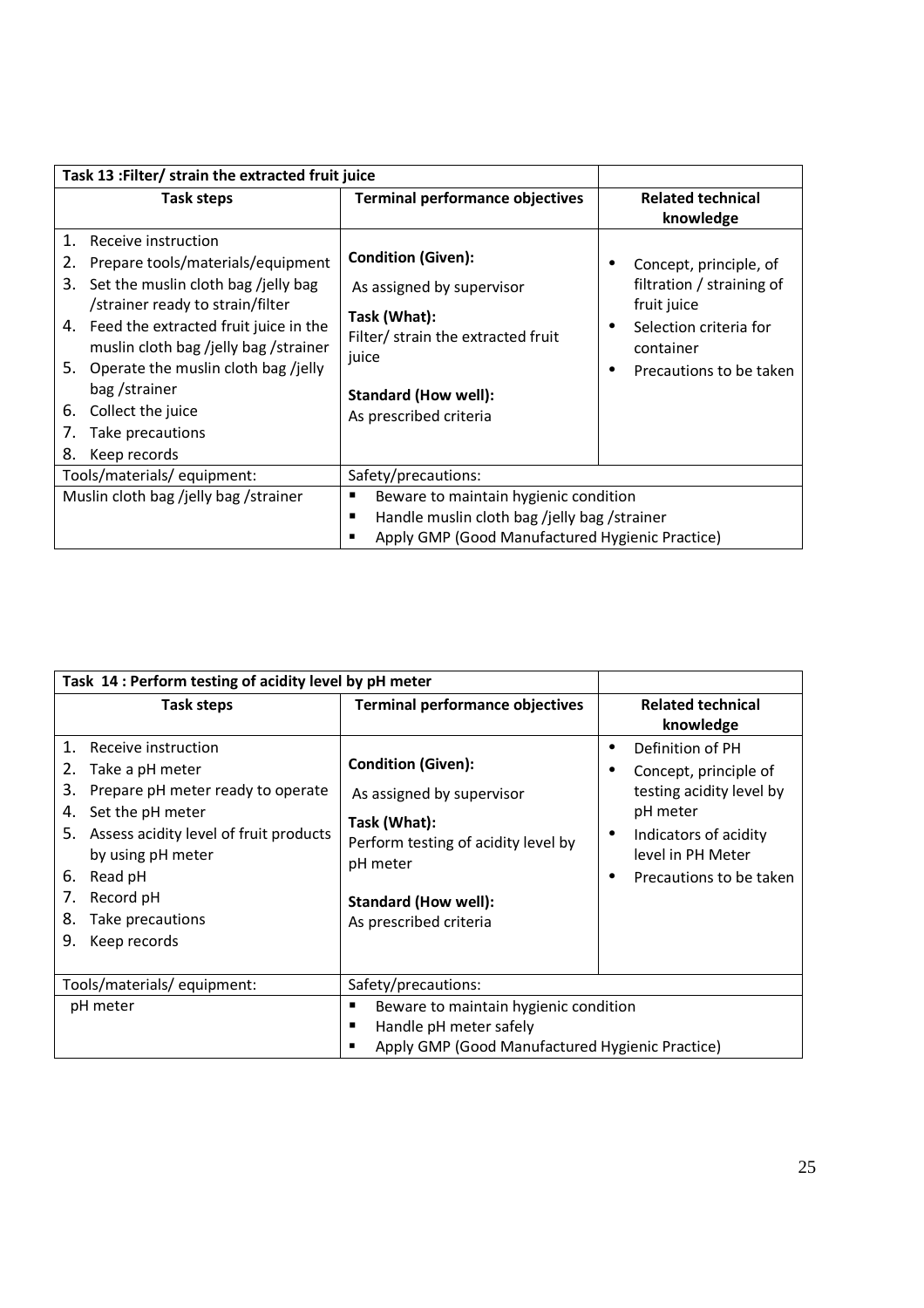| Task 15 : Measure temperature                                                                                                                                                                                                             |                                                                                                                                                        |                                                                                                                                                                                              |
|-------------------------------------------------------------------------------------------------------------------------------------------------------------------------------------------------------------------------------------------|--------------------------------------------------------------------------------------------------------------------------------------------------------|----------------------------------------------------------------------------------------------------------------------------------------------------------------------------------------------|
| <b>Task steps</b>                                                                                                                                                                                                                         | <b>Terminal performance objectives</b>                                                                                                                 | <b>Related technical</b><br>knowledge                                                                                                                                                        |
| 1. Receive instruction<br>Take a thermometer<br>2.<br>3.<br>Prepare thermometer ready to take<br>temperature<br>Set the thermometer<br>4.<br>Read temperature<br>5.<br>Record temperature<br>6.<br>Take precautions<br>8.<br>Keep records | <b>Condition (Given):</b><br>As assigned by supervisor<br>Task (What):<br>Measure temperature<br><b>Standard (How well):</b><br>As prescribed criteria | Concept and principle of<br>measuring temperature<br>Recommended or<br>required temperature<br>for different operations<br>in fruit processing<br>Decision making<br>Precautions to be taken |
| Tools/materials/equipment:                                                                                                                                                                                                                | Safety/precautions:                                                                                                                                    |                                                                                                                                                                                              |
| Thermometer                                                                                                                                                                                                                               | Beware to maintain hygienic condition<br>п<br>Handle thermometer safely<br>п<br>Apply GMP (Good Manufactured Hygienic Practice)<br>п                   |                                                                                                                                                                                              |

| Task 16 : Measure small amount of ingredients                                                                                                                                                                                                                                                                                                                                                                                                                                |                                                                                                                                                                           |                                                                                                                                                                                   |
|------------------------------------------------------------------------------------------------------------------------------------------------------------------------------------------------------------------------------------------------------------------------------------------------------------------------------------------------------------------------------------------------------------------------------------------------------------------------------|---------------------------------------------------------------------------------------------------------------------------------------------------------------------------|-----------------------------------------------------------------------------------------------------------------------------------------------------------------------------------|
| <b>Task steps</b>                                                                                                                                                                                                                                                                                                                                                                                                                                                            | <b>Terminal performance objectives</b>                                                                                                                                    | <b>Related technical</b><br>knowledge                                                                                                                                             |
| 1.<br>Receive instruction<br>2.<br>Use accurate scale for measuring<br>small amount of ingredients<br>Take measuring equipment /<br>3.<br>instrument with an accurate scale<br>Set measuring equipment /<br>4.<br>instrument with an accurate scale<br>Take small amounts of ingredients<br>5.<br>to be measured<br>Measure small amount of<br>6.<br>ingredients<br>Read the measurement<br>7.<br>8.<br>Record the measurement<br>9.<br>Take precautions<br>10. Keep records | <b>Condition (Given):</b><br>As assigned by supervisor<br>Task (What):<br>Measure small amount of<br>ingredients<br><b>Standard (How well):</b><br>As prescribed criteria | Concept, principle,<br>and procedure of<br>measuring ingredients<br>Scale for measuring<br>$\bullet$<br>small amount of<br>ingredients<br>Precautions to be<br>$\bullet$<br>taken |
| Tools/materials/equipment:                                                                                                                                                                                                                                                                                                                                                                                                                                                   | Safety/precautions:                                                                                                                                                       |                                                                                                                                                                                   |
| Measuring equipment/ instrument                                                                                                                                                                                                                                                                                                                                                                                                                                              | Beware to maintain hygienic condition<br>٠                                                                                                                                |                                                                                                                                                                                   |
|                                                                                                                                                                                                                                                                                                                                                                                                                                                                              | Handle measuring equipment/ instrument pH paper safely<br>п<br>Apply GMP (Good Manufactured Hygienic Practice)<br>■                                                       |                                                                                                                                                                                   |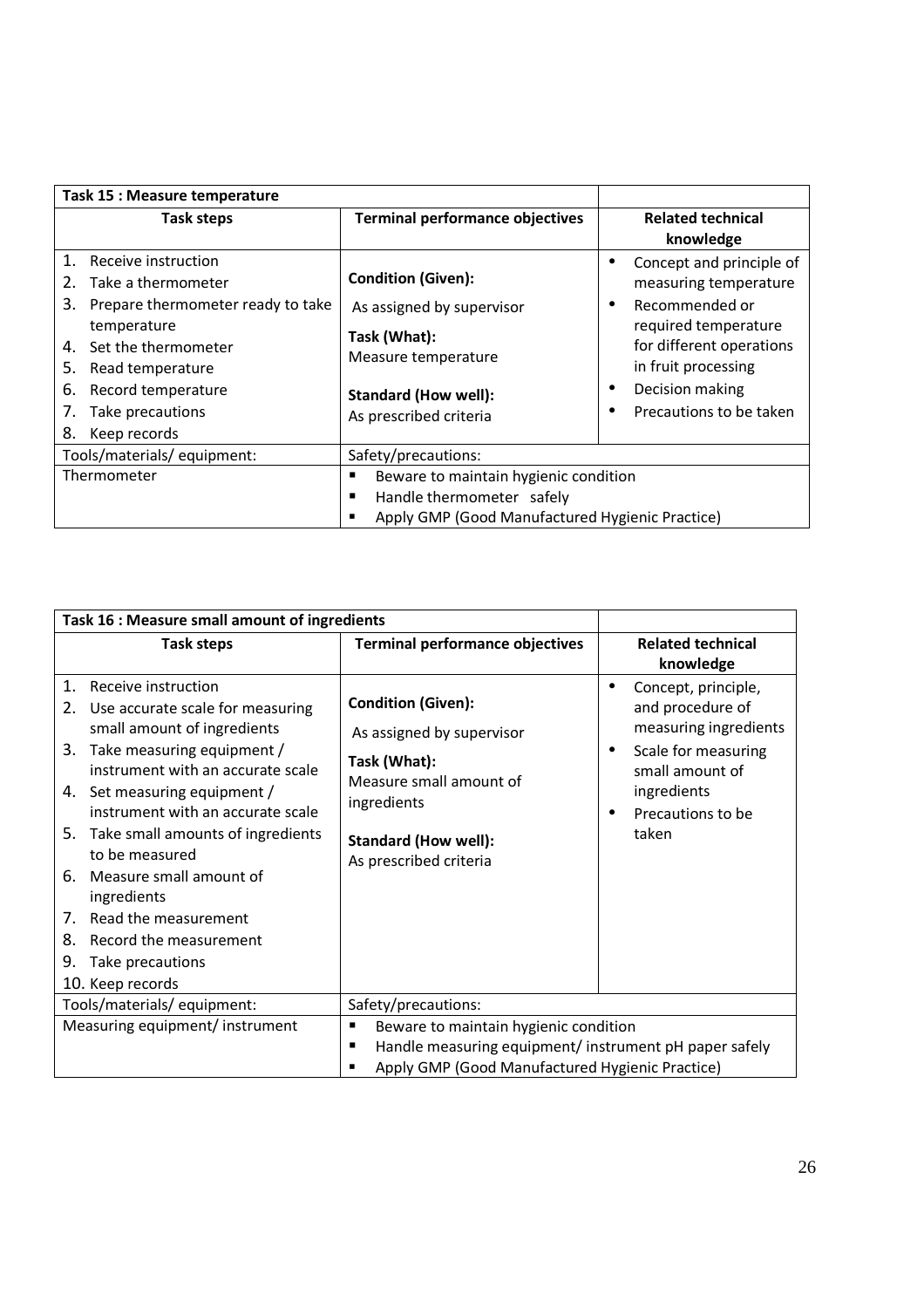| Task 17: Measure sugar content                                                                                                                                                                                                                                                                                                                   |                                                                                                                                                          |                                                                                                                                                                                            |
|--------------------------------------------------------------------------------------------------------------------------------------------------------------------------------------------------------------------------------------------------------------------------------------------------------------------------------------------------|----------------------------------------------------------------------------------------------------------------------------------------------------------|--------------------------------------------------------------------------------------------------------------------------------------------------------------------------------------------|
| <b>Task steps</b>                                                                                                                                                                                                                                                                                                                                | <b>Terminal performance objectives</b>                                                                                                                   | <b>Related technical</b><br>knowledge                                                                                                                                                      |
| 1.<br>Receive instruction<br>Obtain the material of which the<br>2.<br>sugar content is to be assessed<br>Take a refractometer<br>3.<br>Make refractometer ready to use<br>4.<br>Set the refractometer<br>5.<br>Read the level of sugar content<br>6.<br>Record the level of sugar content<br>7.<br>8.<br>Take precautions<br>9.<br>Keep records | <b>Condition (Given):</b><br>As assigned by supervisor<br>Task (What):<br>Measure sugar content<br><b>Standard (How well):</b><br>As prescribed criteria | Concept, principle,<br>$\bullet$<br>and procedure of<br>assessing sugar<br>content<br>Recommended sugar<br>٠<br>content for specific<br>purpose<br>Precautions to be<br>$\bullet$<br>taken |
| Tools/materials/equipment:                                                                                                                                                                                                                                                                                                                       | Safety/precautions:                                                                                                                                      |                                                                                                                                                                                            |
| Refractometer                                                                                                                                                                                                                                                                                                                                    | Beware to maintain hygienic condition<br>п<br>Handle measuring refractometer safely<br>п<br>Apply GMP (Good Manufactured Hygienic Practice)<br>■         |                                                                                                                                                                                            |

| Task 18 : Identify non fruit ingredients                                                                                                                                                    |                                                                                                                                                                                            |                                                                                                                                                                                                                                                                                                              |
|---------------------------------------------------------------------------------------------------------------------------------------------------------------------------------------------|--------------------------------------------------------------------------------------------------------------------------------------------------------------------------------------------|--------------------------------------------------------------------------------------------------------------------------------------------------------------------------------------------------------------------------------------------------------------------------------------------------------------|
| <b>Task steps</b>                                                                                                                                                                           | Terminal performance objectives                                                                                                                                                            | <b>Related technical</b><br>knowledge                                                                                                                                                                                                                                                                        |
| 1.<br>Receive instruction<br>2.<br>Identify following non fruit<br>ingredients:<br>Sugar<br>Citric acid<br>Pectin<br>Vinegar<br>Acetic acid<br>Take precautions<br>3.<br>Keep records<br>4. | <b>Condition (Given):</b><br>As assigned by supervisor<br>Task (What):<br>Identify non fruit ingredients<br><b>Standard (How well):</b><br>As prescribed criteria                          | Concept of mixing non<br>$\bullet$<br>fruit ingredients.<br>Characteristics of non<br>$\bullet$<br>fruits ingredients of :<br>Sugar<br>$\circ$<br>Citric acid<br>$\Omega$<br>Pectin<br>$\circ$<br>Vinegar<br>O<br>Acetic acid<br>$\Omega$<br>recommended<br>ratio/amount/quantity<br>Precautions to be taken |
| Tools/materials/equipment:                                                                                                                                                                  | Safety/precautions:                                                                                                                                                                        |                                                                                                                                                                                                                                                                                                              |
| Sugar, Citric acid, Pectin, Vinegar,<br>Acetic acid, etc.                                                                                                                                   | Beware to maintain hygienic condition<br>$\blacksquare$<br>Handle Sugar, Citric acid, Pectin, Vinegar, Acetic acid, etc.<br>п<br>safely<br>Apply GMP (Good Manufactured Hygienic Practice) |                                                                                                                                                                                                                                                                                                              |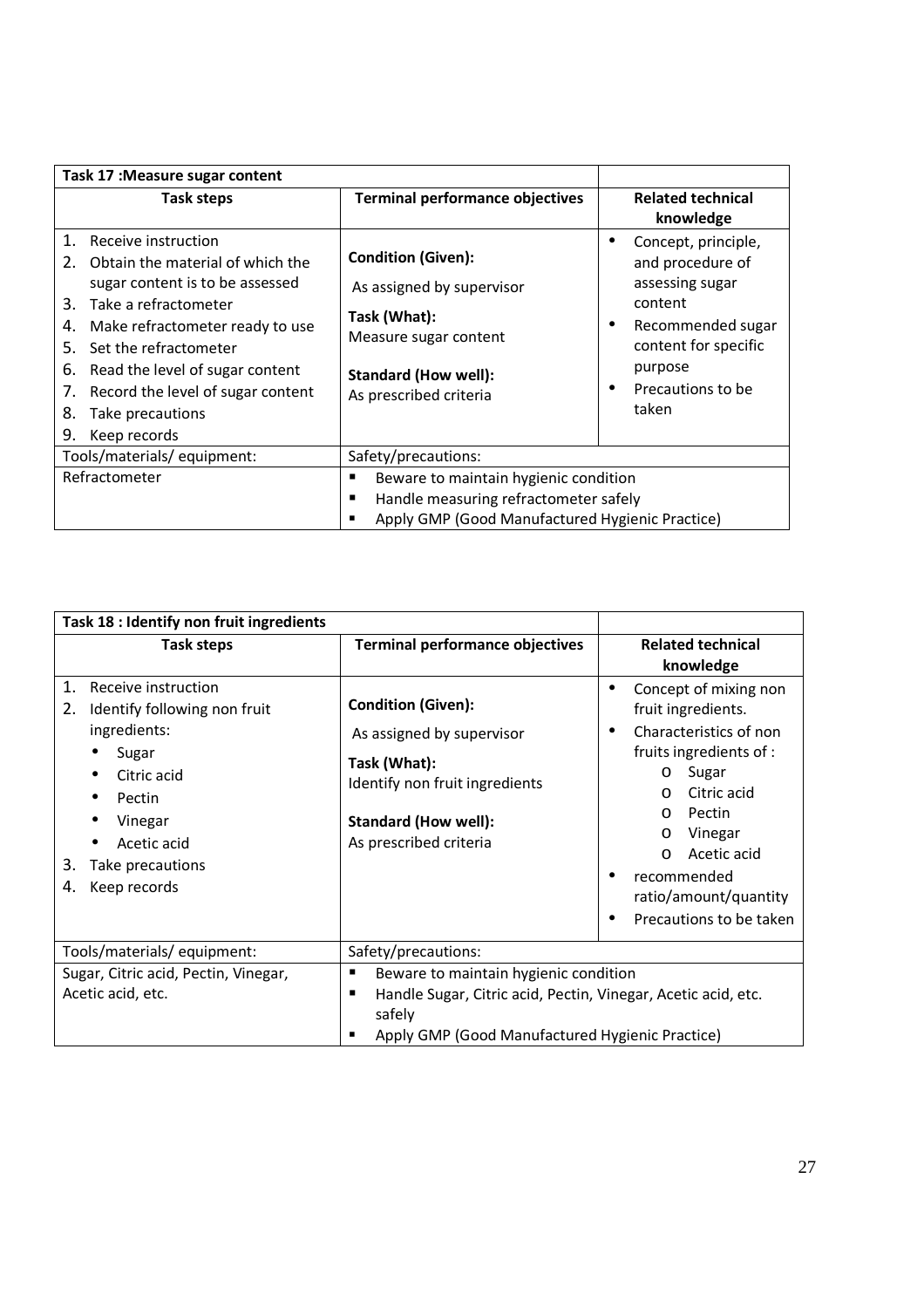| Task 19: Perform sulphuring                                                                                                                                                                                                                                                                                                                                                                                             |                                                                                                                                                                                                                                                                                             |                                                                                                                                                                                              |
|-------------------------------------------------------------------------------------------------------------------------------------------------------------------------------------------------------------------------------------------------------------------------------------------------------------------------------------------------------------------------------------------------------------------------|---------------------------------------------------------------------------------------------------------------------------------------------------------------------------------------------------------------------------------------------------------------------------------------------|----------------------------------------------------------------------------------------------------------------------------------------------------------------------------------------------|
| <b>Task steps</b>                                                                                                                                                                                                                                                                                                                                                                                                       | <b>Terminal performance objectives</b>                                                                                                                                                                                                                                                      | <b>Related technical knowledge</b>                                                                                                                                                           |
| 1.<br>Receive instruction<br>Achieve sulphuring by burning<br>2.<br>sulphuring in a sulphur cabinet<br>3. Arrange sulphuring /sulphur<br>cabinet<br>Keep the fruits inside the cabinet<br>4.<br>Place sufficient sulphur in a<br>5.<br>container near the trays<br>Ignite the sulphur<br>6.<br>Allow the sulphur to born in the<br>7.<br>enclosed cabinet for 1-3 hours<br>8.<br>Take precautions<br>Keep records<br>9. | <b>Condition (Given):</b><br>As assigned by supervisor<br>Task (What):<br>Perform sulphyting<br><b>Standard (How well):</b><br>As prescribed criteria                                                                                                                                       | Definition and concept<br>٠<br>Importance and function<br>٠<br>Principle and application<br>٠<br>of sulphyting<br>Recommended<br>٠<br>quantity/ratio<br>Precautions to be taken<br>$\bullet$ |
| Tools/materials/equipment:                                                                                                                                                                                                                                                                                                                                                                                              | Safety/precautions:                                                                                                                                                                                                                                                                         |                                                                                                                                                                                              |
|                                                                                                                                                                                                                                                                                                                                                                                                                         | Beware to maintain most healthy conditions.<br>1.<br>Sulphur dioxide is potentially harmful and precautions are<br>2.<br>necessary to prevent inhalation.<br>Handle Kettle, tank, thermometer, water, heating system<br>3.<br>safely.<br>4. Apply GMP (Good Manufactured Hygienic Practice) |                                                                                                                                                                                              |

| Task 20: Prepare syrups                                                                                                                                                                                                                                                                                                                                               |                                                                                                                                                      |                                                                                                                                                                                                                                      |
|-----------------------------------------------------------------------------------------------------------------------------------------------------------------------------------------------------------------------------------------------------------------------------------------------------------------------------------------------------------------------|------------------------------------------------------------------------------------------------------------------------------------------------------|--------------------------------------------------------------------------------------------------------------------------------------------------------------------------------------------------------------------------------------|
| Task steps                                                                                                                                                                                                                                                                                                                                                            | <b>Terminal performance</b><br>objectives                                                                                                            | <b>Related technical knowledge</b>                                                                                                                                                                                                   |
| Receive instruction<br>Determine the type of syrup to be<br>2.<br>prepared as per the requirement of<br>a particular fruit<br>3. Prepare heavy syrup<br>Prepare 1:1 sugar water<br>$\bullet$<br>solution<br>4. Measure sugar percent by hand<br>reflactometer<br>5. Prepare medium syrup<br>Prepare light syrup<br>6.<br>Take precautions<br>7.<br>Keep records<br>8. | <b>Condition (Given):</b><br>As assigned by<br>supervisor<br>Task (What):<br>Prepare syrups<br><b>Standard (How well):</b><br>As prescribed criteria | Concept, need, and application of<br>syrups<br>Classification of syrups as heavy,<br>٠<br>medium, and light<br>Principles and procedures for<br>$\bullet$<br>preparing heavy, medium, and light<br>syrups<br>Precautions to be taken |
| Tools/materials/ equipment:                                                                                                                                                                                                                                                                                                                                           | Safety/precautions:                                                                                                                                  |                                                                                                                                                                                                                                      |
| Cups, sugar, water, and containers                                                                                                                                                                                                                                                                                                                                    | Beware to maintain most healthy conditions.                                                                                                          |                                                                                                                                                                                                                                      |
|                                                                                                                                                                                                                                                                                                                                                                       | Handle cups, sugar, water, and containers safely.                                                                                                    |                                                                                                                                                                                                                                      |
|                                                                                                                                                                                                                                                                                                                                                                       |                                                                                                                                                      | Apply GMP (Good Manufactured Hygienic Practice)                                                                                                                                                                                      |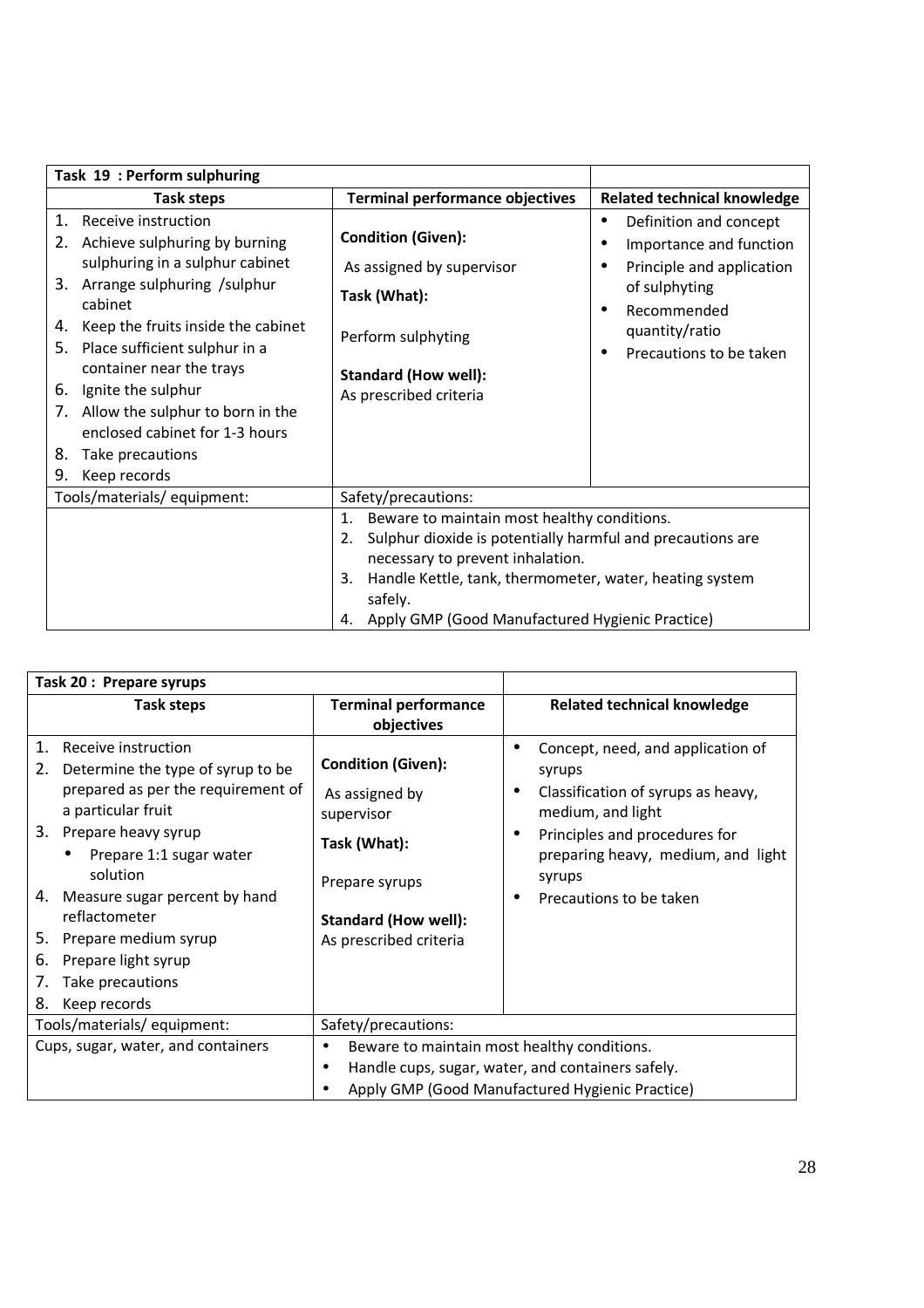| Task 21: Mix Sugar                                                 |                                                                                                                                                                                                                                                                                                                                                                                 |                                                                                                                                                            |                                                                                                                                                                         |
|--------------------------------------------------------------------|---------------------------------------------------------------------------------------------------------------------------------------------------------------------------------------------------------------------------------------------------------------------------------------------------------------------------------------------------------------------------------|------------------------------------------------------------------------------------------------------------------------------------------------------------|-------------------------------------------------------------------------------------------------------------------------------------------------------------------------|
|                                                                    | <b>Task steps</b>                                                                                                                                                                                                                                                                                                                                                               | <b>Terminal performance</b><br>objectives                                                                                                                  | <b>Related technical knowledge</b>                                                                                                                                      |
| 1.<br>2.<br>3.<br>product<br>4.<br>5.<br>fruit product<br>6.<br>7. | Receive instruction<br>Prepare tools/materials<br>Measure sugar content of the fruit<br>Prepare sugar solution<br>Dissolve sugar in water<br>Pass the sugar solution through<br>muslin filter<br>Get the filtered sugar solution<br>as a non fruit ingredient<br>Assess sugar content of the<br>solution<br>Mix/adjust sugar content of the<br>Take precautions<br>Keep records | <b>Condition (Given):</b><br>As assigned by supervisor<br>Task (What):<br><b>Mix Sugar</b><br><b>Standard (How well):</b><br>As prescribed criteria        | Concept, principle, and<br>$\bullet$<br>procedure of mixing sugar<br>Importance<br>٠<br>Requirement<br>Ratio and quantity<br>Precautions to be taken<br>Records keeping |
|                                                                    | Tools/materials/equipment:                                                                                                                                                                                                                                                                                                                                                      | Safety/precautions:                                                                                                                                        |                                                                                                                                                                         |
|                                                                    | Muslin filter and containers                                                                                                                                                                                                                                                                                                                                                    | Beware to maintain hygienic condition<br>п<br>Handle measuring muslin filter and containers safely<br>п<br>Apply GMP (Good Manufactured Hygienic Practice) |                                                                                                                                                                         |

| Task 22: Mix acids                                                                                                                                                                                                                                                                                                                                                                     |                                                                                                                                                                                              |                                                                                                                                                                               |
|----------------------------------------------------------------------------------------------------------------------------------------------------------------------------------------------------------------------------------------------------------------------------------------------------------------------------------------------------------------------------------------|----------------------------------------------------------------------------------------------------------------------------------------------------------------------------------------------|-------------------------------------------------------------------------------------------------------------------------------------------------------------------------------|
| <b>Task steps</b>                                                                                                                                                                                                                                                                                                                                                                      | <b>Terminal performance</b><br>objectives                                                                                                                                                    | <b>Related technical knowledge</b>                                                                                                                                            |
| 1.<br>Receive instruction<br>Check level of acidity<br>2.<br>Measure the amount of citric acid<br>3.<br>powder/lime / lemon juice to<br>adjust the level of acidity<br>Make citric acid/lime / lemon juice<br>4.<br>ready<br>5. Adjust the level of acidity by the<br>addition of citric acid, either in pore<br>powder form or by adding lime or<br>lemon juice<br>Keep records<br>6. | <b>Condition (Given):</b><br>As assigned by supervisor<br>Task (What):<br>Mix acids<br><b>Standard (How well):</b><br>As prescribed criteria                                                 | Concept, principle, and<br>$\bullet$<br>procedure of mixing acids<br>Functions of acid<br>Quantity/ratio<br>$\bullet$<br>Precautions to be taken<br>٠<br>Records keeping<br>٠ |
| Tools/materials/equipment:                                                                                                                                                                                                                                                                                                                                                             | Safety/precautions:                                                                                                                                                                          |                                                                                                                                                                               |
| Measuring instrument, containers,<br>citric acid/lime / lemon juice                                                                                                                                                                                                                                                                                                                    | Beware to maintain hygienic condition<br>٠<br>Handle measuring instrument, containers, citric acid, lime,<br>٠<br>lemon juice safely<br>Apply GMP (Good Manufactured Hygienic Practice)<br>п |                                                                                                                                                                               |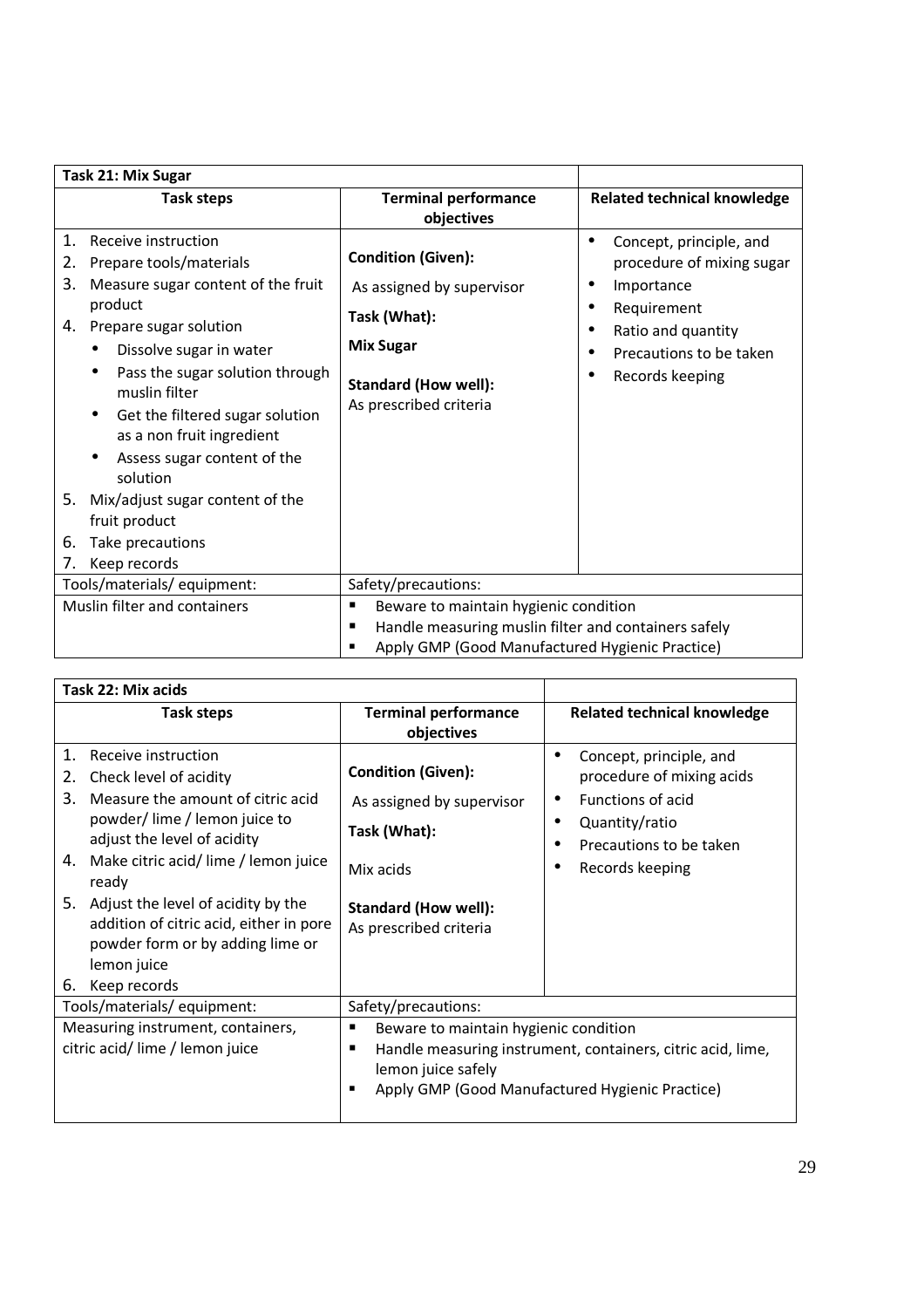| Task 23: Mix vinegar / acetic acid                                                                                                                                                                                                            |                                                                                                                                                                                        |                                                                                                                                                                               |
|-----------------------------------------------------------------------------------------------------------------------------------------------------------------------------------------------------------------------------------------------|----------------------------------------------------------------------------------------------------------------------------------------------------------------------------------------|-------------------------------------------------------------------------------------------------------------------------------------------------------------------------------|
| Task steps                                                                                                                                                                                                                                    | <b>Terminal performance objectives</b>                                                                                                                                                 | <b>Related technical</b><br>knowledge                                                                                                                                         |
| Receive instruction<br>Obtain distilled vinegar<br>Obtain acetic acid<br>Prepare solution of distilled vinegar<br>with 10 percent acetic acid<br>Mix it to the fruit products as non fruit<br>ingredients<br>Take precautions<br>Keep records | <b>Condition (Given):</b><br>As assigned by supervisor<br>Task (What):<br>Mix vinegar / acetic acid<br><b>Standard (How well):</b><br>As prescribed criteria                           | Concept, principle, and<br>procedure of mixing<br>vinegar / acetic acid<br>Importance<br><b>Functions</b><br>Quantity and ratio<br>Precautions to be taken<br>Records keeping |
| Tools/materials/ equipment:                                                                                                                                                                                                                   | Safety/precautions:                                                                                                                                                                    |                                                                                                                                                                               |
| Measuring instrument, containers,<br>vinegar, acetic acid                                                                                                                                                                                     | п<br>Beware to maintain hygienic condition<br>Handle measuring instrument, containers, vinegar, and acetic<br>п<br>acid safely<br>Apply GMP (Good Manufactured Hygienic Practice)<br>п |                                                                                                                                                                               |

| Task 24: Add pectin                                                                                                                                                                                                                                  |                                                                                                                                                  |                                                                                                                                                           |
|------------------------------------------------------------------------------------------------------------------------------------------------------------------------------------------------------------------------------------------------------|--------------------------------------------------------------------------------------------------------------------------------------------------|-----------------------------------------------------------------------------------------------------------------------------------------------------------|
| Task steps                                                                                                                                                                                                                                           | <b>Terminal performance</b><br>objectives                                                                                                        | <b>Related technical knowledge</b>                                                                                                                        |
| 1. Receive instruction<br>2.<br>Obtain pectin powder<br>3.<br>Determine the amount to be added<br>Measure the amount to be added<br>4.<br>5.<br>Make ready the pectin to add to<br>the fruit product<br>6.<br>Take precautions<br>7.<br>Keep records | <b>Condition (Given):</b><br>As assigned by<br>supervisor<br>Task (What):<br>Add pectin<br><b>Standard (How well):</b><br>As prescribed criteria | Concept, principle, and<br>٠<br>procedure of adding pectin<br>Importance<br>Function<br>Quantity/ratio<br>Precautions to be taken<br>Records keeping<br>٠ |
| Tools/materials/equipment:                                                                                                                                                                                                                           | Safety/precautions:                                                                                                                              |                                                                                                                                                           |
| Measuring instrument, containers,<br>pectin powder                                                                                                                                                                                                   | Beware to maintain hygienic condition<br>п<br>п<br>safely<br>п                                                                                   | Handle measuring instrument, containers, pectin powder<br>Apply GMP (Good Manufactured Hygienic Practice)                                                 |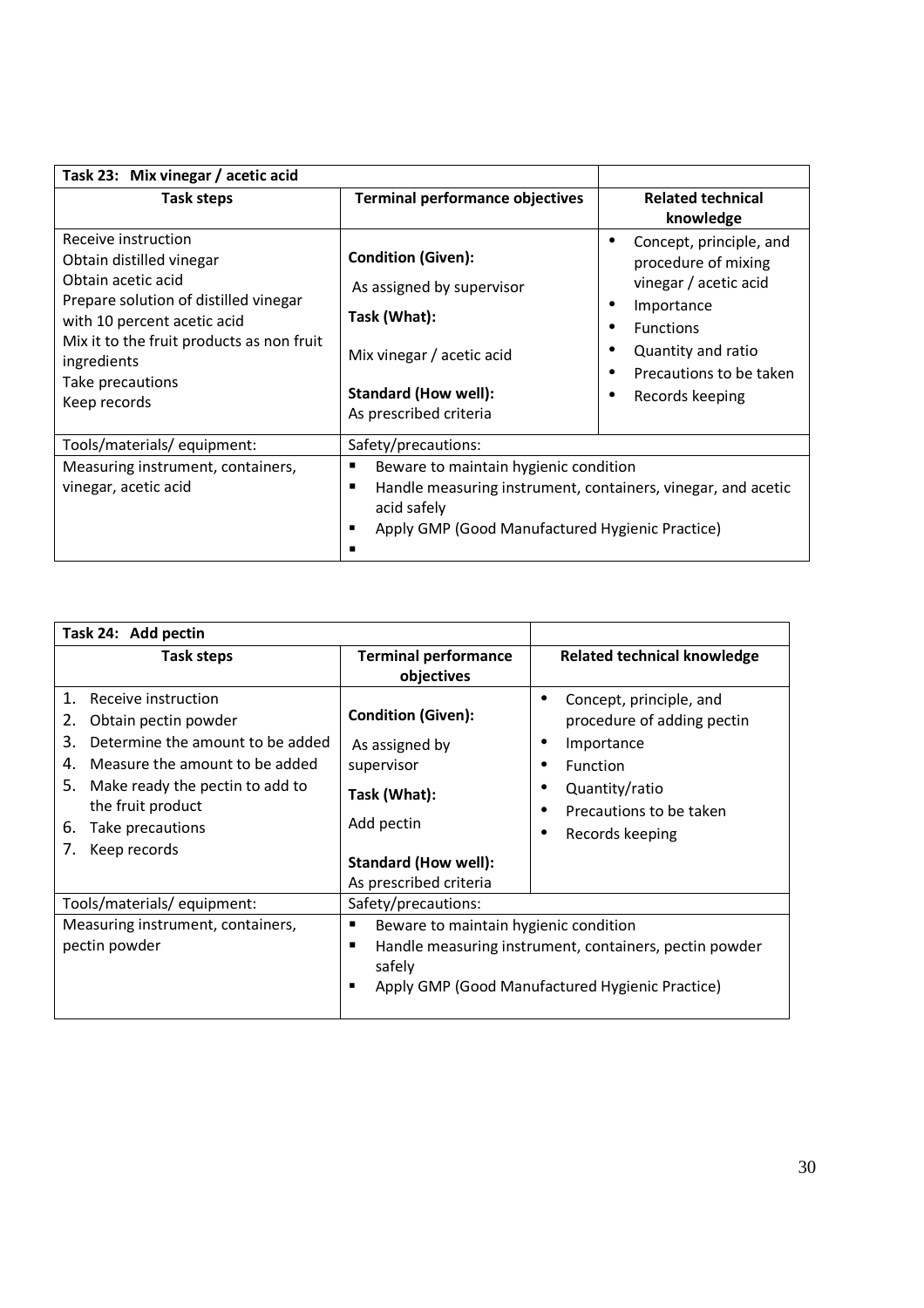| Task 25: Extract pectin                                                                                                                                                                                                                                                                                                                                                                                                                     |                                                                                                                                                                                                         |                                                                                                                                                                                                             |
|---------------------------------------------------------------------------------------------------------------------------------------------------------------------------------------------------------------------------------------------------------------------------------------------------------------------------------------------------------------------------------------------------------------------------------------------|---------------------------------------------------------------------------------------------------------------------------------------------------------------------------------------------------------|-------------------------------------------------------------------------------------------------------------------------------------------------------------------------------------------------------------|
| <b>Task steps</b>                                                                                                                                                                                                                                                                                                                                                                                                                           | <b>Terminal performance</b><br>objectives                                                                                                                                                               | <b>Related technical knowledge</b>                                                                                                                                                                          |
| 1.<br>Receive instruction<br>Take skin of pectin rich fruits<br>2.<br>[citrus, passion fruits]<br>Boil them in water<br>3.<br>Strain the extract<br>4.<br>5.<br>Determine the amount of strained<br>extract that needs to be added to<br>the fruit product<br>Measure the amount needed<br>6.<br>Add the measured strained extract<br>7.<br>to the fruit product as non fruit<br>ingredient<br>8.<br>Take precautions<br>Keep records<br>9. | <b>Condition (Given):</b><br>As assigned by supervisor<br>Task (What):<br><b>Extract pectin</b><br><b>Standard (How well):</b><br>As prescribed criteria                                                | Concept, principle, and<br>٠<br>procedure of extracting<br>pectin<br>Importance<br>٠<br><b>Functions</b><br>٠<br>Quantity/requirement/ratio<br>Precautions to be taken<br>٠<br>Records keeping<br>$\bullet$ |
| Tools/materials/equipment:                                                                                                                                                                                                                                                                                                                                                                                                                  | Safety/precautions:                                                                                                                                                                                     |                                                                                                                                                                                                             |
| Measuring instrument, containers,<br>pectin rich fruits, and boiling<br>equipment                                                                                                                                                                                                                                                                                                                                                           | Beware to maintain hygienic condition<br>п<br>Handle measuring instrument, containers, pectin rich fruits,<br>п<br>and boiling equipment safely<br>Apply GMP (Good Manufactured Hygienic Practice)<br>п |                                                                                                                                                                                                             |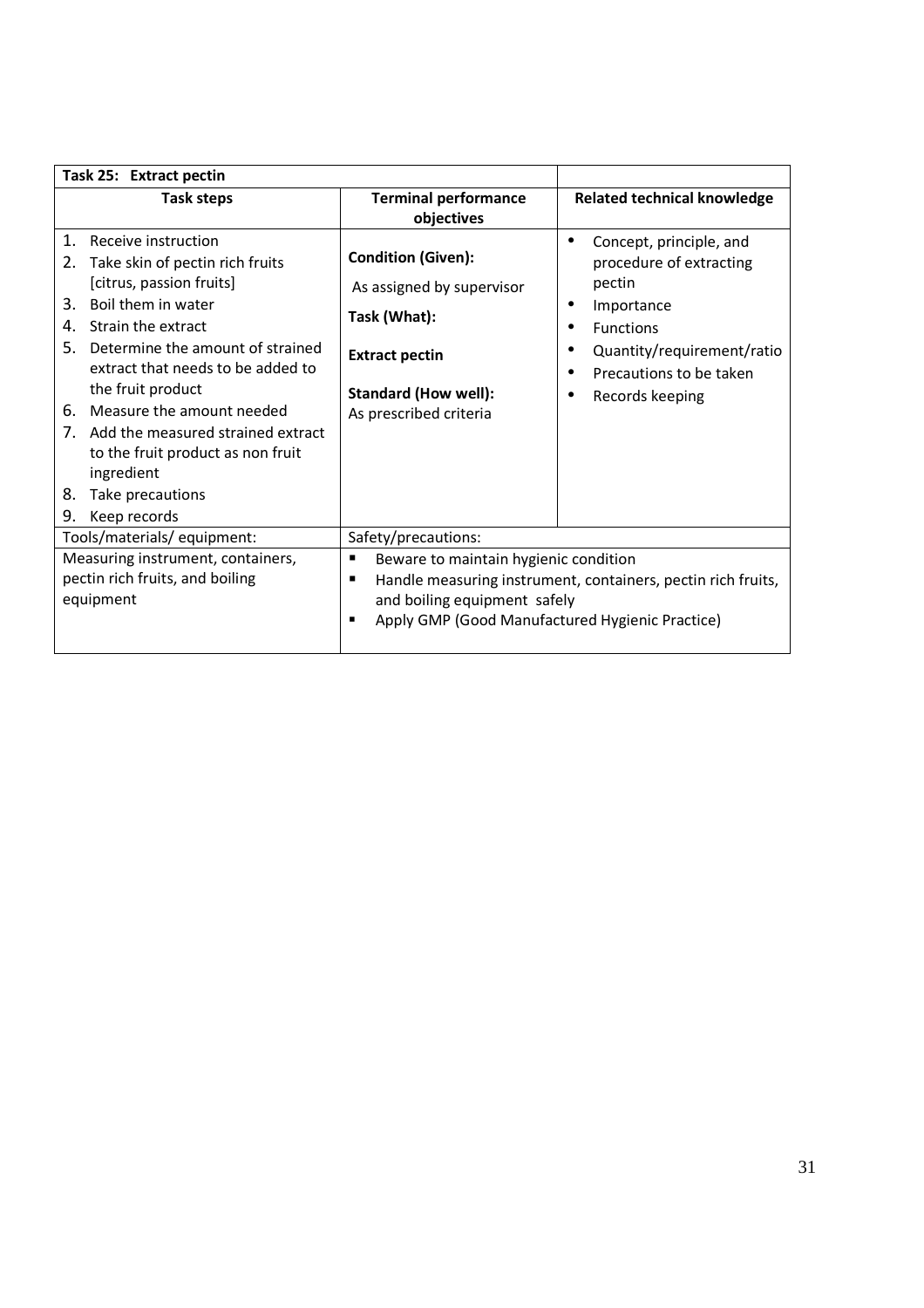| Task 26: Boil fruit products                                                                                                                                                                                                                                                                                                                                                                                                                                                                                                                                                                                                                                        |                                                                                                                                                                                                                                                                                                              |                                                                                                                                                                                                                           |
|---------------------------------------------------------------------------------------------------------------------------------------------------------------------------------------------------------------------------------------------------------------------------------------------------------------------------------------------------------------------------------------------------------------------------------------------------------------------------------------------------------------------------------------------------------------------------------------------------------------------------------------------------------------------|--------------------------------------------------------------------------------------------------------------------------------------------------------------------------------------------------------------------------------------------------------------------------------------------------------------|---------------------------------------------------------------------------------------------------------------------------------------------------------------------------------------------------------------------------|
| <b>Task steps</b>                                                                                                                                                                                                                                                                                                                                                                                                                                                                                                                                                                                                                                                   | <b>Terminal performance</b><br>objectives                                                                                                                                                                                                                                                                    | <b>Related technical knowledge</b>                                                                                                                                                                                        |
| 1. Receive instruction<br>2. Obtain boiling pots of stainless<br>steel / aluminium / enameled metal /<br>clay<br>3. Obtain the product to be boiled<br>4. Put the product to be boiled into<br>the boiling pot<br>5. Supply heat<br>6. Stir the product vigorously while<br>heating<br>7. Take care to avoid localized over-<br>heating<br>8. Concentrate the product to the<br>right level<br>9. Check the level of sugar content<br>using hand - held refractometer or<br>sugar thermometer<br>10. Carry out boiling until the desired<br>sugar content is reached<br>11. Transfer the product into jars while<br>hot<br>12. Take precautions<br>13. Keep records | <b>Condition (Given):</b><br>As assigned by supervisor<br>Task (What):<br><b>Boil fruit products</b><br><b>Standard (How well):</b><br>As prescribed criteria                                                                                                                                                | Concept, principle, and<br>$\bullet$<br>procedure of boiling of fruit<br>products<br><b>Needs</b><br>$\bullet$<br>Timing and interval<br>$\bullet$<br>heat requirement<br>٠<br>Precautions to be taken<br>Records keeping |
| Tools/materials/ equipment:                                                                                                                                                                                                                                                                                                                                                                                                                                                                                                                                                                                                                                         | Safety/precautions:                                                                                                                                                                                                                                                                                          |                                                                                                                                                                                                                           |
| Measuring instrument, boiling pots of<br>stainless steel / aluminium / enameled<br>metal / clay, containers, boiling<br>equipment, jars, stirrer, and<br>refractometer                                                                                                                                                                                                                                                                                                                                                                                                                                                                                              | $\blacksquare$<br>Beware to maintain hygienic condition<br>Handle measuring instrument, containers, boiling pots of<br>п<br>stainless steel / aluminium / enameled metal / clay, containers,<br>boiling equipment, stirrer, jars and refractometer safely<br>Apply GMP (Good Manufactured Hygienic Practice) |                                                                                                                                                                                                                           |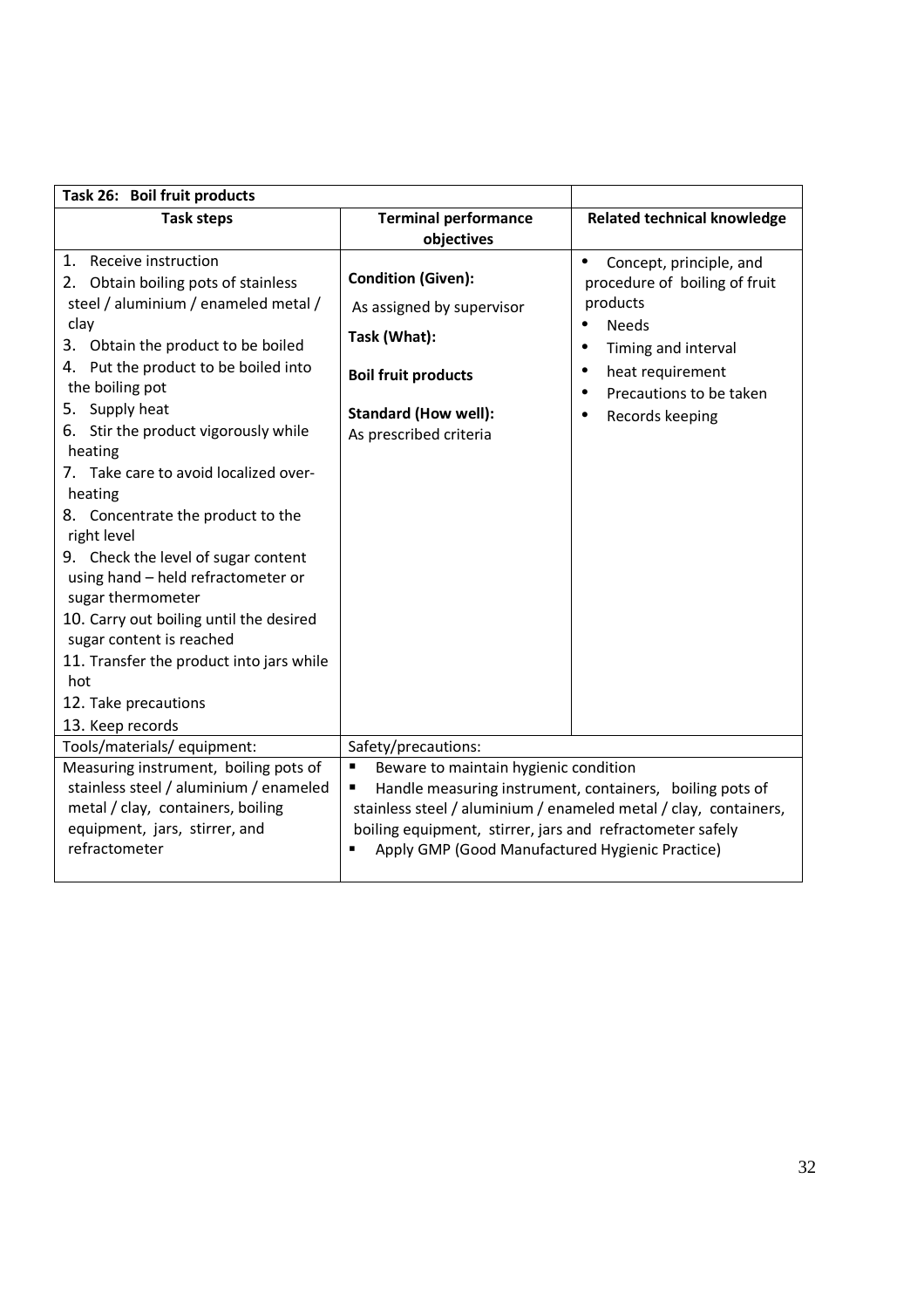| <b>Task 27: Perform exhausting</b>                                                                                                                                                                                                                                                                                                                                                                                                                                                                                                                                      |                                                                                                                                                                                                |                                                                                                                                                                                                |
|-------------------------------------------------------------------------------------------------------------------------------------------------------------------------------------------------------------------------------------------------------------------------------------------------------------------------------------------------------------------------------------------------------------------------------------------------------------------------------------------------------------------------------------------------------------------------|------------------------------------------------------------------------------------------------------------------------------------------------------------------------------------------------|------------------------------------------------------------------------------------------------------------------------------------------------------------------------------------------------|
| <b>Task steps</b>                                                                                                                                                                                                                                                                                                                                                                                                                                                                                                                                                       | <b>Terminal performance</b><br>objectives                                                                                                                                                      | <b>Related technical knowledge</b>                                                                                                                                                             |
| $\mathbf{1}$ .<br>Receive instruction<br>Take filled cans / jars<br>2.<br>Take a large kettle / open tank with<br>3.<br>water<br>Boil the water<br>4.<br>Place the cans / jars in the kettle /<br>5.<br>open tank in such a way that the<br>top of the can / jar is about 5 cm<br>above the level of water in the<br>kettle / tank<br>6. Place a lid on the kettle / tank<br>Heat the water till the center of the<br>$7_{\scriptscriptstyle{\sim}}$<br>can / jar records a temperature of<br>80 - 82 degree centigrade<br>Take precautions<br>8.<br>Keep records<br>9. | <b>Condition (Given):</b><br>As assigned by<br>supervisor<br>Task (What):<br><b>Perform exhausting</b><br><b>Standard (How well):</b><br>As prescribed criteria                                | Definition, concept, need,<br>principle and application of<br>exhausting<br>Importance/functions<br><b>Types</b><br>Requirement of heat and time<br>Precautions to be taken<br>Keeping records |
| Tools/materials/ equipment:                                                                                                                                                                                                                                                                                                                                                                                                                                                                                                                                             | Safety/precautions:                                                                                                                                                                            |                                                                                                                                                                                                |
| Kettle, tank, thermometer, water,<br>heating system                                                                                                                                                                                                                                                                                                                                                                                                                                                                                                                     | Beware to maintain most healthy conditions.<br>$\bullet$<br>Handle Kettle, tank, thermometer, water, heating system<br>$\bullet$<br>safely.<br>Apply GMP (Good Manufactured Hygienic Practice) |                                                                                                                                                                                                |

| Task 28: Pasteurize in a pan                                                                                                                                                                                                                                                                                                                        |                                                                                                                                                        |                                                                                                                                                                |
|-----------------------------------------------------------------------------------------------------------------------------------------------------------------------------------------------------------------------------------------------------------------------------------------------------------------------------------------------------|--------------------------------------------------------------------------------------------------------------------------------------------------------|----------------------------------------------------------------------------------------------------------------------------------------------------------------|
| <b>Task steps</b>                                                                                                                                                                                                                                                                                                                                   | <b>Terminal performance</b>                                                                                                                            | <b>Related technical knowledge</b>                                                                                                                             |
|                                                                                                                                                                                                                                                                                                                                                     | objectives                                                                                                                                             |                                                                                                                                                                |
| 1.<br>Receive instruction<br>Obtain stainless steel pan<br>2.<br>Obtain fruit products to be<br>3.<br>pasteurized<br>Put the fruit products to be<br>4.<br>pasteurized<br>5.<br>Raise the temperature immediately<br>to 60-70 degree<br>6.<br>Heat the pan briefly to the final<br>temperature required for<br>pasteurization<br>Keep records<br>7. | <b>Condition (Given):</b><br>As assigned by supervisor<br>Task (What):<br>Pasteurize in a pan<br><b>Standard (How well):</b><br>As prescribed criteria | Concept, principle, and<br>procedure of<br>pasteurization<br>Importance<br>٠<br><b>Functions</b><br>requirement of heat and<br>time<br>Precautions to be taken |
| Tools/materials/ equipment:                                                                                                                                                                                                                                                                                                                         | Safety/precautions:                                                                                                                                    |                                                                                                                                                                |
| Stainless steel pan, heating system,<br>heat manipulation system, heat<br>measuring instrument / thermometer                                                                                                                                                                                                                                        | Beware to maintain hygienic condition<br>$\blacksquare$<br>п<br>Apply GMP (Good Manufactured Hygienic Practice)<br>п                                   | Handle stainless steel pan, heating system, heat manipulation<br>system, heat measuring instrument / thermometer safely.                                       |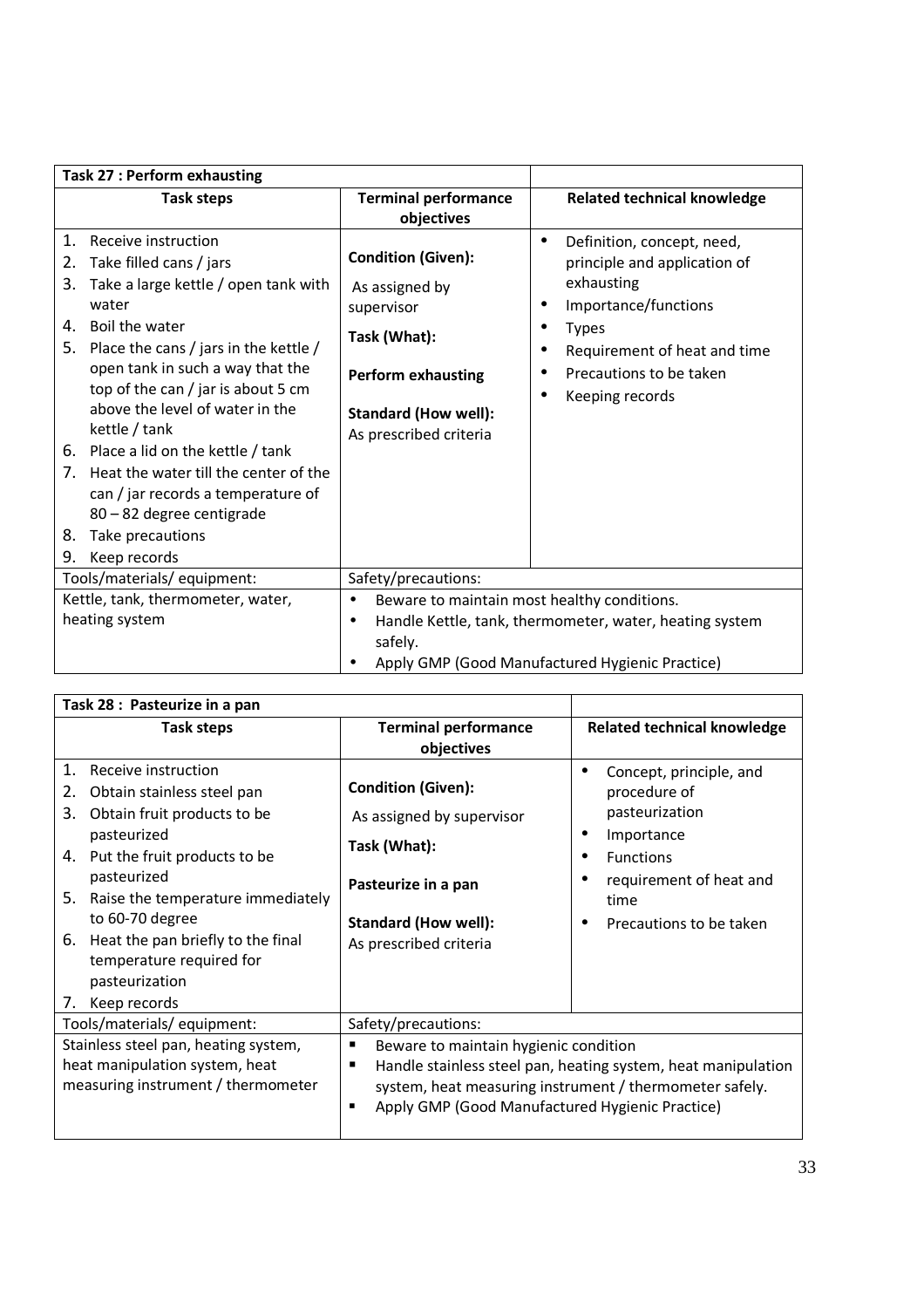| Task 29: Pasteurize bottled fruits                                                                                                                                                                                                                                                                                                                             |                                                                                                                                                              |                                                                                                                                                     |
|----------------------------------------------------------------------------------------------------------------------------------------------------------------------------------------------------------------------------------------------------------------------------------------------------------------------------------------------------------------|--------------------------------------------------------------------------------------------------------------------------------------------------------------|-----------------------------------------------------------------------------------------------------------------------------------------------------|
| <b>Task steps</b>                                                                                                                                                                                                                                                                                                                                              | <b>Terminal performance</b><br>objectives                                                                                                                    | <b>Related technical knowledge</b>                                                                                                                  |
| 1.<br>Receive instruction<br>Pack hot jars with fruits<br>2.<br>Fill the jars with boiling sugar syrup<br>3.<br>Put caps loosely on the jars<br>4.<br>5.<br>Stand the jars in a large pan of<br>boiling water for 10 minutes<br>Remove the hot jars from the<br>6.<br>water bath<br>Tight the lids fully<br>7.<br>8.<br>Take precautions<br>9.<br>Keep records | <b>Condition (Given):</b><br>As assigned by supervisor<br>Task (What):<br>Pasteurize bottled fruits<br><b>Standard (How well):</b><br>As prescribed criteria | Concept, principle, and<br>procedure of pasteurization<br>Importance<br><b>Functions</b><br>requirement of heat and time<br>Precautions to be taken |
| Tools/materials/ equipment:                                                                                                                                                                                                                                                                                                                                    | Safety/precautions:                                                                                                                                          |                                                                                                                                                     |
| Jars, heat, boiling equipment, sugar.                                                                                                                                                                                                                                                                                                                          | Beware to maintain hygienic condition<br>Handle Jars, heat, boiling equipment, sugar safely<br>п                                                             | Apply GMP (Good Manufactured Hygienic Practice)                                                                                                     |

| Task 30: Select containers for packaging                                                                                                                                                                                                                                                                                                                                                                                                                                      |                                                                                                                                                                                                                                                                             |                                                                                                                      |
|-------------------------------------------------------------------------------------------------------------------------------------------------------------------------------------------------------------------------------------------------------------------------------------------------------------------------------------------------------------------------------------------------------------------------------------------------------------------------------|-----------------------------------------------------------------------------------------------------------------------------------------------------------------------------------------------------------------------------------------------------------------------------|----------------------------------------------------------------------------------------------------------------------|
| <b>Task steps</b>                                                                                                                                                                                                                                                                                                                                                                                                                                                             | <b>Terminal performance</b><br>objectives                                                                                                                                                                                                                                   | <b>Related technical knowledge</b>                                                                                   |
| Receive instruction<br>1.<br>2.<br>Identify the following packaging<br>materials/containers:<br>Pickling jars for fruits<br>Glass containers<br>Plastic bottles<br>Plastic bags<br>Laminated cards<br>$\bullet$<br>Recycled containers<br>Fix selection criteria<br>3.<br>Inspect the containers<br>4.<br>Reject cracked / chipped<br>5.<br>/suspicious bottles<br>Select containers that meet the<br>6.<br>selection criteria<br>Take precautions<br>7.<br>8.<br>Keep record | <b>Condition (Given):</b><br>As assigned by supervisor<br>Task (What):<br><b>Select containers for</b><br>packaging<br><b>Standard (How well):</b><br>As prescribed criteria                                                                                                | Concept, principle, and<br>٠<br>procedure of pasteurization<br>Importance<br><b>Types</b><br>Precautions to be taken |
| Tools/materials/ equipment:                                                                                                                                                                                                                                                                                                                                                                                                                                                   | Safety/precautions:                                                                                                                                                                                                                                                         |                                                                                                                      |
| packaging materials/ containers<br>[pickling jars for fruits, glass containers,<br>plastic bottles, plastic bags, laminated<br>cards, recycled containers]                                                                                                                                                                                                                                                                                                                    | п<br>Beware to maintain hygienic condition<br>Handle packaging materials/ containers [pickling jars for<br>п<br>fruits, glass containers, plastic bottles, plastic bags, laminated<br>cards, recycled containers] safely<br>Apply GMP (Good Manufactured Hygienic Practice) |                                                                                                                      |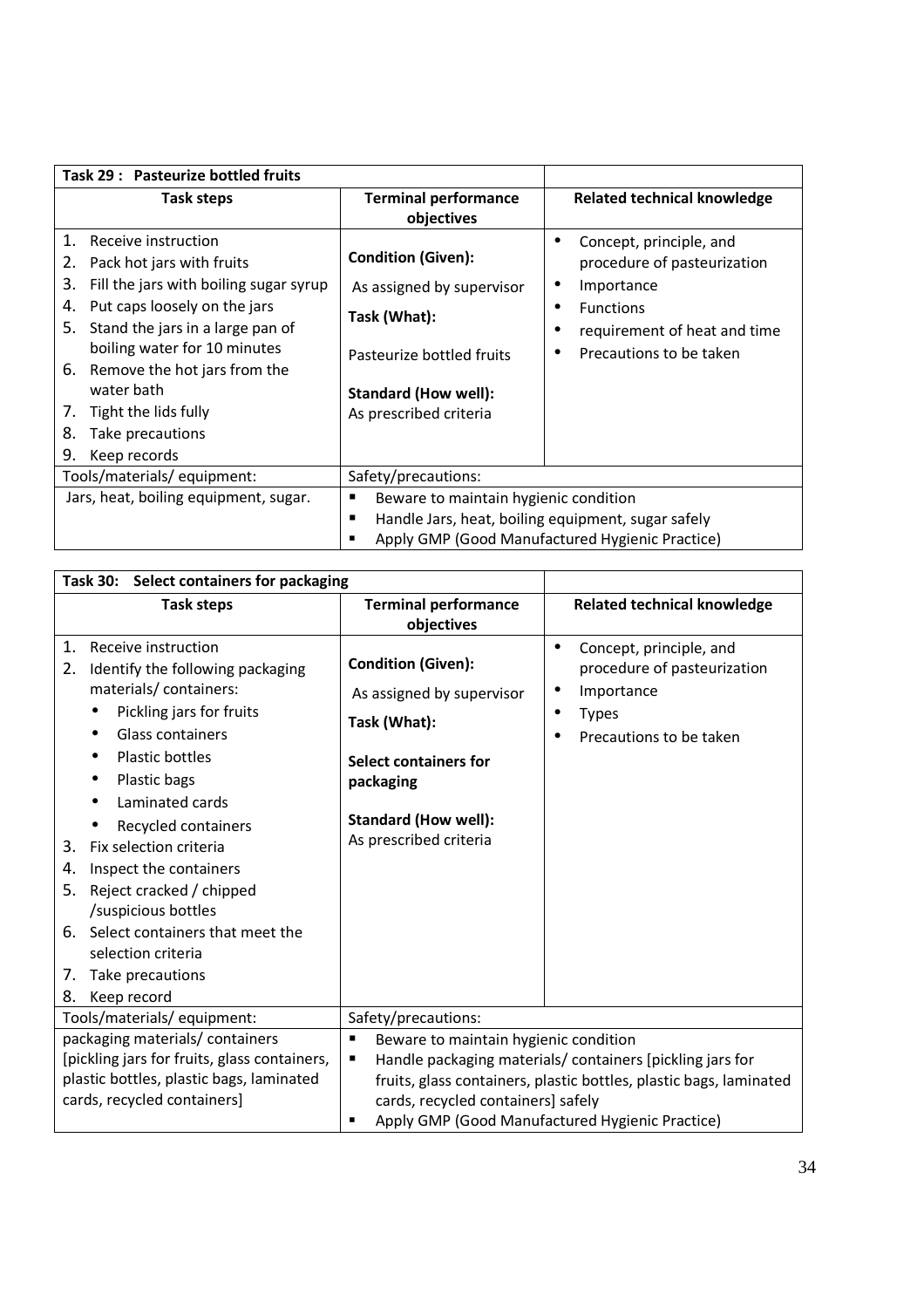| <b>Task 31: Wash containers</b>                                                                                                                                                  |                                                                                                                                                                                          |                                                                                                                                   |
|----------------------------------------------------------------------------------------------------------------------------------------------------------------------------------|------------------------------------------------------------------------------------------------------------------------------------------------------------------------------------------|-----------------------------------------------------------------------------------------------------------------------------------|
| Task steps                                                                                                                                                                       | <b>Terminal performance</b><br>objectives                                                                                                                                                | <b>Related technical knowledge</b>                                                                                                |
| 1.<br>Receive instruction<br>Wash containers by hand<br>2.<br>Wash containers by machine<br>3.<br>Perform thorough rinsing<br>4.<br>5.<br>Take precautions<br>Keep records<br>6. | <b>Condition (Given):</b><br>As assigned by supervisor<br>Task (What):<br>Wash containers<br><b>Standard (How well):</b><br>As prescribed criteria                                       | Concept, principle, and<br>procedure of washing<br>container<br>Importance<br>Types<br>Precautions to be taken<br>Records keeping |
| Tools/materials/ equipment:                                                                                                                                                      | Safety/precautions:                                                                                                                                                                      |                                                                                                                                   |
| Containers, washing machine, and<br>thorough rinsing equipment                                                                                                                   | Beware to maintain hygienic condition<br>п<br>Handle containers, washing machine, and thorough rinsing<br>п<br>equipment safely.<br>Apply GMP (Good Manufactured Hygienic Practice)<br>٠ |                                                                                                                                   |

| Task 32: Prepare / sterilize containers                                                                                                                                                                                                                                                                                                                       |                                                                                                                                                                   |                                                                                                                                                      |
|---------------------------------------------------------------------------------------------------------------------------------------------------------------------------------------------------------------------------------------------------------------------------------------------------------------------------------------------------------------|-------------------------------------------------------------------------------------------------------------------------------------------------------------------|------------------------------------------------------------------------------------------------------------------------------------------------------|
| Task steps                                                                                                                                                                                                                                                                                                                                                    | <b>Terminal performance objectives</b>                                                                                                                            | <b>Related technical</b><br>knowledge                                                                                                                |
| 1.<br>Receive instruction<br>Obtain the containers to be<br>2.<br>sterilized<br>Set steam - sterilization equipment<br>3.<br>Set the containers to the<br>4.<br>equipment<br>Steam -sterilize the bottles until<br>5.<br>steam comes out of the neck of the<br>bottle<br>Prepare containers for filling<br>6.<br>Take precautions<br>7.<br>8.<br>Keep records | <b>Condition (Given):</b><br>As assigned by supervisor<br>Task (What):<br>Prepare / sterilize containers<br><b>Standard (How well):</b><br>As prescribed criteria | Concept, principle, and<br>procedure of<br>preparing / sterilizing<br>containers<br>Importance<br>Types/methods<br>Timing<br>Precautions to be taken |
| Tools/materials/ equipment:                                                                                                                                                                                                                                                                                                                                   | Safety/precautions:                                                                                                                                               |                                                                                                                                                      |
| Steam - sterilization equipment,<br>containers                                                                                                                                                                                                                                                                                                                | Beware to maintain hygienic condition<br>Handle steam - sterilization equipment, containers safely<br>٠<br>Apply GMP (Good Manufactured Hygienic Practice)        |                                                                                                                                                      |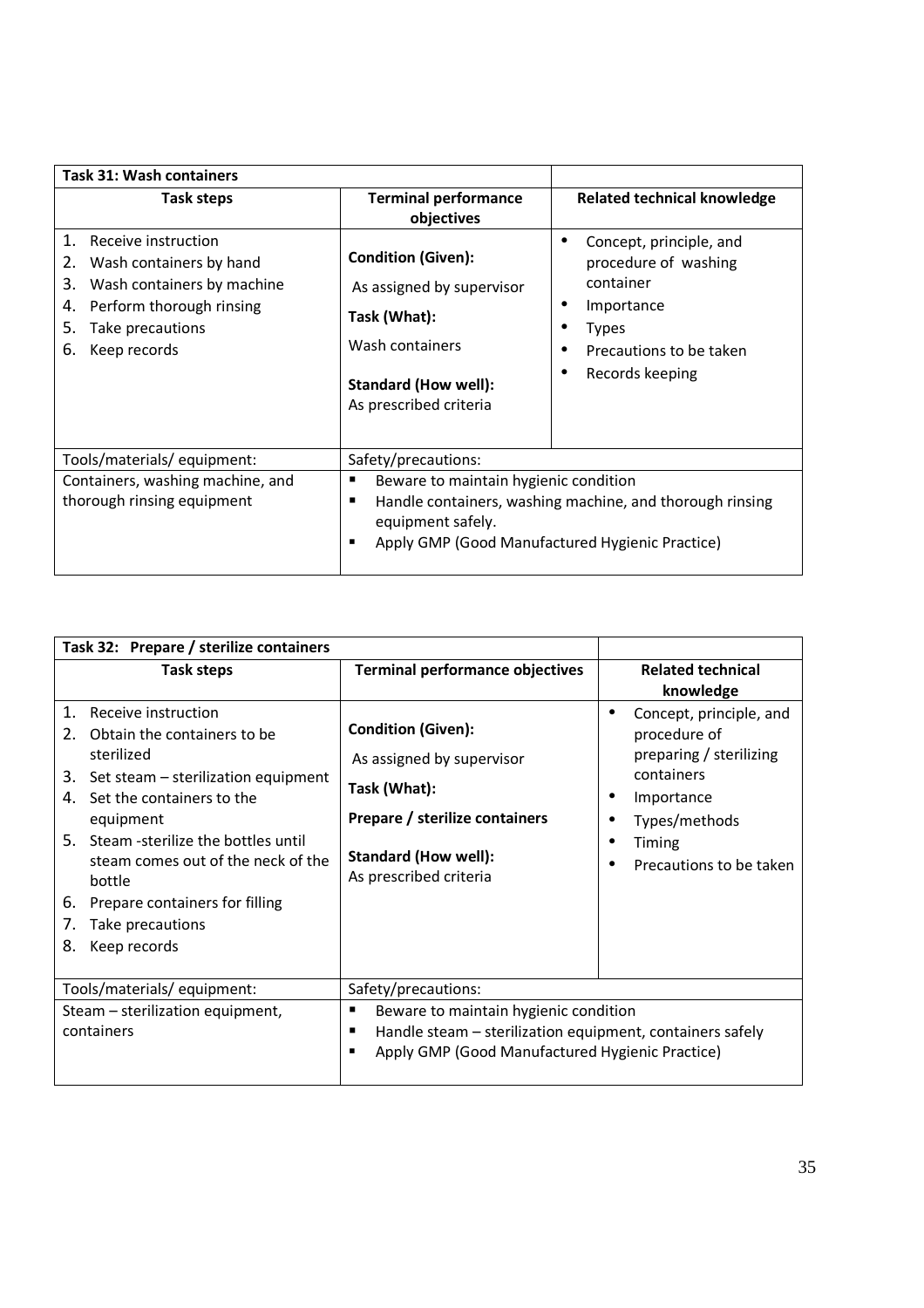| <b>Task 33 : Fill containers</b>                                                                                                                                                                                                                                                                                                                                                                                                                                                               |                                                                                                                                                                                                                    |                                                                                                                                                     |
|------------------------------------------------------------------------------------------------------------------------------------------------------------------------------------------------------------------------------------------------------------------------------------------------------------------------------------------------------------------------------------------------------------------------------------------------------------------------------------------------|--------------------------------------------------------------------------------------------------------------------------------------------------------------------------------------------------------------------|-----------------------------------------------------------------------------------------------------------------------------------------------------|
| Task steps                                                                                                                                                                                                                                                                                                                                                                                                                                                                                     | <b>Terminal performance</b><br>objectives                                                                                                                                                                          | <b>Related technical knowledge</b>                                                                                                                  |
| 1.<br>Receive instruction<br>Obtain clean/ sterilized containers<br>2.<br>3.<br>Use jugs to fill jars directly with<br>fruit products<br>Fill the containers by hand with the<br>4.<br>fruit product ready to be packaged.<br>5. Fill the containers by hand<br>operated fillers with the fruit<br>product ready to be packaged.<br>6. Fill the containers by semi-<br>automatic piston fillers with the<br>fruit product ready to be packaged<br>Take precautions<br>7.<br>Keep records<br>8. | <b>Condition (Given):</b><br>As assigned by supervisor<br>Task (What):<br><b>Fill containers</b><br><b>Standard (How well):</b><br>As prescribed criteria                                                          | Concept, principle, and<br>procedure of filling containers<br>Importance<br>Types/methods<br>Quantity<br>Precautions to be taken<br>Records keeping |
| Tools/materials/ equipment:                                                                                                                                                                                                                                                                                                                                                                                                                                                                    | Safety/precautions:                                                                                                                                                                                                |                                                                                                                                                     |
| Clean / sterilized containers, jugs, jars,<br>hand operated fillers, semi-automatic<br>piston fillers                                                                                                                                                                                                                                                                                                                                                                                          | $\blacksquare$<br>Beware to maintain hygienic condition<br>Handle containers, jugs, jars, hand operated fillers, semi-<br>п<br>automatic piston fillers safely.<br>Apply GMP (Good Manufactured Hygienic Practice) |                                                                                                                                                     |

|                                              | Task 33: Perform screwed on / pushed on / can sealing                                                                                                                                                                                                                            |                                                                                                                                                                                                                                                              |                                                                                                                                                                |
|----------------------------------------------|----------------------------------------------------------------------------------------------------------------------------------------------------------------------------------------------------------------------------------------------------------------------------------|--------------------------------------------------------------------------------------------------------------------------------------------------------------------------------------------------------------------------------------------------------------|----------------------------------------------------------------------------------------------------------------------------------------------------------------|
|                                              | Task steps                                                                                                                                                                                                                                                                       | <b>Terminal performance</b><br>objectives                                                                                                                                                                                                                    | <b>Related technical knowledge</b>                                                                                                                             |
| 1.<br>2.<br>sealing<br>5.<br>jar<br>6.<br>7. | Receive instruction<br>Apply screw caps by hand for<br>3. Apply crown caps by a hand<br>machine for sealing<br>4. Apply push-on-jam jar by a hand<br>machine for sealing<br>Check the vacuum formation in the<br>Perform can sealing by a can<br>sealing machine<br>Keep records | <b>Condition (Given):</b><br>As assigned by supervisor<br>Task (What):<br>Perform screwed on /<br>pushed on / can sealing<br><b>Standard (How well):</b><br>As prescribed criteria                                                                           | Concept, principle, and<br>procedure of screwed on, pushed<br>on, and can sealing.<br>Importance<br><b>Types</b><br>Precautions to be taken<br>Records keeping |
|                                              | Tools/materials/equipment:                                                                                                                                                                                                                                                       | Safety/precautions:                                                                                                                                                                                                                                          |                                                                                                                                                                |
|                                              | Screw caps, crown caps, push-on-jam<br>jar, hand machine for sealing, can<br>sealing machine                                                                                                                                                                                     | Beware to maintain hygienic condition<br>п<br>Check the vacuum formation in the jar<br>п<br>Handle screw caps, crown caps, push-on-jam jar, hand<br>п<br>machine for sealing, can sealing machine safely.<br>Apply GMP (Good Manufactured Hygienic Practice) |                                                                                                                                                                |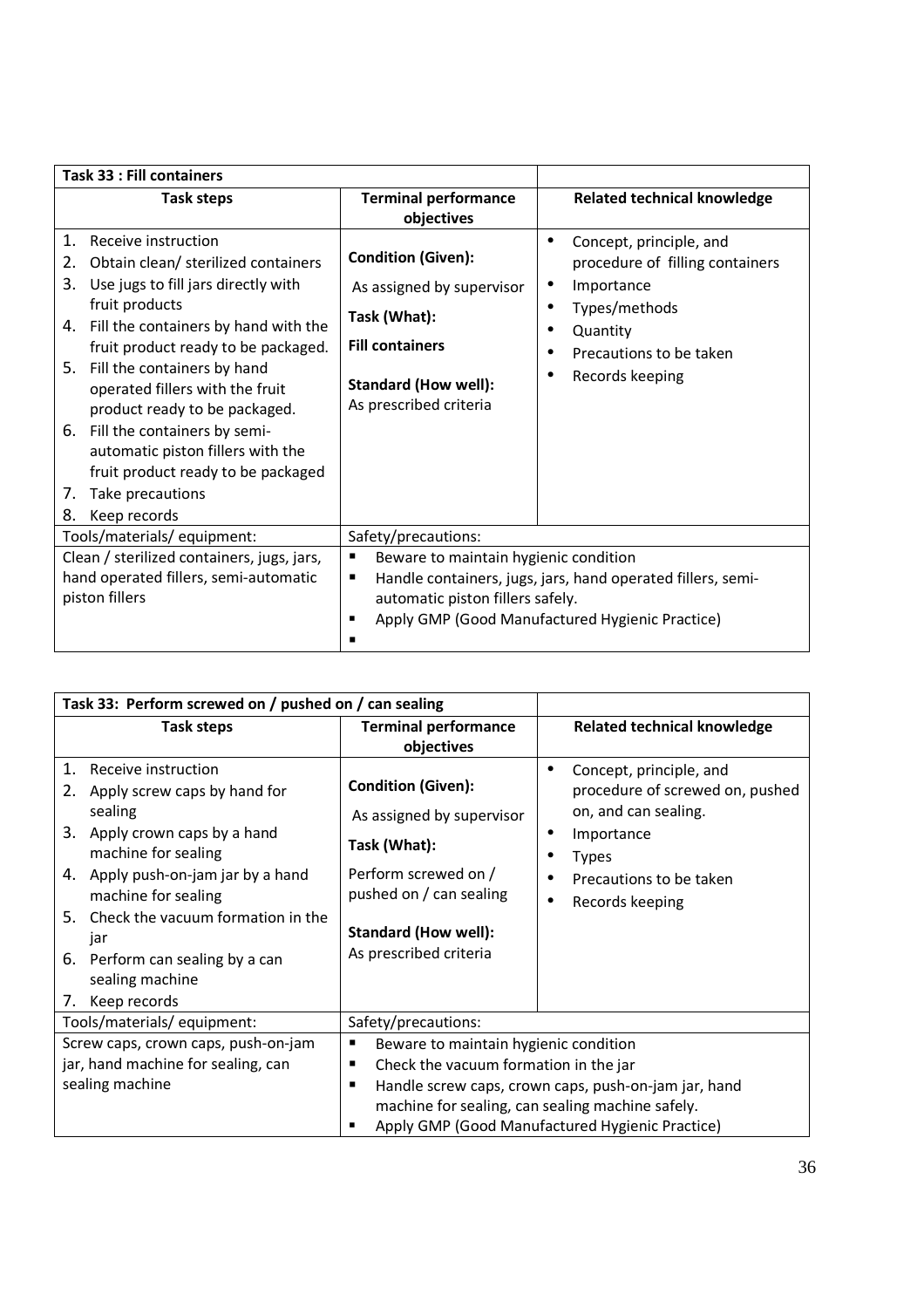| Task 34: Perform heat sealing of plastic bags                                                                                                                                                                                                                                |                                                                                                                                                                               |                                                                                                                                      |
|------------------------------------------------------------------------------------------------------------------------------------------------------------------------------------------------------------------------------------------------------------------------------|-------------------------------------------------------------------------------------------------------------------------------------------------------------------------------|--------------------------------------------------------------------------------------------------------------------------------------|
| Task steps                                                                                                                                                                                                                                                                   | <b>Terminal</b><br>performance<br>objectives                                                                                                                                  | <b>Related technical knowledge</b>                                                                                                   |
| 1.<br>Receive instruction<br>2.<br>Take plastic bags to be sealed<br>Set a bar type impulse heat sealer<br>3.<br>Set the plastic bag in the heat<br>4.<br>sealer<br>Operate the heat sealer<br>5.<br>Seal plastic bags<br>6.<br>7.<br>Take precautions<br>8.<br>Keep records | <b>Condition (Given):</b><br>As assigned by<br>supervisor<br>Task (What):<br>Perform heat sealing<br>of plastic bags<br><b>Standard (How well):</b><br>As prescribed criteria | Concept, principle, and procedure<br>of sealing plastic bags with a heat<br>sealer<br>Importance<br>Types<br>Precautions to be taken |
| Tools/materials/equipment:                                                                                                                                                                                                                                                   | Safety/precautions:                                                                                                                                                           |                                                                                                                                      |
| Plastic bags, and bar type impulse heat<br>sealer                                                                                                                                                                                                                            | Beware to maintain hygienic condition<br>п<br>Handle plastic bags and bar type impulse heat sealer safely.<br>٠<br>Apply GMP (Good Manufactured Hygienic Practice)<br>п       |                                                                                                                                      |

| Task 35: Perform cooling of glass / metal containers                                                                                                                                                                                                                                                                                               |                                                                                                                                                                                         |                                                                                                                                                                        |
|----------------------------------------------------------------------------------------------------------------------------------------------------------------------------------------------------------------------------------------------------------------------------------------------------------------------------------------------------|-----------------------------------------------------------------------------------------------------------------------------------------------------------------------------------------|------------------------------------------------------------------------------------------------------------------------------------------------------------------------|
| Task steps                                                                                                                                                                                                                                                                                                                                         | <b>Terminal</b><br>performance<br>objectives                                                                                                                                            | <b>Related technical knowledge</b>                                                                                                                                     |
| Receive instruction<br>1.<br>Set cooler<br>2.<br>3.<br>Obtain glass and metal containers<br>to be cooled<br>4. Set glass and metal containers in<br>the sallow bath of the cooler<br>5. Arrange to chlorinate the cold<br>water<br>6. Cool glass and metal containers by<br>chlorinated cold water<br>Take precautions<br>7.<br>8.<br>Keep records | <b>Condition (Given):</b><br>As assigned by<br>supervisor<br>Task (What):<br>Perform cooling of<br>glass / metal<br>containers<br><b>Standard (How well):</b><br>As prescribed criteria | Concept, principle, and procedure of<br>cooling for glass / metal containers<br>Importance<br><b>Types</b><br>Function of cooling regulator<br>Precautions to be taken |
| Tools/materials/ equipment:                                                                                                                                                                                                                                                                                                                        | Safety/precautions:                                                                                                                                                                     |                                                                                                                                                                        |
| Cooler, glass and metal containers,<br>cold water, chlorine                                                                                                                                                                                                                                                                                        | Beware to maintain hygienic condition<br>п<br>Handle cooler, glass and metal containers, cold water, and<br>chlorine safely.<br>Apply GMP (Good Manufactured Hygienic Practice)         |                                                                                                                                                                        |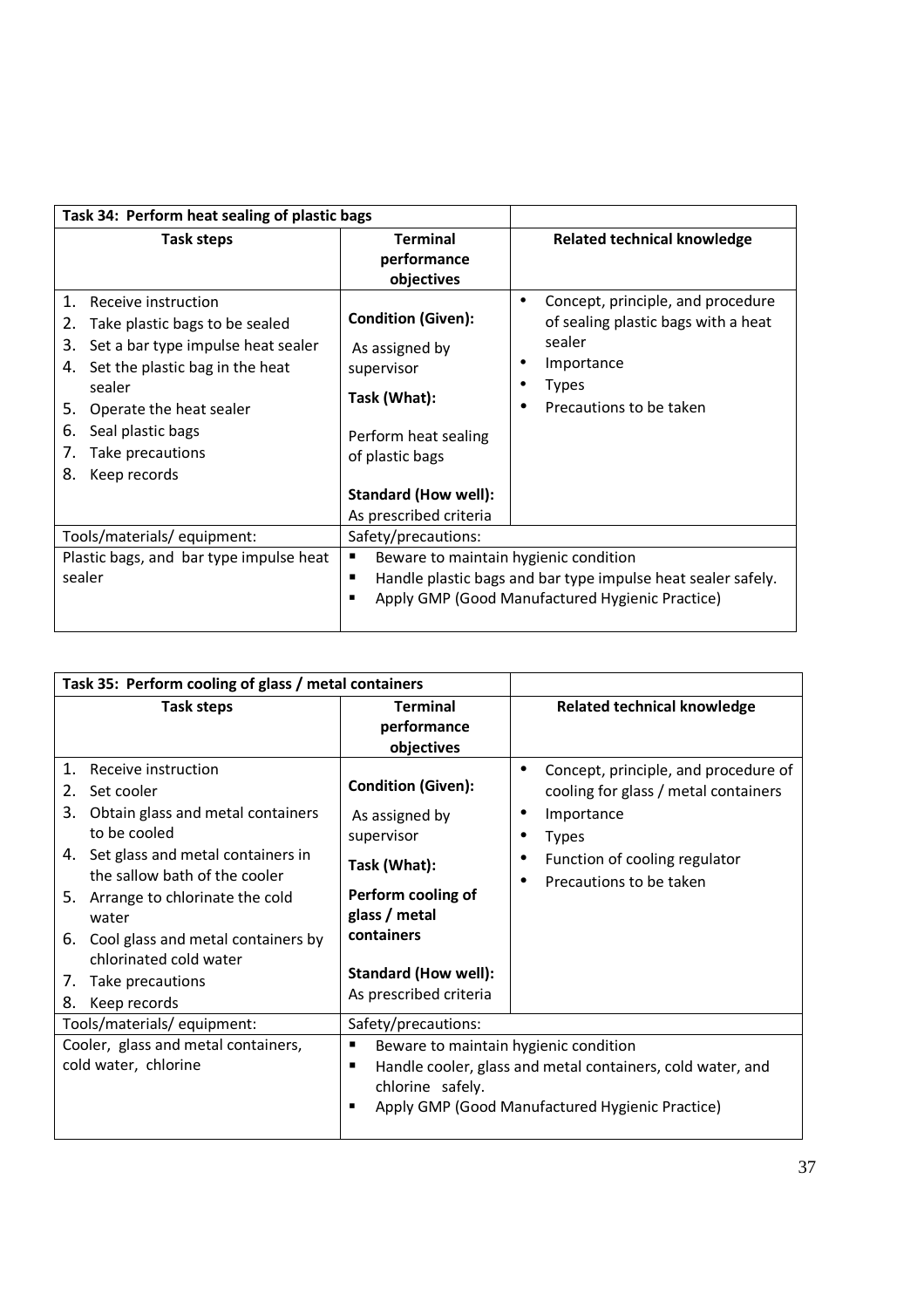| Task 36: Packaging of fruit products                                                                                                                                                                                                                                                                                                                                                                                                                                                                                |                                                                                                                                                                                            |                                                                                                                                                                                          |
|---------------------------------------------------------------------------------------------------------------------------------------------------------------------------------------------------------------------------------------------------------------------------------------------------------------------------------------------------------------------------------------------------------------------------------------------------------------------------------------------------------------------|--------------------------------------------------------------------------------------------------------------------------------------------------------------------------------------------|------------------------------------------------------------------------------------------------------------------------------------------------------------------------------------------|
| Task steps                                                                                                                                                                                                                                                                                                                                                                                                                                                                                                          | <b>Terminal performance</b><br>objectives                                                                                                                                                  | <b>Related technical knowledge</b>                                                                                                                                                       |
| 1.<br>Receive instruction<br>2. Make ready the<br>materials/tools/equipment<br>Perform fresh fruit packaging<br>3.<br>Perform dry fruits packaging<br>4.<br>Perform processed fruits packaging<br>5.<br>Perform dry products packaging<br>6.<br>Perform liquid products packaging<br>7.<br>Perform liquid products packaging<br>8.<br>Perform primary packaging<br>9.<br>10. Perform secondary packaging<br>11. Perform hand packaging<br>12. Perform machine packaging<br>13. Take precautions<br>14. Keep records | <b>Condition (Given):</b><br>As assigned by<br>supervisor<br>Task (What):<br>Packaging of fruit<br>products<br><b>Standard (How well):</b><br>As prescribed criteria                       | Concept, principle, and procedure<br>$\bullet$<br>of packaging<br>Type and level of packaging<br>Importance of packaging<br>٠<br>Precautions to be taken<br>$\bullet$<br>Records keeping |
| Tools/materials/equipment:                                                                                                                                                                                                                                                                                                                                                                                                                                                                                          | Safety/precautions:                                                                                                                                                                        |                                                                                                                                                                                          |
| Hand operated gluing machines and<br>automatic labeling machines                                                                                                                                                                                                                                                                                                                                                                                                                                                    | Beware to maintain hygienic condition<br>٠<br>Handle hand operated gluing machines and automatic labeling<br>п<br>machines safely.<br>Apply GMP (Good Manufactured Hygienic Practice)<br>п |                                                                                                                                                                                          |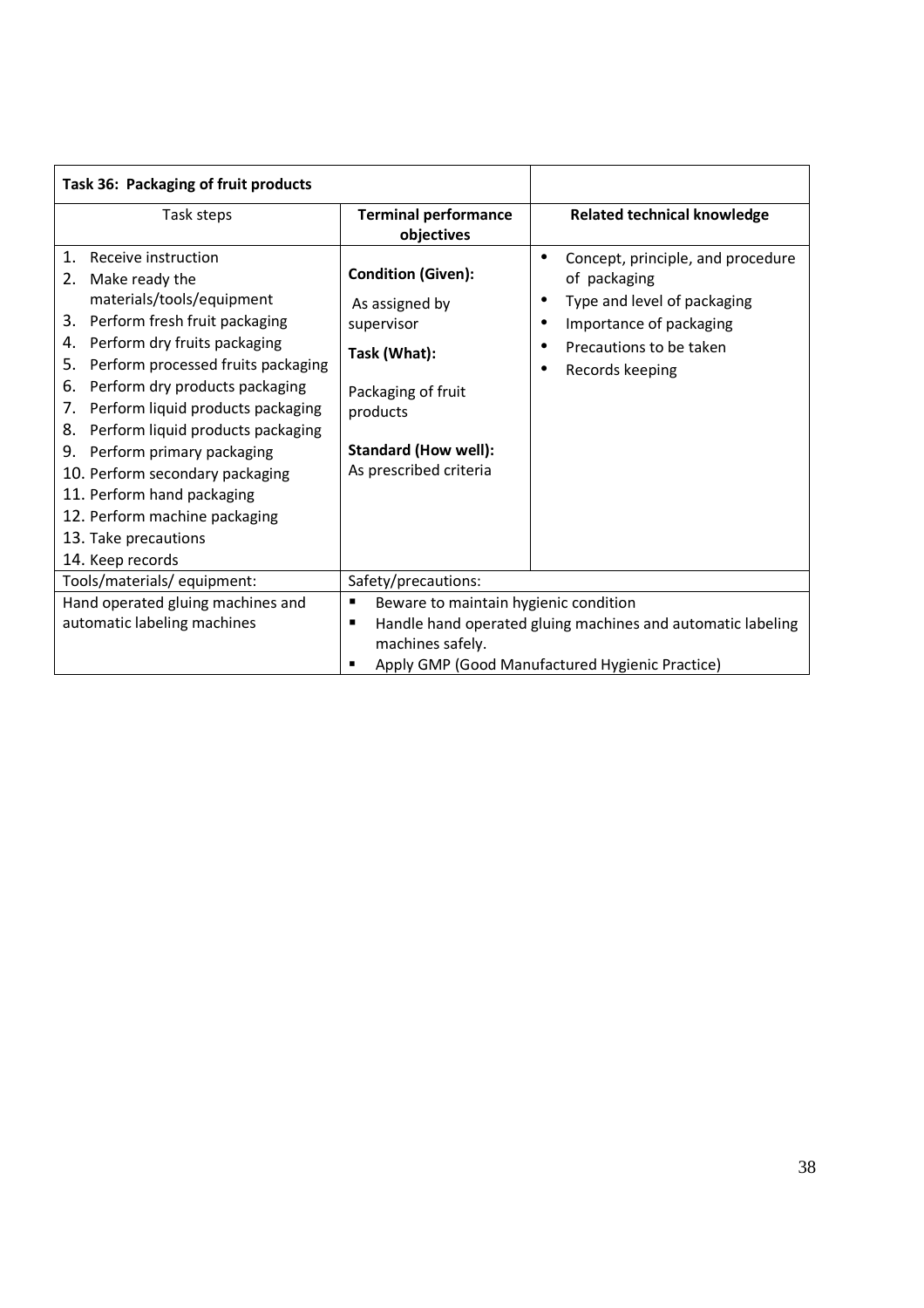| Task 37: Perform labeling                                                                                                                                                                                                                                                                                                                                                                                                                                                                                                                                                                                |                                                                                                                                                               |                                                                                                                                                                                                                                                 |
|----------------------------------------------------------------------------------------------------------------------------------------------------------------------------------------------------------------------------------------------------------------------------------------------------------------------------------------------------------------------------------------------------------------------------------------------------------------------------------------------------------------------------------------------------------------------------------------------------------|---------------------------------------------------------------------------------------------------------------------------------------------------------------|-------------------------------------------------------------------------------------------------------------------------------------------------------------------------------------------------------------------------------------------------|
| Task steps                                                                                                                                                                                                                                                                                                                                                                                                                                                                                                                                                                                               | <b>Terminal performance</b><br>objectives                                                                                                                     | <b>Related technical knowledge</b>                                                                                                                                                                                                              |
| 15. Receive instruction<br>16. Obtain a small hand operated<br>gluing machines<br>17. Obtain fruit products ready to be<br>labeled<br>18. Set the hand operated gluing<br>machines<br>19. Operate the hand operated gluing<br>machines<br>20. Perform hand -labeling by the<br>small hand operated gluing<br>machines<br>21. Obtain automatic labeling<br>machines<br>22. Set the automatic labeling<br>machines<br>23. Obtain fruit products ready to be<br>labeled<br>24. Operate the automatic labeling<br>machines<br>25. Perform labeling by automatic<br>labeling machines<br>26. Take precautions | <b>Condition (Given):</b><br>As assigned by<br>supervisor<br>Task (What):<br><b>Perform labeling</b><br><b>Standard (How well):</b><br>As prescribed criteria | Concept, principle, and procedure<br>$\bullet$<br>of labeling<br>Importance of labeling<br>٠<br>Type of labeling techniques<br>$\bullet$<br>Information to be given in labeling<br>$\bullet$<br>Precautions to be taken<br>٠<br>Records keeping |
| 27. Keep records<br>Tools/materials/ equipment:                                                                                                                                                                                                                                                                                                                                                                                                                                                                                                                                                          | Safety/precautions:                                                                                                                                           |                                                                                                                                                                                                                                                 |
| Hand operated gluing machines and                                                                                                                                                                                                                                                                                                                                                                                                                                                                                                                                                                        | Beware to maintain hygienic condition<br>п                                                                                                                    |                                                                                                                                                                                                                                                 |
| automatic labeling machines                                                                                                                                                                                                                                                                                                                                                                                                                                                                                                                                                                              | Handle hand operated gluing machines and automatic labeling<br>$\blacksquare$<br>machines safely.<br>Apply GMP (Good Manufactured Hygienic Practice)<br>٠     |                                                                                                                                                                                                                                                 |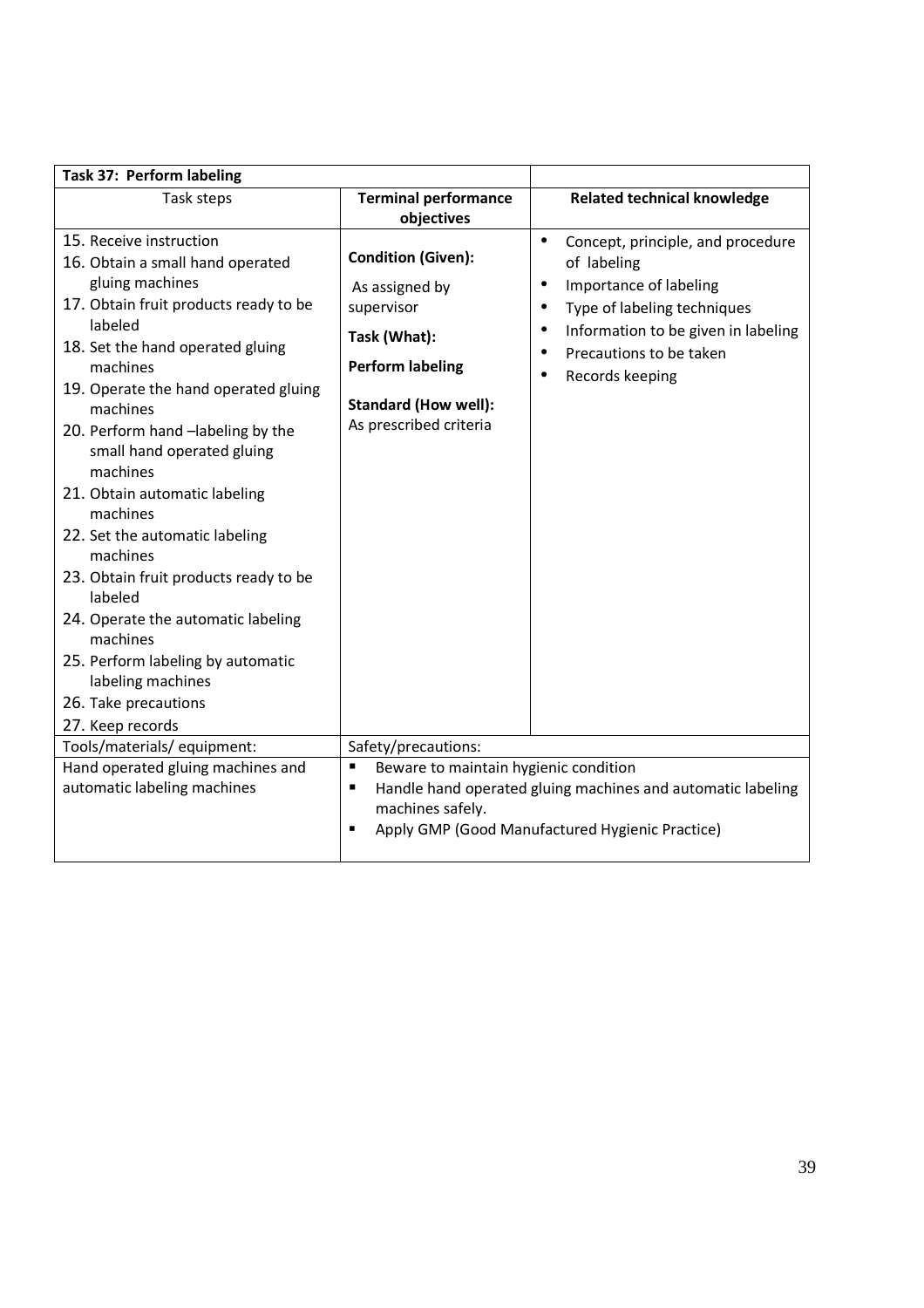| Task 38: Perform storage of the labeled fruit products                                                                                                                                                                                                                                                                                                                                 |                                                                                                                                                                                        |                                                                                                                                                                                                            |
|----------------------------------------------------------------------------------------------------------------------------------------------------------------------------------------------------------------------------------------------------------------------------------------------------------------------------------------------------------------------------------------|----------------------------------------------------------------------------------------------------------------------------------------------------------------------------------------|------------------------------------------------------------------------------------------------------------------------------------------------------------------------------------------------------------|
| Task steps                                                                                                                                                                                                                                                                                                                                                                             | <b>Terminal performance</b><br>objectives                                                                                                                                              | <b>Related technical knowledge</b>                                                                                                                                                                         |
| Receive instruction<br>Obtain wooden crates<br>Prepare the wooden crates<br>Obtain labeled cans / bottles to be<br>stored<br>Prepare labeled cans / bottles to store<br>Pack the labeled cans / bottles in the<br>wooden crates<br>Seek a cool dry place<br>Store the wooden crates packed with<br>labeled cans / bottles in the cool dry<br>place<br>Take precautions<br>Keep records | <b>Condition (Given):</b><br>As assigned by<br>supervisor<br>Task (What):<br>Perform storage of the<br>labeled fruit products<br><b>Standard (How well):</b><br>As prescribed criteria | Concept, principle, and<br>procedure of storing fruit<br>products<br>Type of storage as per nature<br>٠<br>and characteristics of products<br>Precautions to be taken<br>٠<br>Records keeping<br>$\bullet$ |
| Tools/materials/equipment:                                                                                                                                                                                                                                                                                                                                                             | Safety/precautions:                                                                                                                                                                    |                                                                                                                                                                                                            |
| Wooden crates, labeled cans / bottles                                                                                                                                                                                                                                                                                                                                                  | Beware to maintain hygienic condition<br>п<br>Handle wooden crates, labeled cans and bottles safely.<br>п<br>Apply GMP (Good Manufactured Hygienic Practice)<br>г                      |                                                                                                                                                                                                            |

| Task 39: Present products                                                                                                                                                                                                                                                                                                                                                                                                                  |                                                                                                                                                               |                                                                                                                                                                                                                        |
|--------------------------------------------------------------------------------------------------------------------------------------------------------------------------------------------------------------------------------------------------------------------------------------------------------------------------------------------------------------------------------------------------------------------------------------------|---------------------------------------------------------------------------------------------------------------------------------------------------------------|------------------------------------------------------------------------------------------------------------------------------------------------------------------------------------------------------------------------|
| Task steps                                                                                                                                                                                                                                                                                                                                                                                                                                 | <b>Terminal performance</b><br>objectives                                                                                                                     | <b>Related technical knowledge</b>                                                                                                                                                                                     |
| 1.<br>Receive instruction<br>Determine the type of customers/<br>2.<br>consumers intended to be served<br>Determine the share of market<br>3.<br>intended to be obtained<br>Make decisions on the size of the<br>4.<br>jars, packages, storage -life,<br>labeling and advertisement<br>Take professional advice<br>5.<br>6.<br>Present products to the customers/<br>consumers accordingly<br>Take precautions<br>7.<br>8.<br>Keep records | <b>Condition (Given):</b><br>As assigned by<br>supervisor<br>Task (What):<br><b>Present products</b><br><b>Standard (How well):</b><br>As prescribed criteria | Concept, principle, and<br>$\bullet$<br>procedure of products<br>presentation<br><b>Customer dealing</b><br>٠<br>Market price and pricing<br>$\bullet$<br>Precautions to be taken<br>$\bullet$<br>Records keeping<br>٠ |
| Tools/materials/ equipment:                                                                                                                                                                                                                                                                                                                                                                                                                | Safety/precautions:                                                                                                                                           |                                                                                                                                                                                                                        |
| Product show room, materials for<br>advertisement etc.                                                                                                                                                                                                                                                                                                                                                                                     | п                                                                                                                                                             | Beware to present products as per the market demands.<br>Apply GMP (Good Manufactured Hygienic Practice)                                                                                                               |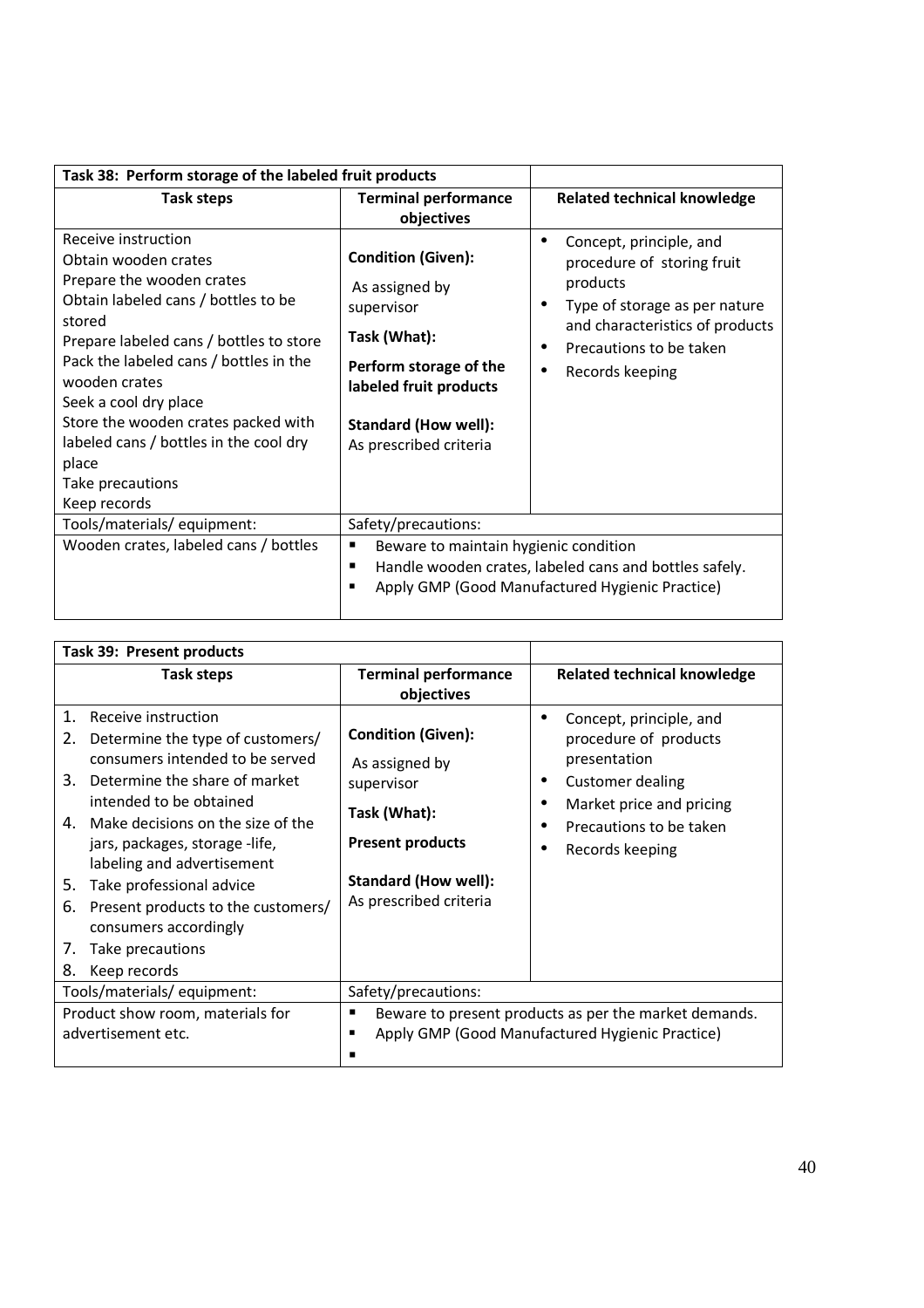| Task 40 : Control quality of processed fruits                                                                                                                                                                                                                                                                                                                                                                                                                                                                                                                                                                                                                                                                                                                                                                                                                                        |                                                                                                                                                                           |                                                                                                                                                                                                                                                                                                                                                                                           |
|--------------------------------------------------------------------------------------------------------------------------------------------------------------------------------------------------------------------------------------------------------------------------------------------------------------------------------------------------------------------------------------------------------------------------------------------------------------------------------------------------------------------------------------------------------------------------------------------------------------------------------------------------------------------------------------------------------------------------------------------------------------------------------------------------------------------------------------------------------------------------------------|---------------------------------------------------------------------------------------------------------------------------------------------------------------------------|-------------------------------------------------------------------------------------------------------------------------------------------------------------------------------------------------------------------------------------------------------------------------------------------------------------------------------------------------------------------------------------------|
| <b>Task steps</b>                                                                                                                                                                                                                                                                                                                                                                                                                                                                                                                                                                                                                                                                                                                                                                                                                                                                    | <b>Terminal performance</b><br>objectives                                                                                                                                 | <b>Related technical knowledge</b>                                                                                                                                                                                                                                                                                                                                                        |
| 1. Receive instruction<br>2. List quality standard<br>3. Establish a quality control system<br>Check quality of workers hygiene<br>4.<br>Check quality of plant cleanliness<br>5.<br>Check quality of cleanliness of<br>6.<br>uniforms used<br>7. Check quality of cleanliness of<br>utensils used<br>8. Carry out quality check at fruits<br>selection<br>9. Carry out quality check at<br>preliminary preparation of fruits<br>10. Carry out quality check at straining<br>stage<br>11. Carry out quality check at the stage<br>of adding minor ingredients<br>12. Carry out quality check at the stage<br>of boiling / pasteurization<br>13. Carry out quality check at the stage<br>of filling<br>14. Carry out quality check at the stage<br>of packaging<br>15. Carry out quality check at the stage<br>of producing final product<br>16. Take precautions<br>17. Keep records | <b>Condition (Given):</b><br>As assigned by supervisor<br>Task (What):<br>Control quality of<br>processed fruits<br><b>Standard (How well):</b><br>As prescribed criteria | Concept, principle, and<br>$\bullet$<br>procedure of quality control<br>Quality standard<br>$\bullet$<br>Quality control system<br>$\bullet$<br>Quality of workers hygiene<br>٠<br>cleanliness<br>$\bullet$<br>Status of cleanliness Plant,<br>$\bullet$<br>uniforms, utensils, raw fruits<br>Quality checking stages and<br>$\bullet$<br>criteria<br>Safety and precautions<br>$\bullet$ |
| Tools/materials/ equipment:                                                                                                                                                                                                                                                                                                                                                                                                                                                                                                                                                                                                                                                                                                                                                                                                                                                          | Safety/precautions:                                                                                                                                                       |                                                                                                                                                                                                                                                                                                                                                                                           |
| Refractometer, thermometer, pH<br>meter etc.                                                                                                                                                                                                                                                                                                                                                                                                                                                                                                                                                                                                                                                                                                                                                                                                                                         | $\blacksquare$<br>maintain the quality standards.<br>$\blacksquare$<br>п<br>$\blacksquare$                                                                                | Beware to check quality at each stage of fruit processing to<br>Handle refractometer, thermometer, pH meter etc. safely.<br>Apply GMP (Good Manufactured Hygienic Practice)                                                                                                                                                                                                               |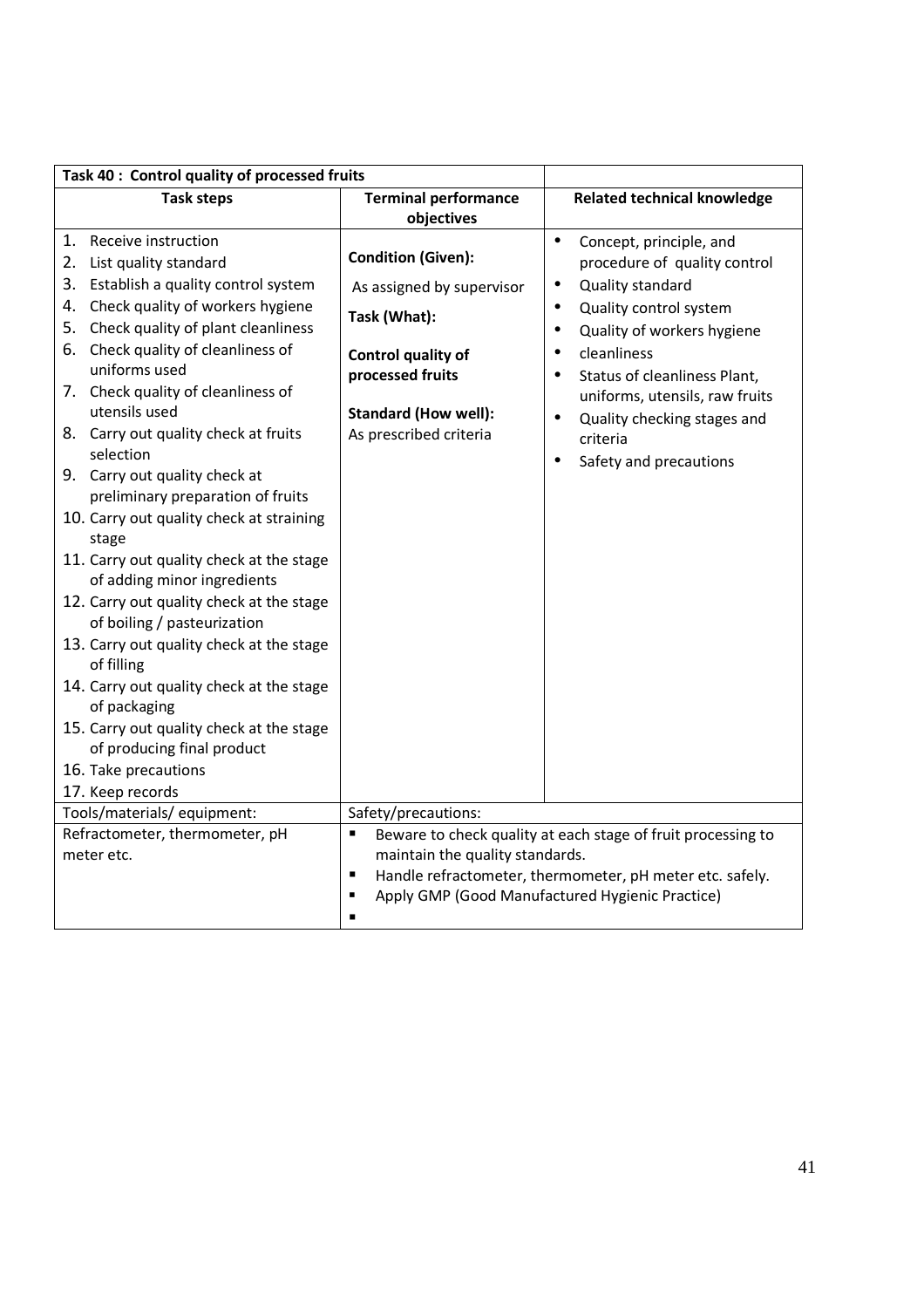### **Module 2 Fruit processing**

#### **Sub module 1. Processing fresh fruits**

**Description**: It deals with the knowledge and skills related to the processing of fresh and dried fruit products.

**Objectives:** After its completion the trainees will be able:

- 1. To process fresh fruit products
- 2. To process dried fruit products

#### **Areas:**

- 1. Processing fresh fruit products
- 2. Processing dried fruit products

#### **Area: 1: Processing fresh fruit products**

**Description**: It deals with the knowledge and skills related to the processing of fresh dried products. It consists of tasks related to the processing of fresh fruit products. Each task structure consists of steps, terminal performance objective, and minimum related technical knowledge necessary to carry out that very task in a competent/ professional manner.

**Objectives:** After its completion the trainees will be able:

- Process different fruits to prepare juices, cordial, jam, marmalade, sauce, jelly, pickle, chutanies in hygiene condition
- Maintain prescribed quality of products
- **Tasks:** To fulfill the objectives the trainees are expected to get proficiency on the following tasks:
	- 1. Apply quality control measures
	- 2. Process juice
	- 3. Process clear juice
	- 4. Process cordial
	- 5. Process jam
	- 6. Process marmalade
	- 7. Process fruit sauce
	- 8. Process jelly
	- 9. Process pickle
	- 10. Process fruit chatney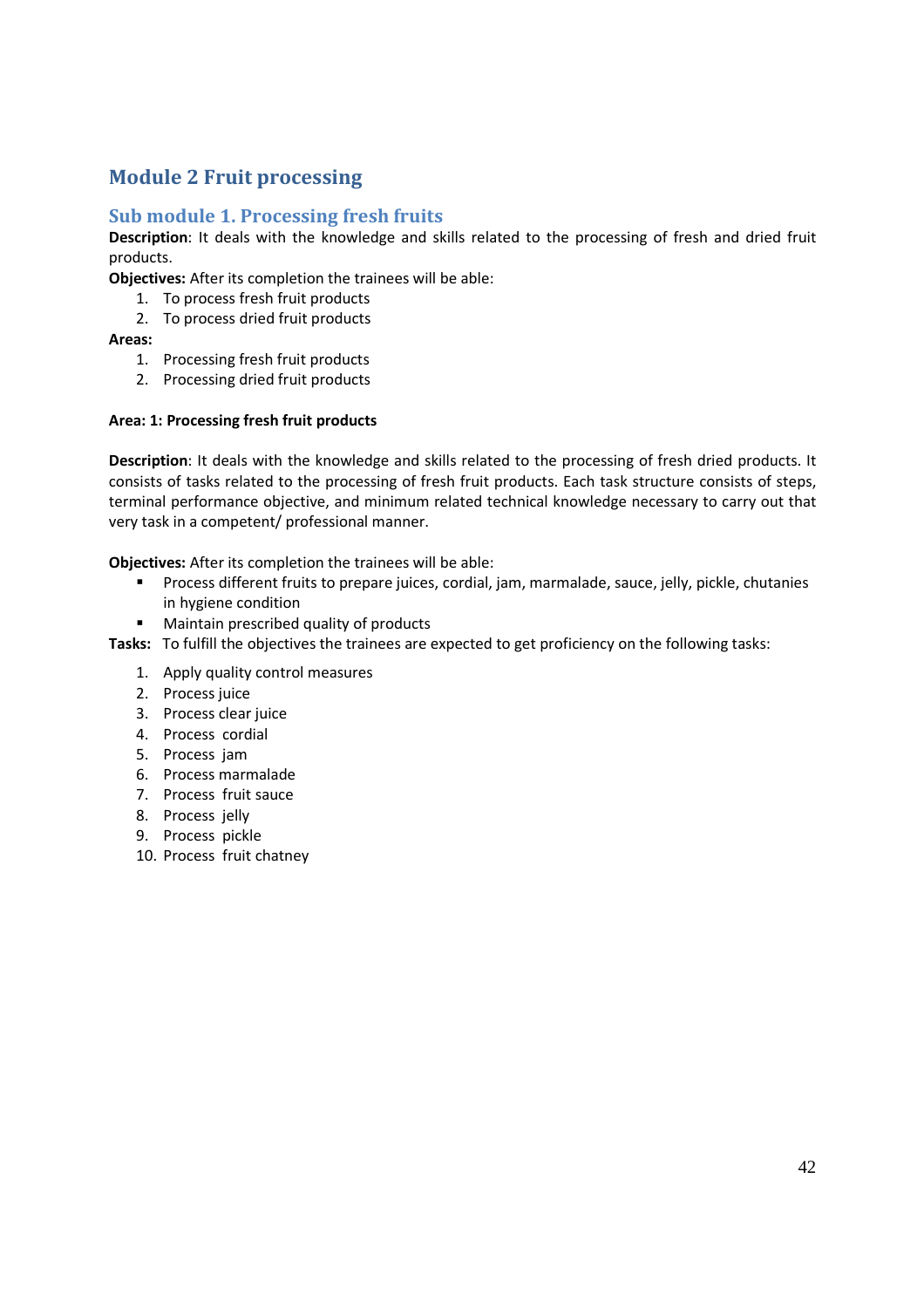| Task 1: Apply quality control measures                                                                                                                                                                                                                                                                                                                                                                                                                                                                                                                            |                                                                                                                                                                              |                                                                                                                                                                                                |
|-------------------------------------------------------------------------------------------------------------------------------------------------------------------------------------------------------------------------------------------------------------------------------------------------------------------------------------------------------------------------------------------------------------------------------------------------------------------------------------------------------------------------------------------------------------------|------------------------------------------------------------------------------------------------------------------------------------------------------------------------------|------------------------------------------------------------------------------------------------------------------------------------------------------------------------------------------------|
| Task steps                                                                                                                                                                                                                                                                                                                                                                                                                                                                                                                                                        | <b>Terminal performance objectives</b>                                                                                                                                       | <b>Related technical knowledge</b>                                                                                                                                                             |
| 1. Receive instruction<br>Identify quality control measures<br>2.<br>3. Apply quality criteria for the<br>selection of fruit<br>4. Apply quality parameter for<br>preliminary preparation<br>5. Apply quality parameter for<br>straining<br>6. Apply quality parameter for minor<br>ingredients<br>7. Apply quality parameter for boiling<br>/ pasteurization:<br>8. Apply quality parameter for filling<br>9. Apply quality parameter for<br>packaging<br>10. Apply quality parameter for<br>producing final product<br>11. Take precautions<br>12. Keep records | <b>Condition (Given):</b><br>As assigned by supervisor<br>Task (What):<br>Apply quality control measures<br><b>Standard (How well):</b><br>As prescribed criteria            | Concept and importance<br>$\bullet$<br>Criteria of fruit selection<br>Criteria for cleanness<br>Pasteurization<br>$\bullet$<br>Quantity/weight.<br>Criteria for packaging<br>Safety precaution |
| Tools/materials/equipment:                                                                                                                                                                                                                                                                                                                                                                                                                                                                                                                                        | Safety/precautions:                                                                                                                                                          |                                                                                                                                                                                                |
|                                                                                                                                                                                                                                                                                                                                                                                                                                                                                                                                                                   | Beware to apply quality control measures while selecting fruit,<br>п<br>/ sealing / cooling, and producing final product.<br>Apply GMP (Good Manufactured Hygienic Practice) | straining, adding other ingredients, boiling, pasteurizing, filling, packing                                                                                                                   |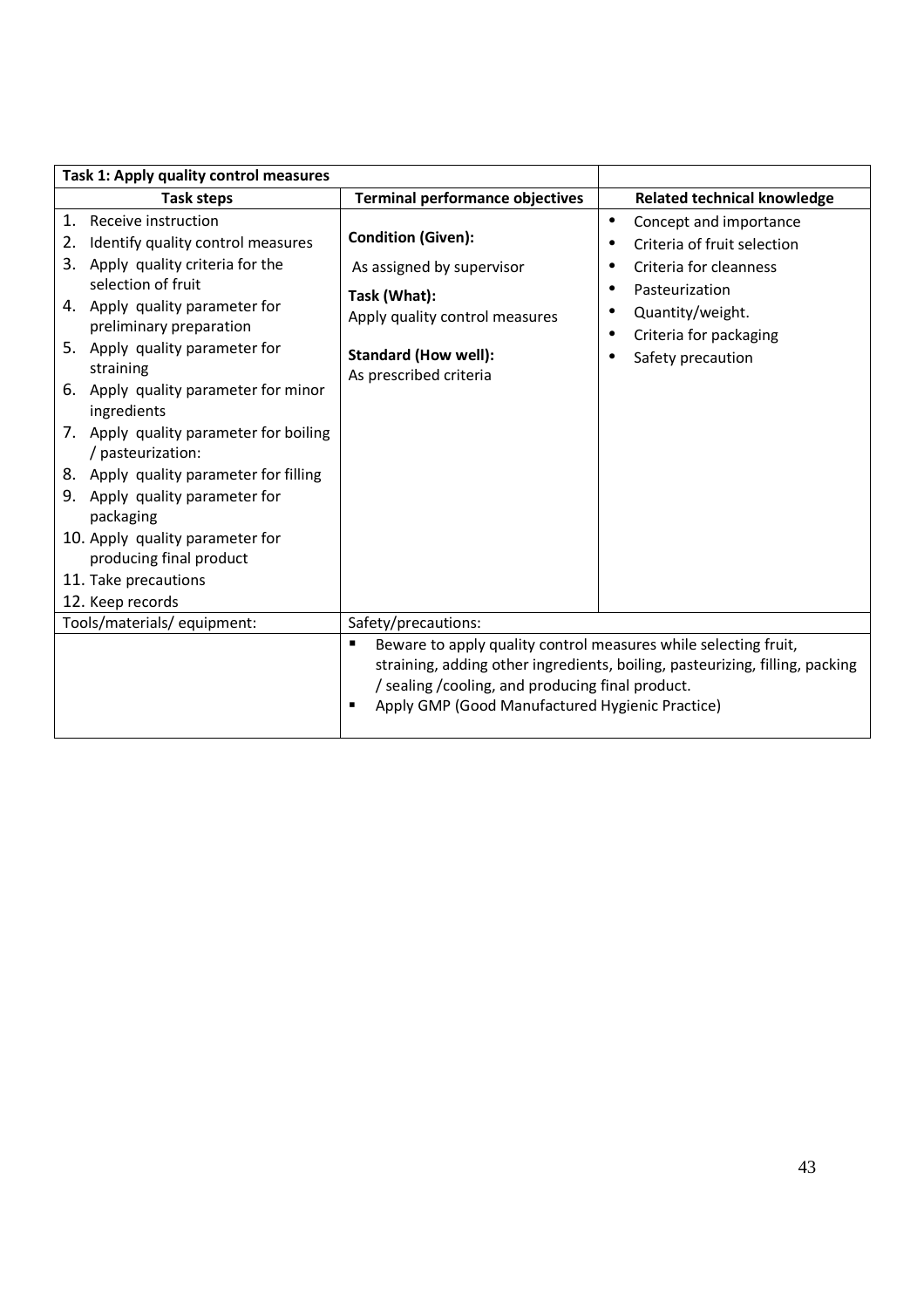| <b>Task 2: Process juice</b>                                                                                                                                                                                                                                                                                                                                                                                                    |                                                                                                                                                  |                                                                                      |
|---------------------------------------------------------------------------------------------------------------------------------------------------------------------------------------------------------------------------------------------------------------------------------------------------------------------------------------------------------------------------------------------------------------------------------|--------------------------------------------------------------------------------------------------------------------------------------------------|--------------------------------------------------------------------------------------|
| <b>Task steps</b>                                                                                                                                                                                                                                                                                                                                                                                                               | <b>Terminal performance</b><br>objectives                                                                                                        | <b>Related technical knowledge</b>                                                   |
| 1.<br>Receive instruction<br>Enlist quality control measures<br>2.<br>Apply quality control measures in each step<br>3.<br>Select fruit<br>4.<br>5.<br>Prepare fruit<br>Pulp / extract juice<br>6.<br>Perform sieving<br>7.<br>8. Perform boiling<br>9. Perform pasteurization<br>10. Perform filling<br>11. Perform packing / sealing / cooling<br>12. Produce final juice product<br>13. Take precautions<br>14. Keep records | <b>Condition (Given):</b><br>As assigned by supervisor<br>Task (What):<br>Process juice<br><b>Standard (How well):</b><br>As prescribed criteria | Concept/definition<br>Importance<br>٠<br>Hygiene and sanitation<br>Safety precaution |
| Tools/materials/equipment:<br>Fruit preparing, pulping/extracting juice, sieving,                                                                                                                                                                                                                                                                                                                                               | Safety/precautions:<br>٠                                                                                                                         | Beware to apply quality control measures in each steps                               |
| boiling, pasteurizing, filling, and packaging/<br>sealing / cooling<br>containers/materials/tools/equipment/machines                                                                                                                                                                                                                                                                                                            | ٠<br>safely<br>Apply GMP (Good Manufactured Hygienic Practice)<br>٠<br>٠                                                                         | Handle containers, tools, materials, equipment/ machines                             |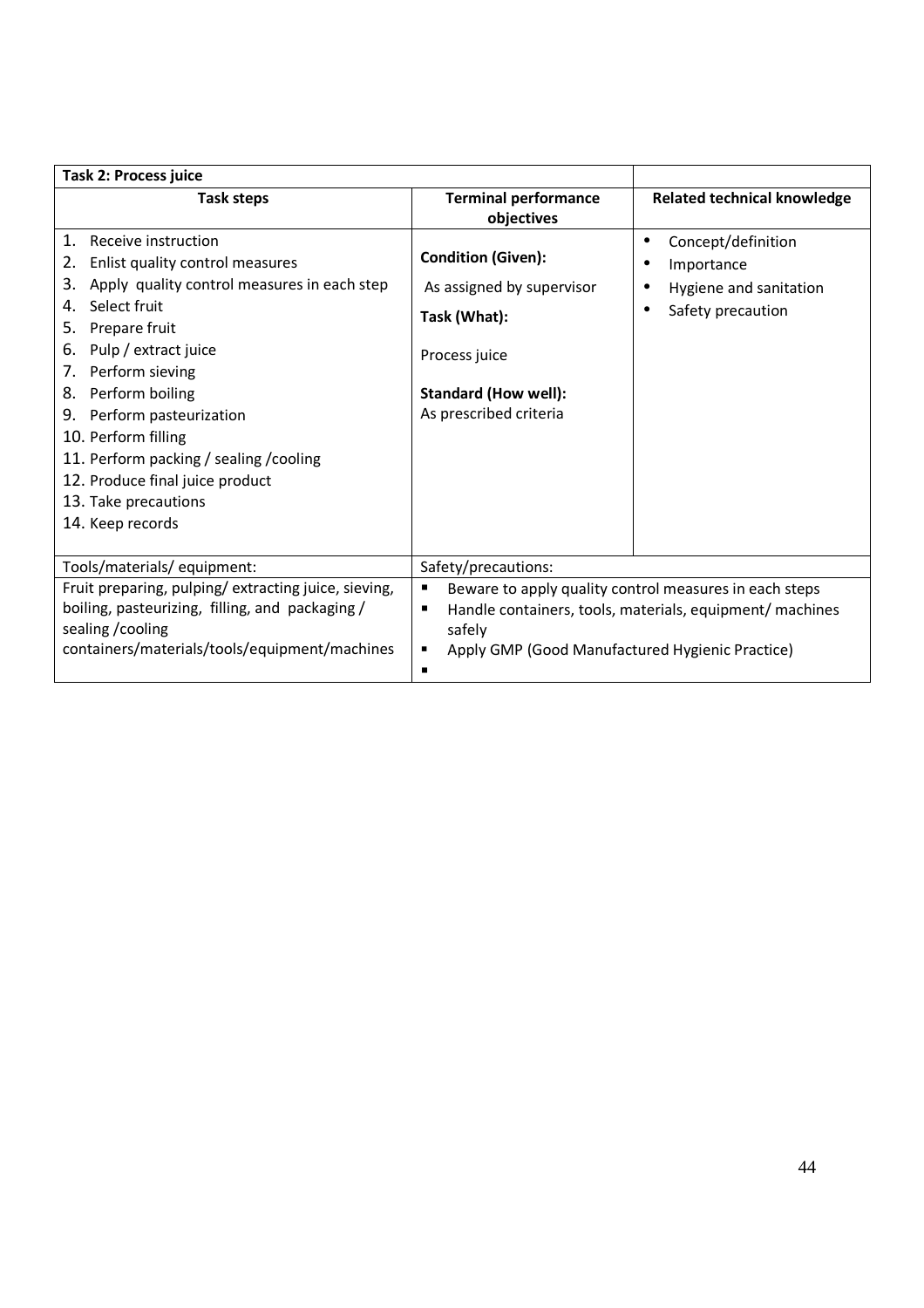| Task 3: Process clear juice                                                                                                                                                                                                                                                                                                                                                                                               |                                                                                                                                                        |                                                                                                                       |
|---------------------------------------------------------------------------------------------------------------------------------------------------------------------------------------------------------------------------------------------------------------------------------------------------------------------------------------------------------------------------------------------------------------------------|--------------------------------------------------------------------------------------------------------------------------------------------------------|-----------------------------------------------------------------------------------------------------------------------|
| <b>Task steps</b>                                                                                                                                                                                                                                                                                                                                                                                                         | <b>Terminal performance</b><br>objectives                                                                                                              | <b>Related technical knowledge</b>                                                                                    |
| Receive instruction<br>1.<br>Enlist quality control measures<br>2.<br>Apply quality control measures in each step<br>3.<br>Select fruit<br>4.<br>Prepare fruit<br>5.<br>Pulp / extract juice<br>6.<br>7. Perform sieving<br>Perform straining<br>8.<br>9. Perform pasteurization<br>10. Perform filling<br>11. Perform packing / sealing / cooling<br>12. Produce clear juice<br>13. Take precautions<br>14. Keep records | <b>Condition (Given):</b><br>As assigned by supervisor<br>Task (What):<br>Process clear juice<br><b>Standard (How well):</b><br>As prescribed criteria | Concept/definition<br>Importance<br>Hygiene and sanitation<br>$\bullet$<br>Safety precaution<br>$\bullet$             |
| Tools/materials/ equipment:                                                                                                                                                                                                                                                                                                                                                                                               | Safety/precautions:                                                                                                                                    |                                                                                                                       |
| Fruit preparing, pulping/ extracting juice, sieving,<br>straining, pasteurizing, filling, and packaging /<br>sealing / cooling<br>containers/materials/tools/equipment/machines                                                                                                                                                                                                                                           | ٠<br>processing clear juice<br>п<br>safely<br>Apply GMP (Good Manufactured Hygienic Practice)<br>п                                                     | Beware to apply quality control measures in each steps of<br>Handle containers, tools, materials, equipment/ machines |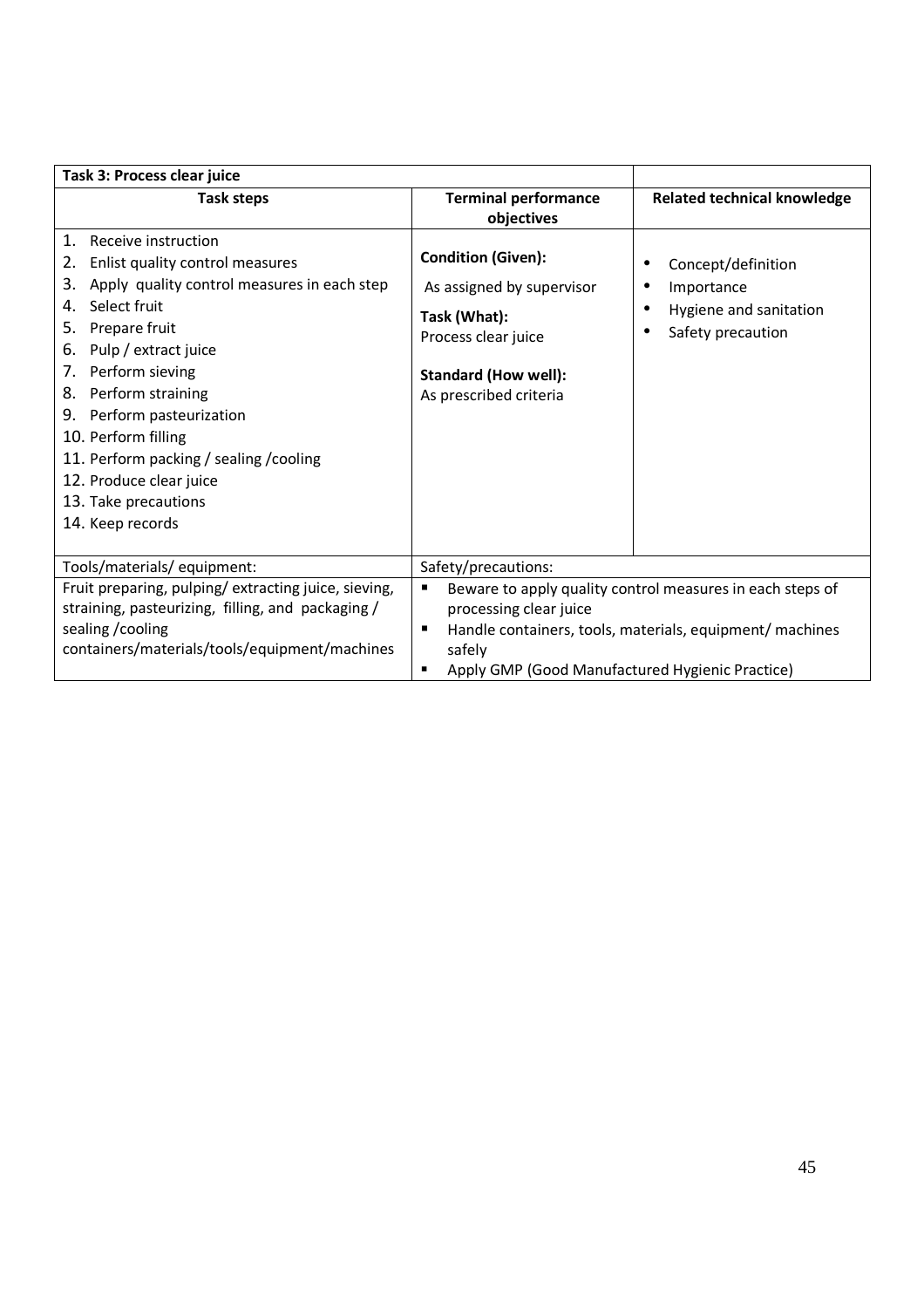| <b>Task 4: Process cordial</b>                                                                                                                                                                                                                                                                                                                                                                                                                                      |                                                                                                                                                    |                                                                                                                                                                                                                                                         |
|---------------------------------------------------------------------------------------------------------------------------------------------------------------------------------------------------------------------------------------------------------------------------------------------------------------------------------------------------------------------------------------------------------------------------------------------------------------------|----------------------------------------------------------------------------------------------------------------------------------------------------|---------------------------------------------------------------------------------------------------------------------------------------------------------------------------------------------------------------------------------------------------------|
| <b>Task steps</b>                                                                                                                                                                                                                                                                                                                                                                                                                                                   | <b>Terminal performance</b><br>objectives                                                                                                          | <b>Related technical knowledge</b>                                                                                                                                                                                                                      |
| 1.<br>Receive instruction<br>Enlist quality control measures<br>2.<br>Apply quality control measures in operation<br>3.<br>Select fruit<br>4.<br>Prepare fruit<br>5.<br>Pulp / extract juice<br>6.<br>Perform sieving<br>7.<br>Perform straining<br>8.<br>9. Add other ingredients<br>10. Perform pasteurization<br>11. Perform filling<br>12. Perform packing / sealing / cooling<br>13. Produce final cordial product<br>14. Take precautions<br>15. Keep records | <b>Condition (Given):</b><br>As assigned by supervisor<br>Task (What):<br>Process cordial<br><b>Standard (How well):</b><br>As prescribed criteria | Concept/definition<br>Importance<br>Hygiene and sanitation<br>$\bullet$<br>Safety precaution                                                                                                                                                            |
| Tools/materials/ equipment:<br>Fruit preparing, pulping/extracting juice, sieving,<br>straining, adding ingredients, pasteurizing, filling,<br>packaging, sealing, cooling<br>containers/materials/tools/equipment/machines                                                                                                                                                                                                                                         | Safety/precautions:<br>٠<br>٠<br>safely<br>Apply GMP (Good Manufactured Hygienic Practice)<br>п                                                    | Beware to apply quality control measures while selecting<br>fruit, straining, adding other ingredients, pasteurizing, filling,<br>packing / sealing / cooling, and producing final product.<br>Handle containers, tools, materials, equipment/ machines |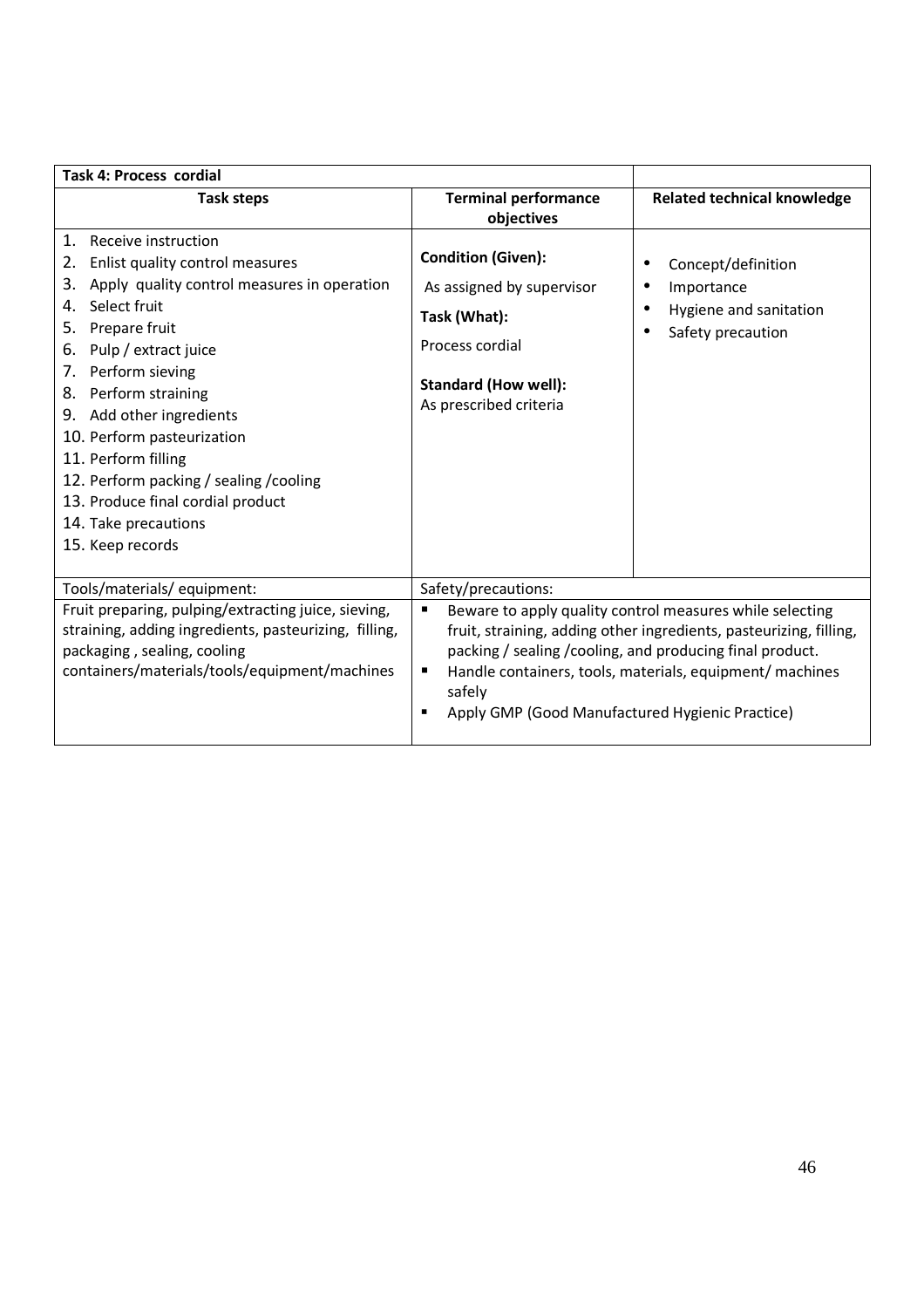| Task 5: Process jam                                                                                                                                                                                                                                                                                                                                                                                                                   |                                                                                                                                                                                                                                                                                                                                   |                                                                                              |
|---------------------------------------------------------------------------------------------------------------------------------------------------------------------------------------------------------------------------------------------------------------------------------------------------------------------------------------------------------------------------------------------------------------------------------------|-----------------------------------------------------------------------------------------------------------------------------------------------------------------------------------------------------------------------------------------------------------------------------------------------------------------------------------|----------------------------------------------------------------------------------------------|
| <b>Task steps</b>                                                                                                                                                                                                                                                                                                                                                                                                                     | <b>Terminal performance</b><br>objectives                                                                                                                                                                                                                                                                                         | <b>Related technical knowledge</b>                                                           |
| Receive instruction<br>1.<br>Enlist quality control measures<br>2.<br>3. Apply quality control measures in each unit<br>operation<br>4. Select fruit<br>5. Prepare fruit<br>6. Pulp / extract juice<br>7. Perform sieving<br>8. Perform straining<br>9. Add other ingredients<br>10. Perform boiling<br>11. Perform filling<br>12. Perform packing / sealing / cooling<br>13. Produce jam<br>14. Take precautions<br>15. Keep records | <b>Condition (Given):</b><br>As assigned by supervisor<br>Task (What):<br>Process jam<br><b>Standard (How well):</b><br>As prescribed criteria                                                                                                                                                                                    | Concept/definition<br>Importance<br>Hygiene and sanitation<br>$\bullet$<br>Safety precaution |
| Tools/materials/ equipment:                                                                                                                                                                                                                                                                                                                                                                                                           | Safety/precautions:                                                                                                                                                                                                                                                                                                               |                                                                                              |
| Fruit preparing, pulping/extracting juice, sieving,<br>straining, adding ingredients, boiling, filling,<br>packaging, sealing, cooling<br>containers/materials/tools/equipment/machines                                                                                                                                                                                                                                               | Beware to apply quality control measures while selecting<br>$\blacksquare$<br>fruit, straining, adding other ingredients, boiling, filling,<br>packing / sealing / cooling, and producing final product.<br>Handle containers, tools, materials, equipment/ machines<br>safely<br>Apply GMP (Good Manufactured Hygienic Practice) |                                                                                              |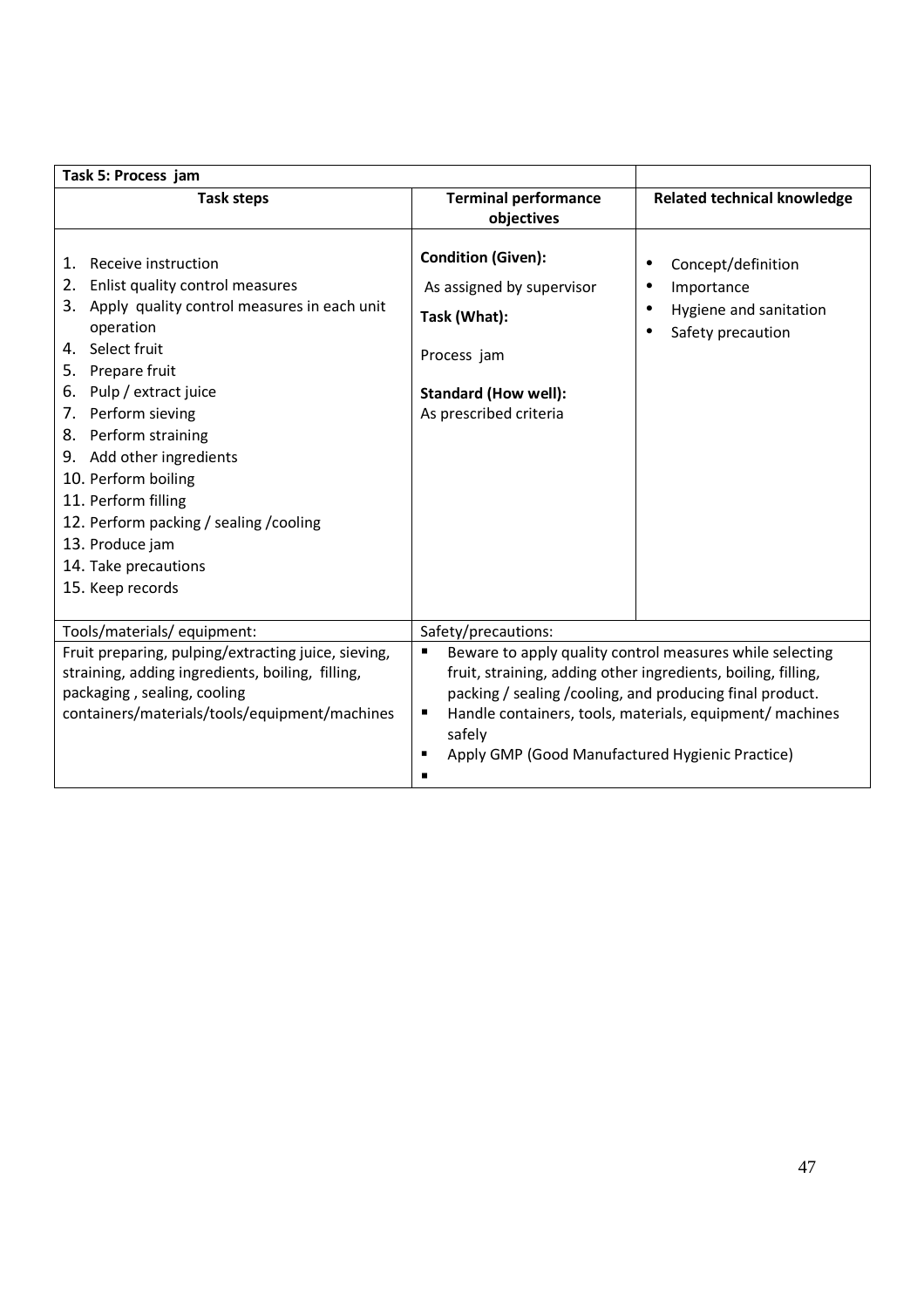| Task 6: Process marmalade                                                                                                                                                                                                                                                                                                                                                                                                                                        |                                                                                                                                                      |                                                                                      |
|------------------------------------------------------------------------------------------------------------------------------------------------------------------------------------------------------------------------------------------------------------------------------------------------------------------------------------------------------------------------------------------------------------------------------------------------------------------|------------------------------------------------------------------------------------------------------------------------------------------------------|--------------------------------------------------------------------------------------|
| <b>Task steps</b>                                                                                                                                                                                                                                                                                                                                                                                                                                                | <b>Terminal performance</b>                                                                                                                          | <b>Related technical knowledge</b>                                                   |
|                                                                                                                                                                                                                                                                                                                                                                                                                                                                  | objectives                                                                                                                                           |                                                                                      |
| Receive instruction<br>1.<br>Enlist quality control measures<br>2.<br>Apply quality control measures in each unit<br>3.<br>operation<br>Select fruit<br>4.<br>Prepare fruit<br>5.<br>Pulp / extract juice<br>6.<br>Perform sieving<br>7.<br>Perform straining<br>8.<br>Add other ingredients<br>9.<br>10. Perform boiling<br>11. Perform filling<br>12. Perform packing / sealing / cooling<br>13. Produce marmalade<br>14. Take precautions<br>15. Keep records | <b>Condition (Given):</b><br>As assigned by supervisor<br>Task (What):<br>Process marmalade<br><b>Standard (How well):</b><br>As prescribed criteria | Concept/definition<br>Importance<br>Hygiene and sanitation<br>٠<br>Safety precaution |
| Tools/materials/equipment:                                                                                                                                                                                                                                                                                                                                                                                                                                       | Safety/precautions:                                                                                                                                  |                                                                                      |
| Fruit preparing, pulping/extracting juice, sieving,<br>straining, adding ingredients, boiling, filling,<br>packaging, sealing, cooling<br>containers/materials/tools/equipment/machines                                                                                                                                                                                                                                                                          | Beware to apply quality control measures in each steps<br>٠<br>٠<br>safely<br>Apply GMP (Good Manufactured Hygienic Practice)<br>٠<br>$\blacksquare$ | Handle containers, tools, materials, equipment/ machines                             |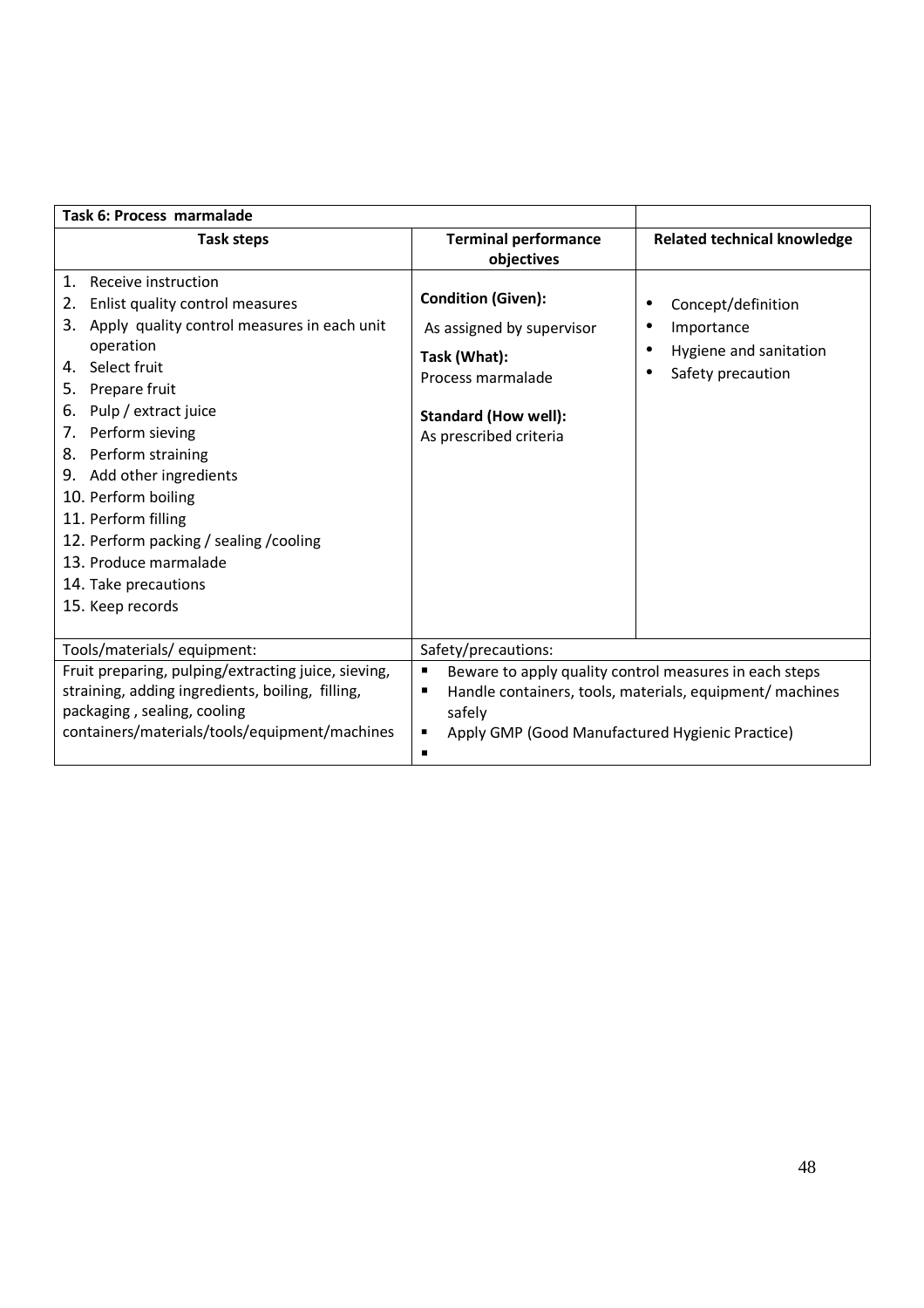| Task 7: Process fruit sauce                                                                                                                                                                                                                                                                                                                                                                                                                                            |                                                                                                                                                        |                                                                                                        |
|------------------------------------------------------------------------------------------------------------------------------------------------------------------------------------------------------------------------------------------------------------------------------------------------------------------------------------------------------------------------------------------------------------------------------------------------------------------------|--------------------------------------------------------------------------------------------------------------------------------------------------------|--------------------------------------------------------------------------------------------------------|
| <b>Task steps</b>                                                                                                                                                                                                                                                                                                                                                                                                                                                      | <b>Terminal performance</b><br>objectives                                                                                                              | <b>Related technical knowledge</b>                                                                     |
| $\mathbf{1}$ .<br>Receive instruction<br>Enlist quality control measures<br>2.<br>Apply quality control measures in each step<br>3.<br>Select fruit<br>4.<br>Prepare fruit<br>5.<br>Pulp / extract juice<br>6.<br>Perform sieving<br>7.<br>Perform straining<br>8.<br>9. Add other ingredients<br>10. Perform boiling<br>11. Perform filling<br>12. Perform packing / sealing / cooling<br>13. Produce final sauce product<br>14. Take precautions<br>15. Keep records | <b>Condition (Given):</b><br>As assigned by supervisor<br>Task (What):<br>Process fruit sauce<br><b>Standard (How well):</b><br>As prescribed criteria | Concept/definition<br>Importance<br>٠<br>Hygiene and sanitation<br>$\bullet$<br>Safety precaution<br>٠ |
| Tools/materials/ equipment:                                                                                                                                                                                                                                                                                                                                                                                                                                            | Safety/precautions:                                                                                                                                    |                                                                                                        |
| Fruit preparing, pulping/extracting juice, sieving,<br>straining, adding ingredients, boiling, filling,<br>packaging, sealing, cooling<br>containers/materials/tools/equipment/machines                                                                                                                                                                                                                                                                                | Beware to apply quality control measures in each steps<br>п<br>п<br>safely<br>Apply GMP (Good Manufactured Hygienic Practice)<br>п                     | Handle containers, tools, materials, equipment/ machines                                               |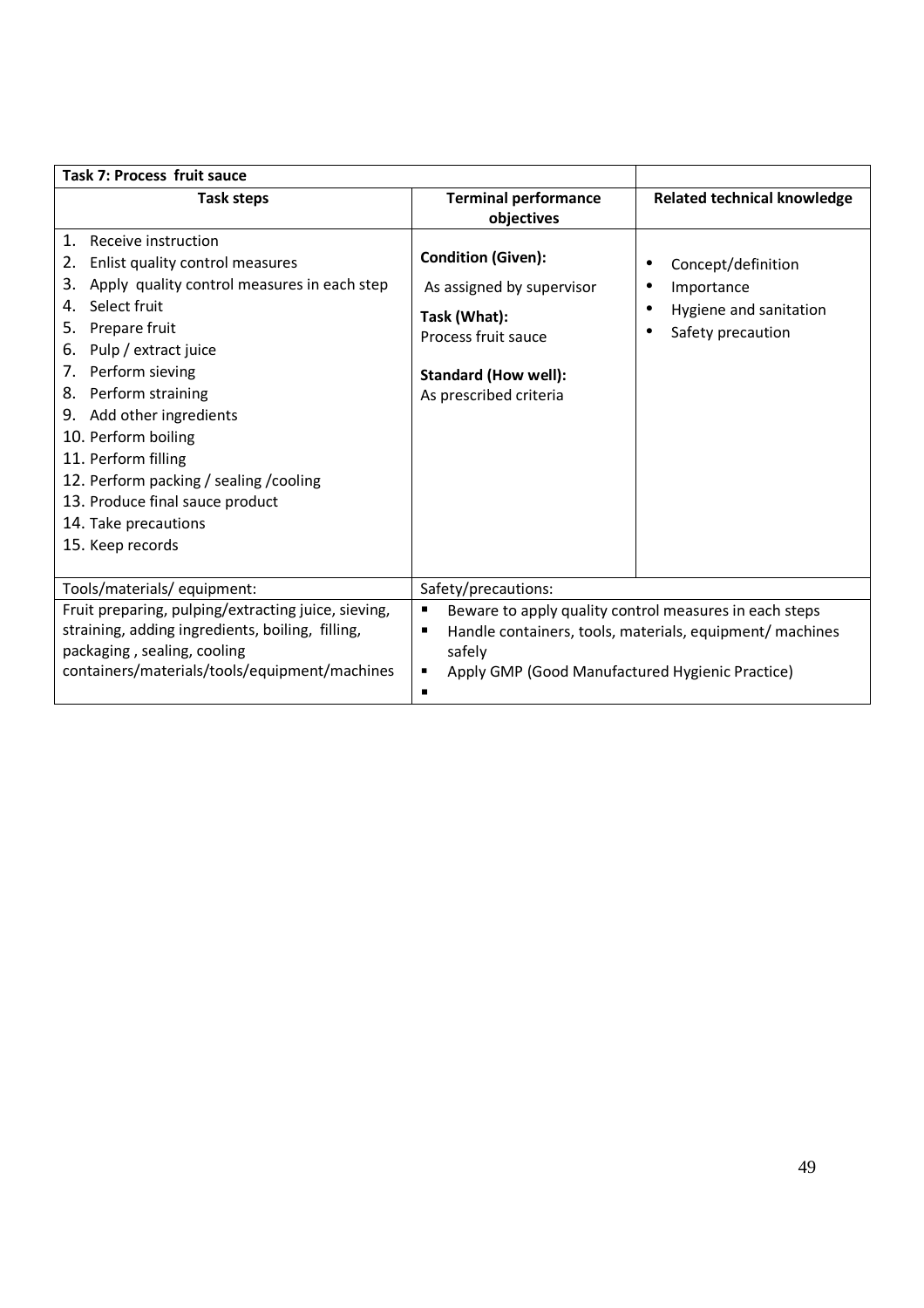| Task 8: Process jelly                                                                                                                                                                                                                                                                                                                                                                                                                                   |                                                                                                                                                  |                                                                                              |
|---------------------------------------------------------------------------------------------------------------------------------------------------------------------------------------------------------------------------------------------------------------------------------------------------------------------------------------------------------------------------------------------------------------------------------------------------------|--------------------------------------------------------------------------------------------------------------------------------------------------|----------------------------------------------------------------------------------------------|
| <b>Task steps</b>                                                                                                                                                                                                                                                                                                                                                                                                                                       | <b>Terminal performance</b><br>objectives                                                                                                        | <b>Related technical knowledge</b>                                                           |
| 1.<br>Receive instruction<br>Enlist quality control measures<br>2.<br>Apply quality control measures in each step<br>3.<br>Select fruit<br>4.<br>Prepare fruit<br>5.<br>Pulp / extract juice<br>6.<br>Perform sieving<br>7.<br>8. Perform straining<br>9. Add other ingredients<br>10. Perform boiling<br>11. Perform filling<br>12. Perform packing / sealing / cooling<br>13. Produce final jelly product<br>14. Take precautions<br>15. Keep records | <b>Condition (Given):</b><br>As assigned by supervisor<br>Task (What):<br>Process jelly<br><b>Standard (How well):</b><br>As prescribed criteria | Concept/definition<br>Importance<br>Hygiene and sanitation<br>$\bullet$<br>Safety precaution |
| Tools/materials/ equipment:                                                                                                                                                                                                                                                                                                                                                                                                                             | Safety/precautions:                                                                                                                              |                                                                                              |
| Fruit preparing, pulping/extracting juice, sieving,<br>straining, adding ingredients, boiling, filling,<br>packaging, sealing, cooling<br>containers/materials/tools/equipment/machines                                                                                                                                                                                                                                                                 | Beware to apply quality control measures in each steps<br>п<br>safely<br>Apply GMP (Good Manufactured Hygienic Practice)<br>п                    | Handle containers, tools, materials, equipment/ machines                                     |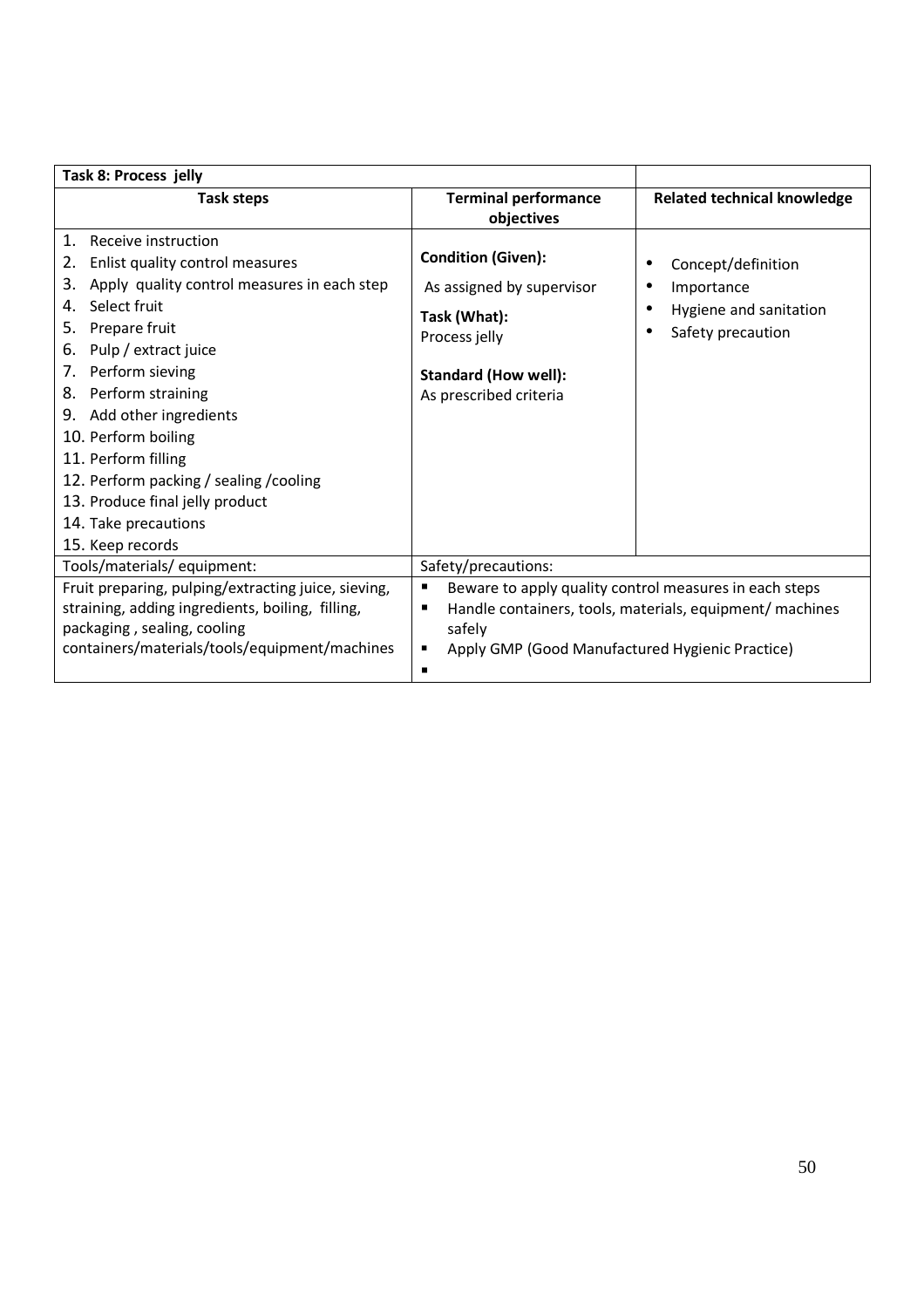| Task 9: Process pickle [whole fruit]                                                                                                                                                                                                                                                                                                                                              |                                                                                                                                                                 |                                                                                                                                            |
|-----------------------------------------------------------------------------------------------------------------------------------------------------------------------------------------------------------------------------------------------------------------------------------------------------------------------------------------------------------------------------------|-----------------------------------------------------------------------------------------------------------------------------------------------------------------|--------------------------------------------------------------------------------------------------------------------------------------------|
| <b>Task steps</b>                                                                                                                                                                                                                                                                                                                                                                 | <b>Terminal performance</b><br>objectives                                                                                                                       | <b>Related technical knowledge</b>                                                                                                         |
| 1.<br>Receive instruction<br>Enlist quality control measures<br>2.<br>Apply quality control measures in each unit<br>3.<br>operation<br>Select fruit<br>4.<br>Prepare fruit<br>5.<br>Add other ingredients<br>6.<br>Perform boiling<br>7.<br>Perform filling<br>8.<br>Perform packing / sealing / cooling<br>9.<br>10. Produce pickle<br>11. Take precautions<br>12. Keep records | <b>Condition (Given):</b><br>As assigned by supervisor<br>Task (What):<br>Process pickle [whole fruit]<br><b>Standard (How well):</b><br>As prescribed criteria | Concept/definition<br>Importance<br>Hygiene and sanitation<br>Safety precaution<br>Precautions to be taken<br>Records keeping<br>$\bullet$ |
| Tools/materials/ equipment:                                                                                                                                                                                                                                                                                                                                                       | Safety/precautions:                                                                                                                                             |                                                                                                                                            |
| Fruit preparing, adding ingredients, boiling, filling,                                                                                                                                                                                                                                                                                                                            | Beware to apply quality control measures in each steps<br>п                                                                                                     |                                                                                                                                            |
| packaging, sealing, cooling                                                                                                                                                                                                                                                                                                                                                       | п                                                                                                                                                               | Handle containers, tools, materials, equipment/ machines                                                                                   |
| containers/materials/tools/equipment/machines                                                                                                                                                                                                                                                                                                                                     | safely                                                                                                                                                          |                                                                                                                                            |
|                                                                                                                                                                                                                                                                                                                                                                                   | Apply GMP (Good Manufactured Hygienic Practice)                                                                                                                 |                                                                                                                                            |

| Task 10: Process fruit chatny                                                                                                                                                                                                                                                                       |                                                                                                                                                            |                                                                                                                               |
|-----------------------------------------------------------------------------------------------------------------------------------------------------------------------------------------------------------------------------------------------------------------------------------------------------|------------------------------------------------------------------------------------------------------------------------------------------------------------|-------------------------------------------------------------------------------------------------------------------------------|
| <b>Task steps</b>                                                                                                                                                                                                                                                                                   | <b>Terminal performance</b><br>objectives                                                                                                                  | <b>Related technical knowledge</b>                                                                                            |
| 13. Receive instruction<br>14. Prepare recipe<br>15. Apply quality control measures in each unit<br>operation<br>16. Prepare fruit<br>17. Add other ingredients<br>18. Perform filling<br>19. Perform packing / sealing / cooling<br>20. Produce chutny<br>21. Take precautions<br>22. Keep records | <b>Condition (Given):</b><br>As assigned by supervisor<br>Task (What):<br>Process fruit chutanies<br><b>Standard (How well):</b><br>As prescribed criteria | Concept/definition<br>Importance<br>Hygiene and sanitation<br>Safety precaution<br>Precautions to be taken<br>Records keeping |
| Tools/materials/ equipment:                                                                                                                                                                                                                                                                         | Safety/precautions:                                                                                                                                        |                                                                                                                               |
| Fruit preparing, adding ingredients, boiling, filling,<br>packaging, sealing, cooling<br>containers/materials/tools/equipment/machines                                                                                                                                                              | Beware to apply quality control measures in each steps<br>٠<br>٠<br>safely<br>Apply GMP (Good Manufactured Hygienic Practice)                              | Handle containers, tools, materials, equipment/ machines                                                                      |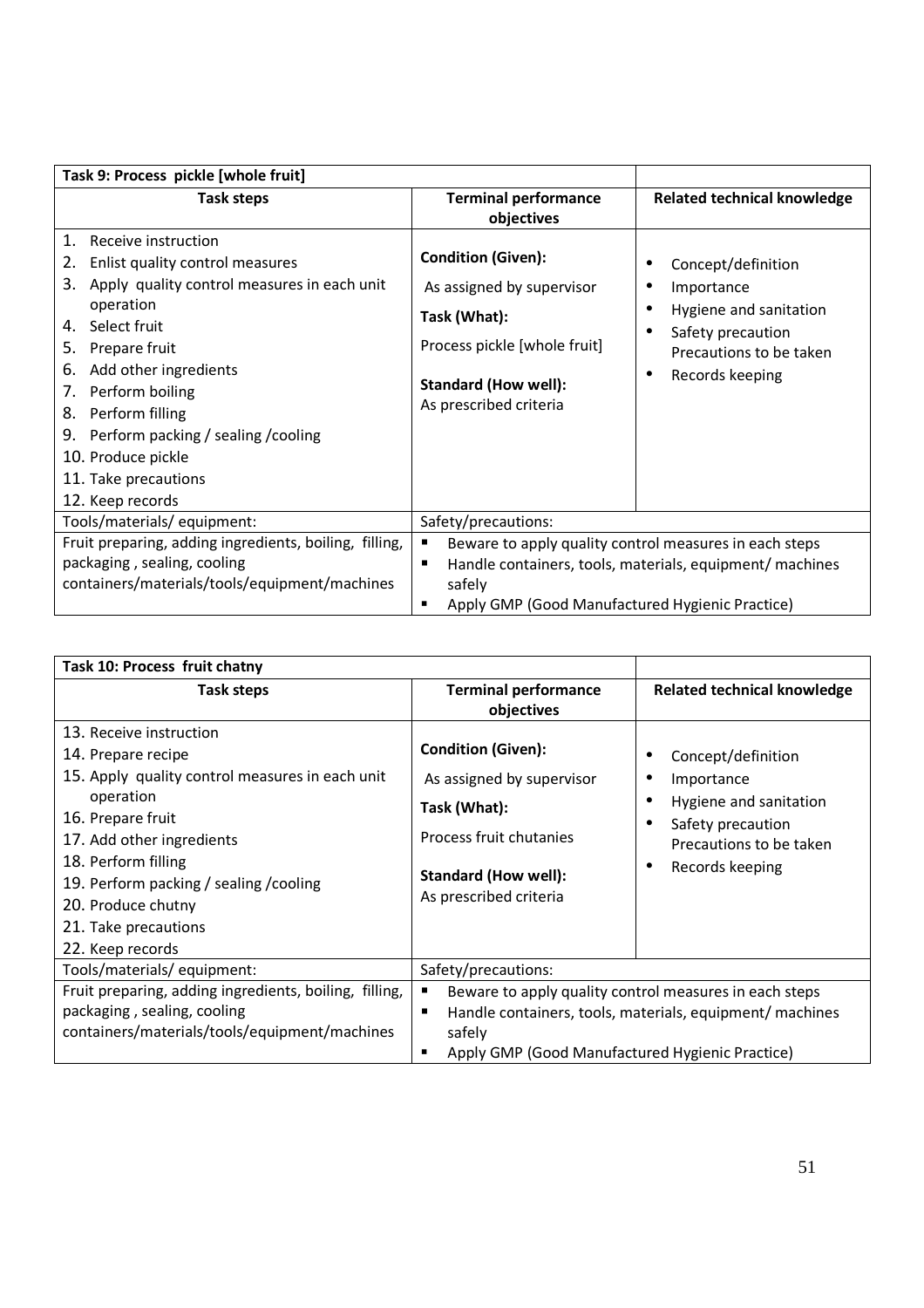### **Sub module 2. Processing dry fruits**

**Description**: It deals with the knowledge and skills related to the processing of dried fruit products. It consists of tasks related to the processing of dried fruit products. Each task structure consists of steps, terminal performance objective, and minimum related technical knowledge necessary to carry out that very task in a competent/ professional manner.

**Objectives:** After its completion the trainees will be able:

- **Process chips**
- **Process dried fruits**
- **Process somatically dried fruits**
- **Process fruit leathers**

- 1. Process chips
- 2. Process dried fruits
- 3. Process somatically dried fruits
- 4. Process fruit leathers

| Task 1: Process banana chips                                                                                                                                                                                                                                                                             |                                                                                                                                                         |                                                                                                                                                                                                                |
|----------------------------------------------------------------------------------------------------------------------------------------------------------------------------------------------------------------------------------------------------------------------------------------------------------|---------------------------------------------------------------------------------------------------------------------------------------------------------|----------------------------------------------------------------------------------------------------------------------------------------------------------------------------------------------------------------|
| Task steps                                                                                                                                                                                                                                                                                               | <b>Terminal performance</b>                                                                                                                             | <b>Related technical knowledge</b>                                                                                                                                                                             |
|                                                                                                                                                                                                                                                                                                          | objectives                                                                                                                                              |                                                                                                                                                                                                                |
| Receive instruction<br>1.<br>Make ready the tools/materials<br>2.<br>Apply quality control measures in each unit<br>3.<br>operation<br>Prepare fruit<br>4.<br>Perform preliminary drying<br>5.<br>Carry out deep frying<br>6.<br>Perform packaging<br>7.<br>Take precautions<br>8.<br>Keep records<br>9. | <b>Condition (Given):</b><br>As assigned by supervisor<br>Task (What):<br>Process banana chips<br><b>Standard (How well):</b><br>As prescribed criteria | Principles of processing<br>$\bullet$<br>chips<br>Importance and uses of<br>٠<br>processing chips<br><b>Quality control measures</b><br>$\bullet$<br>Fruits selection criteria<br>٠<br>Precautions to be taken |
| Tools/materials/equipment:                                                                                                                                                                                                                                                                               | Safety/precautions:                                                                                                                                     |                                                                                                                                                                                                                |
| Fruit preparing, preliminary drying, deep frying,<br>and packaging<br>containers/materials/tools/equipment/machines                                                                                                                                                                                      | Beware to apply quality control measures in each steps<br>п<br>safely<br>Apply GMP (Good Manufactured Hygienic Practice)<br>٠                           | Handle containers, tools, materials, equipment/ machines                                                                                                                                                       |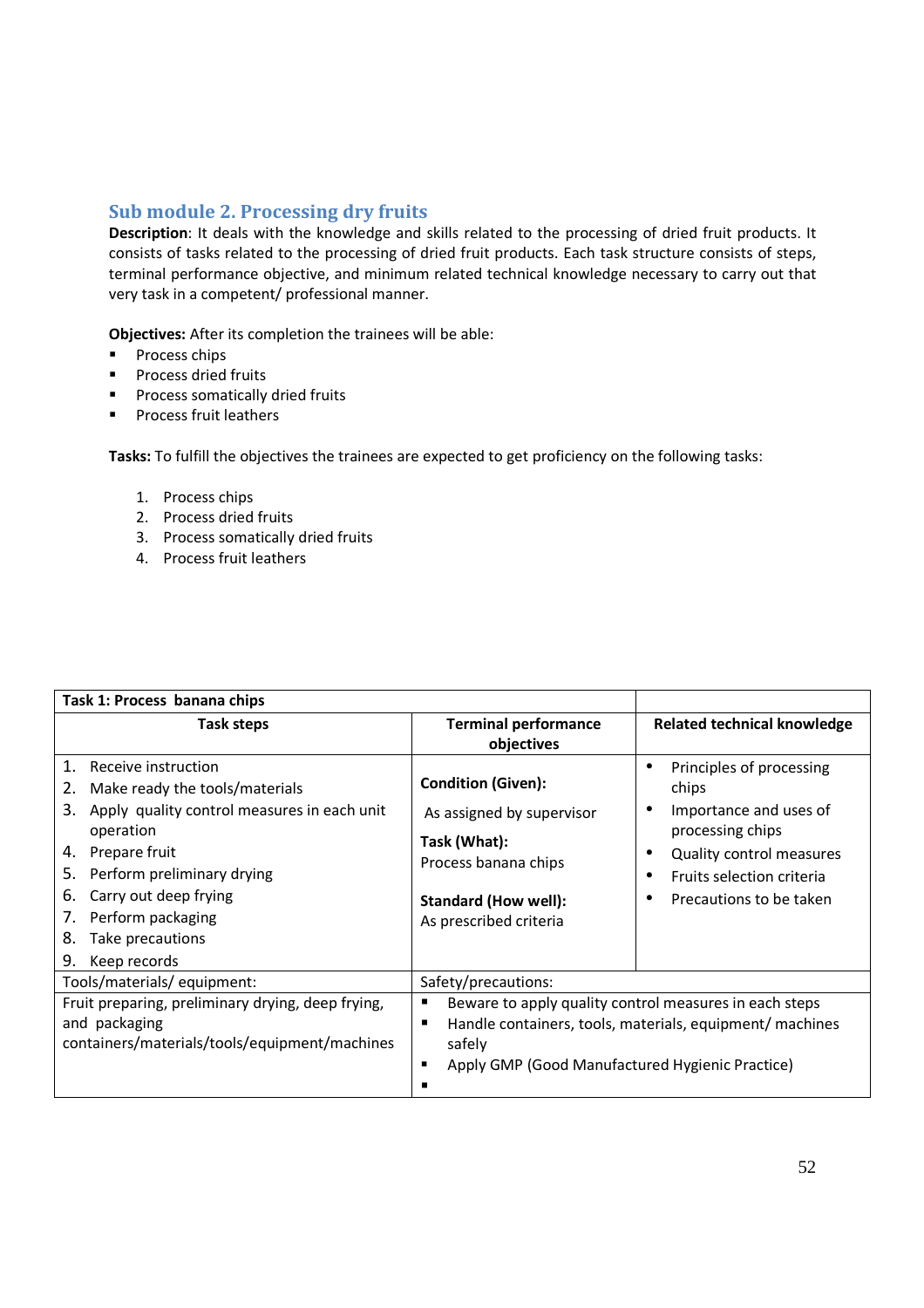| Task 2: Process solar/sun-dried fruits                                                                                                                                                                                                                                 |                                                                                                                                                                                                                       |                                                                                                                                                          |
|------------------------------------------------------------------------------------------------------------------------------------------------------------------------------------------------------------------------------------------------------------------------|-----------------------------------------------------------------------------------------------------------------------------------------------------------------------------------------------------------------------|----------------------------------------------------------------------------------------------------------------------------------------------------------|
| Task steps                                                                                                                                                                                                                                                             | <b>Terminal performance objectives</b>                                                                                                                                                                                | <b>Related technical knowledge</b>                                                                                                                       |
| $1_{\cdot}$<br>Receive instruction<br>Make ready the tools/materials<br>2.<br>Apply quality control measures in<br>3.<br>each unit operation<br>Prepare fruit<br>4.<br>5.<br>Perform drying<br>Perform packaging<br>6.<br>Take precautions<br>7.<br>8.<br>Keep records | <b>Condition (Given):</b><br>As assigned by supervisor<br>Task (What):<br>Process solar/sun-dried fruits<br><b>Standard (How well):</b><br>As prescribed criteria                                                     | Principles and uses of processing<br>$\bullet$<br>solar-dried fruits<br>Quality control measures<br>Fruits selection criteria<br>Precautions to be taken |
| Tools/materials/equipment:<br>Fruit preparation, drying, and<br>packaging containers /materials/ tools/<br>equipment/machines                                                                                                                                          | Safety/precautions:<br>Beware to apply quality control measures in each steps<br>Handle containers, tools, materials, tools, equipment / machines safely<br>п<br>Apply GMP (Good Manufactured Hygienic Practice)<br>п |                                                                                                                                                          |

| Task 3: Process somatically dried fruits                                                                                                                                                                                                                                                                              |                                                                                                                                                                                                          |                                                                                                                                                                          |
|-----------------------------------------------------------------------------------------------------------------------------------------------------------------------------------------------------------------------------------------------------------------------------------------------------------------------|----------------------------------------------------------------------------------------------------------------------------------------------------------------------------------------------------------|--------------------------------------------------------------------------------------------------------------------------------------------------------------------------|
| Task steps                                                                                                                                                                                                                                                                                                            | <b>Terminal performance objectives</b>                                                                                                                                                                   | <b>Related technical knowledge</b>                                                                                                                                       |
| 1.<br>Receive instruction<br>Make ready the tools/materials<br>2.<br>Apply quality control measures in<br>3.<br>each unit operation<br>Prepare fruit<br>4.<br>5.<br>Prepare sugar syrup<br>Soak fruit in syrup<br>6.<br>Perform drying<br>7.<br>Perform packaging<br>8.<br>Take precautions<br>9.<br>10. Keep records | <b>Condition (Given):</b><br>As assigned by supervisor<br>Task (What):<br>Process somatically dried fruits<br><b>Standard (How well):</b><br>As prescribed criteria                                      | Principles of processing<br>$\bullet$<br>somatically dried fruits<br>Quality control measures<br>Fruits selection criteria<br>Precautions to be taken<br>Records keeping |
| Tools/materials/equipment:                                                                                                                                                                                                                                                                                            | Safety/precautions:                                                                                                                                                                                      |                                                                                                                                                                          |
| Fruit preparation, syrup preparation,<br>soaking, drying, and packaging<br>containers/materials/ tools/<br>equipment/machines                                                                                                                                                                                         | Beware to apply quality control measures in each steps<br>п<br>Handle containers, tools, materials, tools, equipment / machines safely<br>п<br>Apply GMP (Good Manufactured Hygienic Practice)<br>п<br>п |                                                                                                                                                                          |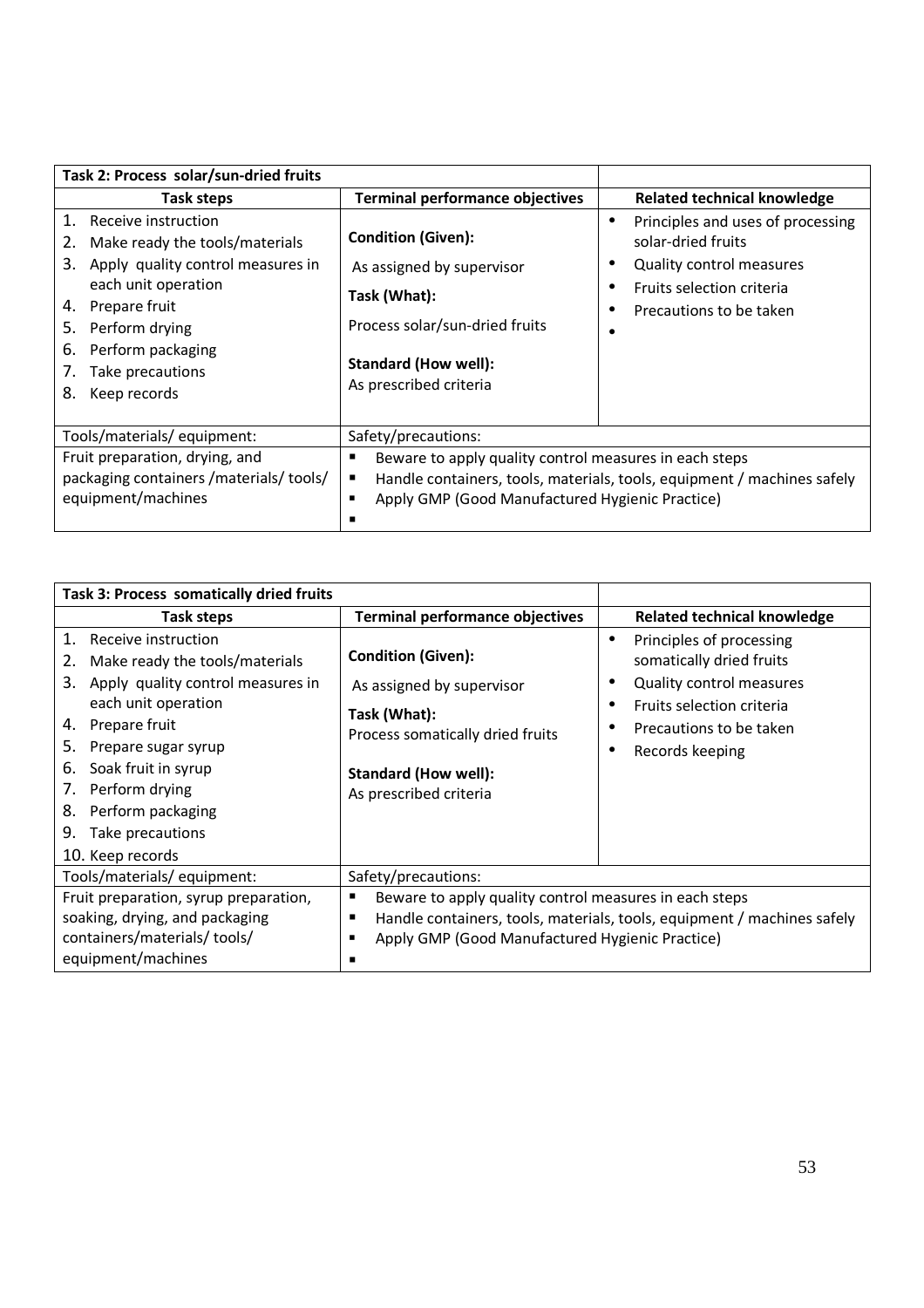| <b>Task 4: Process fruit leathers</b>                                                                                                                                                                                                                                                                                                                                                                              |                                                                                                                                                           |                                                                                                                                                                                                    |
|--------------------------------------------------------------------------------------------------------------------------------------------------------------------------------------------------------------------------------------------------------------------------------------------------------------------------------------------------------------------------------------------------------------------|-----------------------------------------------------------------------------------------------------------------------------------------------------------|----------------------------------------------------------------------------------------------------------------------------------------------------------------------------------------------------|
| Task steps                                                                                                                                                                                                                                                                                                                                                                                                         | <b>Terminal performance objectives</b>                                                                                                                    | <b>Related technical knowledge</b>                                                                                                                                                                 |
| 1.<br>Receive instruction<br>Make ready the tools/materials<br>2.<br>Apply quality control measures in<br>3.<br>each unit operation<br>Prepare fruit<br>4.<br>Pulp the fruit<br>5.<br>Perform sieving<br>6.<br>Add other ingredients/additives<br>7.<br>Perform boiling<br>8.<br>Perform pouring into thin sheets<br>9.<br>10. Perform drying<br>11. Perform packaging<br>12. Take precautions<br>13. Keep records | <b>Condition (Given):</b><br>As assigned by supervisor<br>Task (What):<br>Process fruit leathers<br><b>Standard (How well):</b><br>As prescribed criteria | Principles of processing fruit<br>$\bullet$<br>leathers<br>Importance and use<br>Quality control measures<br>Fruits selection criteria<br>Precautions to be taken<br>Importance of records keeping |
| Tools/materials/ equipment:                                                                                                                                                                                                                                                                                                                                                                                        | Safety/precautions:                                                                                                                                       |                                                                                                                                                                                                    |
| Fruit preparation, pulping, sieving,<br>adding ingredients, boiling, thin<br>sheeting, drying, and packaging<br>containers/materials/ tools/<br>equipment/machines                                                                                                                                                                                                                                                 | Beware to apply quality control measures in each steps<br>п<br>п<br>Apply GMP (Good Manufactured Hygienic Practice)<br>٠<br>п                             | Handle containers, tools, materials, tools, equipment / machines safely                                                                                                                            |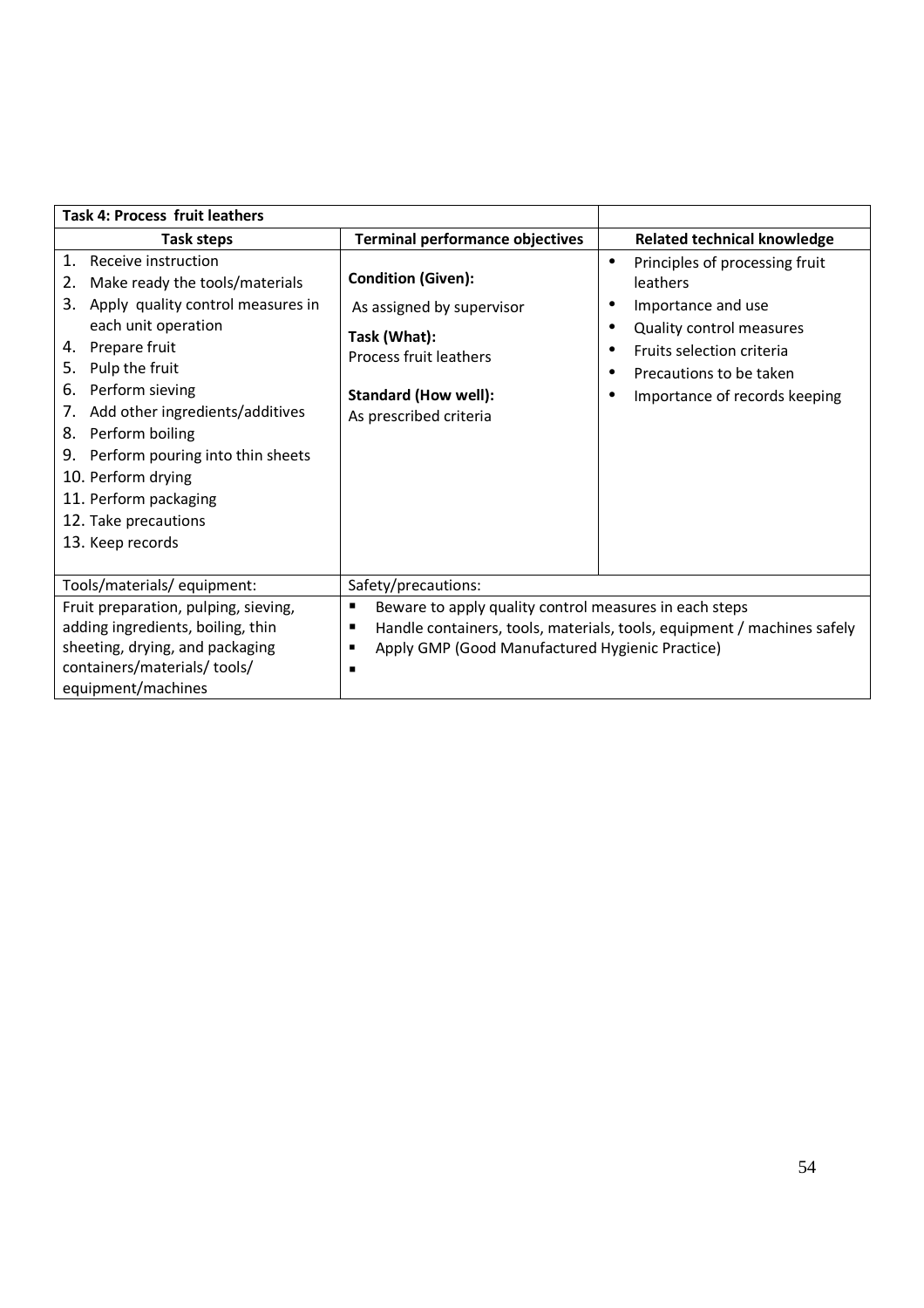# **Module 3. Bottling/canning of fruit products**

**Description:** It deals with the knowledge and skills related to bottling and canning of fruits. It consists of tasks related to the bottling and canning of fruits. Each task structure consists of steps, terminal performance objective, and minimum related technical knowledge necessary to carry out that very task in a competent/ professional manner.

**Objectives:** After its completion the trainees will be able:

**Perform general methods of bottling / canning of different common fruits** 

- 1. Perform general methods for bottling / canning of fruits
- 2. Bottle / can Peach [Aaru]/Apricot [Khurpani]/Plum [Aaru bakhadas]/
- 3. Bottle / can Pear [Naspati]
- 4. Bottle / can Apple [Syau]
- 5. Bottle / can Spondias axillaries[Lapsi]
- 6. Bottle / can Litchi
- 7. Bottle / can mango [Aanp]
- 8. Bottle / can Pineapple [Bhueen katahatr]
- 9. Bottle / can Papaya [Mewa]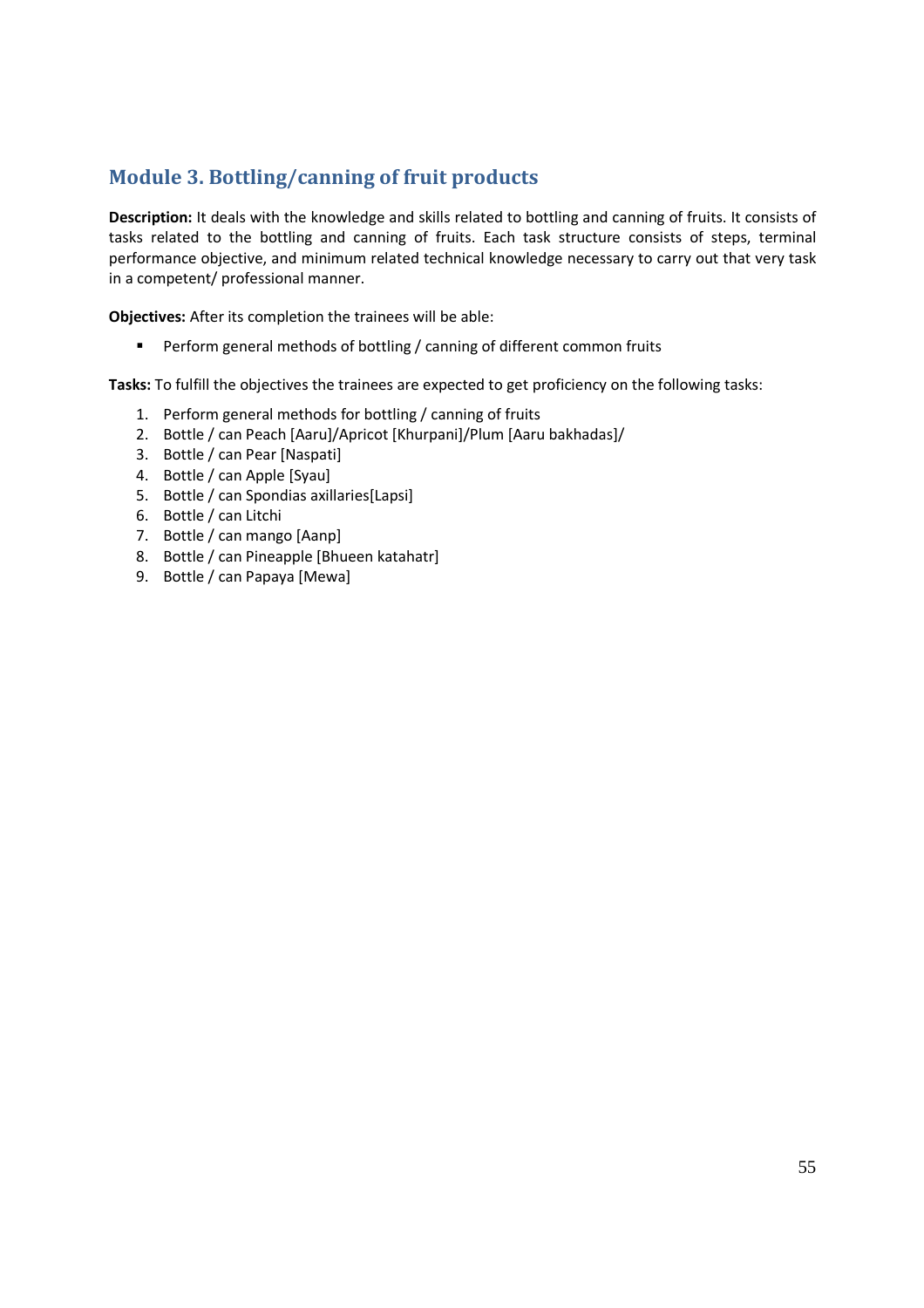| Task 1: Perform general methods for bottling / canning of fruits                                                                                                                                                                                                                                                                                                                                                                                                                              |                                                                                                                                                                                                                                                                                                                                                                                                                                   |                                                                                                                                                                                                                                                                                                                                          |
|-----------------------------------------------------------------------------------------------------------------------------------------------------------------------------------------------------------------------------------------------------------------------------------------------------------------------------------------------------------------------------------------------------------------------------------------------------------------------------------------------|-----------------------------------------------------------------------------------------------------------------------------------------------------------------------------------------------------------------------------------------------------------------------------------------------------------------------------------------------------------------------------------------------------------------------------------|------------------------------------------------------------------------------------------------------------------------------------------------------------------------------------------------------------------------------------------------------------------------------------------------------------------------------------------|
| Task steps                                                                                                                                                                                                                                                                                                                                                                                                                                                                                    | <b>Terminal performance objectives</b>                                                                                                                                                                                                                                                                                                                                                                                            | <b>Related technical knowledge</b>                                                                                                                                                                                                                                                                                                       |
| Receive instruction<br>1.<br>2. Select fruits                                                                                                                                                                                                                                                                                                                                                                                                                                                 | <b>Condition (Given):</b>                                                                                                                                                                                                                                                                                                                                                                                                         | Concept, need, and application of<br>$\bullet$<br>bottling / canning of fruits                                                                                                                                                                                                                                                           |
| Sort fruits<br>3.<br>Grade fruits<br>4.<br>5. Wash fruits<br>6. Peel fruits by hand<br>7. Peel fruits by machine<br>8. Peel fruits by heat<br>9. Carry out lye peeling of fruits<br>10. Carry out filling<br>11. Prepare syrup<br>12. Perform syruping<br>13. Carry out exhausting<br>14. Carry out sealing<br>15. Carry out heat processing<br>16. Carry out cooling<br>17. Carry out labeling<br>18. Carry out packing<br>19. Carry out storing<br>20. Take precautions<br>21. Keep records | As assigned by supervisor<br>Task (What):<br>Perform general methods for<br>bottling / canning of fruits<br><b>Standard (How well):</b><br>As prescribed criteria                                                                                                                                                                                                                                                                 | Principles and procedures of<br>bottling / canning of fruits<br>Fruits selection criteria<br>Sterilization and its important in<br>canning<br>Importance of Cooling<br>$\bullet$<br>Importance of exhausting<br>$\bullet$<br>Importance of heat processing<br>Importance of sealing<br>Importance of Labeling<br>Precautions to be taken |
| Tools/materials/ equipment:                                                                                                                                                                                                                                                                                                                                                                                                                                                                   | Safety/precautions:                                                                                                                                                                                                                                                                                                                                                                                                               |                                                                                                                                                                                                                                                                                                                                          |
| Eye remover, peeling knife / machine,<br>can opener / cork remover, core<br>remover / corer / seed remover,<br>cutting knife, pitting knife, puncher,<br>containers, exhausting set,<br>thermometer, can sealer, bottle sealer<br>etc.                                                                                                                                                                                                                                                        | Be careful to carry out the canning and bottling of fruits under most<br>$\bullet$<br>hygienic conditions.<br>Handle eye remover, peeling knife / machine, can opener / cork<br>$\bullet$<br>remover, core remover / corer / seed remover, cutting knife, pitting<br>knife, puncher, containers, exhausting set, thermometer, can sealer,<br>bottle sealer safely<br>Apply GMP (Good Manufactured Hygienic Practice)<br>$\bullet$ |                                                                                                                                                                                                                                                                                                                                          |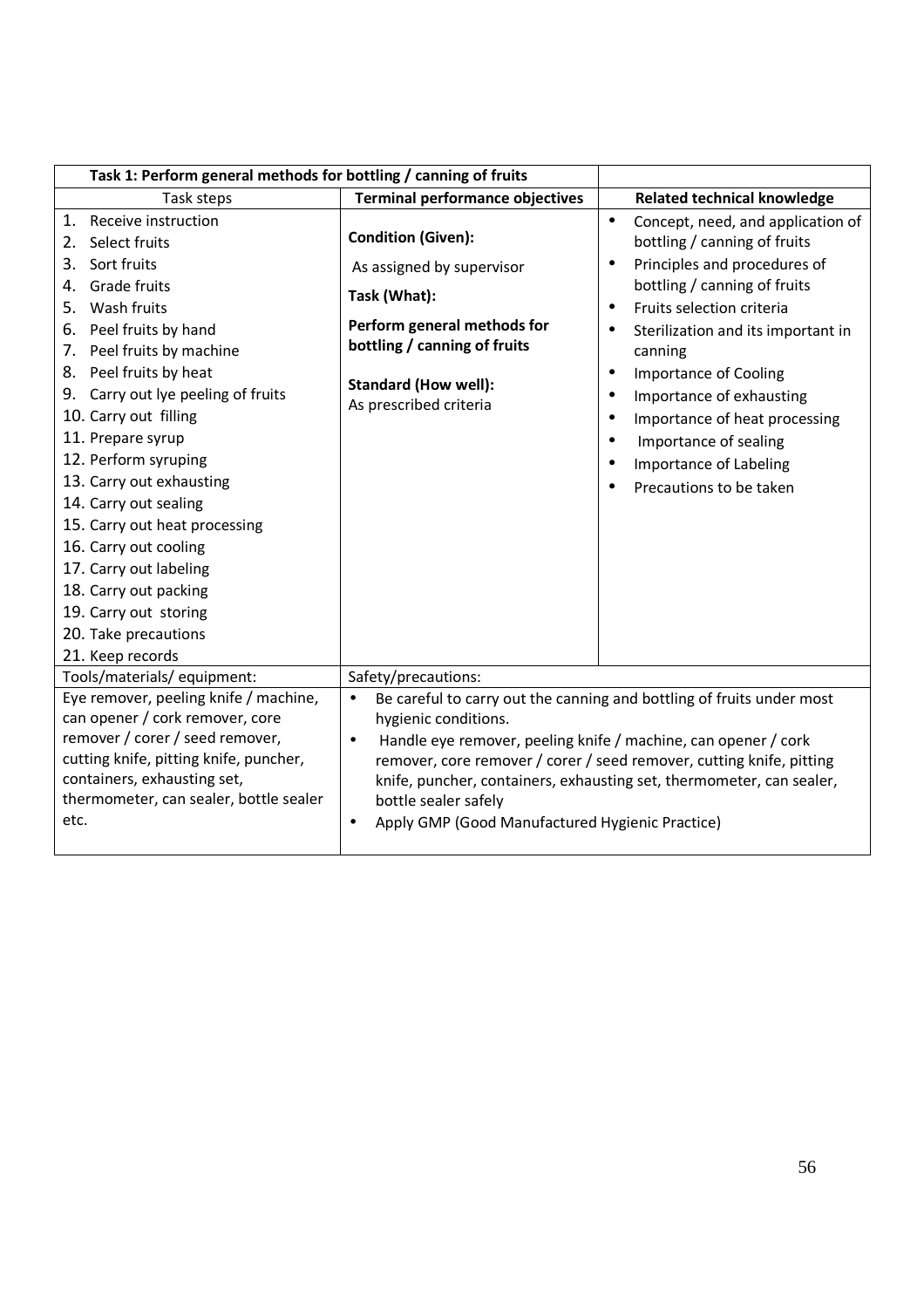| Task 2: Bottle / can Peach/Apricot/Plum                                                                                                                                                                                                                                                                                                                                                                                                                                                                                                                                                                                                                                                                                                                                                        |                                                                                                                                                                   |                                                                                                                                                                                                                 |
|------------------------------------------------------------------------------------------------------------------------------------------------------------------------------------------------------------------------------------------------------------------------------------------------------------------------------------------------------------------------------------------------------------------------------------------------------------------------------------------------------------------------------------------------------------------------------------------------------------------------------------------------------------------------------------------------------------------------------------------------------------------------------------------------|-------------------------------------------------------------------------------------------------------------------------------------------------------------------|-----------------------------------------------------------------------------------------------------------------------------------------------------------------------------------------------------------------|
| <b>Task steps</b>                                                                                                                                                                                                                                                                                                                                                                                                                                                                                                                                                                                                                                                                                                                                                                              | <b>Terminal performance objectives</b>                                                                                                                            | <b>Related technical knowledge</b>                                                                                                                                                                              |
| Receive instruction<br>1.<br>Select fruit<br>2.<br>Cut into halves<br>3.<br>Remove stone<br>4.<br>5. Peel the cut halves by immersing<br>them in boiling lye of 1-2 %<br>strength for 1/2 - 1 minute<br>6. Wash away the loosened peel in<br>water<br>7. Place them in cold water to prevent<br>darkening<br>8. Fill in plain can<br>9. Maintain the strength of syrup $55^{\circ}$<br><b>Brix</b><br>10. Exhaust the can at $180-212$ <sup>o</sup> F (82-<br>$100^{\circ}$ C) for 7-10 minutes or until the<br>temperature in the center of the<br>can reaches at least $165^{\circ}$ F (74 $^{\circ}$ C)<br>11. Maintain processing (boiling) time<br>25 to 50 minutes as per the no of<br>can(No.2,2 1/2,10), pint jars, and<br>quart jars used<br>12. Take precautions<br>13. Keep records | <b>Condition (Given):</b><br>As assigned by supervisor<br>Task (What):<br>Bottle /can Peach/Apricot/Plum<br><b>Standard (How well):</b><br>As prescribed criteria | Concept, principle, process and<br>$\bullet$<br>application of canning and<br>bottling<br>Selecting criteria of fruits<br>$\bullet$<br>Importance of canning<br>Time and temperature<br>Precautions to be taken |
| Tools/materials/ equipment:<br>Cutting knife, pitting knife, containers,                                                                                                                                                                                                                                                                                                                                                                                                                                                                                                                                                                                                                                                                                                                       | Safety/precautions:                                                                                                                                               |                                                                                                                                                                                                                 |
| exhausting set, boiling set,                                                                                                                                                                                                                                                                                                                                                                                                                                                                                                                                                                                                                                                                                                                                                                   | Be careful to carry out the canning and bottling of fruits under most<br>hygienic conditions.                                                                     |                                                                                                                                                                                                                 |
| thermometer, can sealer, bottle sealer,                                                                                                                                                                                                                                                                                                                                                                                                                                                                                                                                                                                                                                                                                                                                                        | Handle related tools, materials, and equipment safely.<br>$\bullet$                                                                                               |                                                                                                                                                                                                                 |
| lye, water, plain can, sugar, etc.                                                                                                                                                                                                                                                                                                                                                                                                                                                                                                                                                                                                                                                                                                                                                             | Apply GMP (Good Manufactured Hygienic Practice)<br>$\bullet$                                                                                                      |                                                                                                                                                                                                                 |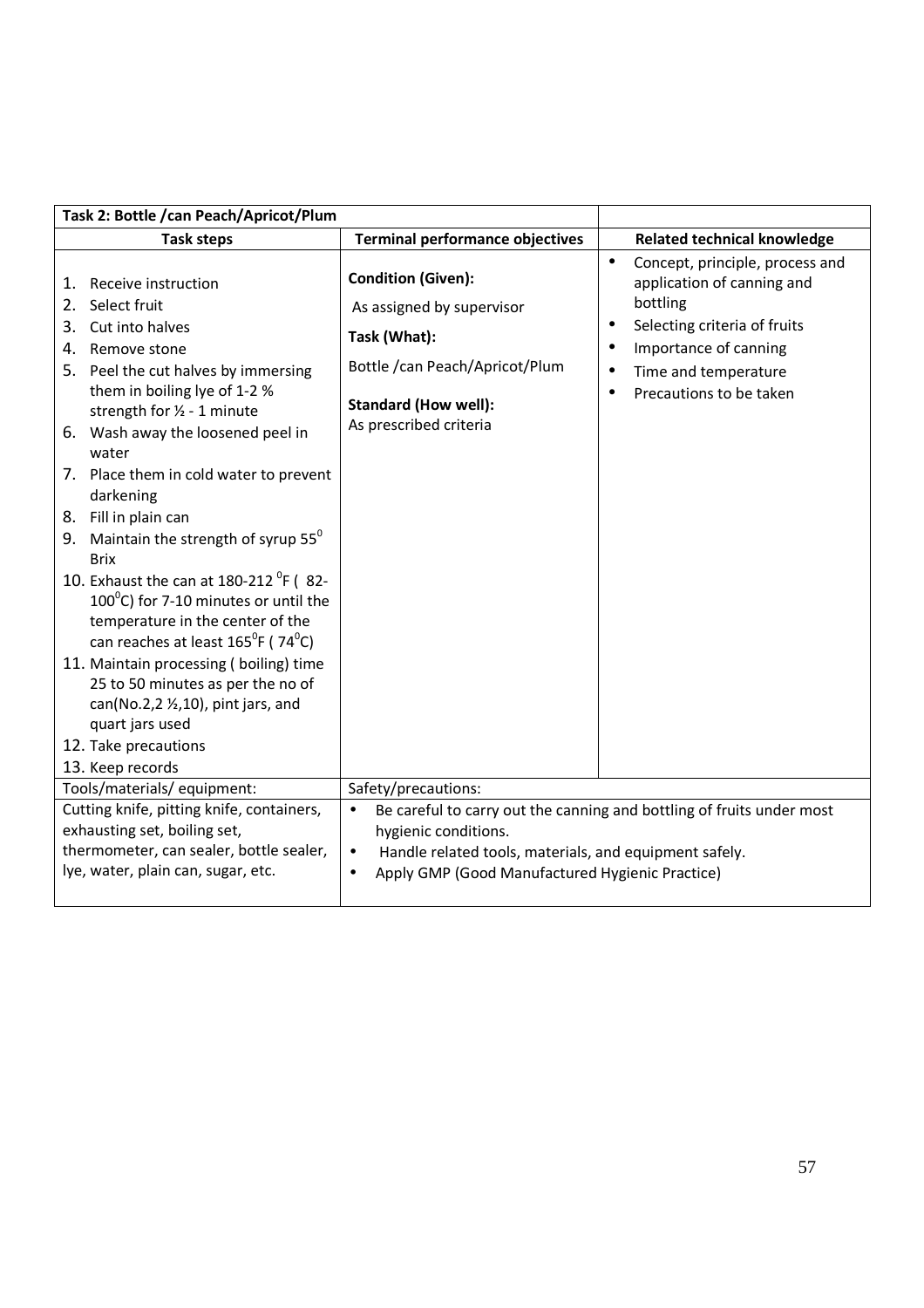| Task 3: Bottle / can Pear [Naspati]                                                                                                                                                                                                                                                                                                                                                                                                                                                                                                                                                                                                                                                                                                                                                                                                                                                                                                                                                                                                              |                                                                                                                                                                |                                                                                                                                                                                                                                                        |
|--------------------------------------------------------------------------------------------------------------------------------------------------------------------------------------------------------------------------------------------------------------------------------------------------------------------------------------------------------------------------------------------------------------------------------------------------------------------------------------------------------------------------------------------------------------------------------------------------------------------------------------------------------------------------------------------------------------------------------------------------------------------------------------------------------------------------------------------------------------------------------------------------------------------------------------------------------------------------------------------------------------------------------------------------|----------------------------------------------------------------------------------------------------------------------------------------------------------------|--------------------------------------------------------------------------------------------------------------------------------------------------------------------------------------------------------------------------------------------------------|
| <b>Task steps</b>                                                                                                                                                                                                                                                                                                                                                                                                                                                                                                                                                                                                                                                                                                                                                                                                                                                                                                                                                                                                                                | <b>Terminal performance objectives</b>                                                                                                                         | <b>Related technical knowledge</b>                                                                                                                                                                                                                     |
| 1. Receive instruction<br>2. Harvest pear when it attains full<br>size but is still green<br>3. Ripen the fruit at $23-26^{\circ}$ C<br>4. Peel the fruit from the stem-end to<br>blossom-end<br>Cut longitudinally into two halves<br>5.<br>6. Remove core with a double edged<br>coring knife<br>7. Place the peeled and cored fruit in<br>1 to 2 percent common salt<br>solution to prevent browning<br>8. Put the halved peeled and de-cored<br>fruits in can<br>9. Cover with hot sugar syrup<br>[strength of syrup 40 <sup>0</sup> Brix]<br>10. Maintain the strength of syrup $55^{\circ}$<br><b>Brix</b><br>11. Exhaust the can at 180-212 <sup>o</sup> F (82-<br>100 $^{\circ}$ C) for 7-10 minutes or until the<br>temperature in the center of the<br>can reaches at least 165°F (740C)<br>12. Maintain processing (boiling) time<br>25 to 60 minutes as per the no of<br>can (N2,2 $\frac{1}{2}$ ,10), pint jars, and quart<br>jars used<br>13. Cool the cans thoroughly and<br>promptly<br>14. Take precautions<br>15. Keep records | <b>Condition (Given):</b><br>As assigned by supervisor<br>Task (What):<br>Bottle / can Pear [Naspati]<br><b>Standard (How well):</b><br>As prescribed criteria | $\bullet$<br>Concept, principle, process and<br>application of canning and<br>bottling<br>Selecting criteria of fruits<br>$\bullet$<br>Importance of canning<br>$\bullet$<br>Time and temperature<br>$\bullet$<br>Precautions to be taken<br>$\bullet$ |
| Tools/materials/ equipment:                                                                                                                                                                                                                                                                                                                                                                                                                                                                                                                                                                                                                                                                                                                                                                                                                                                                                                                                                                                                                      | Safety/precautions:                                                                                                                                            |                                                                                                                                                                                                                                                        |
| Cutting knife, pitting knife, containers,<br>exhausting set, boiling set,<br>thermometer, can sealer, bottle sealer,<br>lye, water, plain can, sugar, etc.                                                                                                                                                                                                                                                                                                                                                                                                                                                                                                                                                                                                                                                                                                                                                                                                                                                                                       | hygienic conditions.<br>Handle related tools, materials, and equipment safely.<br>$\bullet$<br>Apply GMP (Good Manufactured Hygienic Practice)                 | Be careful to carry out the canning and bottling of fruits under most                                                                                                                                                                                  |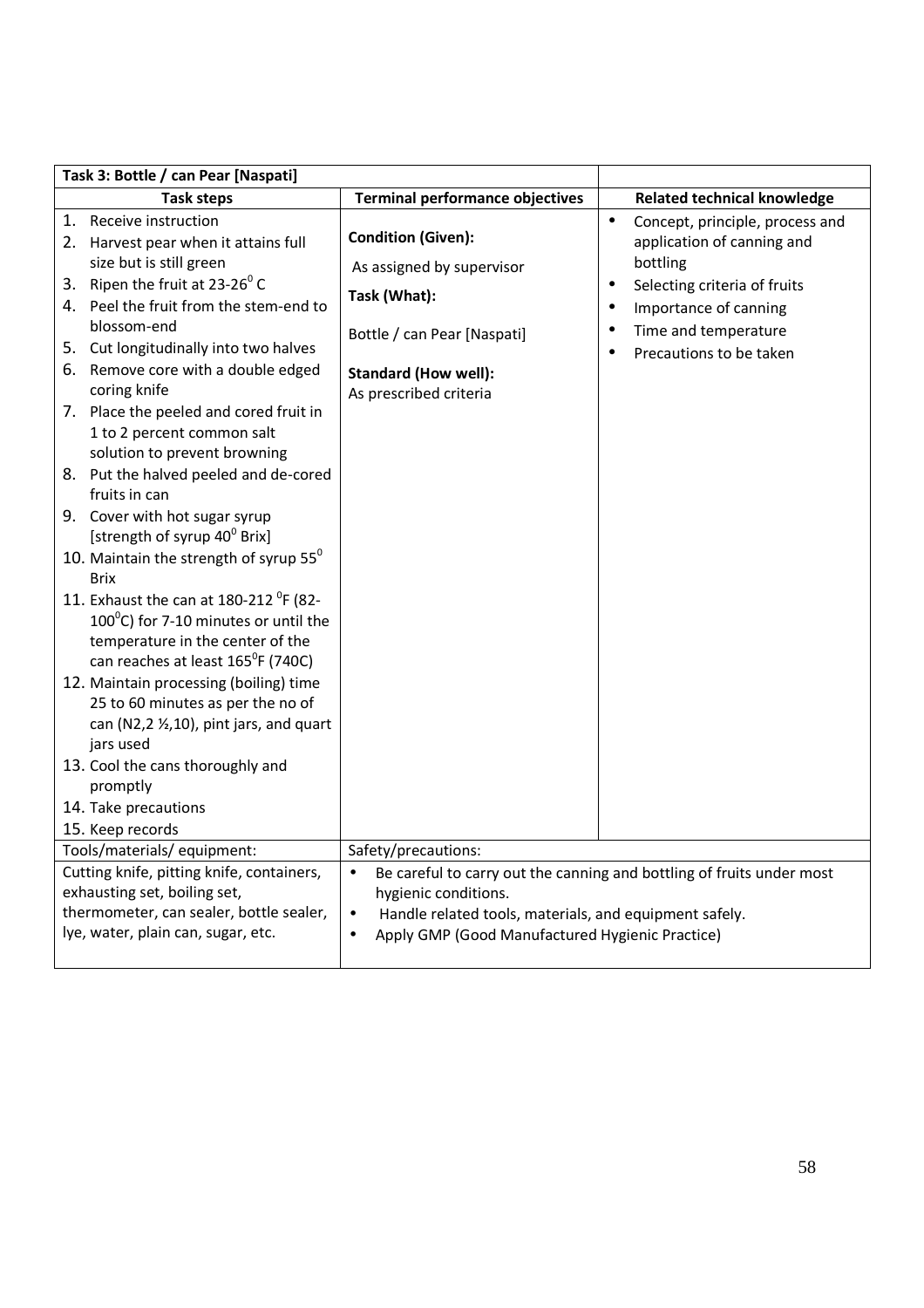| Task 4: Bottle / can Apple [Syau]                                                                                                                                                                                                                                                                                                                                                                                                                                                                                                                                                                                                                                                                                     |                                                                                                                                                                                                                                                                                                                                                                          |                                                                                                                                                                                                                      |
|-----------------------------------------------------------------------------------------------------------------------------------------------------------------------------------------------------------------------------------------------------------------------------------------------------------------------------------------------------------------------------------------------------------------------------------------------------------------------------------------------------------------------------------------------------------------------------------------------------------------------------------------------------------------------------------------------------------------------|--------------------------------------------------------------------------------------------------------------------------------------------------------------------------------------------------------------------------------------------------------------------------------------------------------------------------------------------------------------------------|----------------------------------------------------------------------------------------------------------------------------------------------------------------------------------------------------------------------|
| <b>Task steps</b>                                                                                                                                                                                                                                                                                                                                                                                                                                                                                                                                                                                                                                                                                                     | <b>Terminal performance objectives</b>                                                                                                                                                                                                                                                                                                                                   | <b>Related technical knowledge</b>                                                                                                                                                                                   |
| Receive instruction<br>1.<br>Select fruits<br>2.<br>Wash fruits<br>3.<br>4. Peel the fruits<br>Cut the fruits into slices<br>5.<br>Prepare 2 to 3 percent salt solution<br>6.<br>Dip the slices in 2 to 3 percent salt<br>7.<br>solution<br>8. Blanch them at $71^{\circ}$ C to 82 <sup>°</sup> C for 3<br>to 4 minutes.<br>9. [Blanching is essential to remove<br>oxygen from the tissues and thus<br>prevent pin holding in the cans<br>during storage.]<br>10. Put the blanched slices into cans.<br>11. Cover them with either hot water<br>or sugar syrup.<br>12. Exhaust the cans.<br>13. Processed the cans<br>14. Follow other things as per methods<br>for pear<br>15. Take precautions<br>16. Keep records | <b>Condition (Given):</b><br>As assigned by supervisor<br>Task (What):<br>Bottle / can Apple [Syau]<br><b>Standard (How well):</b><br>As prescribed criteria                                                                                                                                                                                                             | Concept, principle, process and<br>$\bullet$<br>application of canning and<br>bottling<br>Selecting criteria of fruits<br>$\bullet$<br>Importance of canning<br>Time and temperature<br>٠<br>Precautions to be taken |
| Tools/materials/ equipment:                                                                                                                                                                                                                                                                                                                                                                                                                                                                                                                                                                                                                                                                                           | Safety/precautions:                                                                                                                                                                                                                                                                                                                                                      |                                                                                                                                                                                                                      |
| Cutting knife, pitting knife, containers,<br>exhausting set, boiling set,<br>thermometer, can sealer, bottle sealer,<br>lye, water, plain can, sugar, etc.                                                                                                                                                                                                                                                                                                                                                                                                                                                                                                                                                            | Blanching is essential to remove oxygen from the tissues and thus<br>$\bullet$<br>prevent pin holding in the cans during storage<br>Be careful to carry out the canning and bottling of fruits under most<br>$\bullet$<br>hygienic conditions.<br>Handle related tools, materials, and equipment safely.<br>$\bullet$<br>Apply GMP (Good Manufactured Hygienic Practice) |                                                                                                                                                                                                                      |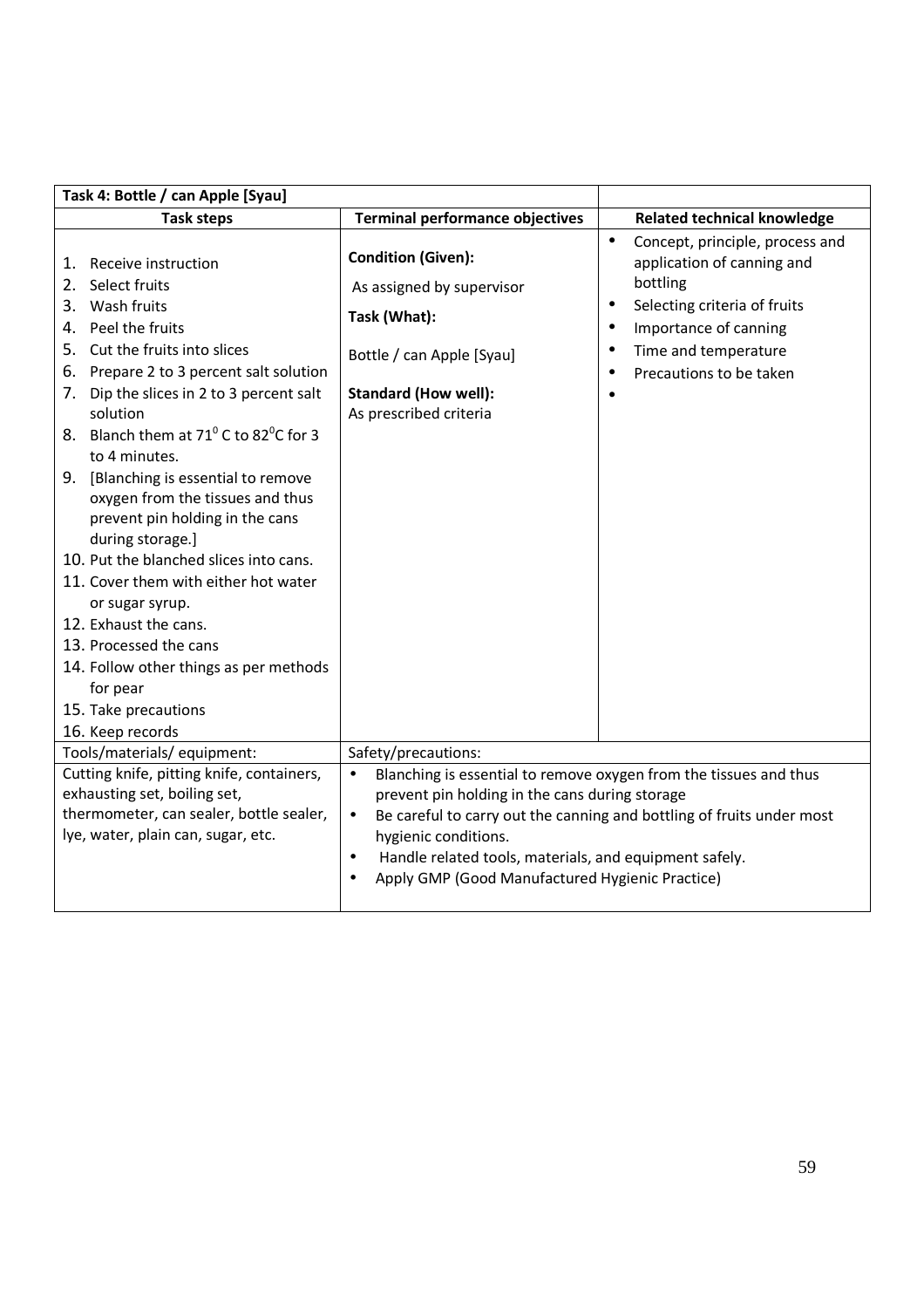| Task 5: Bottle / can Spondias axillaries[Lapsi] |                                                                                                                                                                                                                                                                                                                                                 |                                                                                                                                                                                                                                      |                                                                                                                                                                                                    |
|-------------------------------------------------|-------------------------------------------------------------------------------------------------------------------------------------------------------------------------------------------------------------------------------------------------------------------------------------------------------------------------------------------------|--------------------------------------------------------------------------------------------------------------------------------------------------------------------------------------------------------------------------------------|----------------------------------------------------------------------------------------------------------------------------------------------------------------------------------------------------|
|                                                 | <b>Task steps</b>                                                                                                                                                                                                                                                                                                                               | <b>Terminal performance objectives</b>                                                                                                                                                                                               | <b>Related technical knowledge</b>                                                                                                                                                                 |
| 1.                                              | Receive instruction<br>2. Harvest full size and yet green<br>Lapsi.<br>3. Ripen the fruit by spreading in a<br>room for a day or two.<br>4. Boil them in water until cracking of<br>skin is observed.<br>5. Remove the skin with hand<br>6. Put the fruits with seed in a can                                                                   | <b>Condition (Given):</b><br>As assigned by supervisor<br>Task (What):<br>Bottle / can Spondias<br>axillaries[Lapsi]<br><b>Standard (How well):</b>                                                                                  | Concept, principle, process and<br>application of canning and<br>bottling<br>Selecting criteria of fruits<br>$\bullet$<br>Importance of canning<br>Time and temperature<br>Precautions to be taken |
|                                                 | and fill it with hot sugar syrup of<br>heavy to medium brix<br>$(33 \text{ to } 55^{\circ})$<br>7. Maintain strength of syrup 40 <sup>0</sup> Brix<br>8. Exhaust the can at 180-212 <sup>o</sup> F (82-<br>$100^{\circ}$ C) for 7-10 minutes or until the<br>temperature in the center of the<br>can reaches at least 165 <sup>°</sup> F (740C) | As prescribed criteria                                                                                                                                                                                                               |                                                                                                                                                                                                    |
|                                                 | 9. Maintain processing (boiling) time<br>25 to 30 minutes as per the no of<br>can (N2,2 $\frac{1}{2}$ ,10), pint jars, and quart<br>jars used<br>10. Take precautions<br>11. Keep records                                                                                                                                                       |                                                                                                                                                                                                                                      |                                                                                                                                                                                                    |
|                                                 | Tools/materials/equipment:<br>Safety/precautions:                                                                                                                                                                                                                                                                                               |                                                                                                                                                                                                                                      |                                                                                                                                                                                                    |
|                                                 | Cutting knife, pitting knife, containers,<br>exhausting set, boiling set,<br>thermometer, can sealer, bottle sealer,<br>lye, water, plain can, sugar, etc.                                                                                                                                                                                      | Be careful to carry out the canning and bottling of fruits under most<br>hygienic conditions.<br>Handle related tools, materials, and equipment safely.<br>$\bullet$<br>Apply GMP (Good Manufactured Hygienic Practice)<br>$\bullet$ |                                                                                                                                                                                                    |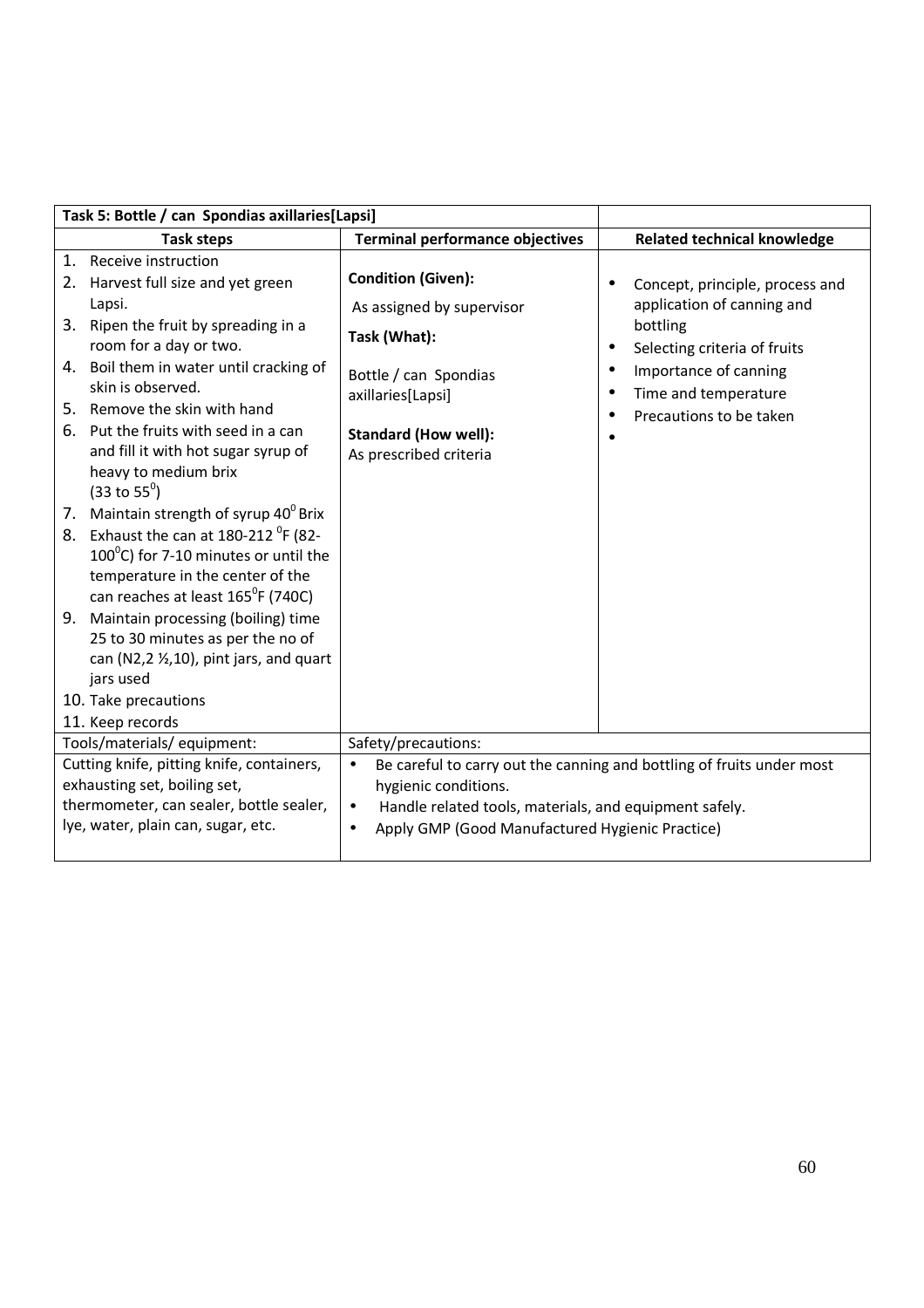| Task 6: Bottle / can Litchi                                                                                                                                                                                                                                                                                                                                                                                                                                                                                                                                                                                                                                                                                                                          |                                                                                                                                                                                                                                                   |                                                                                                                                                                                                         |
|------------------------------------------------------------------------------------------------------------------------------------------------------------------------------------------------------------------------------------------------------------------------------------------------------------------------------------------------------------------------------------------------------------------------------------------------------------------------------------------------------------------------------------------------------------------------------------------------------------------------------------------------------------------------------------------------------------------------------------------------------|---------------------------------------------------------------------------------------------------------------------------------------------------------------------------------------------------------------------------------------------------|---------------------------------------------------------------------------------------------------------------------------------------------------------------------------------------------------------|
| Task steps                                                                                                                                                                                                                                                                                                                                                                                                                                                                                                                                                                                                                                                                                                                                           | <b>Terminal performance objectives</b>                                                                                                                                                                                                            | <b>Related technical knowledge</b>                                                                                                                                                                      |
| 1.<br>Receive instruction<br>2.<br>Select the tree-ripened fruit.<br>Crack the outer shell of the fruit.<br>3.<br>Separate the pulp inside the fruit.<br>4.<br>Remove the stones<br>5.<br>Maintain strength of syrup 40 <sup>0</sup> Brix<br>6.<br>7. Exhaust the can at $180-212$ <sup>o</sup> F (82-<br>$100^{\circ}$ C) for 7-10 minutes or until the<br>temperature in the center of the<br>can reaches at least 165 <sup>°</sup> F (740C)<br>Maintain processing (boiling) time<br>8.<br>25 to 30 minutes as per the no of<br>can (N2,2 $\frac{1}{2}$ ,10), pint jars, and quart<br>jars used<br>9. Process the cans<br>10. Cool the cans thoroughly to<br>prevent development of pink<br>discoloration in the product.<br>11. Take precautions | <b>Condition (Given):</b><br>As assigned by supervisor<br>Task (What):<br>Bottle / can Litchi<br><b>Standard (How well):</b><br>As prescribed criteria                                                                                            | Concept, principle, process and<br>$\bullet$<br>application of canning and<br>bottling<br>Selecting criteria of fruits<br>Importance of canning<br>٠<br>Time and temperature<br>Precautions to be taken |
| 12. Keep records                                                                                                                                                                                                                                                                                                                                                                                                                                                                                                                                                                                                                                                                                                                                     |                                                                                                                                                                                                                                                   |                                                                                                                                                                                                         |
| Tools/materials/equipment:                                                                                                                                                                                                                                                                                                                                                                                                                                                                                                                                                                                                                                                                                                                           | Safety/precautions:                                                                                                                                                                                                                               |                                                                                                                                                                                                         |
| Cutting knife, pitting knife, containers,<br>exhausting set, boiling set,<br>thermometer, can sealer, bottle sealer,<br>lye, water, plain can, sugar, etc.                                                                                                                                                                                                                                                                                                                                                                                                                                                                                                                                                                                           | Be careful to carry out the canning and bottling of fruits under most<br>$\bullet$<br>hygienic conditions.<br>Handle related tools, materials, and equipment safely.<br>$\bullet$<br>Apply GMP (Good Manufactured Hygienic Practice)<br>$\bullet$ |                                                                                                                                                                                                         |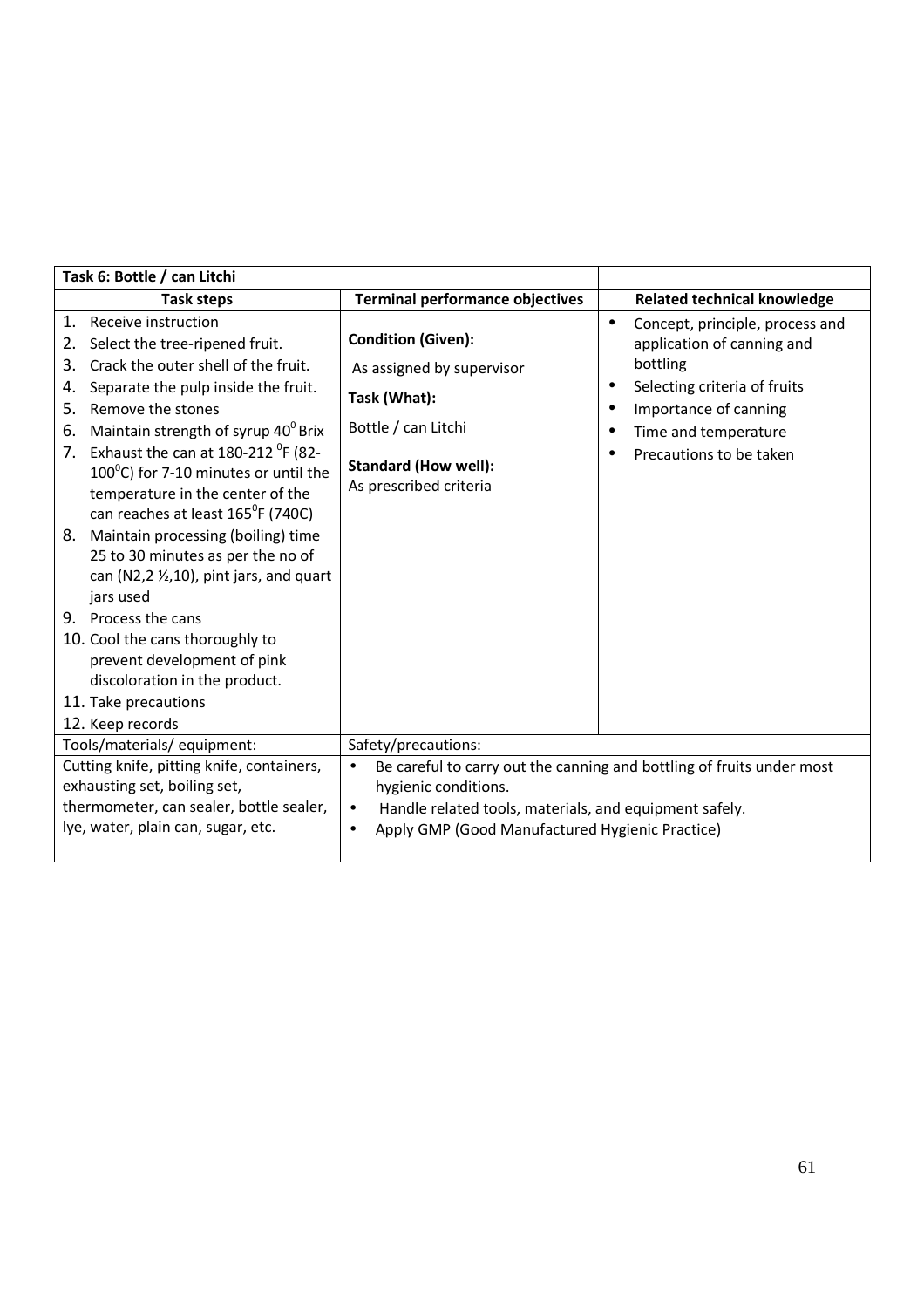| Task 7: Bottle / can mango [Aanp]                                                                                                                                                                                                                                                                                                                                                                                                                        |                                                        |                                                                                                         |
|----------------------------------------------------------------------------------------------------------------------------------------------------------------------------------------------------------------------------------------------------------------------------------------------------------------------------------------------------------------------------------------------------------------------------------------------------------|--------------------------------------------------------|---------------------------------------------------------------------------------------------------------|
| <b>Task steps</b>                                                                                                                                                                                                                                                                                                                                                                                                                                        | <b>Terminal performance objectives</b>                 | <b>Related technical knowledge</b>                                                                      |
| 1. Receive instruction<br>2. Select mangoes, except juicy and<br>fibrous varieties, which are canned                                                                                                                                                                                                                                                                                                                                                     | <b>Condition (Given):</b><br>As assigned by supervisor | Concept, principle, process and<br>$\bullet$<br>application of canning and<br>bottling                  |
| successfully.<br>3. Pick firm ripe mangoes that are just<br>developing color<br>4. Ripen the mangoes in straw.                                                                                                                                                                                                                                                                                                                                           | Task (What):<br>Bottle / can mango [Aanp]              | Selecting criteria of fruits<br>$\bullet$<br>Importance of canning<br>$\bullet$<br>Time and temperature |
| 5. Select ripe fruits daily from a lot as<br>they ripen                                                                                                                                                                                                                                                                                                                                                                                                  | <b>Standard (How well):</b><br>As prescribed criteria  | Precautions to be taken<br>$\bullet$                                                                    |
| 6. Wash them in water<br>7. Peel them by hand<br>8. Cut the flesh into 6 to 8<br>longitudinal slices.<br>9. Take the cheeks or the two broad<br>sides for canning as halves                                                                                                                                                                                                                                                                              |                                                        |                                                                                                         |
| 10. Prepare 2 percent common salt<br>solution<br>11. Place the slices in 2 percent<br>common salt solution to prevent<br>their enzymatic browning.                                                                                                                                                                                                                                                                                                       |                                                        |                                                                                                         |
| 12. Add 0.3 to 0.5 percent citric acid to<br>the syrup [as some varieties have a<br>pH slightly higher than the critical<br>pH of 4.5] for safe processing in an<br>open cooker<br>13. Take precautions                                                                                                                                                                                                                                                  |                                                        |                                                                                                         |
| 14. Keep records                                                                                                                                                                                                                                                                                                                                                                                                                                         |                                                        |                                                                                                         |
| Tools/materials/ equipment:<br>Safety/precautions:<br>Cutting knife, pitting knife, containers,<br>Be careful to carry out the canning and bottling of fruits under most<br>$\bullet$<br>exhausting set, boiling set,<br>hygienic conditions.<br>thermometer, can sealer, bottle sealer,<br>Handle related tools, materials, and equipment safely.<br>$\bullet$<br>lye, water, plain can, sugar, etc.<br>Apply GMP (Good Manufactured Hygienic Practice) |                                                        |                                                                                                         |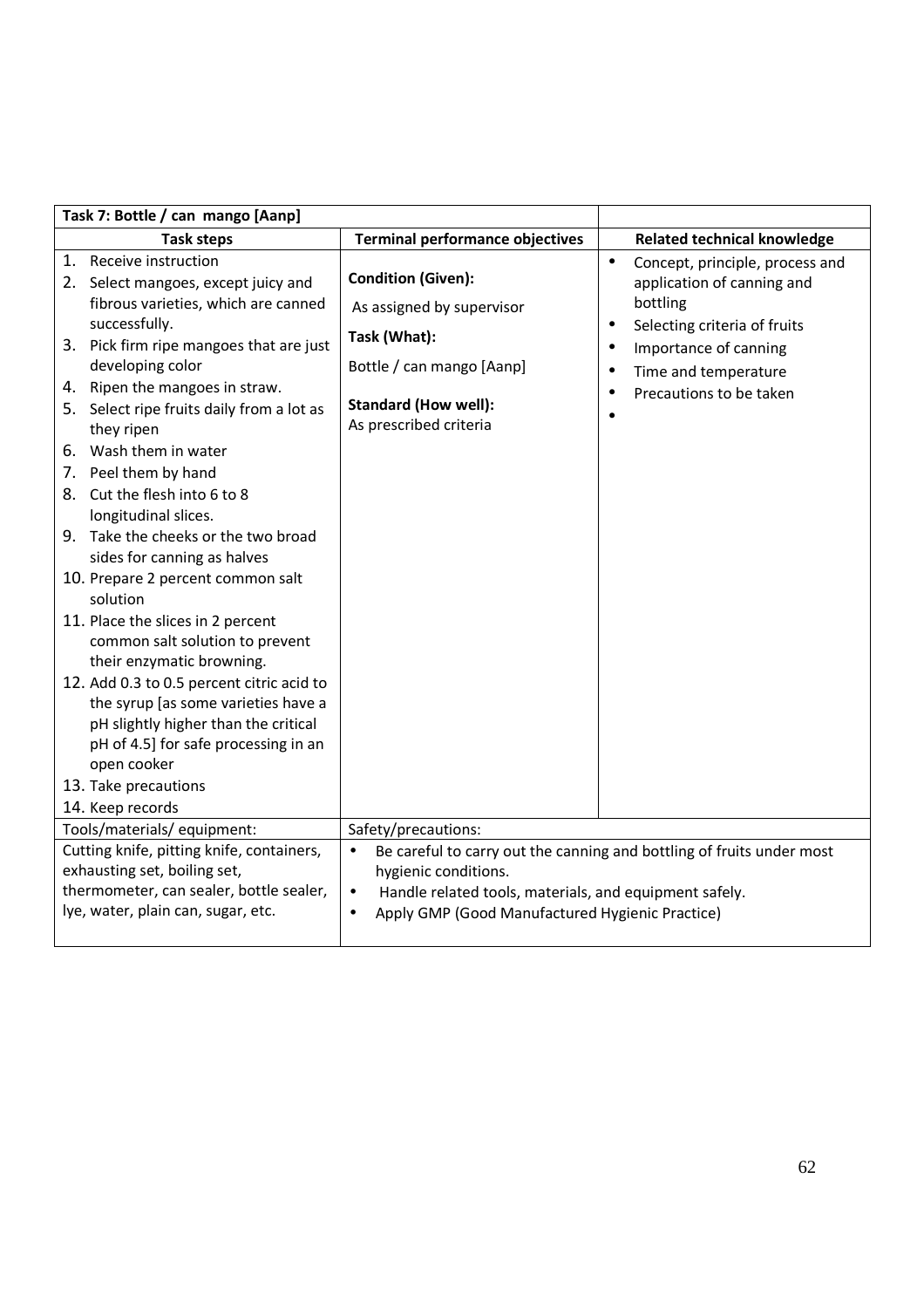| Task 8: Bottle / can Pineapple [Bhueen katahatr]                                                                                                                                                                                                                                                                                                                                          |                                                                                                                                                                                                                                      |                                                                                                                                                                                                                                    |
|-------------------------------------------------------------------------------------------------------------------------------------------------------------------------------------------------------------------------------------------------------------------------------------------------------------------------------------------------------------------------------------------|--------------------------------------------------------------------------------------------------------------------------------------------------------------------------------------------------------------------------------------|------------------------------------------------------------------------------------------------------------------------------------------------------------------------------------------------------------------------------------|
| <b>Task steps</b>                                                                                                                                                                                                                                                                                                                                                                         | <b>Terminal performance objectives</b>                                                                                                                                                                                               | <b>Related technical knowledge</b>                                                                                                                                                                                                 |
| 1. Receive instruction<br>Select pineapple fruits<br>2.<br>3. Remove the crown by giving a<br>sharp twist.<br>4. Peel the fruits<br>5. Remove the eyes of the fruits<br>Decor them<br>6.<br>7. Cut them into transverse slices of<br>1.25 cm thickness with a stainless<br>steel knife.<br>8. [Pineapples are sometimes cut into                                                          | <b>Condition (Given):</b><br>As assigned by supervisor<br>Task (What):<br>Bottle / can Pineapple [Bhueen<br>katahatr]<br><b>Standard (How well):</b><br>As prescribed criteria                                                       | Concept, principle, process and<br>$\bullet$<br>application of canning and<br>bottling Peach<br>Selecting criteria of fruits<br>$\bullet$<br>Importance of canning<br>$\bullet$<br>Time and temperature<br>Precautions to be taken |
| cubes and rings also].<br>9. Carry out fillings<br>10. Carry out syruping with water or<br>light syrup<br>11. Carry out exhausting of cans at<br>180-212 <sup>°</sup> F (82-100 <sup>°</sup> C) for 7-10<br>minutes or until the temperature in<br>the center of the can reaches at<br>least 165 <sup>°</sup> F (740C)<br>12. Carry out processing by<br>maintaining processing (boiling) |                                                                                                                                                                                                                                      |                                                                                                                                                                                                                                    |
| time 10 to 25 minutes as per the no<br>of can (N2,2 $\frac{1}{2}$ ,10), pint jars, and<br>quart jars used<br>13. Take precautions<br>14. Keep records<br>Tools/materials/ equipment:                                                                                                                                                                                                      | Safety/precautions:                                                                                                                                                                                                                  |                                                                                                                                                                                                                                    |
| Cutting knife, pitting knife, containers,<br>exhausting set, boiling set,<br>thermometer, can sealer, bottle sealer,<br>lye, water, plain can, sugar, etc.                                                                                                                                                                                                                                | Be careful to carry out the canning and bottling of fruits under most<br>$\bullet$<br>hygienic conditions.<br>Handle related tools, materials, and equipment safely.<br>$\bullet$<br>Apply GMP (Good Manufactured Hygienic Practice) |                                                                                                                                                                                                                                    |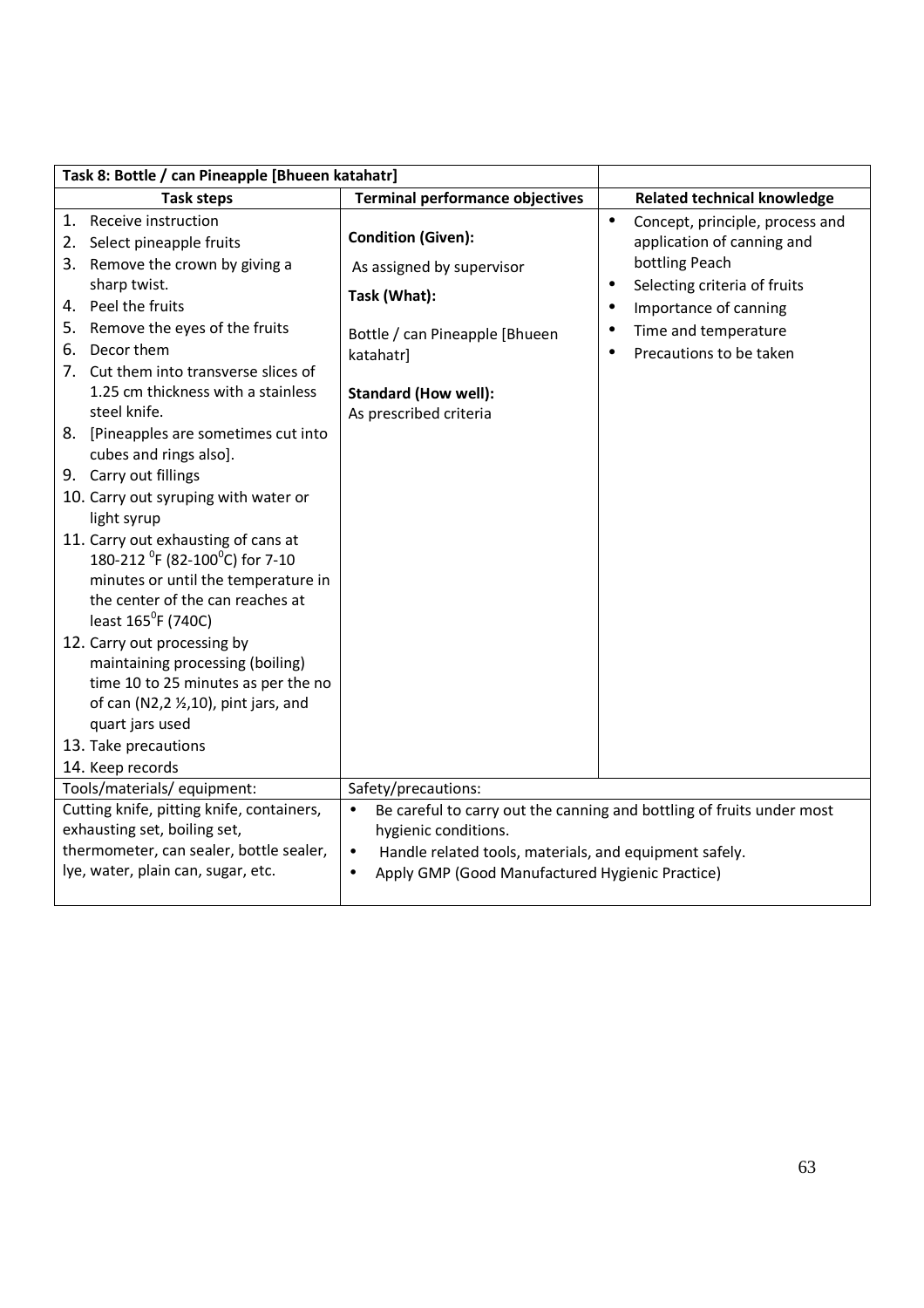| Task 9: Bottle / can Papaya [Mewa]                                                                                                                                                                                                                                                                                                                                                                                                                                                                                                                         |                                                                                                                                                                                                                         |                                                                                                                                                                                                          |
|------------------------------------------------------------------------------------------------------------------------------------------------------------------------------------------------------------------------------------------------------------------------------------------------------------------------------------------------------------------------------------------------------------------------------------------------------------------------------------------------------------------------------------------------------------|-------------------------------------------------------------------------------------------------------------------------------------------------------------------------------------------------------------------------|----------------------------------------------------------------------------------------------------------------------------------------------------------------------------------------------------------|
| <b>Task steps</b>                                                                                                                                                                                                                                                                                                                                                                                                                                                                                                                                          | <b>Terminal performance objectives</b>                                                                                                                                                                                  | <b>Related technical knowledge</b>                                                                                                                                                                       |
| Receive instruction<br>1.<br>Select fully developed ripe but firm<br>2.<br>papaya fruits with a good aroma<br>for canning purpose.<br>Peel them<br>3.<br>Remove seeds<br>4.<br>Cut the flesh crosswise into pieces<br>5.<br>of 2.5 to 4 cm length or into cubes.<br>6. Prepare about 0.5 percent citric<br>acid<br>7. Add the 0.5 percent citric acid to<br>the syrup to reduce the pH of the<br>fruit.<br>8. Can Papaya along with other fruits<br>[like pineapple, mango, banana,<br>etc] as a fruit cocktail<br>9. Take precautions<br>10. Keep records | <b>Condition (Given):</b><br>As assigned by supervisor<br>Task (What):<br>Bottle / can Papaya [Mewa]<br><b>Standard (How well):</b><br>As prescribed criteria                                                           | Concept, principle, process and<br>$\bullet$<br>application of canning and<br>bottling Peach<br>Selecting criteria of fruits<br>Importance of canning<br>Time and temperature<br>Precautions to be taken |
| Tools/materials/ equipment:                                                                                                                                                                                                                                                                                                                                                                                                                                                                                                                                | Safety/precautions:                                                                                                                                                                                                     |                                                                                                                                                                                                          |
| Cutting knife, pitting knife, containers,<br>exhausting set, boiling set,<br>thermometer, can sealer, bottle sealer,<br>lye, water, plain can, sugar, etc.                                                                                                                                                                                                                                                                                                                                                                                                 | Be careful to carry out the canning and bottling of fruits under most<br>hygienic conditions.<br>Handle related tools, materials, and equipment safely.<br>$\bullet$<br>Apply GMP (Good Manufactured Hygienic Practice) |                                                                                                                                                                                                          |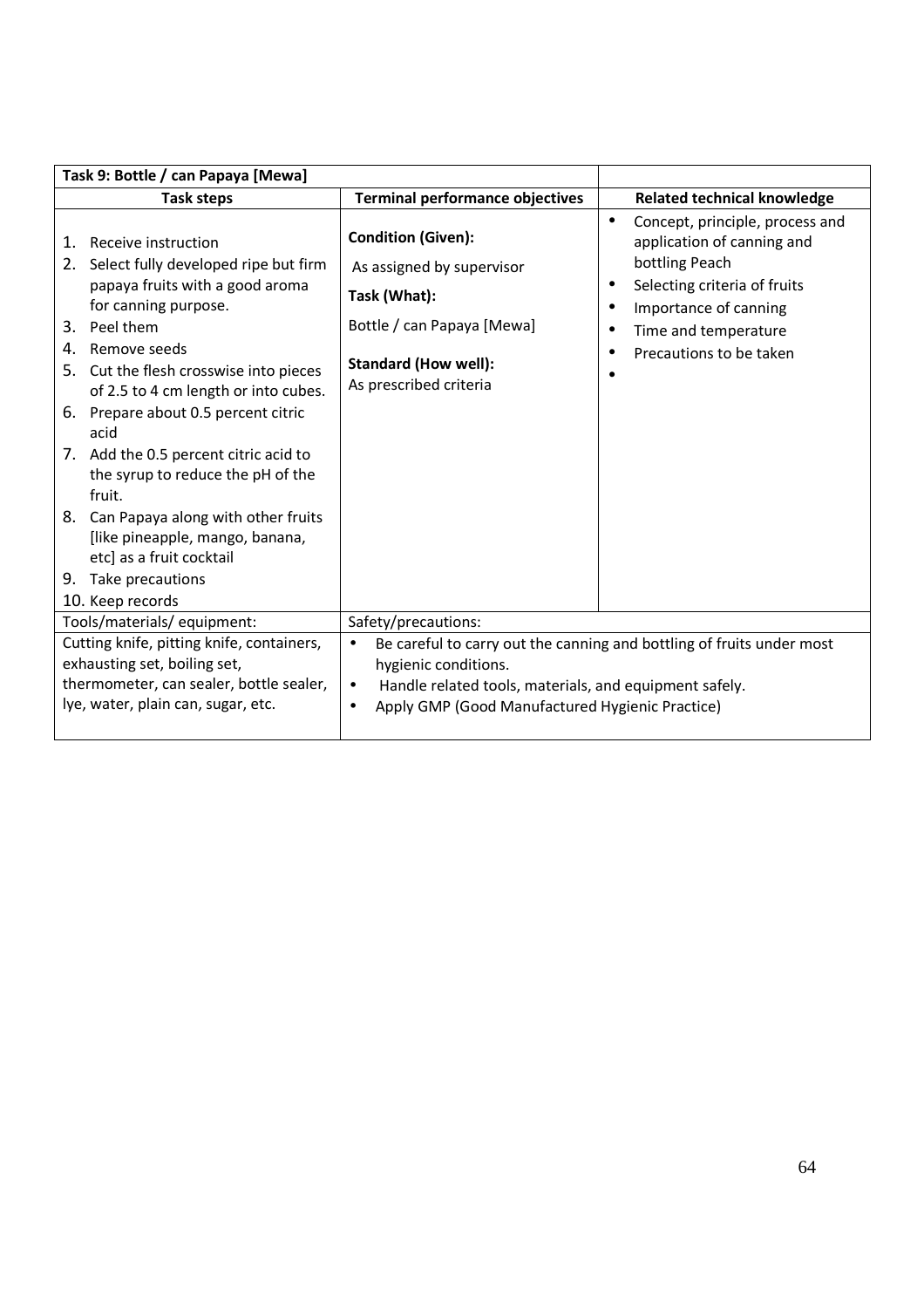## **Module 4. Processing of fruit products**

#### **Sub module 1. Fruit Jam, Jellies and Marmalades**

**Description**: It deals with the knowledge and skills related to the preparation of jams, jellies and marmalades of different fruits. It consists of tasks related to the processing of jams, jellies and marmalades of different fruits. Each task structure consists of steps, terminal performance objective, and minimum related technical knowledge necessary to carry out that very task in a competent/ professional manner.

**Objectives:** After its completion the trainees will be able:

- Prepare jams of different fruits [Pineapple/ Mango /Apple /Pear /apricot /Peach /Plum /Mixed fruit jam
- Prepare jellies of different fruits [guava, papaya, apple and jackfruit jellie]
- Prepare marmalade [orange marmalade]

- 1. Prepare jams of different fruits [Pineapple/ Mango /Apple /Pear /apricot /Peach /Plum /Mixed fruit jam]
- 2. Prepare jellies of different fruits [guava, papaya, apple and jackfruit jellies]
- 3. Prepare marmalades [orange marmalades]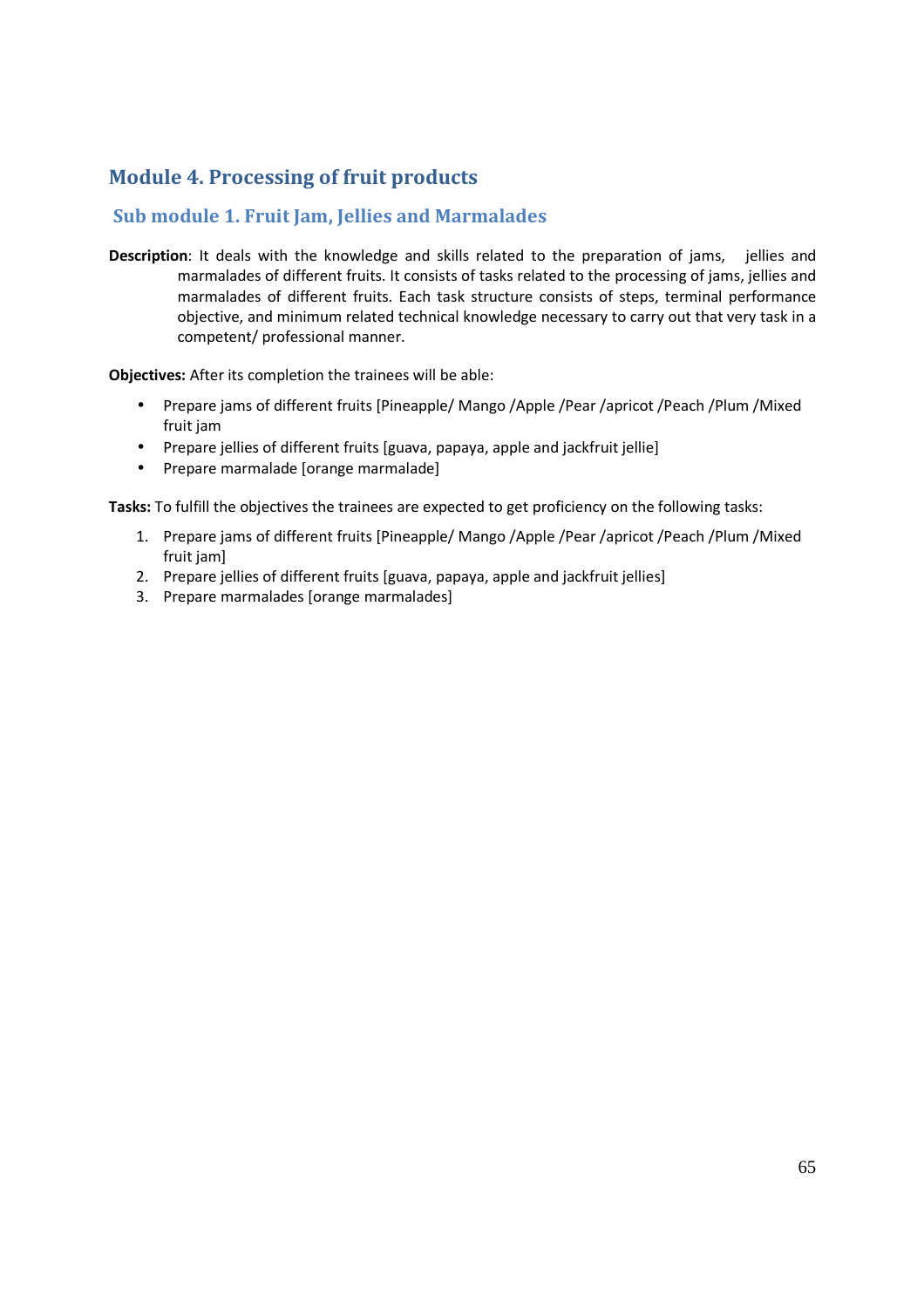| Task: 1: Prepare jams of different fruits[Pineapple/ Mango /Apple /Pear and apricot /Peach /Plum /Mixed fruit |
|---------------------------------------------------------------------------------------------------------------|
| jam]                                                                                                          |

 $\overline{1}$ 

|    | <b>Task steps</b>                                                                                                                                                                                                                       | <b>Terminal performance objectives</b>                | <b>Related technical knowledge</b>                                                  |
|----|-----------------------------------------------------------------------------------------------------------------------------------------------------------------------------------------------------------------------------------------|-------------------------------------------------------|-------------------------------------------------------------------------------------|
| 1. | Receive instruction<br>2. Classify fruits in terms of pectin                                                                                                                                                                            | <b>Condition (Given):</b>                             | Definition, concept and principles<br>$\bullet$<br>for jam making.                  |
| 3. | Enlist the amount of sugar and acid<br>to be used                                                                                                                                                                                       | As assigned by supervisor                             | Importance of jam<br>$\bullet$<br>Type of jam                                       |
|    | 4. Enlist a typical recipes for making:<br>Pineapple jam                                                                                                                                                                                | Task (What):<br>Prepare jam of different fruits       | Fruits for jam making<br>$\bullet$<br>Definition and type of color and<br>$\bullet$ |
|    | Mango jam<br>Apple jam<br>п                                                                                                                                                                                                             | <b>Standard (How well):</b><br>As prescribed criteria | essences.<br>Precautions to be taken                                                |
|    | Pear/apricot jam<br>п<br>Peach jam<br>п<br>Plum jam                                                                                                                                                                                     |                                                       |                                                                                     |
|    | Mixed fruit jam<br>п<br>5. Prepare jams of different fruits<br>following the general method for                                                                                                                                         |                                                       |                                                                                     |
|    | preparing jams<br>6. Add essence (essences are not<br>compulsory items. They can be<br>reduced or increased as desired.<br>Add extra pectin (to make the jam<br>set nicely, extra pectin may be<br>added. However, it varies from fruit |                                                       |                                                                                     |
|    | to fruit)                                                                                                                                                                                                                               |                                                       |                                                                                     |
|    | 7. Add permitted food color (it may be<br>added. But it is also not<br>compulsory.)                                                                                                                                                     |                                                       |                                                                                     |
|    | 8. Take precautions                                                                                                                                                                                                                     |                                                       |                                                                                     |
|    | 9. Keep records<br>Tools/materials/ equipment:                                                                                                                                                                                          | Safety/precautions:                                   |                                                                                     |
|    |                                                                                                                                                                                                                                         | Apply GMP (Good Manufactured Hygienic Practice)       |                                                                                     |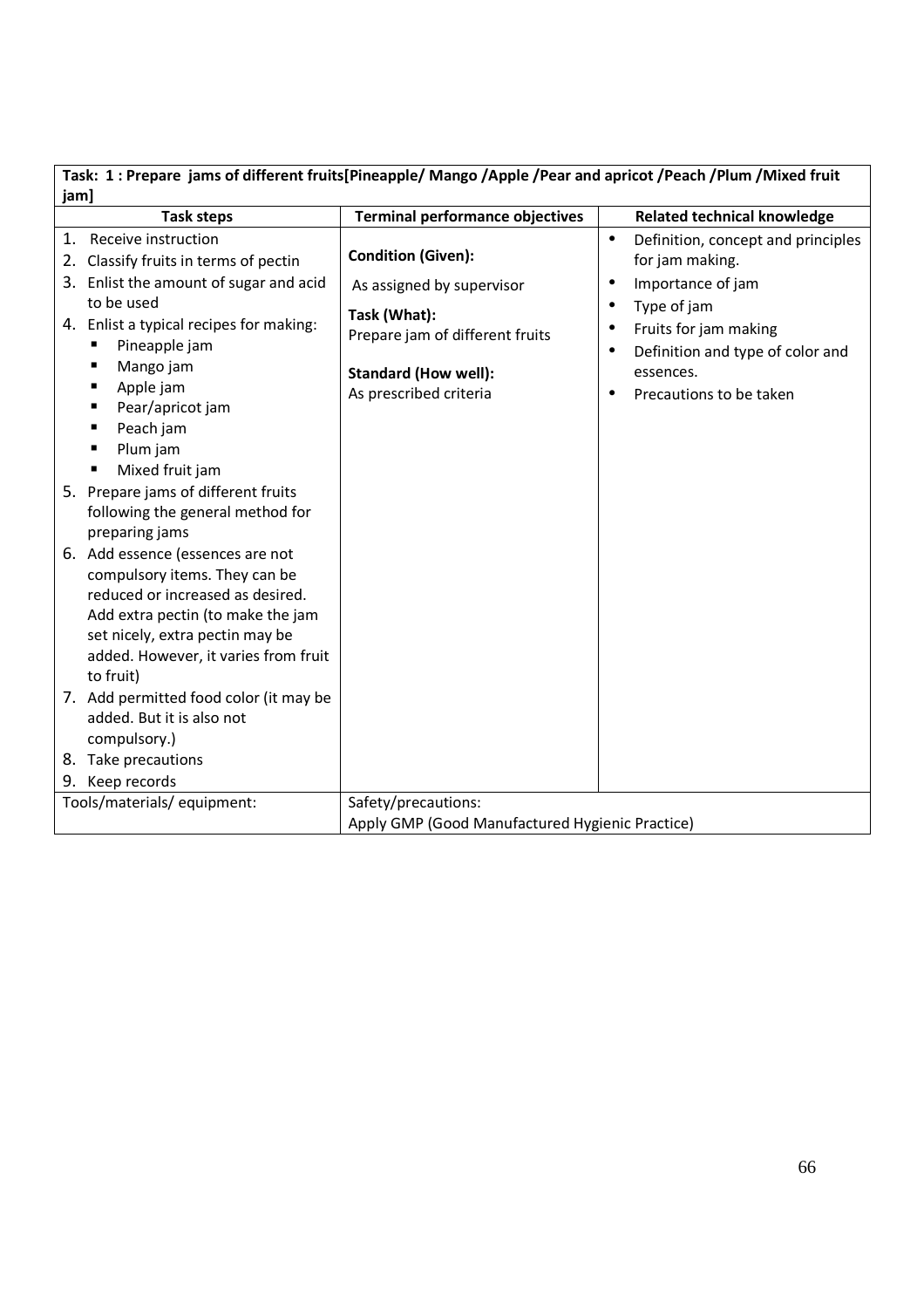| Task: 2 : Prepare jellies of different fruits[guava, papaya, apple and jackfruit jellies] |                                                                                    |                                                                                           |  |
|-------------------------------------------------------------------------------------------|------------------------------------------------------------------------------------|-------------------------------------------------------------------------------------------|--|
| <b>Task steps</b>                                                                         | <b>Terminal performance objectives</b>                                             | <b>Related technical knowledge</b>                                                        |  |
| 1. Receive instruction<br>2. Select fruits containing high pectin<br>content.             | <b>Condition (Given):</b><br>As assigned by supervisor                             | Definition, concept and principles<br>of jellies making.<br>Importance and application of |  |
| 3. List the amount of water needed<br>and time requirement for<br>extraction of pectin.   | Task (What):<br>Prepare jellies of different fruits<br><b>Standard (How well):</b> | jellies<br>Selection criteria of fruits.<br>Recipe for jellies making                     |  |
| 4. Extract pectin                                                                         |                                                                                    | Precautions to be taken                                                                   |  |
| 5. Subject it to a test of strength of<br>pectin                                          | As prescribed criteria                                                             | Keeping records                                                                           |  |
| 6.<br>List recipe                                                                         |                                                                                    |                                                                                           |  |
| 7. Follow the general method for<br>preparing jam                                         |                                                                                    |                                                                                           |  |
| 8. Add sugar depending on the<br>strength of extracted pectin                             |                                                                                    |                                                                                           |  |
| 9. Add citric acid at the rate of 5 -10<br>gm. per kg of fruit pulp                       |                                                                                    |                                                                                           |  |
| 10. Prepare jellies of different fruits<br>based on the recipes                           |                                                                                    |                                                                                           |  |
| 11. Take precautions                                                                      |                                                                                    |                                                                                           |  |
| 12. Keep records                                                                          |                                                                                    |                                                                                           |  |
| Tools/materials/equipment:                                                                | Safety/precautions:                                                                |                                                                                           |  |
| Apply GMP (Good Manufactured Hygienic Practice)                                           |                                                                                    |                                                                                           |  |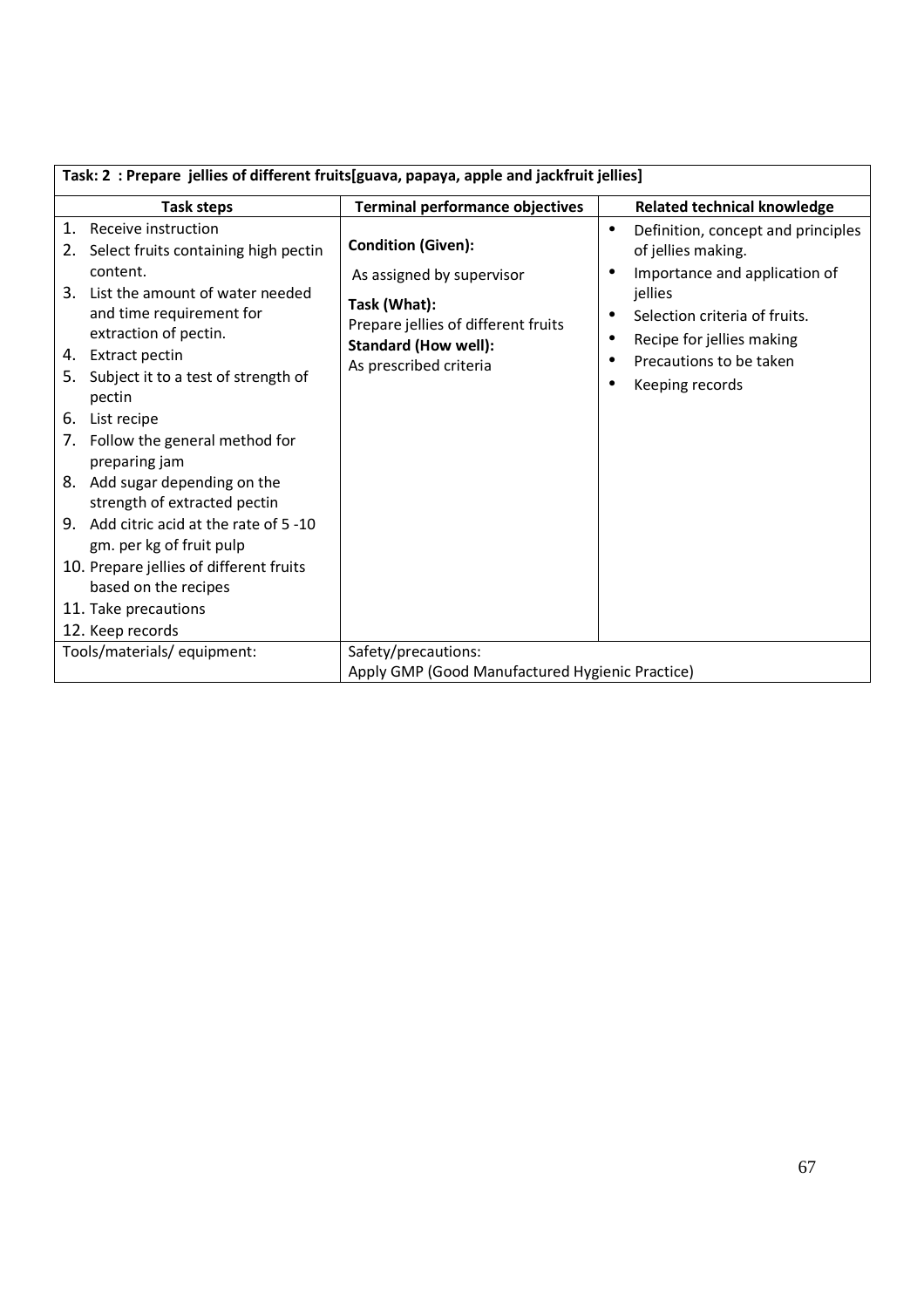| Task: 3 : Prepare marmalades |                                                                                                                                                                                                                                         |                                                                                                                          |                                                                                                                                                                                                |
|------------------------------|-----------------------------------------------------------------------------------------------------------------------------------------------------------------------------------------------------------------------------------------|--------------------------------------------------------------------------------------------------------------------------|------------------------------------------------------------------------------------------------------------------------------------------------------------------------------------------------|
|                              | <b>Task steps</b>                                                                                                                                                                                                                       | <b>Terminal performance objectives</b>                                                                                   | <b>Related technical knowledge</b>                                                                                                                                                             |
|                              | 1. Receive instruction<br>2. Select / obtain orange for making<br>jellies                                                                                                                                                               | <b>Condition (Given):</b>                                                                                                | Definition, concept and principles<br>$\blacksquare$<br>Application of marmalades<br>$\blacksquare$<br>Difference between jam, jellies,<br>$\blacksquare$                                      |
|                              | 3. Extract pectin (as already descried)<br>4. Mix sugar, citric acid etc. as per the<br>typical recipe for jelly<br>5. Prepare orange peels:<br>6. Cut peels of oranges into fine<br>shreds<br>7. Boil it in sufficient water for about | As assigned by supervisor<br>Task (What):<br>Prepare marmalades<br><b>Standard (How well):</b><br>As prescribed criteria | and marmalades<br>Recipe for making marmalades<br>$\bullet$<br>Selection criteria of fruits for<br>$\bullet$<br>making jellies<br>Precautions to be taken<br>$\bullet$<br>Keeping records<br>٠ |
|                              | 10 minutes.<br>8. Change the water 2 to 3 times.                                                                                                                                                                                        |                                                                                                                          |                                                                                                                                                                                                |
|                              | 9. Remove the inner white portion                                                                                                                                                                                                       |                                                                                                                          |                                                                                                                                                                                                |
|                              | which is attached to the yellow                                                                                                                                                                                                         |                                                                                                                          |                                                                                                                                                                                                |
|                              | peel (flavor)[ the yellow peel which                                                                                                                                                                                                    |                                                                                                                          |                                                                                                                                                                                                |
|                              | has been boiled and washed is now                                                                                                                                                                                                       |                                                                                                                          |                                                                                                                                                                                                |
|                              | ready for incorporation]                                                                                                                                                                                                                |                                                                                                                          |                                                                                                                                                                                                |
|                              | 10. Add the orange peels to the boiling                                                                                                                                                                                                 |                                                                                                                          |                                                                                                                                                                                                |
|                              | jelly 10 -15 minutes before the end                                                                                                                                                                                                     |                                                                                                                          |                                                                                                                                                                                                |
|                              | point.                                                                                                                                                                                                                                  |                                                                                                                          |                                                                                                                                                                                                |
|                              | 11. Follow other process as described                                                                                                                                                                                                   |                                                                                                                          |                                                                                                                                                                                                |
|                              | in the general method of making                                                                                                                                                                                                         |                                                                                                                          |                                                                                                                                                                                                |
|                              | jams and jellies                                                                                                                                                                                                                        |                                                                                                                          |                                                                                                                                                                                                |
|                              | 12. Take precautions<br>13. Keep records                                                                                                                                                                                                |                                                                                                                          |                                                                                                                                                                                                |
|                              | Tools/materials/ equipment:<br>Safety/precautions:                                                                                                                                                                                      |                                                                                                                          |                                                                                                                                                                                                |
|                              |                                                                                                                                                                                                                                         | Apply GMP (Good Manufactured Hygienic Practice)                                                                          |                                                                                                                                                                                                |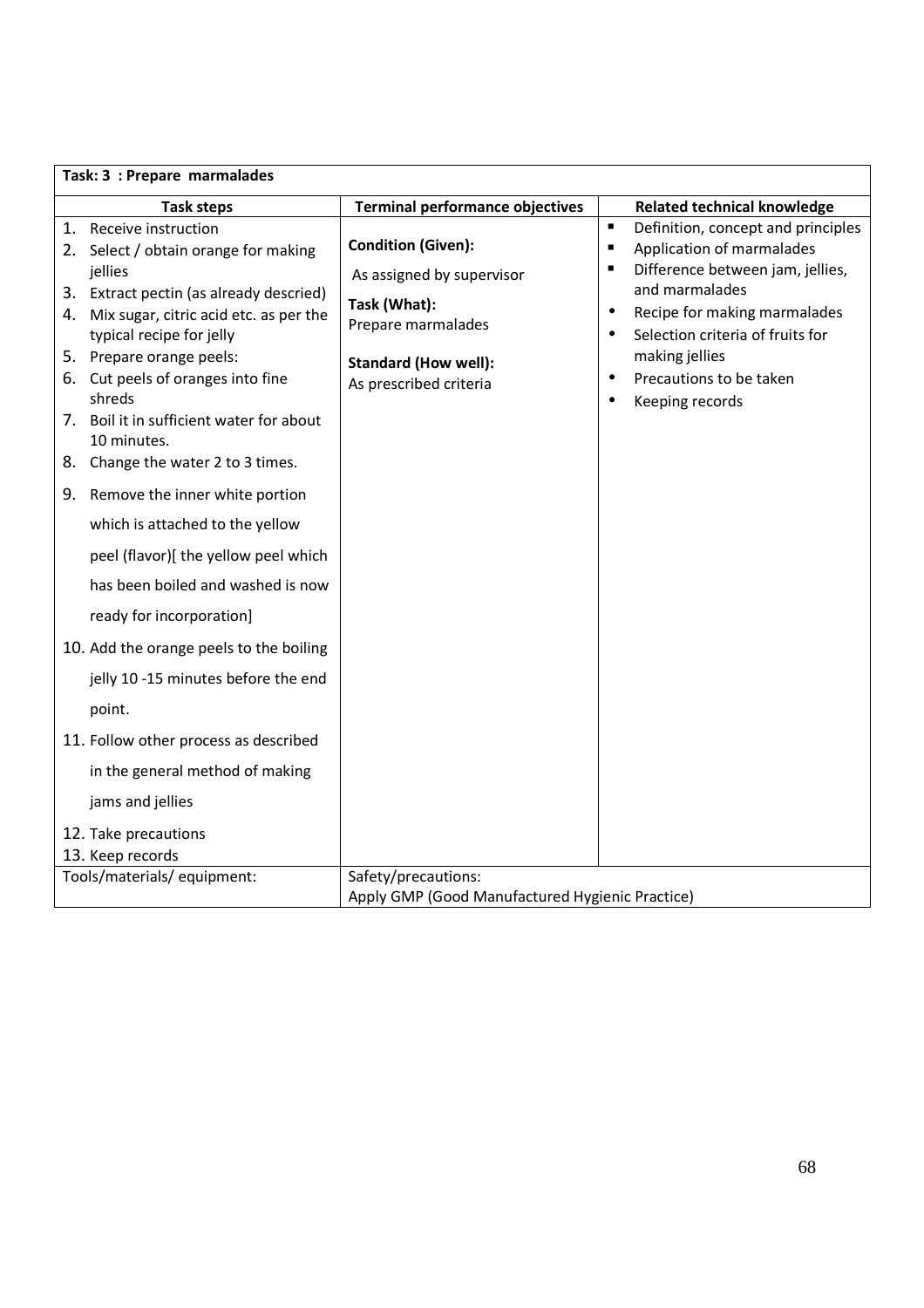#### **Sub module 2. Fruit preserves/candies**

**Description**: It deals with the knowledge and skills related to the processing of fruit preserves and candies. It consists of tasks related to the processing of fruit preserves and candies. Each task structure consists of steps, terminal performance objective, and minimum related technical knowledge necessary to carry out that very task in a competent/ professional manner.

**Objectives:** After its completion the trainees will be able:

- To preserve different fruits
- To prepare candy of different fruits

- 1. Make Apple preserve
- 2. Make Amala preserve
- 3. Make Lapsi preserve
- 4. Make mango preserve
- 5. Make pumpkin preserve
- 6. Make citrus peel candy
- 7. Make pomelo peel candy
- 8. Make pineapple preserve
- 9. Make papaya preserve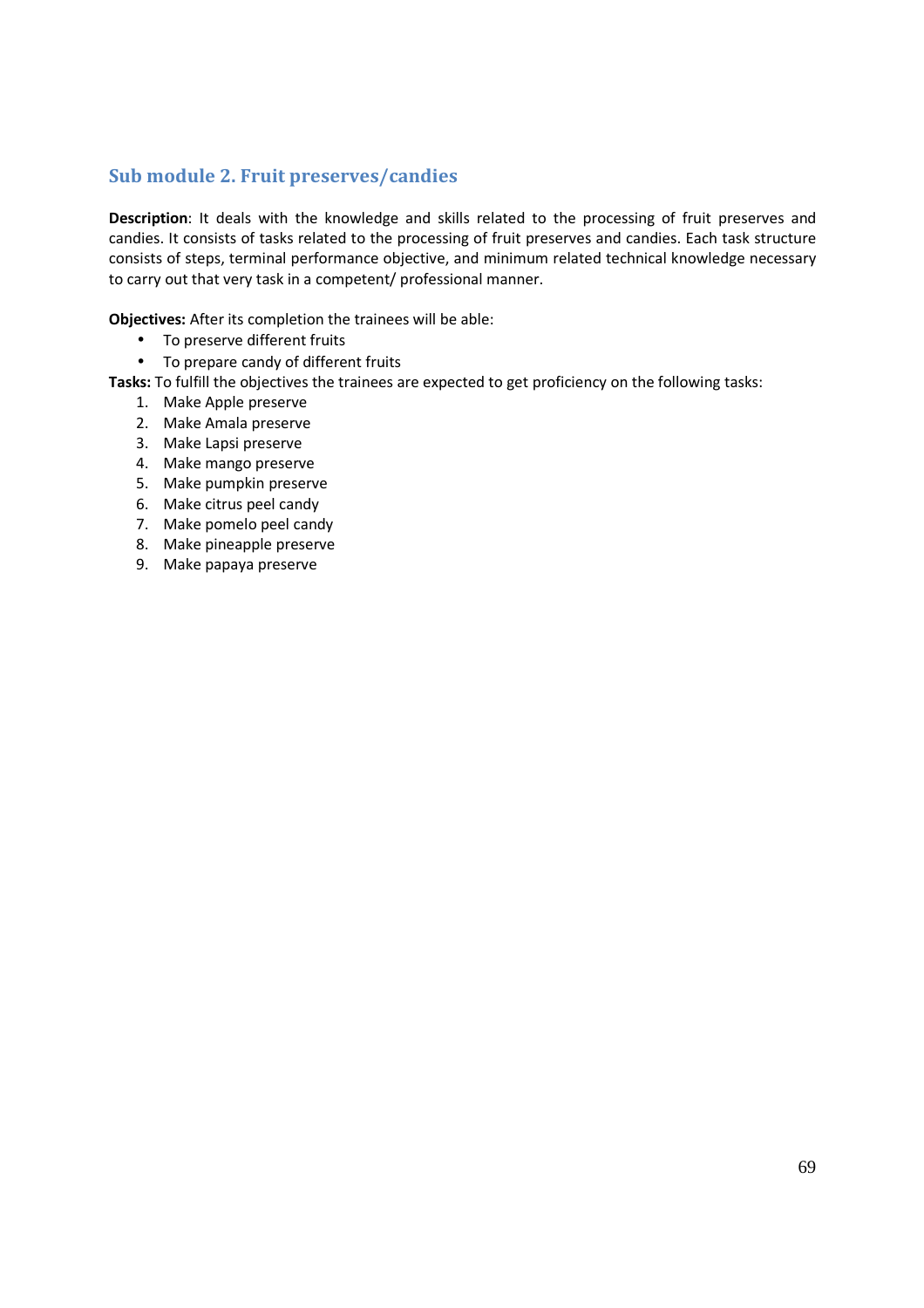| Task 1: Make Apple preserve                                                                                                                                                                                                                                                                                                                                              |                                                                                                                                                                                                                                                                                                                                                                                                      |                             |                                                                                                                                                                                                                                                                               |
|--------------------------------------------------------------------------------------------------------------------------------------------------------------------------------------------------------------------------------------------------------------------------------------------------------------------------------------------------------------------------|------------------------------------------------------------------------------------------------------------------------------------------------------------------------------------------------------------------------------------------------------------------------------------------------------------------------------------------------------------------------------------------------------|-----------------------------|-------------------------------------------------------------------------------------------------------------------------------------------------------------------------------------------------------------------------------------------------------------------------------|
| <b>Task steps</b>                                                                                                                                                                                                                                                                                                                                                        | <b>Terminal performance objectives</b>                                                                                                                                                                                                                                                                                                                                                               |                             | <b>Related technical knowledge</b>                                                                                                                                                                                                                                            |
| 1. Receive instruction<br>2. Prepare tools/materials<br>3. Deep the apples in dilute lime for<br>24 hours<br>4. Transfer the apples to 2 or 3 %<br>alum solution<br>1. Add a small quantity of potassium<br>metabisulphite to the whiten the<br>color of the apple<br>2. Boil it till the fruits become soft.<br>5. Carry out sugar addition and<br>intermittent boiling | <b>Condition (Given):</b><br>As assigned by supervisor<br>Task (What):<br>Make apple preserve<br><b>Standard (How well):</b><br>As prescribed criteria                                                                                                                                                                                                                                               | $\bullet$<br>$\bullet$<br>٠ | Concept, principles, procedures,<br>and application of making apple<br>preserves<br>Criteria of fruit selection<br>Quality checking criteria<br>Ingredients and their<br>ratio/quantity<br>Time table of the process<br><b>Boiling temperature</b><br>Precautions to be taken |
| 6. Add the sugar to the boiled fruit in<br>alternate layers and let it stand for<br>24 hours.<br>7. Acidify the syrup by adding citric<br>acid and boil it<br>8. Boil the mixture again for 4 to 5<br>minutes and let it stand for 3-4<br>days<br>9. Carry out filling and sealing<br>10. Label and store the product<br>11. Take precautions                            |                                                                                                                                                                                                                                                                                                                                                                                                      |                             |                                                                                                                                                                                                                                                                               |
| 12. Keep records<br>Tools/materials/ equipment:                                                                                                                                                                                                                                                                                                                          |                                                                                                                                                                                                                                                                                                                                                                                                      |                             |                                                                                                                                                                                                                                                                               |
| Peeling knife / machine, stainless steel<br>needle / fork, can opener / cork<br>remover, containers, thermometer,<br>sealer, water, salt, lime water, alum<br>solution, sodium bisulphate, sugar,<br>citric acid, containers, label etc.                                                                                                                                 | Safety/precautions:<br>Be careful to carry out processing of fruit preserves under most<br>$\bullet$<br>hygienic conditions.<br>Handle sealer Peeling knife / machine, stainless steel needle / fork, can<br>$\bullet$<br>opener / cork remover, containers, thermometer, sealer, water, salt,<br>lime water, alum solution, sodium bisulphate, sugar, citric acid,<br>containers, label etc. safely |                             |                                                                                                                                                                                                                                                                               |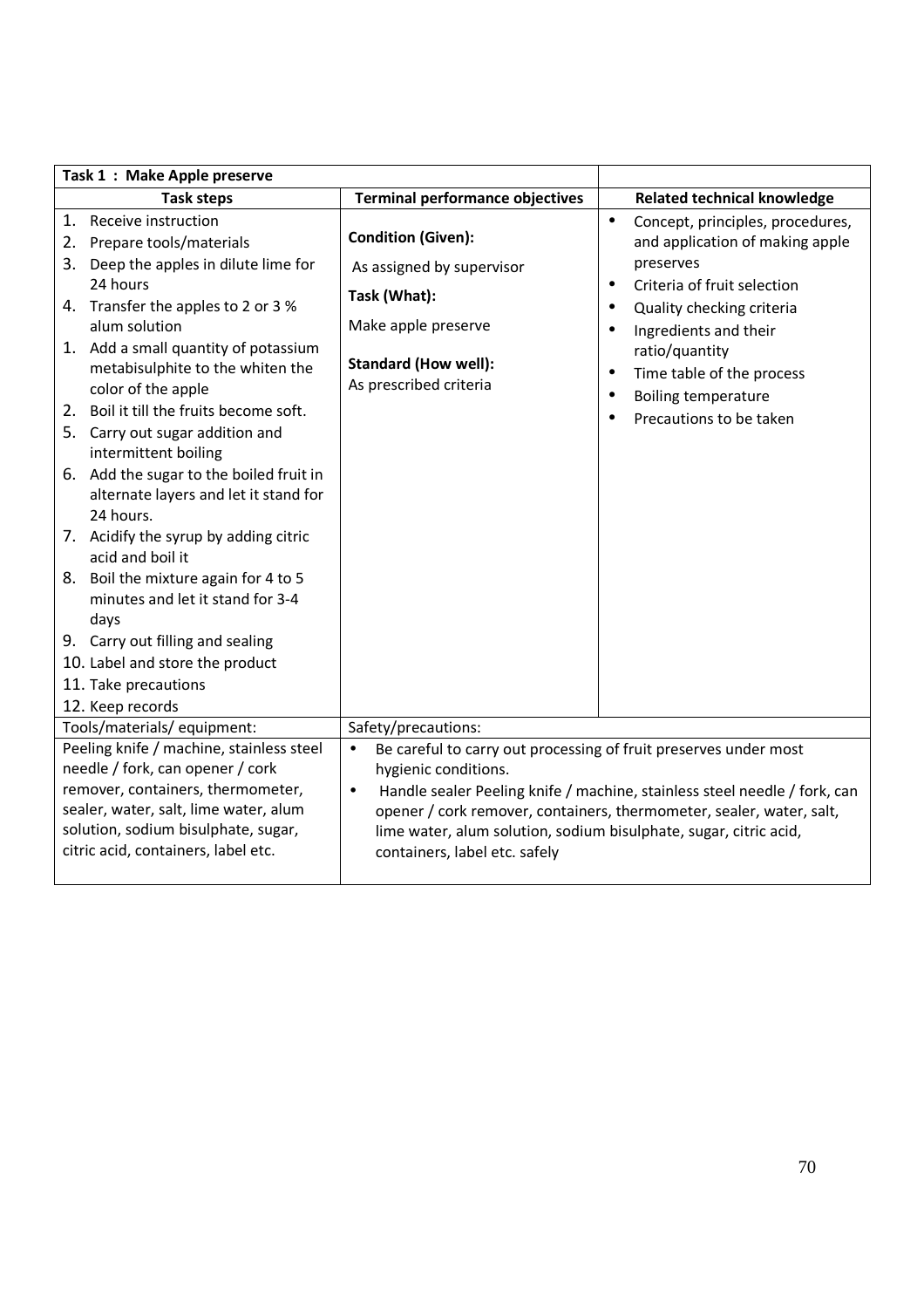|          | Task 2 : Make Amla preserve                                                                                                                                                                                                              |                                                                                                                                                                                                                                                                                                                                                                               |                                                                    |
|----------|------------------------------------------------------------------------------------------------------------------------------------------------------------------------------------------------------------------------------------------|-------------------------------------------------------------------------------------------------------------------------------------------------------------------------------------------------------------------------------------------------------------------------------------------------------------------------------------------------------------------------------|--------------------------------------------------------------------|
|          | <b>Task steps</b>                                                                                                                                                                                                                        | <b>Terminal performance objectives</b>                                                                                                                                                                                                                                                                                                                                        | <b>Related technical knowledge</b>                                 |
| 1.<br>2. | Receive instruction<br>Select large Amla fruits                                                                                                                                                                                          | <b>Condition (Given):</b>                                                                                                                                                                                                                                                                                                                                                     | Concept, principles and<br>$\bullet$<br>application of making Amla |
| 4.       | 3. Wash the selected Amla fruits<br>thoroughly in water<br>Prick the washed Amla fruits with a                                                                                                                                           | As assigned by supervisor<br>Task (What):<br>Make Amla preserve                                                                                                                                                                                                                                                                                                               | preserves<br>Ingredients for Amala<br>$\bullet$<br>preservation.   |
| 5.       | bamboo / wood needle [never ever<br>use iron needle for pricking]<br>Place the pricked Amla fruits in 2 %                                                                                                                                | <b>Standard (How well):</b><br>As prescribed criteria                                                                                                                                                                                                                                                                                                                         | Taking precautions<br>$\bullet$                                    |
| 6.       | - 8%) common salt solution<br>Take out the Amla fruits                                                                                                                                                                                   |                                                                                                                                                                                                                                                                                                                                                                               |                                                                    |
| 7.<br>8. | Wash them<br>Keep them in a freshly prepared 8<br>% salt solution for a week to<br>remove the astringent taste of<br>Amla                                                                                                                |                                                                                                                                                                                                                                                                                                                                                                               |                                                                    |
|          | 9. Wash the fruits again<br>10. Blanch the fruits in 2 % alum<br>solution till they become<br>sufficiently soft                                                                                                                          |                                                                                                                                                                                                                                                                                                                                                                               |                                                                    |
|          | 11. Take out the softened fruits<br>[Discard the boiling solution of<br>alum]                                                                                                                                                            |                                                                                                                                                                                                                                                                                                                                                                               |                                                                    |
|          | 12. Put the soften fruits in cold water<br>13. Cool the softened fruits [The cool                                                                                                                                                        |                                                                                                                                                                                                                                                                                                                                                                               |                                                                    |
|          | fruits are ready for the syrup<br>treatment]                                                                                                                                                                                             |                                                                                                                                                                                                                                                                                                                                                                               |                                                                    |
|          | 14. Pass the cooled softened fruits<br>through several stages of syruping                                                                                                                                                                |                                                                                                                                                                                                                                                                                                                                                                               |                                                                    |
|          | 15. Take precautions<br>16. Keep records                                                                                                                                                                                                 |                                                                                                                                                                                                                                                                                                                                                                               |                                                                    |
|          | Tools/materials/equipment:                                                                                                                                                                                                               | Safety/precautions:                                                                                                                                                                                                                                                                                                                                                           |                                                                    |
|          | Peeling knife / machine, stainless steel<br>needle / fork, can opener / cork<br>remover, containers, thermometer,<br>sealer, water, salt, lime water, alum<br>solution, sodium bisulphate, sugar,<br>citric acid, containers, label etc. | Be careful to carry out processing of fruit preserves under most<br>$\bullet$<br>hygienic conditions.<br>Handle sealer Peeling knife / machine, stainless steel needle / fork, can<br>$\bullet$<br>opener / cork remover, containers, thermometer, sealer, water, salt,<br>lime water, alum solution, sodium bisulphate, sugar, citric acid,<br>containers, label etc. safely |                                                                    |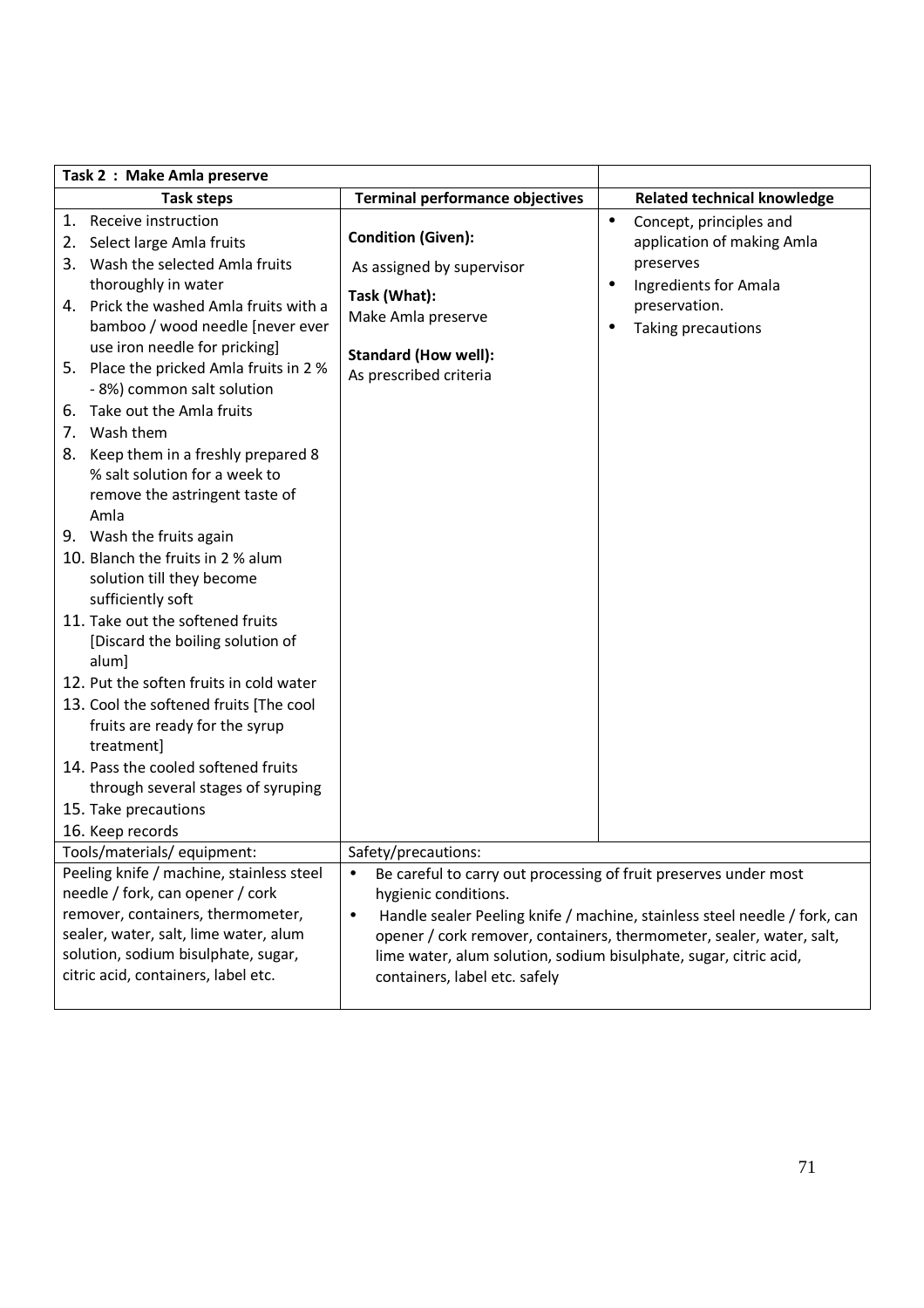| Task 3: Make Lapsi preserve                                                                                                                                                                                                              |                                                                                                                                                                                                                                                                                 |                                                                                                                                                                                                                                                                                                                                                                               |           |                                                                                                                                                                                                |
|------------------------------------------------------------------------------------------------------------------------------------------------------------------------------------------------------------------------------------------|---------------------------------------------------------------------------------------------------------------------------------------------------------------------------------------------------------------------------------------------------------------------------------|-------------------------------------------------------------------------------------------------------------------------------------------------------------------------------------------------------------------------------------------------------------------------------------------------------------------------------------------------------------------------------|-----------|------------------------------------------------------------------------------------------------------------------------------------------------------------------------------------------------|
|                                                                                                                                                                                                                                          | <b>Task steps</b>                                                                                                                                                                                                                                                               | <b>Terminal performance objectives</b>                                                                                                                                                                                                                                                                                                                                        |           | <b>Related technical knowledge</b>                                                                                                                                                             |
| 2.<br>3.                                                                                                                                                                                                                                 | 1. Receive instruction<br>Select ripe but firm Lapsi fruits<br>Never use soft ripe Lapsi fruits<br>4. Wash the selected Lapsi fruits<br>thoroughly<br>5. Boil the washed Lapsi fruits in<br>water for a few minutes to soften<br>their skins<br>6. Peel the boiled Lapsi fruits | <b>Condition (Given):</b><br>As assigned by supervisor<br>Task (What):<br>Make Lapsi preserve.<br><b>Standard (How well):</b><br>As prescribed criteria                                                                                                                                                                                                                       | $\bullet$ | Concept, principles, procedures,<br>and application of making Lapsi<br>preserves<br>Use and importance<br>Selection criteria of Lapsi fruits<br>Ingredients and quantity<br>Taking precautions |
| 8.                                                                                                                                                                                                                                       | manually [Peeled Lapsi fruits along<br>with seeds are now ready for<br>syruping and boiling]<br>7. Pass the peeled Lapsi fruits along<br>with seeds through several stages<br>of syruping<br>Take precautions<br>9. Keep records                                                |                                                                                                                                                                                                                                                                                                                                                                               |           |                                                                                                                                                                                                |
| Tools/materials/equipment:                                                                                                                                                                                                               |                                                                                                                                                                                                                                                                                 | Safety/precautions:                                                                                                                                                                                                                                                                                                                                                           |           |                                                                                                                                                                                                |
| Peeling knife / machine, stainless steel<br>needle / fork, can opener / cork<br>remover, containers, thermometer,<br>sealer, water, salt, lime water, alum<br>solution, sodium bisulphate, sugar,<br>citric acid, containers, label etc. |                                                                                                                                                                                                                                                                                 | Be careful to carry out processing of fruit preserves under most<br>$\bullet$<br>hygienic conditions.<br>Handle sealer Peeling knife / machine, stainless steel needle / fork, can<br>$\bullet$<br>opener / cork remover, containers, thermometer, sealer, water, salt,<br>lime water, alum solution, sodium bisulphate, sugar, citric acid,<br>containers, label etc. safely |           |                                                                                                                                                                                                |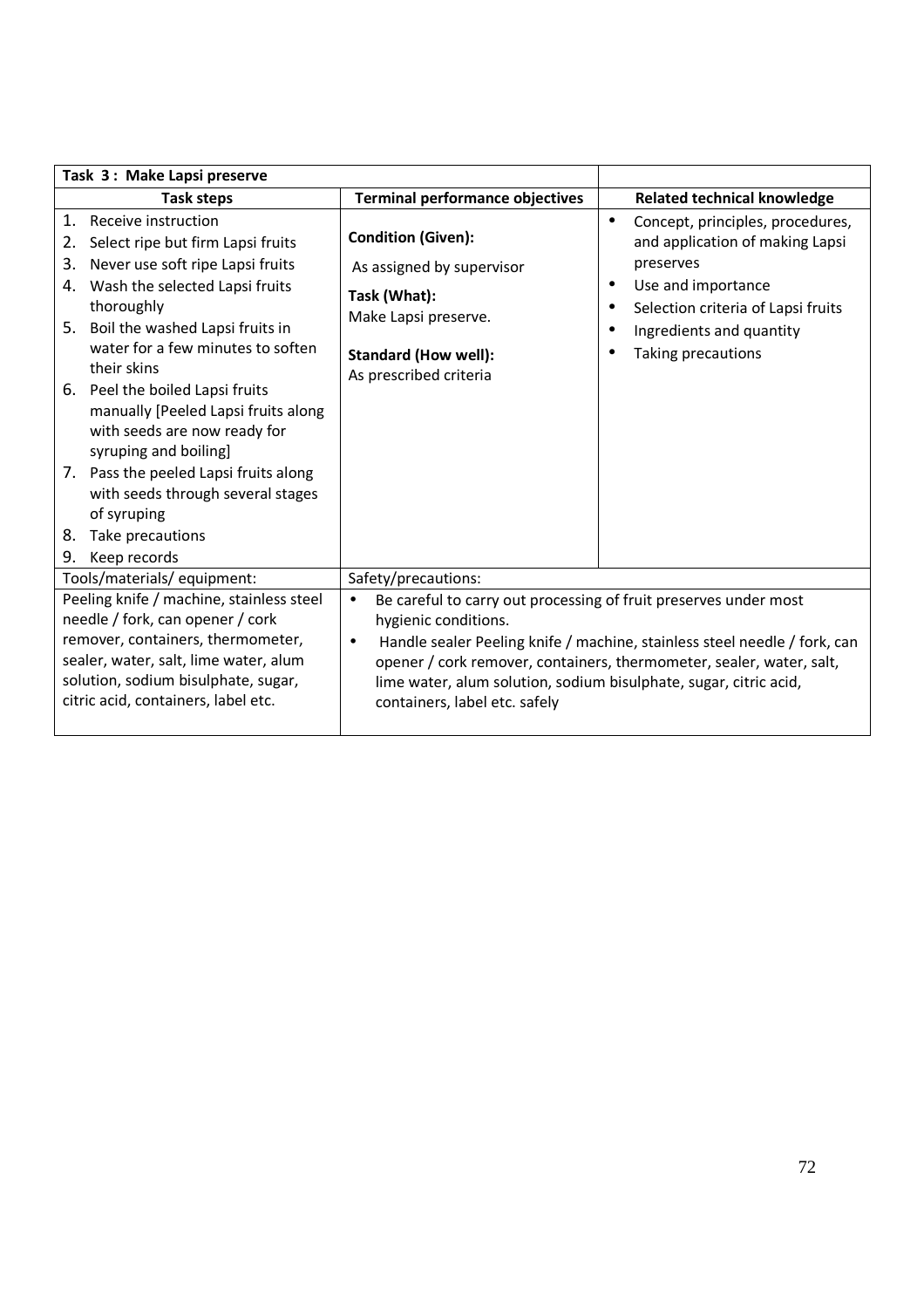| Task 4 : Make Mango preserve                                                                                                                                                                                                                                                                                                                                                                                                                            |                                                                                                                                                        |                                                                                                                                                                                                                                                                                            |  |
|---------------------------------------------------------------------------------------------------------------------------------------------------------------------------------------------------------------------------------------------------------------------------------------------------------------------------------------------------------------------------------------------------------------------------------------------------------|--------------------------------------------------------------------------------------------------------------------------------------------------------|--------------------------------------------------------------------------------------------------------------------------------------------------------------------------------------------------------------------------------------------------------------------------------------------|--|
| <b>Task steps</b>                                                                                                                                                                                                                                                                                                                                                                                                                                       | <b>Terminal performance objectives</b>                                                                                                                 | <b>Related technical knowledge</b>                                                                                                                                                                                                                                                         |  |
| Receive instruction<br>1.<br>2.<br>Prepare<br>tools/materials/equipments<br>Prepare mango for preserve by<br>3.<br>cutting longitudinal large pieces<br>Boil the slices in water until they<br>4.<br>become tender<br>Cool the slices<br>5.<br>Prick the slices with a stainless steel<br>6.<br>needle / fork<br>7. Pass the slices of mango fruit<br>through several stages of syruping<br>and boiling<br>Take precautions<br>8.<br>9.<br>Keep records | <b>Condition (Given):</b><br>As assigned by supervisor<br>Task (What):<br>Make Mango preserve<br><b>Standard (How well):</b><br>As prescribed criteria | Making Mango preserve:<br>Concept, principles, procedures,<br>and application of making Mango<br>preserves<br>Selection criteria of fruits<br>$\bullet$<br>Ingredients and their<br>requirement<br>Taking precautions<br>Keeping records                                                   |  |
| Tools/materials/ equipment:                                                                                                                                                                                                                                                                                                                                                                                                                             | Safety/precautions:                                                                                                                                    |                                                                                                                                                                                                                                                                                            |  |
| Peeling knife / machine, stainless steel<br>needle / fork, can opener / cork<br>remover, containers, thermometer,<br>sealer, water, salt, lime water, alum<br>solution, sodium bisulphate, sugar,<br>citric acid, containers, label etc.                                                                                                                                                                                                                | $\bullet$<br>hygienic conditions.<br>$\bullet$<br>containers, label etc. safely                                                                        | Be careful to carry out processing of fruit preserves under most<br>Handle sealer Peeling knife / machine, stainless steel needle / fork, can<br>opener / cork remover, containers, thermometer, sealer, water, salt,<br>lime water, alum solution, sodium bisulphate, sugar, citric acid, |  |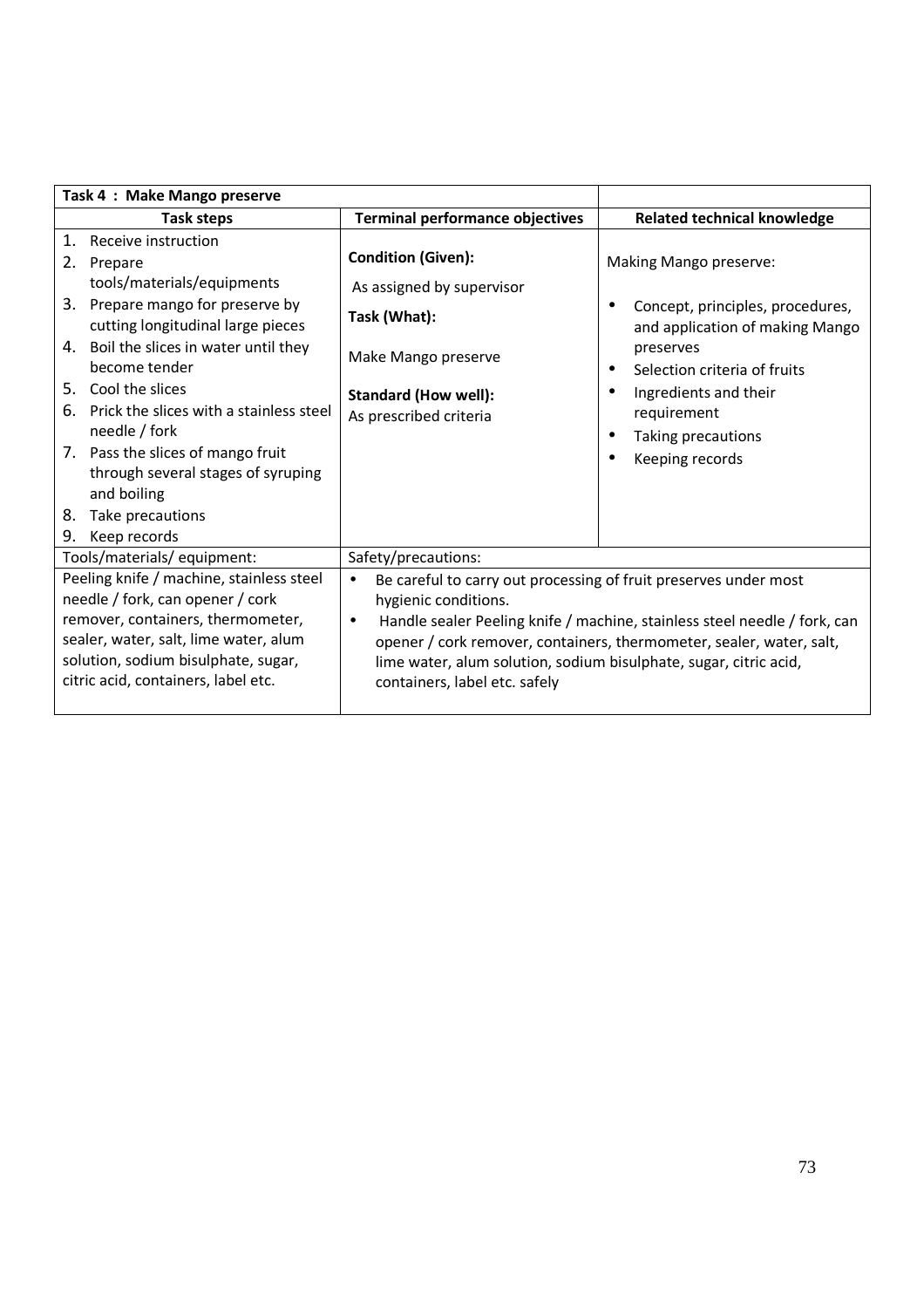|          | Task 5: Make pumpkin preserve / candy (Petha)                                                                                                                                                                                            |                                                                                                                                                                                                                              |                        |                                                                                                                                                       |
|----------|------------------------------------------------------------------------------------------------------------------------------------------------------------------------------------------------------------------------------------------|------------------------------------------------------------------------------------------------------------------------------------------------------------------------------------------------------------------------------|------------------------|-------------------------------------------------------------------------------------------------------------------------------------------------------|
|          | <b>Task steps</b>                                                                                                                                                                                                                        | <b>Terminal performance objectives</b>                                                                                                                                                                                       |                        | <b>Related technical knowledge</b>                                                                                                                    |
| 1.       | Receive instruction<br>2. Make ready the<br>tools/materials/equipments<br>3. Prepare pumpkin by washing and<br>cutting longitudinally into fairly<br>large size pieces.                                                                  | <b>Condition (Given):</b><br>As assigned by supervisor<br>Task (What):<br>Make pumpkin preserve / candy                                                                                                                      | $\bullet$<br>$\bullet$ | Concept, principles, procedures,<br>and application of making<br>Pumpkin preserves/ candies<br>Scope and importance<br>Selection criteria             |
|          | 4. Remove the fluffy portion from<br>inside of the slices                                                                                                                                                                                | (Petha)<br><b>Standard (How well):</b>                                                                                                                                                                                       |                        | Critical steps like<br>soaking in lime water<br>Boiling in 2-3 % alum                                                                                 |
| 5.<br>6. | Peel each slices separately<br>Soak the peeled slices in lime water<br>diluted three times with water for<br>about 30 minutes                                                                                                            | As prescribed criteria                                                                                                                                                                                                       |                        | Addition of sodium sulphite<br>Draining off the alum water<br>Drying the syrup<br>Rolling in powdered sugar                                           |
| 7.       | Prick the slices with a stainless steel<br>needle / fork / pointed bamboo<br>pricks                                                                                                                                                      |                                                                                                                                                                                                                              |                        | Drying temperature<br>Taking precautions<br>Keeping records                                                                                           |
|          | 8. Cut the pricked pieces into suitable<br>size                                                                                                                                                                                          |                                                                                                                                                                                                                              |                        |                                                                                                                                                       |
|          | 9. Put again the cut pieces in lime<br>water overnight                                                                                                                                                                                   |                                                                                                                                                                                                                              |                        |                                                                                                                                                       |
|          | 10. Take out the pieces from the lime<br>water next day.                                                                                                                                                                                 |                                                                                                                                                                                                                              |                        |                                                                                                                                                       |
|          | 11. Boil the pieces in 0.5 -1 % CaCl2 till<br>they become tender / soft                                                                                                                                                                  |                                                                                                                                                                                                                              |                        |                                                                                                                                                       |
|          | 12. Add a pinch of Potassium<br>Metabisulphite while boiling alum<br>if perfectly white pieces are desired                                                                                                                               |                                                                                                                                                                                                                              |                        |                                                                                                                                                       |
|          | 13. Drain off the alum water                                                                                                                                                                                                             |                                                                                                                                                                                                                              |                        |                                                                                                                                                       |
|          | 14. Wash the tender slices in running<br>cold water                                                                                                                                                                                      |                                                                                                                                                                                                                              |                        |                                                                                                                                                       |
|          | 15. Dry the syrup while it is still hot<br>16. Roll the dried pieces in finely<br>powdered sugar<br>17. Dry them on trays at room<br>temperature [candied petha is then<br>ready]<br>18. Keep records                                    |                                                                                                                                                                                                                              |                        |                                                                                                                                                       |
|          | Tools/materials/ equipment:                                                                                                                                                                                                              | Safety/precautions:                                                                                                                                                                                                          |                        |                                                                                                                                                       |
|          | Peeling knife / machine, stainless steel<br>needle / fork, can opener / cork<br>remover, containers, thermometer,<br>sealer, water, salt, lime water, alum<br>solution, sodium bisulphate, sugar,<br>citric acid, containers, label etc. | $\bullet$<br>hygienic conditions.<br>$\bullet$<br>opener / cork remover, containers, thermometer, sealer, water, salt,<br>lime water, alum solution, sodium bisulphate, sugar, citric acid,<br>containers, label etc. safely |                        | Be careful to carry out processing of fruit preserves/candies under most<br>Handle sealer Peeling knife / machine, stainless steel needle / fork, can |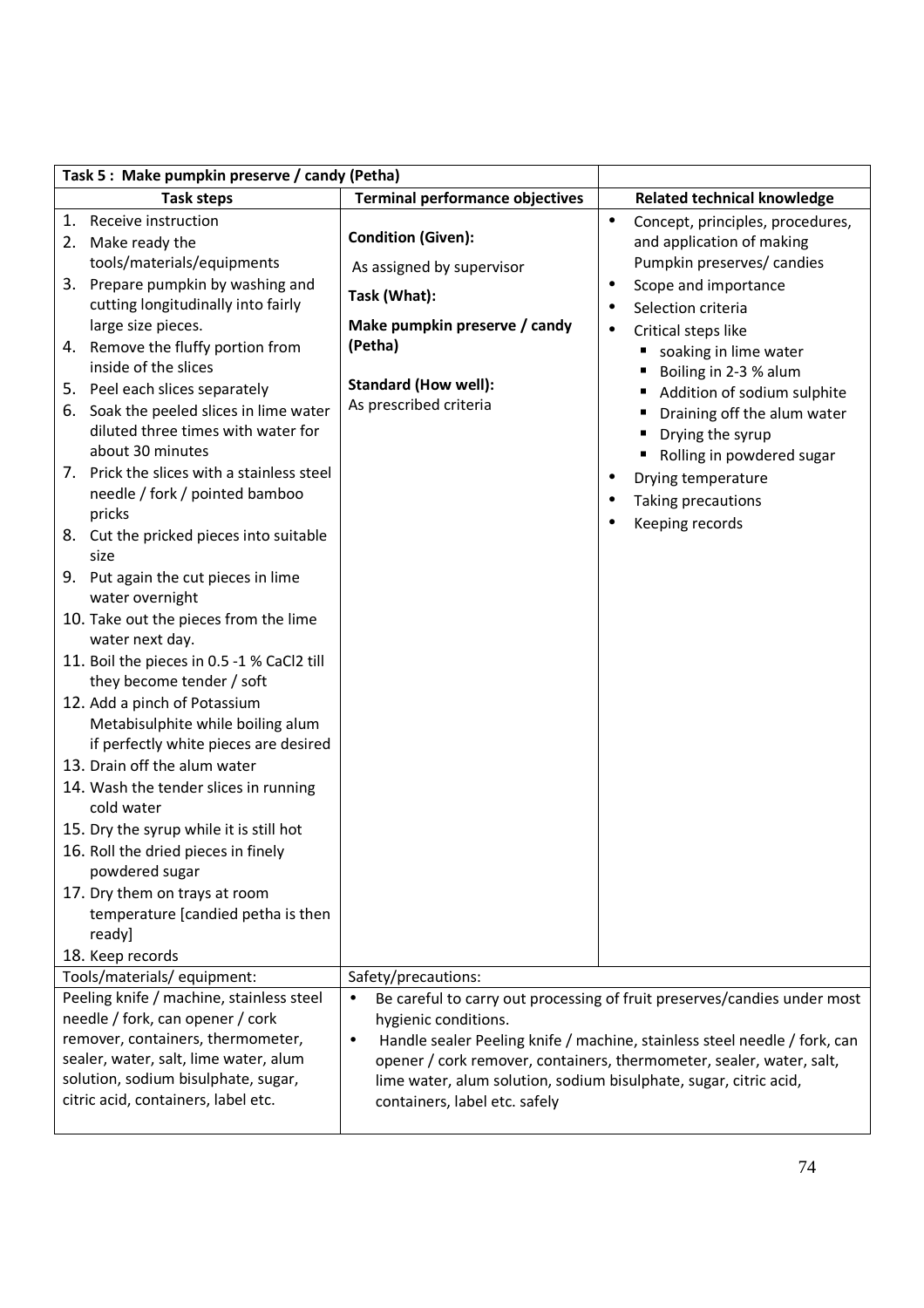| Task 6: Make citrus peel candy                                                                                                                                                                                                                                                                                                                                                                                                                                                                                                                                                                                                                                                                                                                                                                                                    |                                                                                                                                                                                                                                                                                                                                                                             |                                                                                                                                                                                                                                                                                                                                                                                  |  |
|-----------------------------------------------------------------------------------------------------------------------------------------------------------------------------------------------------------------------------------------------------------------------------------------------------------------------------------------------------------------------------------------------------------------------------------------------------------------------------------------------------------------------------------------------------------------------------------------------------------------------------------------------------------------------------------------------------------------------------------------------------------------------------------------------------------------------------------|-----------------------------------------------------------------------------------------------------------------------------------------------------------------------------------------------------------------------------------------------------------------------------------------------------------------------------------------------------------------------------|----------------------------------------------------------------------------------------------------------------------------------------------------------------------------------------------------------------------------------------------------------------------------------------------------------------------------------------------------------------------------------|--|
| <b>Task steps</b>                                                                                                                                                                                                                                                                                                                                                                                                                                                                                                                                                                                                                                                                                                                                                                                                                 | <b>Terminal performance objectives</b>                                                                                                                                                                                                                                                                                                                                      | <b>Related technical knowledge</b>                                                                                                                                                                                                                                                                                                                                               |  |
| 1. Receive instruction<br>2. Make ready the<br>tools/materials/equipment<br>3. Prepare fruits<br>4. Boil for 10 minutes in 1% Citric Acid<br>solution<br>5. Change water two times<br>6. Put the peels with cold syrup of 30<br>degree brix and left for 48 hours<br>7. Raise the brix by 10 degree<br>8. Boil the peels for 5 minutes<br>9. Repeat the process until the brix<br>reaches 60 degrees<br>10. Add citric acid @ 1.25/kg peels<br>11. Raise the strength of syrup to 75<br>degree brix by raising 5 degree<br>energy succeeding day<br>12. Left the peels in the syrup for 2 to 3<br>weeks and take them from syrup<br>13. Dry them Solar cabinate dryers 50<br>$\pm$ C<br>14. Spring with icing sugar powder<br>15.<br>16. Package in a suitable packaging<br>materials<br>17. Take precautions<br>18. Keep records | <b>Condition (Given):</b><br>As assigned by supervisor<br>Task (What):<br>Make citrus peel candy<br><b>Standard (How well):</b><br>As prescribed criteria                                                                                                                                                                                                                   | Concept, principles, procedures,<br>$\bullet$<br>and application of making Citrus<br>peel candy<br>Importance and scope<br>$\bullet$<br>Selection criteria<br>$\bullet$<br>Ingredients and quantity<br>$\bullet$<br>Critical steps and time interval<br>$\bullet$<br>temperature requirement and<br>٠<br>time<br>Taking precautions<br>$\bullet$<br>Keeping records<br>$\bullet$ |  |
| Tools/materials/ equipment:                                                                                                                                                                                                                                                                                                                                                                                                                                                                                                                                                                                                                                                                                                                                                                                                       | Safety/precautions:                                                                                                                                                                                                                                                                                                                                                         |                                                                                                                                                                                                                                                                                                                                                                                  |  |
| Peeling knife / machine, stainless steel<br>needle / fork, can opener / cork<br>remover, containers, thermometer,<br>sealer, water, salt, lime water, alum<br>solution, sodium bisulphate, sugar,<br>citric acid, containers, label etc.<br>Hand reflactometer                                                                                                                                                                                                                                                                                                                                                                                                                                                                                                                                                                    | Be careful to carry out processing of fruit candies under most hygienic<br>$\bullet$<br>conditions.<br>Handle sealer Peeling knife / machine, stainless steel needle / fork, can<br>$\bullet$<br>opener / cork remover, containers, thermometer, sealer, water, salt,<br>lime water, alum solution, sodium bisulphate, sugar, citric acid,<br>containers, label etc. safely |                                                                                                                                                                                                                                                                                                                                                                                  |  |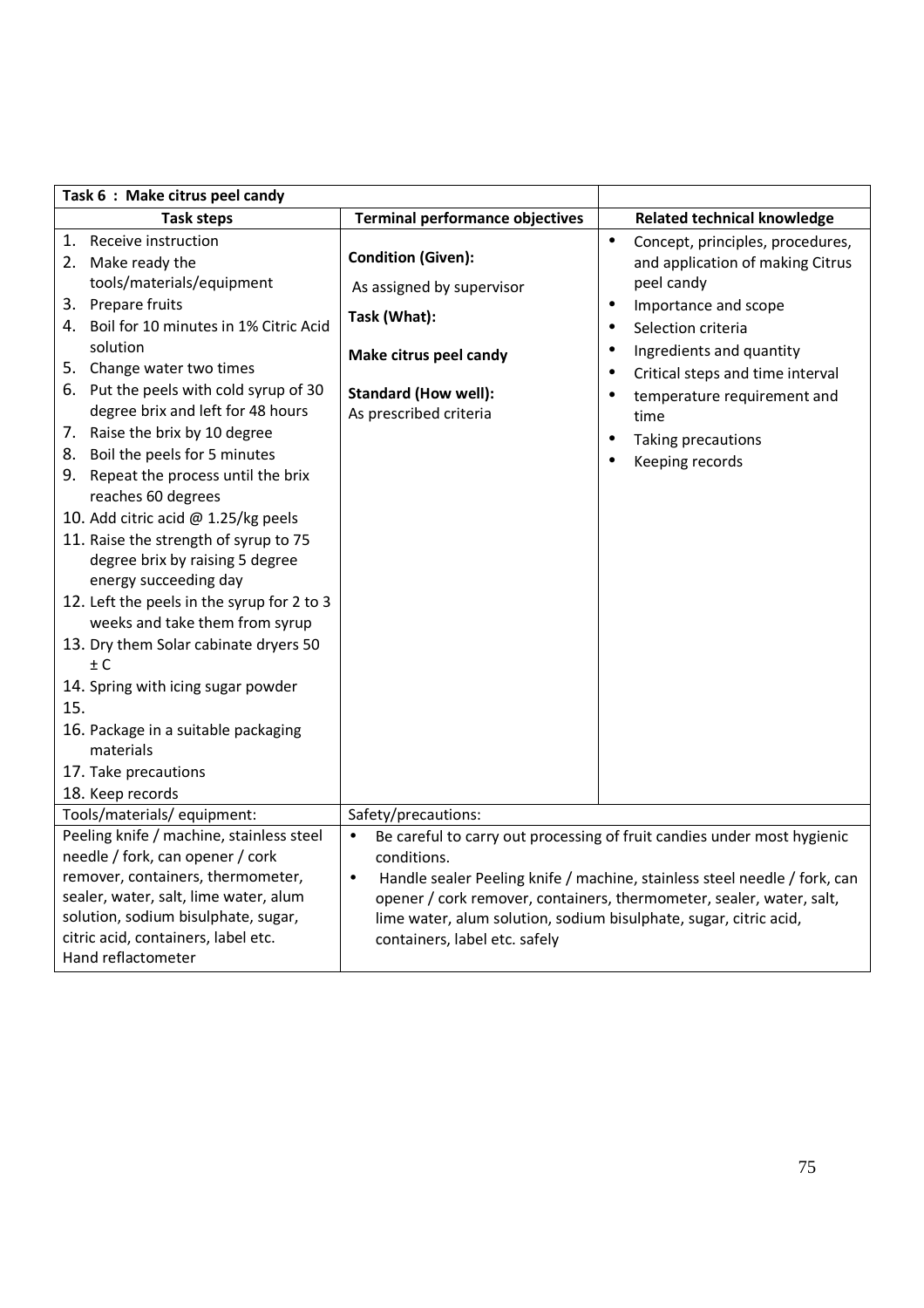| Task 7 : Make pineapple preserves / candy                                                                                                                                                                                                                                                                                                                                                                                                                                                                                                                                                                                                                                                                                                   |                                                                                                                                                                                                                                                                                                                                                                                       |                                                                                                                                                                                                                                                                                                                                                                    |  |
|---------------------------------------------------------------------------------------------------------------------------------------------------------------------------------------------------------------------------------------------------------------------------------------------------------------------------------------------------------------------------------------------------------------------------------------------------------------------------------------------------------------------------------------------------------------------------------------------------------------------------------------------------------------------------------------------------------------------------------------------|---------------------------------------------------------------------------------------------------------------------------------------------------------------------------------------------------------------------------------------------------------------------------------------------------------------------------------------------------------------------------------------|--------------------------------------------------------------------------------------------------------------------------------------------------------------------------------------------------------------------------------------------------------------------------------------------------------------------------------------------------------------------|--|
| <b>Task steps</b>                                                                                                                                                                                                                                                                                                                                                                                                                                                                                                                                                                                                                                                                                                                           | <b>Terminal performance objectives</b>                                                                                                                                                                                                                                                                                                                                                | <b>Related technical knowledge</b>                                                                                                                                                                                                                                                                                                                                 |  |
| 1. Receive instruction<br>Prepare tools/materials/<br>2.<br>equipment.<br>3. Prepare pineapple slice and prick<br>the slices on both sides.<br>4. Put fruit in syrup of 30 degree brix<br>containing 0.1 % citric acid<br>5. Boil it for 10 minutes<br>Raise the strength of syrup by 5<br>6.<br>degree brix daily until it reaches 70<br>degree brix<br>7. Left the fruit in syrup as such for 10<br>days.<br>8. Conserve it to candy [if it is to be<br>candied).<br>9. Raise the brix to 75 degree<br>10. Keep the fruit in the syrup for<br>another 10 days<br>11. Roll the pieces in finely powdered<br>sugar<br>12. Dry them on trays at room<br>temperature [the candy is then<br>ready]<br>13. Take precautions<br>14. Keep records | <b>Condition (Given):</b><br>As assigned by supervisor<br>Task (What):<br>Make pineapple preserves / candy<br><b>Standard (How well):</b><br>As prescribed criteria                                                                                                                                                                                                                   | Concept, principles, procedures,<br>$\bullet$<br>and application of making<br>Pineapple<br>Scope and importance<br>$\bullet$<br>Required chemicals, quantity/<br>$\bullet$<br>ratio and their functions<br>Boiling time and temperature.<br>$\bullet$<br>Resting time, duration and<br>$\bullet$<br>interval<br>Taking precautions<br>$\bullet$<br>Keeping records |  |
| Tools/materials/ equipment:                                                                                                                                                                                                                                                                                                                                                                                                                                                                                                                                                                                                                                                                                                                 | Safety/precautions:                                                                                                                                                                                                                                                                                                                                                                   |                                                                                                                                                                                                                                                                                                                                                                    |  |
| Peeling knife / machine, stainless steel<br>needle / fork, can opener / cork<br>remover, containers, thermometer,<br>sealer, water, salt, lime water, alum<br>solution, sodium bisulphate, sugar,<br>citric acid, containers, label etc.                                                                                                                                                                                                                                                                                                                                                                                                                                                                                                    | Be careful to carry out processing of fruit preserves/candies under most<br>$\bullet$<br>hygienic conditions.<br>Handle sealer Peeling knife / machine, stainless steel needle / fork, can<br>$\bullet$<br>opener / cork remover, containers, thermometer, sealer, water, salt,<br>lime water, alum solution, sodium bisulphate, sugar, citric acid,<br>containers, label etc. safely |                                                                                                                                                                                                                                                                                                                                                                    |  |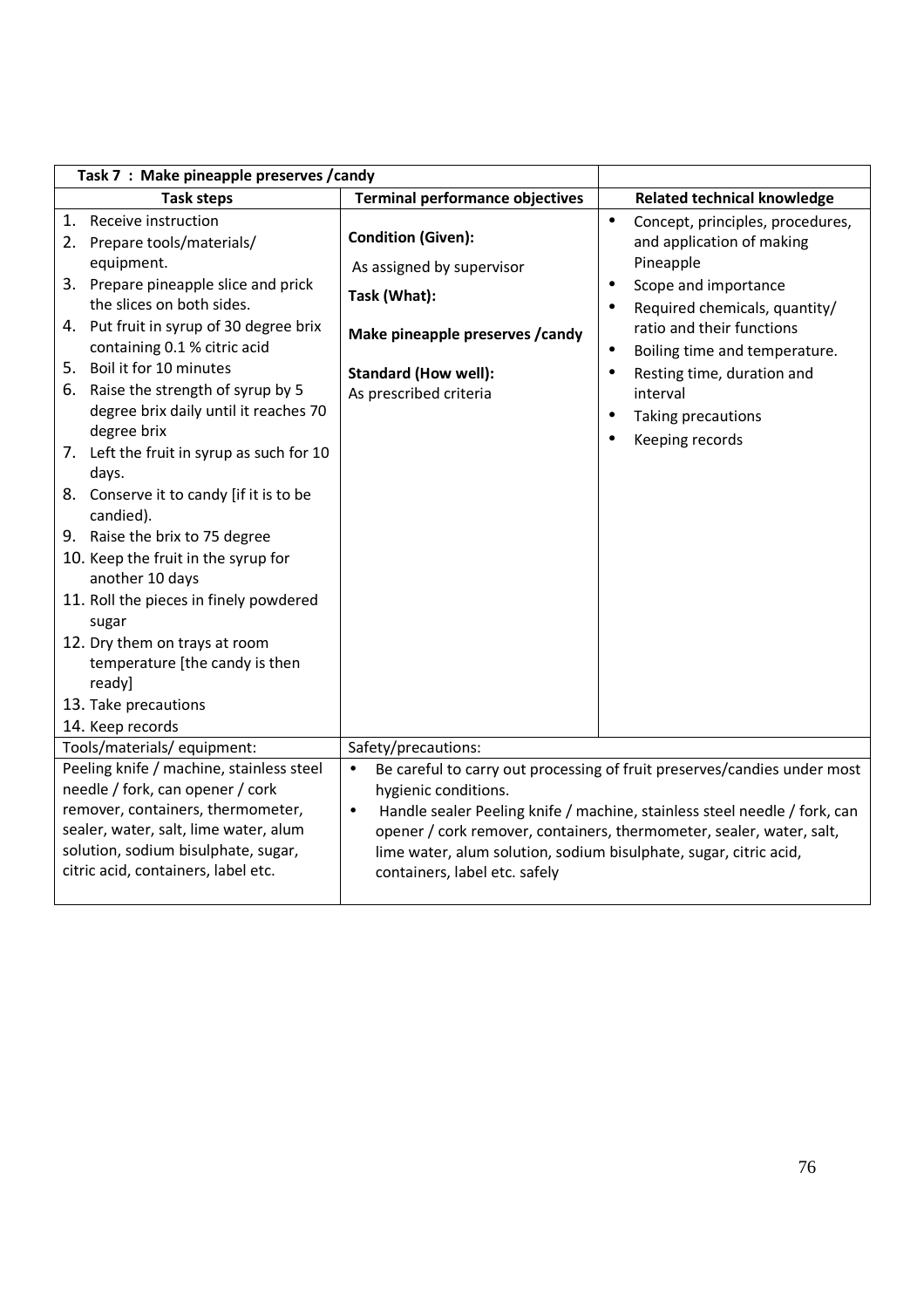## **Sub module 3. Fruit Chutanies, Sauces and Pickles**

**Description**: It deals with the knowledge and skills related to the processing of fruit Chatneys, sauces, and pickles. It consists of tasks related to the processing of fruit Chatneys, sauces, and pickles. Each task structure consists of steps, terminal performance objective, and minimum related technical knowledge necessary to carry out that very task in a competent/ professional manner.

**Objectives:** After its completion the trainees will be able:

• To prepare Chatneys from different common fruits

- 1. Perform general method of making Chatneys
- 2. Prepare apple Chatney
- 3. Prepare sweet mango Chatney
- 4. Prepare sliced mango Chatney
- 5. Prepare plum Chatney
- 6. Prepare apple sauce
- 7. Prepare mango pickle
- 8. Prepare lime and chilies pickle

| Task: 1: Perform general method of making Chatneys                                                                                |                                              |                                                                            |
|-----------------------------------------------------------------------------------------------------------------------------------|----------------------------------------------|----------------------------------------------------------------------------|
| Task steps                                                                                                                        | <b>Terminal performance objectives</b>       | <b>Related technical knowledge</b>                                         |
| Receive instruction<br>$\mathbf{1}$ .<br>Select fruits for making Chatneys<br>2.                                                  | <b>Condition (Given):</b>                    | Concept, principles, procedures,<br>$\bullet$<br>and application of making |
| Wash the selected fruits<br>3.                                                                                                    | As assigned by supervisor                    | Chatneys                                                                   |
| Cut the washed fruits into desirable<br>4.<br>size                                                                                | Task (What):                                 | Recipe for Chatneys<br>Taking precautions                                  |
| Boil the cut pieces in water to<br>5.<br>soften (if necessary)<br>Drain the water<br>6.                                           | Perform general method of<br>making Chatneys |                                                                            |
| Add onion/garlic/salt/sugar<br>7.                                                                                                 | <b>Standard (How well):</b>                  |                                                                            |
| Cook in low flame<br>8.                                                                                                           | As prescribed criteria                       |                                                                            |
| Add vinegar and spices just a little<br>9.<br>before the final stage of boiling<br>[should be coked to the consistency<br>of jam] |                                              |                                                                            |
| 10. Fill in the sterilized bottles while                                                                                          |                                              |                                                                            |
| hot                                                                                                                               |                                              |                                                                            |
| 11. Seal the bottles                                                                                                              |                                              |                                                                            |
| 12. Cool the bottles                                                                                                              |                                              |                                                                            |
| 13. Store the bottles                                                                                                             |                                              |                                                                            |
| 14. Never ever use iron and copper<br>vessels for making Chatney as they<br>are acted upon by vinegar                             |                                              |                                                                            |
| 15. Take precautions                                                                                                              |                                              |                                                                            |
| 16. Keep records                                                                                                                  |                                              |                                                                            |
| Tools/materials/equipment:                                                                                                        | Safety/precautions:                          |                                                                            |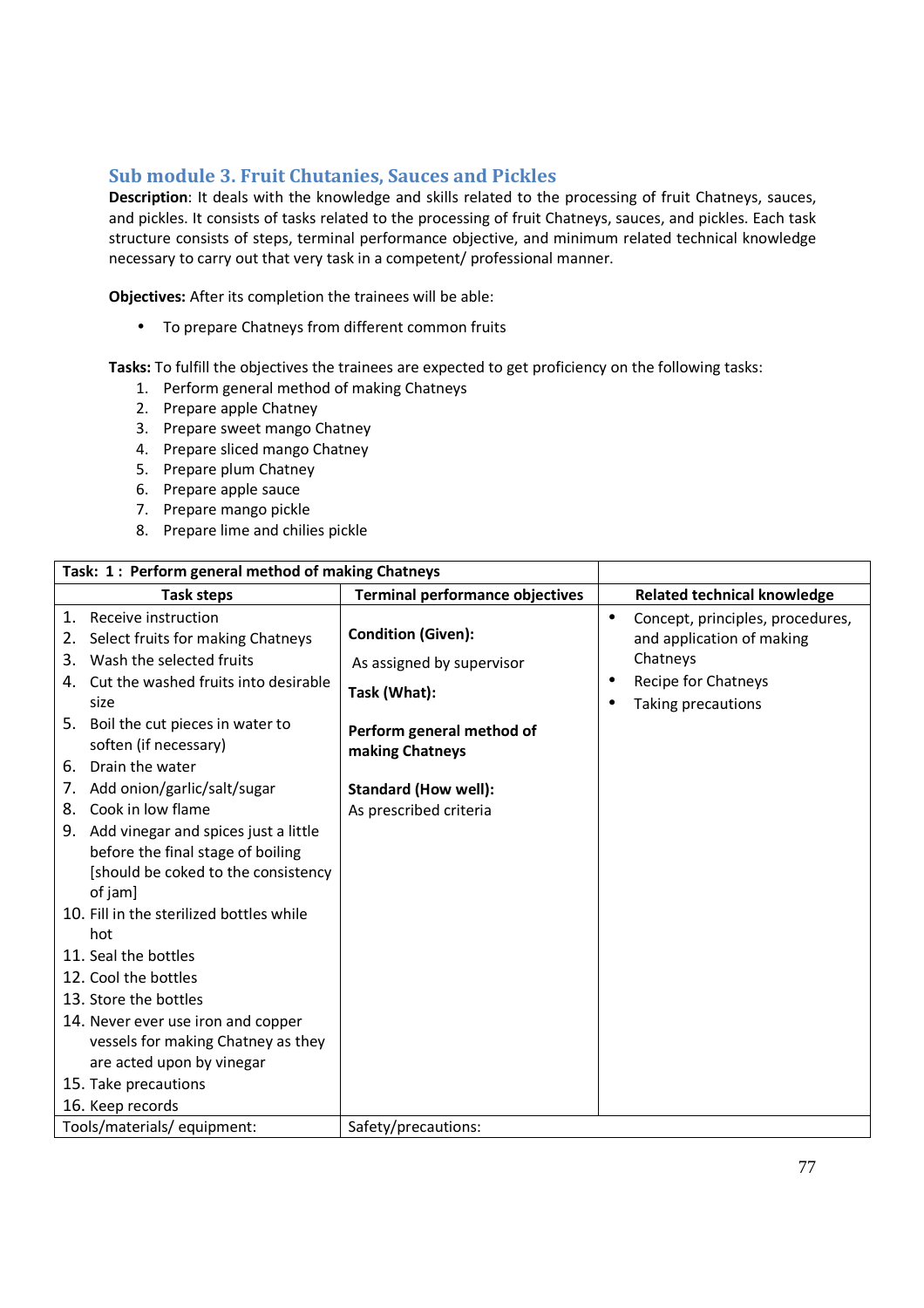|                                  | Task 2: Prepare apple chatny                                                                                                                                                                                                                                                                                      |                                                                                                                                                                 |                                                                                                                                     |
|----------------------------------|-------------------------------------------------------------------------------------------------------------------------------------------------------------------------------------------------------------------------------------------------------------------------------------------------------------------|-----------------------------------------------------------------------------------------------------------------------------------------------------------------|-------------------------------------------------------------------------------------------------------------------------------------|
|                                  | Task steps                                                                                                                                                                                                                                                                                                        | <b>Terminal performance objectives</b>                                                                                                                          | <b>Related technical knowledge</b>                                                                                                  |
| 1.<br>2.<br>3.<br>4.<br>5.<br>6. | Receive instruction<br>Obtain a typical recipe for apple<br>Chatney<br>Select fruits for making Chatneys<br>Wash the selected fruits<br>Follow the general method of<br>making Chatneys<br>Modify recipe by increasing /<br>decreasing certain spices as per the<br>taste<br>7. Add apple essence just to enhance | <b>Condition (Given):</b><br>As assigned by supervisor<br>Task (What):<br><b>Prepare apple Chatney</b><br><b>Standard (How well):</b><br>As prescribed criteria | Concept, principles, procedures,<br>$\bullet$<br>and application of making<br>Chatneys<br>Recipe for Chatneys<br>Taking precautions |
|                                  | the flavor                                                                                                                                                                                                                                                                                                        |                                                                                                                                                                 |                                                                                                                                     |
|                                  | Tools/materials/equipment:                                                                                                                                                                                                                                                                                        | Safety/precautions:                                                                                                                                             |                                                                                                                                     |

| Task 3: Prepare sweet mango chatny                                                                                                                                                                             |                                                        |                                                                                        |
|----------------------------------------------------------------------------------------------------------------------------------------------------------------------------------------------------------------|--------------------------------------------------------|----------------------------------------------------------------------------------------|
| <b>Task steps</b>                                                                                                                                                                                              | <b>Terminal performance objectives</b>                 | <b>Related technical knowledge</b>                                                     |
| Receive instruction<br>1.<br>Obtain a typical recipe for sweet<br>2.<br>mango Chatney                                                                                                                          | <b>Condition (Given):</b><br>As assigned by supervisor | Concept, principles, procedures,<br>$\bullet$<br>and application of making<br>Chatneys |
| Select slightly under-ripe mangos<br>3.<br>Wash the selected fruits<br>4.<br>Peel the selected mangos<br>5.                                                                                                    | Task (What):<br>Prepare sweet mango Chatney            | Recipe for Chatneys<br>Taking precautions                                              |
| Cut into thin slices<br>6.<br>Soften the slices by heating them in<br>7.<br>a small amount of water<br>8. Add sugar / salt<br>9. Tie loosely the other ingredients in                                          | <b>Standard (How well):</b><br>As prescribed criteria  |                                                                                        |
| a cloth bag<br>10. Place the bag with the slices in a<br>boiling pan                                                                                                                                           |                                                        |                                                                                        |
| 11. Cook it until the mass attains the<br>consistency of jam<br>12. Add the vinegar                                                                                                                            |                                                        |                                                                                        |
| 13. Cook it for another 5 minutes<br>14. Remove the spice bag<br>15. Fill the hot Chatney into a sterilized<br>hot and dry bottle<br>16. Seal the product immediately<br>17. Keep the sealed product in a cool |                                                        |                                                                                        |
| and dry place<br>18. Keep records<br>Tools/materials/equipment:                                                                                                                                                | Safety/precautions:                                    |                                                                                        |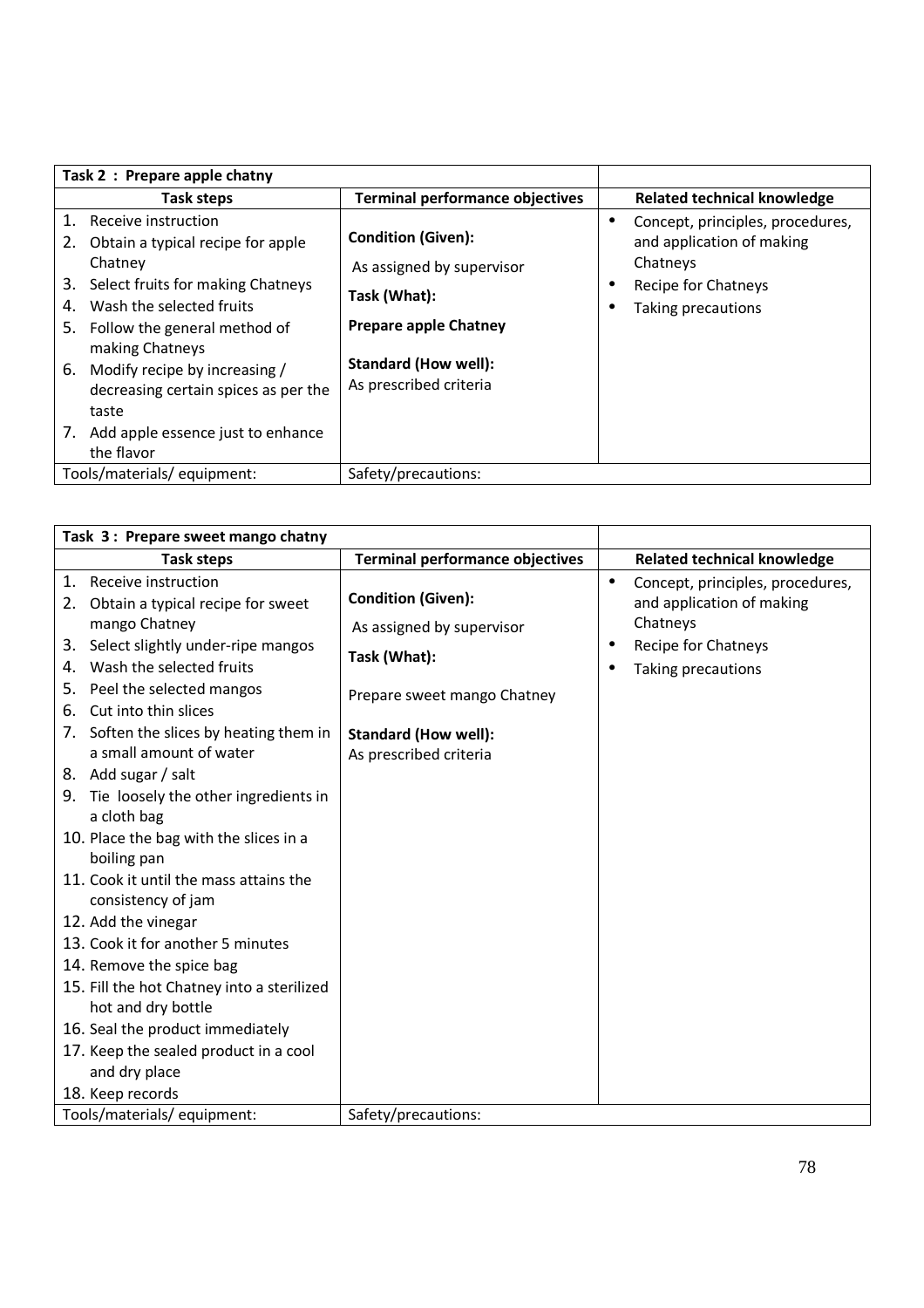| Task 4: Prepare sliced mango Chatney                                                                                                                                                                                                                                                                                                                                   |                                                                                                                                                                 |                                                                                                                        |
|------------------------------------------------------------------------------------------------------------------------------------------------------------------------------------------------------------------------------------------------------------------------------------------------------------------------------------------------------------------------|-----------------------------------------------------------------------------------------------------------------------------------------------------------------|------------------------------------------------------------------------------------------------------------------------|
| Task steps                                                                                                                                                                                                                                                                                                                                                             | <b>Terminal performance objectives</b>                                                                                                                          | <b>Related technical knowledge</b>                                                                                     |
| Receive instruction<br>1.<br>Obtain a typical recipe for sliced<br>2.<br>mango Chatney<br>Select slightly under-ripe mangos<br>3.<br>Wash the selected fruits<br>4.<br>Peel the selected mangos<br>5.<br>Cut into thin slices<br>6.<br>Follow the method of its<br>7.<br>preparation as for the sweet<br>mango Chatney<br>8.<br>Take precautions<br>9.<br>Keep records | <b>Condition (Given):</b><br>As assigned by supervisor<br>Task (What):<br>Prepare sliced mango Chatney<br><b>Standard (How well):</b><br>As prescribed criteria | Concept, principles, procedures,<br>and application of making<br>Chatneys<br>Recipe for Chatneys<br>Taking precautions |
| Tools/materials/equipment:                                                                                                                                                                                                                                                                                                                                             | Safety/precautions:                                                                                                                                             |                                                                                                                        |
|                                                                                                                                                                                                                                                                                                                                                                        |                                                                                                                                                                 |                                                                                                                        |

| Task 5: Prepare plum Chatney                                                                                                                                                                                                                                                                          |                                                                                                                                                          |                                                                                                                        |
|-------------------------------------------------------------------------------------------------------------------------------------------------------------------------------------------------------------------------------------------------------------------------------------------------------|----------------------------------------------------------------------------------------------------------------------------------------------------------|------------------------------------------------------------------------------------------------------------------------|
| Task steps                                                                                                                                                                                                                                                                                            | <b>Terminal performance objectives</b>                                                                                                                   | Related technical knowledge                                                                                            |
| 1. Receive instruction<br>Obtain a typical recipe for sliced<br>2.<br>mango Chatney<br>Select slightly under-ripe mangos<br>3.<br>Wash the selected fruits<br>4.<br>5. Follow the method of its<br>preparation as for making mango /<br>apple Chatney<br>6.<br>Take precautions<br>Keep records<br>7. | <b>Condition (Given):</b><br>As assigned by supervisor<br>Task (What):<br>Prepare plum Chatney.<br><b>Standard (How well):</b><br>As prescribed criteria | Concept, principles, procedures,<br>and application of making<br>Chatneys<br>Recipe for Chatneys<br>Taking precautions |
| Tools/materials/equipment:                                                                                                                                                                                                                                                                            | Safety/precautions:                                                                                                                                      |                                                                                                                        |
|                                                                                                                                                                                                                                                                                                       |                                                                                                                                                          |                                                                                                                        |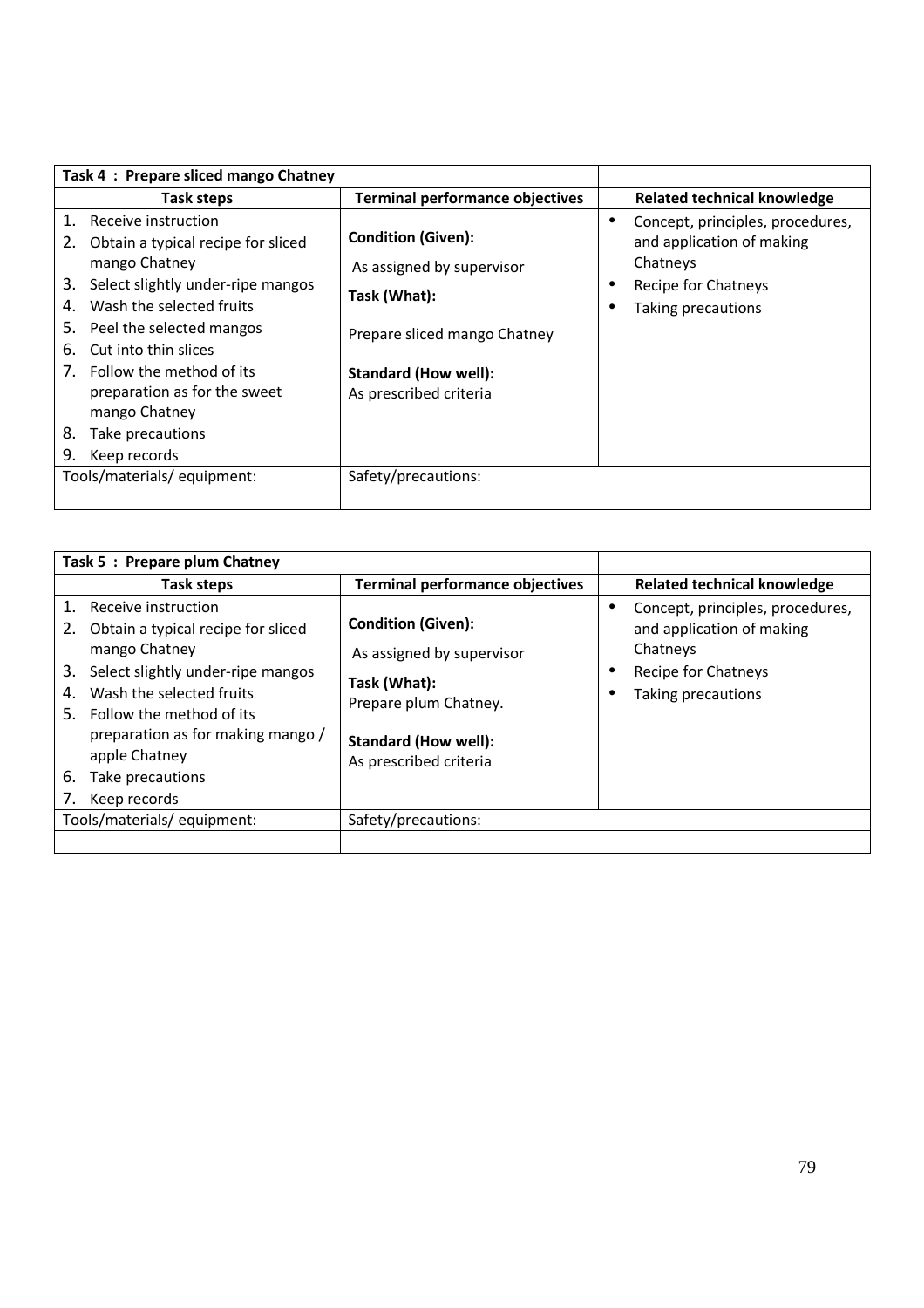| Task 6 : Prepare apple sauce                                                                                                                                                                                                                                                                                                                                     |                                                                                                                                                        |                                                                                                                        |
|------------------------------------------------------------------------------------------------------------------------------------------------------------------------------------------------------------------------------------------------------------------------------------------------------------------------------------------------------------------|--------------------------------------------------------------------------------------------------------------------------------------------------------|------------------------------------------------------------------------------------------------------------------------|
| Task steps                                                                                                                                                                                                                                                                                                                                                       | <b>Terminal performance objectives</b>                                                                                                                 | <b>Related technical knowledge</b>                                                                                     |
| Receive instruction<br>1.<br>Obtain recipe for apple sauce<br>2.<br>3.<br>Follow the methods for preparing<br>Chatneys<br>Maintain following criteria or<br>4.<br>conditions for making sauce:<br>Maintain at least 1 % acidity<br>acid to ensure its keeping quality<br>Use vinegar or glacial acetic acid<br>п<br>5.<br>Take precautions<br>Keep records<br>6. | <b>Condition (Given):</b><br>As assigned by supervisor<br>Task (What):<br>Prepare apple sauce<br><b>Standard (How well):</b><br>As prescribed criteria | Concept, principles, procedures,<br>and application of making<br>Chatneys<br>Recipe for Chatneys<br>Taking precautions |
| Tools/materials/equipment:                                                                                                                                                                                                                                                                                                                                       | Safety/precautions:                                                                                                                                    |                                                                                                                        |
|                                                                                                                                                                                                                                                                                                                                                                  | Apply GMP and GHP                                                                                                                                      |                                                                                                                        |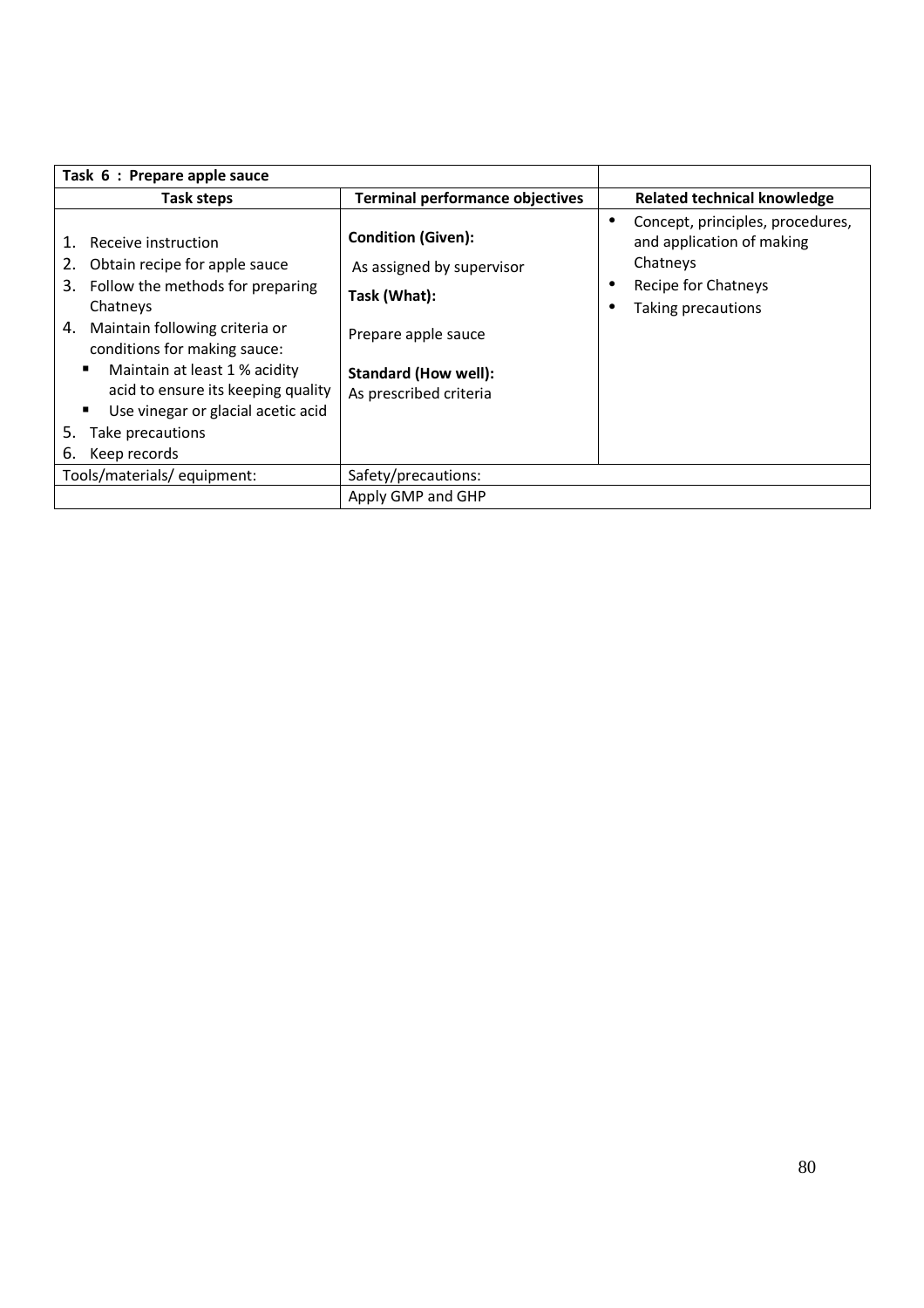| Task 7 : Prepare Mango pickle                                                                                                                                                                                                                                                                                                                                                                                                                                                                                                                                                                          |                                                                                                                                                                |                                                                                                                                               |
|--------------------------------------------------------------------------------------------------------------------------------------------------------------------------------------------------------------------------------------------------------------------------------------------------------------------------------------------------------------------------------------------------------------------------------------------------------------------------------------------------------------------------------------------------------------------------------------------------------|----------------------------------------------------------------------------------------------------------------------------------------------------------------|-----------------------------------------------------------------------------------------------------------------------------------------------|
| <b>Task steps</b>                                                                                                                                                                                                                                                                                                                                                                                                                                                                                                                                                                                      | <b>Terminal performance objectives</b>                                                                                                                         | <b>Related technical knowledge</b>                                                                                                            |
| 1. Receive instruction<br>2. Obtain recipe for mango pickle<br>3. Select fully developed but under-<br>ripe mango of a little sour variety<br>4. Wash the selected fruit<br>5. Cut the washed fruit longitudinally<br>with a stainless steel knife<br>6. Discard the stone<br>7. Prepare a 2 to 3 % salt solution<br>8. Put the slices immediately in the<br>salt solution to prevent blackening<br>of the cut surface<br>9. Mix the slices with common salt<br>powder<br>10. Put the salted mango slices in glass<br>jars<br>11. Keep them in the sun for 4 to 5<br>days or till the slices turn pale | <b>Condition (Given):</b><br>As assigned by supervisor<br>Task (What):<br><b>Prepare Mango pickle</b><br><b>Standard (How well):</b><br>As prescribed criteria | Concept, principles, procedures,<br>$\bullet$<br>and application of making<br>Chatneys<br>Recipe for Chatneys<br>٠<br>Taking precautions<br>٠ |
| yellow<br>12. Mix the spices as indicated in the<br>recipe to the pale yellow slices<br>13. Smear the slices with a little<br>mustard oil<br>14. Pack the slices in glass / jar<br>15. Cover with a thin layer of mustard<br>oil<br>16. Leave it for 2-3 weeks<br>17. [The pickle will be ready in 2-3<br>weeks]<br>18. Take precautions<br>19. Keep records                                                                                                                                                                                                                                           |                                                                                                                                                                |                                                                                                                                               |
| Tools/materials/ equipment:                                                                                                                                                                                                                                                                                                                                                                                                                                                                                                                                                                            | Safety/precautions:                                                                                                                                            |                                                                                                                                               |
|                                                                                                                                                                                                                                                                                                                                                                                                                                                                                                                                                                                                        |                                                                                                                                                                |                                                                                                                                               |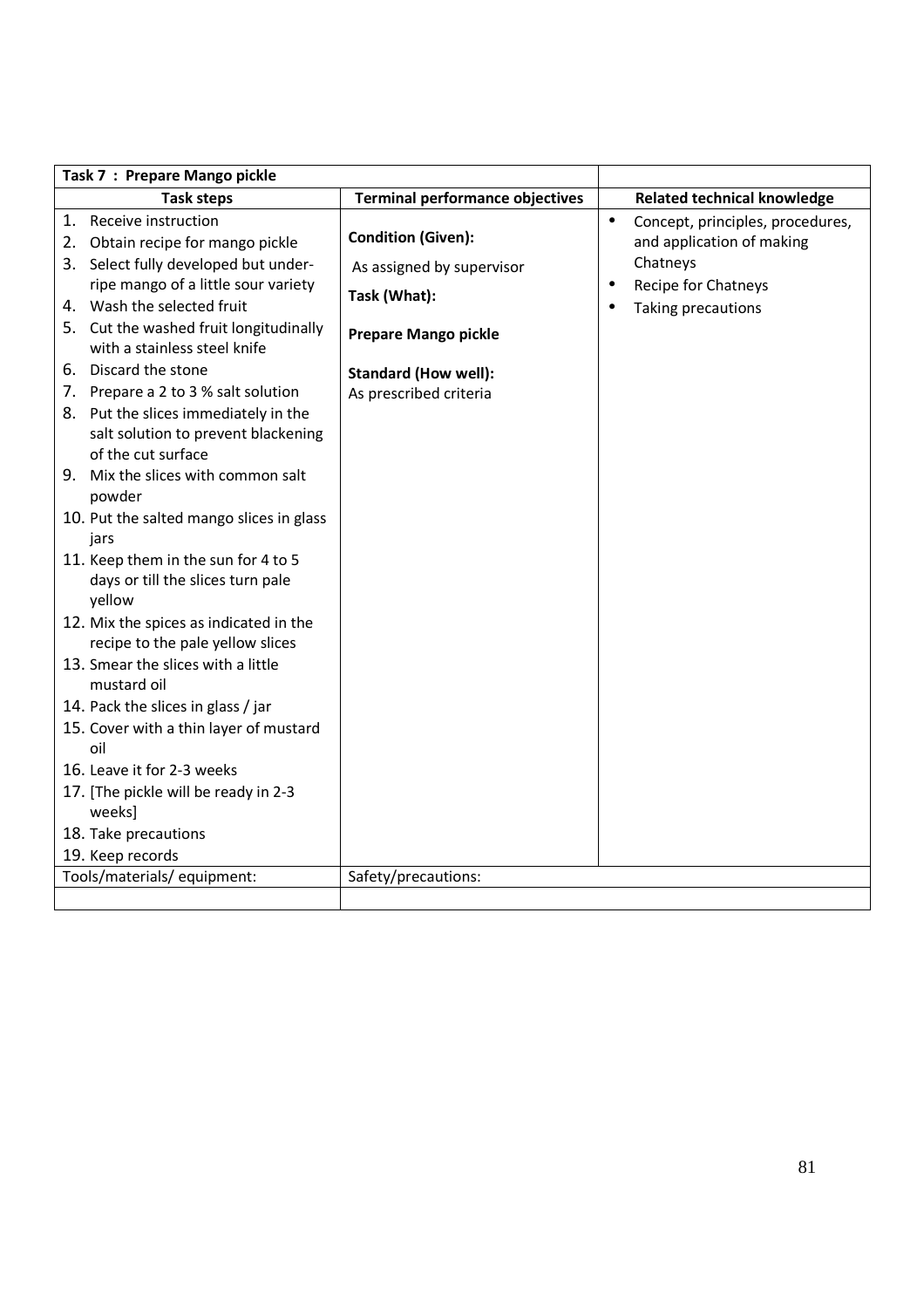| Task 8: Prepare lime and chilies pickle                                                                                                                                         |                                                                                                           |           |                                                                                                                        |
|---------------------------------------------------------------------------------------------------------------------------------------------------------------------------------|-----------------------------------------------------------------------------------------------------------|-----------|------------------------------------------------------------------------------------------------------------------------|
| <b>Task steps</b>                                                                                                                                                               | <b>Terminal performance objectives</b>                                                                    |           | <b>Related technical knowledge</b>                                                                                     |
| 1. Receive instruction<br>2. Select fully matured and juicy limes<br>with deep yellow skin<br>3. Keep greenish lime as such for a<br>few days to develop a deep yellow<br>color | <b>Condition (Given):</b><br>As assigned by supervisor<br>Task (What):<br>Prepare lime and chilies pickle | $\bullet$ | Concept, principles, procedures,<br>and application of making<br>Chatneys<br>Recipe for Chatneys<br>Taking precautions |
| 4. Select green chilies of good size<br>5. Wash lime and chilies thoroughly in<br>cold water                                                                                    | <b>Standard (How well):</b><br>As prescribed criteria                                                     |           |                                                                                                                        |
| 6. Remove the stalks of green chilies<br>without injuring their caps                                                                                                            |                                                                                                           |           |                                                                                                                        |
| 7. Cut the limes into halves or<br>quarters depending upon their size                                                                                                           |                                                                                                           |           |                                                                                                                        |
| 8. Add salt in layers (@ 1 kg of<br>powered salt for every 4 kg of limes<br>and chilies) and fill in clean and dry<br>jars                                                      |                                                                                                           |           |                                                                                                                        |
| 9. Cover the salted limes and chilies<br>with lime juice by squeezing some<br>fresh limes                                                                                       |                                                                                                           |           |                                                                                                                        |
| 10. Keep the jar in sun for about a<br>week                                                                                                                                     |                                                                                                           |           |                                                                                                                        |
| 11. (In this process the lime becomes<br>soft and the skin turns brown: the<br>green color of chilies turns brown.<br>At this stage the pickle is ready for<br>use)             |                                                                                                           |           |                                                                                                                        |
| 12. Cover the top surface with a thin<br>layer of mustard oil to keep off the<br>moisture from the pickle                                                                       |                                                                                                           |           |                                                                                                                        |
| 13. Alter the proportion of chilly and<br>lime according to the taste.<br>14. Take precautions                                                                                  |                                                                                                           |           |                                                                                                                        |
| 15. Keep records                                                                                                                                                                |                                                                                                           |           |                                                                                                                        |
| Tools/materials/ equipment:                                                                                                                                                     | Safety/precautions:                                                                                       |           |                                                                                                                        |
|                                                                                                                                                                                 |                                                                                                           |           |                                                                                                                        |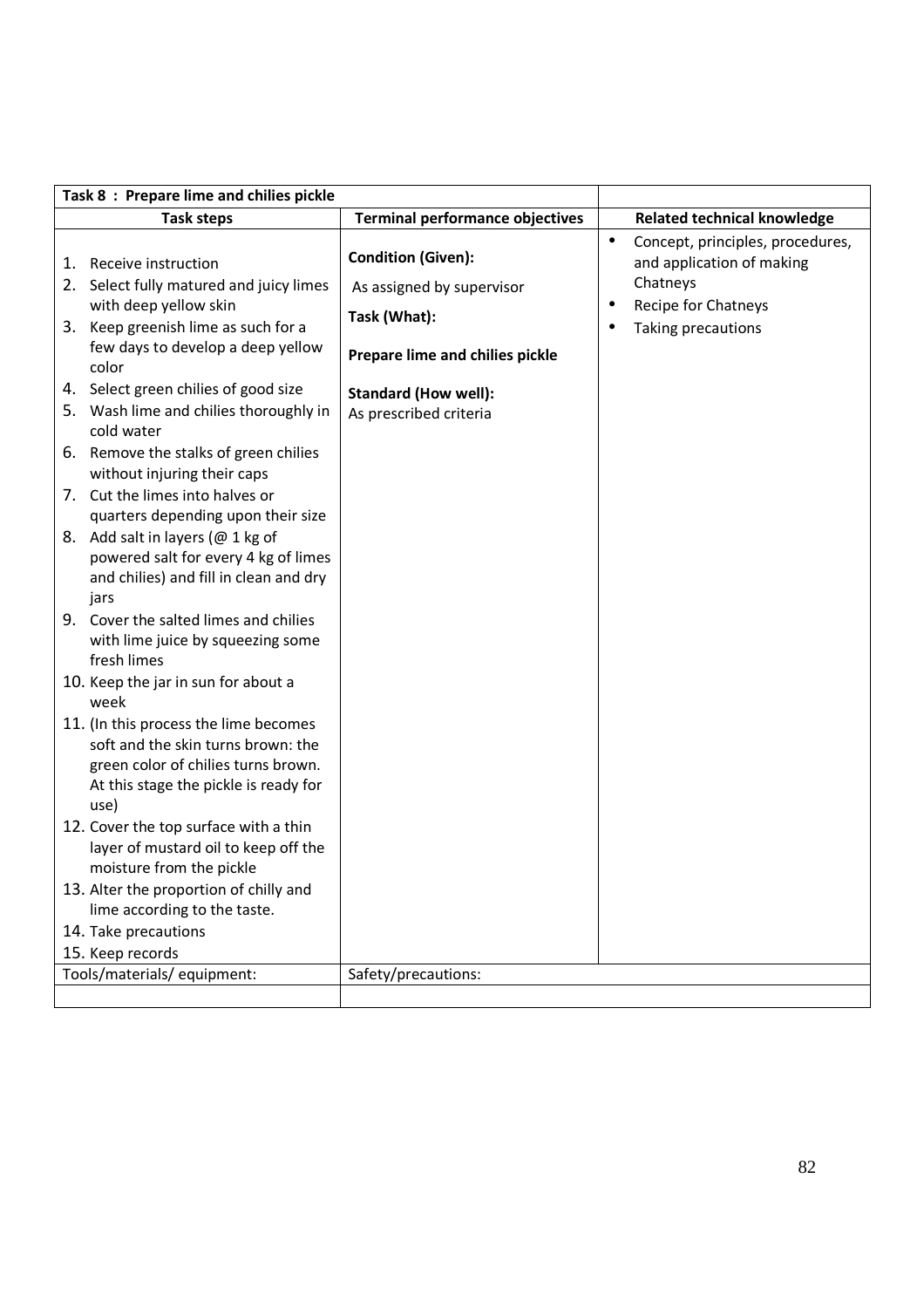## **Sub module 4. Natural Fruit Juices, Squashes**

**Description**: It deals with the knowledge and skills related to the processing of fruit juice and squashes. It consists of tasks related to the processing of fruit juice and squashes. Each task structure consists of steps, terminal performance objective, and minimum related technical knowledge necessary to carry out that very task in a competent/ professional manner.

**Objectives:** After its completion the trainees will be able:

- To prepare juice by different common fruits
- To prepare squash by different common fruits
- To prepare lime juice cordial
- To prepare squash of different fruits

- 1. Prepare apple juice
- 2. Pasteurize by overflow method
- 3. Prepare orange juice
- 4. Prepare pineapple juice
- 5. Prepare orange squash
- 6. Prepare lemon squash
- 7. Prepare lime juice cordial
- 8. Prepare pineapple squash
- 9. Prepare mango squash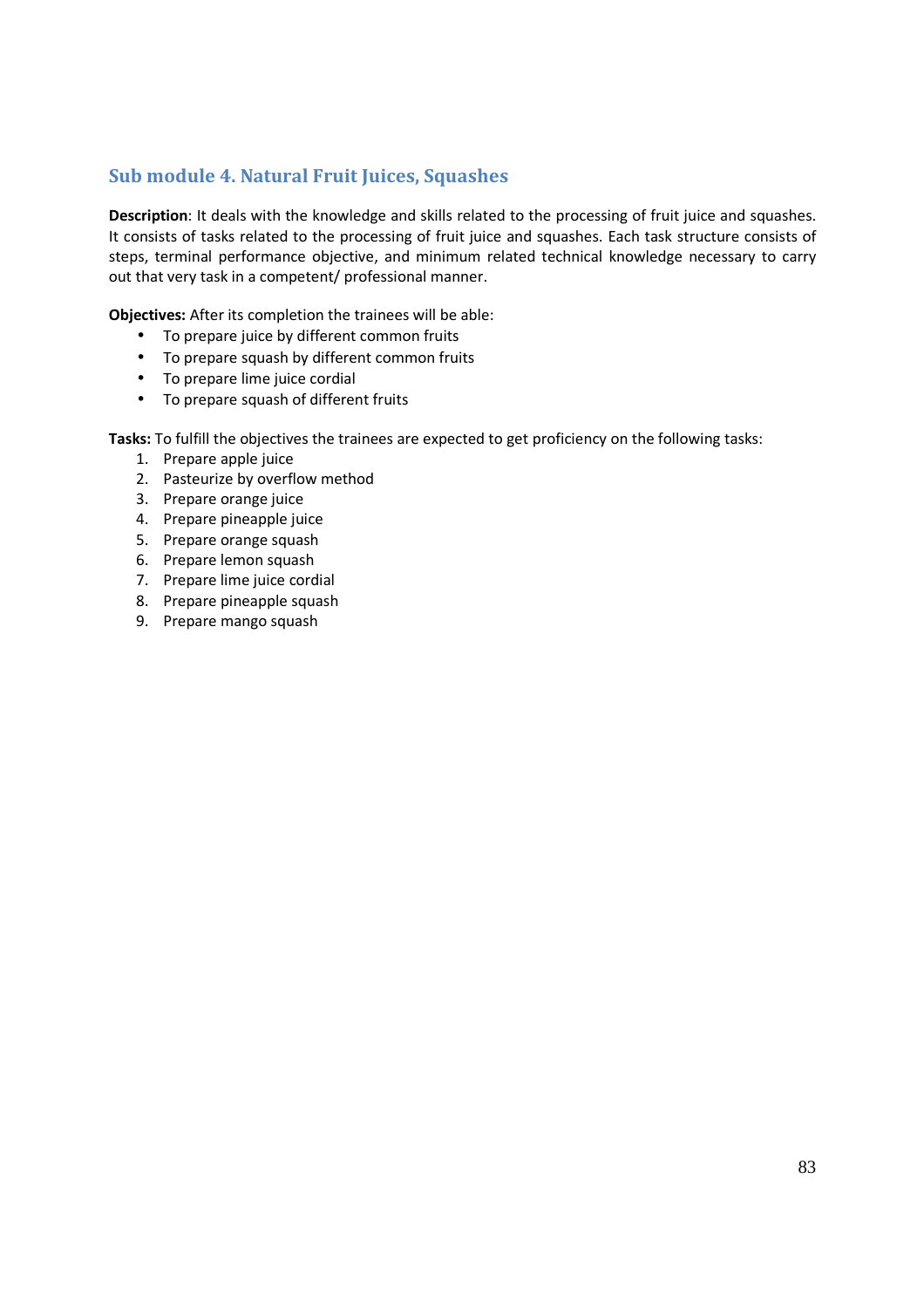| Task 1 : Prepare apple juice                                         |                                        |                                                  |
|----------------------------------------------------------------------|----------------------------------------|--------------------------------------------------|
| <b>Task steps</b>                                                    | <b>Terminal performance objectives</b> | <b>Related technical knowledge</b>               |
| Receive instruction<br>1.                                            |                                        | Concept, principles, procedures,<br>$\bullet$    |
| 2. Wash apples with weak solution of                                 | <b>Condition (Given):</b>              | and application of making Apple                  |
| hydrochloric acid [50 ml acid in 1                                   | As assigned by supervisor              | juice                                            |
| liter water] to remove any arsenic                                   |                                        | Cleaning agents<br>٠                             |
| and lead spray residues                                              | Task (What):                           | Using aluminum vessels for small<br>$\bullet$    |
| Crush them in an small pieses<br>3.                                  | Prepare apple juice                    | - scale production [Never use                    |
| Place the pieces in a basket press<br>4.                             |                                        | iron or copper containers.]                      |
| Press the pieces to get the juice<br>5.                              | <b>Standard (How well):</b>            | Heating the filtered juice to 82 to<br>$\bullet$ |
| Collect the juice in a non-<br>6.                                    | As prescribed criteria                 | 85°C and fill hot into previously                |
| corrodible vessel                                                    |                                        | cleaned colored bottles,                         |
| 7. Use aluminum vessels for small -                                  |                                        | Pasteurizing* by the overflow<br>$\bullet$       |
| scale production [Never use iron or                                  |                                        | method for 30 minutes at 79 <sup>°</sup> C:      |
| copper containers.]                                                  |                                        | Sealing the bottles of juice<br>$\bullet$        |
| 8. Strain the juice through coarse                                   |                                        | Taking precautions<br>٠                          |
| cloth to remove fruit tissues etc.                                   |                                        |                                                  |
| 9. Heat the filtered juice to 82 to $85^{\circ}$ C                   |                                        |                                                  |
| and fill hot into previously cleaned                                 |                                        |                                                  |
| colored bottles,                                                     |                                        |                                                  |
| 10. Pasteurize* by the overflow                                      |                                        |                                                  |
| method for 30 minutes at 82 <sup>°</sup> C.                          |                                        |                                                  |
| (92 <sup>°</sup> C for 1 minutes keep to settle                      |                                        |                                                  |
| and separate upper clear layer)                                      |                                        |                                                  |
| 11. Close the bottles immediately                                    |                                        |                                                  |
| using crow corks                                                     |                                        |                                                  |
| 12. Wash the inner part of the crow                                  |                                        |                                                  |
| corks (like the cover of soft drinks                                 |                                        |                                                  |
| and beers) with alcohol before                                       |                                        |                                                  |
| using.                                                               |                                        |                                                  |
| 13. Seal the bottles of juice                                        |                                        |                                                  |
| 14. Cool the sealed bottles of juice<br>immediately using cold water |                                        |                                                  |
| 15. Wipe bottles dry                                                 |                                        |                                                  |
|                                                                      |                                        |                                                  |
| 16. Label the product                                                |                                        |                                                  |
| 17. Keep in a cool dry place                                         |                                        |                                                  |
| 18. Take precautions                                                 |                                        |                                                  |
| 19. Keep records                                                     |                                        |                                                  |
| Tools/materials/ equipment:                                          | Safety/precautions:                    |                                                  |
|                                                                      | Apply GMP and GHP                      |                                                  |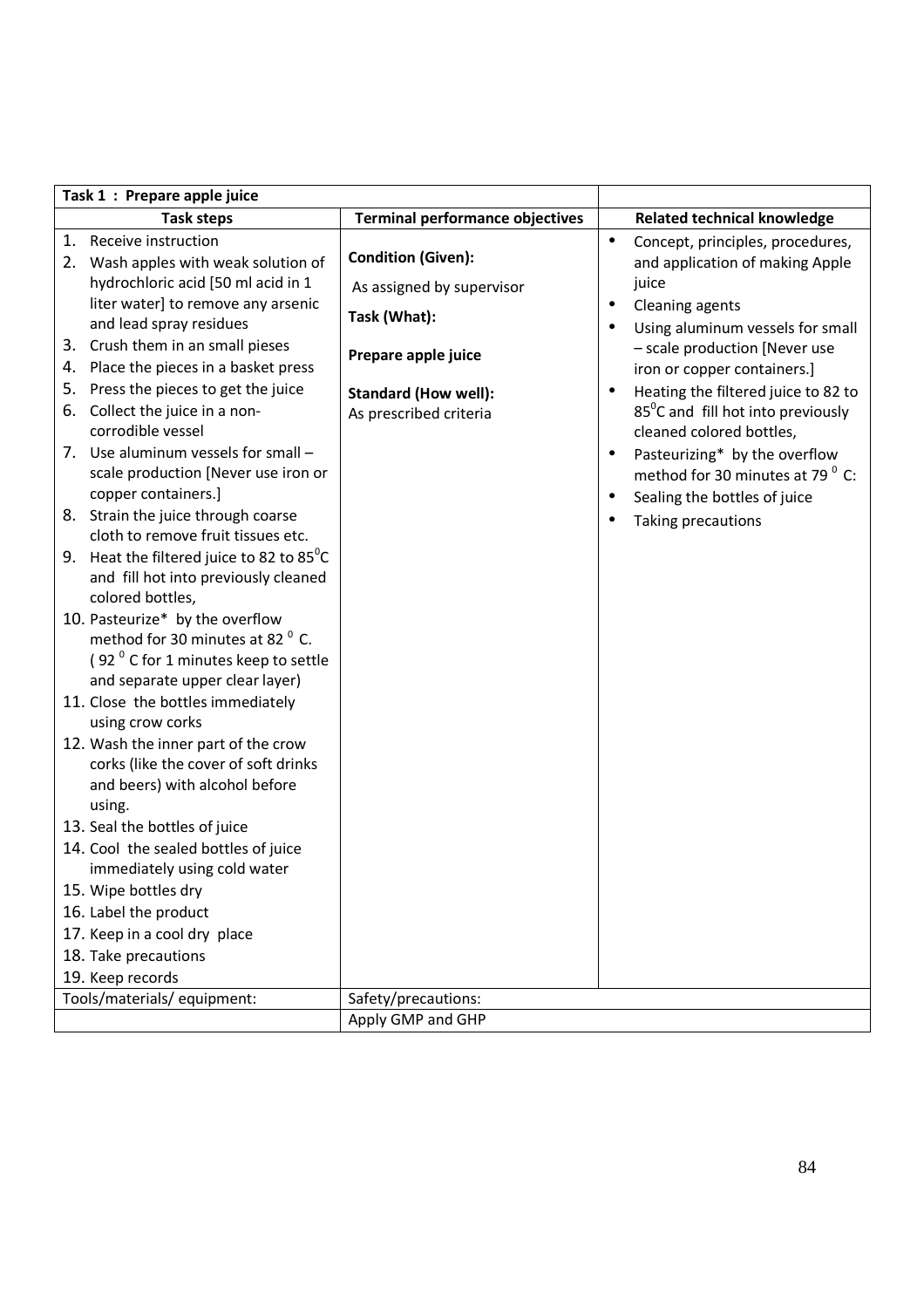|          | Task 2 : Pasteurize by overflow method*                                                                                                                                                                                                                               |                                                                                                        |                                                                                                                                                    |
|----------|-----------------------------------------------------------------------------------------------------------------------------------------------------------------------------------------------------------------------------------------------------------------------|--------------------------------------------------------------------------------------------------------|----------------------------------------------------------------------------------------------------------------------------------------------------|
|          | <b>Task steps</b>                                                                                                                                                                                                                                                     | <b>Terminal performance objectives</b>                                                                 | <b>Related technical knowledge</b>                                                                                                                 |
| 1.<br>2. | Receive instruction<br>Heat the juice to a temperature<br>about 2.5 higher than the<br>pasteurization temperature                                                                                                                                                     | <b>Condition (Given):</b><br>As assigned by supervisor                                                 | Concept, principles, procedures,<br>$\bullet$<br>and application of pasteurization<br>by overflow method<br>Heat and time requirement<br>$\bullet$ |
|          | 3. Fill the juice into hot sterilized<br>bottles up to the brim, taking care<br>to see that during filling and<br>sealing, the temperature of the<br>juice does not fall below the<br>pasteurization temperature. [The                                                | Task (What):<br>Pasteurize by overflow method<br><b>Standard (How well):</b><br>As prescribed criteria | Taking precautions<br>Keeping records                                                                                                              |
|          | bottles should be hot at the time of<br>filling to safeguard against a fall in<br>temperature of the juice and to<br>prevent breakage of bottles.]                                                                                                                    |                                                                                                        |                                                                                                                                                    |
| 4.       | Pasteurize the sealed bottles at a<br>temperature of 2.5 lower than the<br>filling and sealing temperature (for<br>example for apple juice it is filled at<br>82 $^0$ C and pasteurized at 82 $^0$ C.                                                                 |                                                                                                        |                                                                                                                                                    |
| 5.<br>6. | Cool the bottles after<br>pasteurization [Upon cooling, the<br>juice contracts leaving a small head<br>space which does not contain any<br>air] (Various juices such as apple,<br>grapes, pineapples etc. can be<br>preserved using this method.)<br>Take precautions |                                                                                                        |                                                                                                                                                    |
| 7.       | Keep records<br>Tools/materials/ equipment:                                                                                                                                                                                                                           | Safety/precautions:                                                                                    |                                                                                                                                                    |
|          |                                                                                                                                                                                                                                                                       | Apply GMP and GHP                                                                                      |                                                                                                                                                    |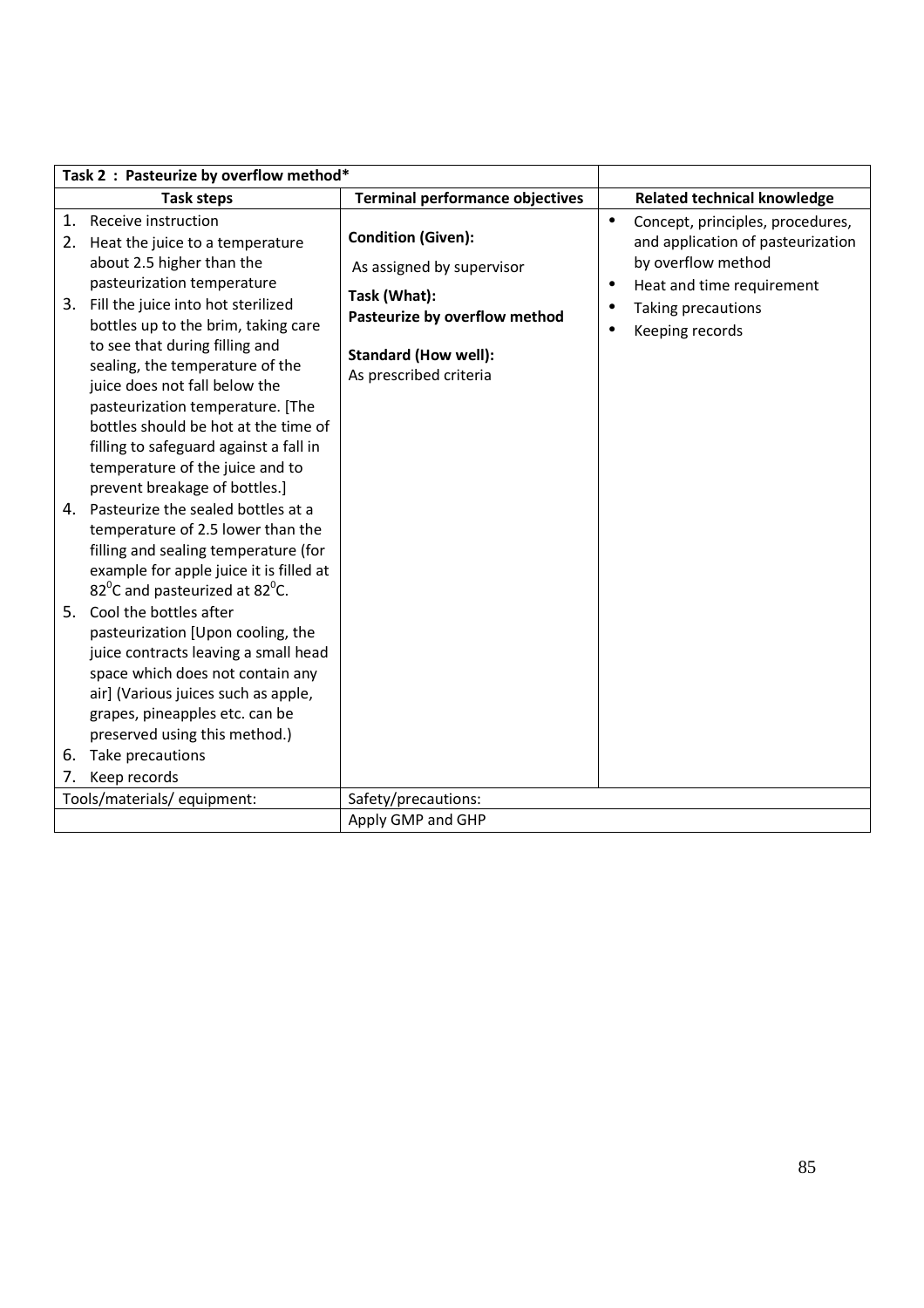| Task 3 : Prepare orange juice |                                                                                                                                                                                                                                                                                                                                                                                                                                                                                                                                                                                        |                                                                                                                                                         |                                                                                                                                                                                                                                                                                                |
|-------------------------------|----------------------------------------------------------------------------------------------------------------------------------------------------------------------------------------------------------------------------------------------------------------------------------------------------------------------------------------------------------------------------------------------------------------------------------------------------------------------------------------------------------------------------------------------------------------------------------------|---------------------------------------------------------------------------------------------------------------------------------------------------------|------------------------------------------------------------------------------------------------------------------------------------------------------------------------------------------------------------------------------------------------------------------------------------------------|
|                               | <b>Task steps</b>                                                                                                                                                                                                                                                                                                                                                                                                                                                                                                                                                                      | <b>Terminal performance objectives</b>                                                                                                                  | <b>Related technical knowledge</b>                                                                                                                                                                                                                                                             |
| 1.<br>2.<br>3.<br>4.<br>6.    | Receive instruction<br>Select the oranges which are fully<br>ripe and of full season for<br>extracting juice<br>Extract juice<br>Reduce bitterness in the juice by<br>extracting the juice from the<br>segment dipped in 2 percent<br>boiling alkali (sodium hydroxide)<br>for 30 to 60 seconds to remove the<br>outer cover covering of the<br>segments and the fibrous<br>materials, which cause bitterness in<br>the juice when juice is extracted<br>from the segments in a screw type<br>juice extractor<br>5. Pasteurize the juice with juice<br>pasteurizer<br>Take precautions | <b>Condition (Given):</b><br>As assigned by supervisor<br>Task (What):<br>Prepare orange juice<br><b>Standard (How well):</b><br>As prescribed criteria | Concept, principles, procedures,<br>$\bullet$<br>and application of making orange<br>juice<br>Scope and importance<br>Type of juice/classification and<br>grading criteria<br>Selection criteria of fruits<br>Concept and needs of<br>Pasteurization.<br>Taking precautions<br>Keeping records |
| 7.                            | Keep records                                                                                                                                                                                                                                                                                                                                                                                                                                                                                                                                                                           |                                                                                                                                                         |                                                                                                                                                                                                                                                                                                |
|                               | Tools/materials/equipment:                                                                                                                                                                                                                                                                                                                                                                                                                                                                                                                                                             | Safety/precautions:                                                                                                                                     |                                                                                                                                                                                                                                                                                                |
|                               |                                                                                                                                                                                                                                                                                                                                                                                                                                                                                                                                                                                        | Apply GMP and GHP                                                                                                                                       |                                                                                                                                                                                                                                                                                                |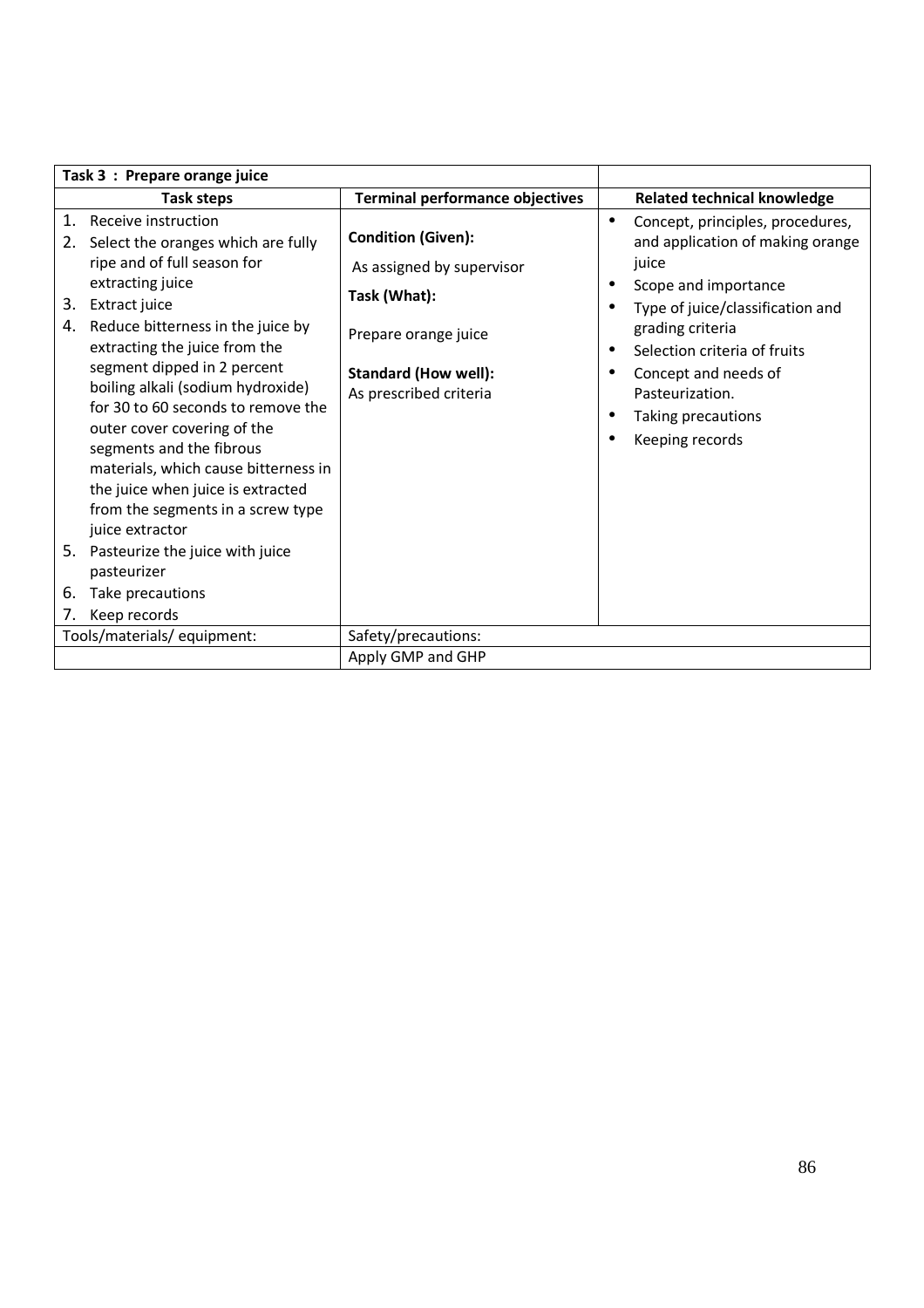| Task 4 : Prepare pineapple juice                                                                                                                                                                      |                                                                                                   |                                                                                                                                                                                                                          |
|-------------------------------------------------------------------------------------------------------------------------------------------------------------------------------------------------------|---------------------------------------------------------------------------------------------------|--------------------------------------------------------------------------------------------------------------------------------------------------------------------------------------------------------------------------|
| <b>Task steps</b>                                                                                                                                                                                     | <b>Terminal performance objectives</b>                                                            | <b>Related technical knowledge</b>                                                                                                                                                                                       |
| 1. Receive instruction<br>2. Select / obtain the fruits<br>3. Wash the fruits<br>4. De-crown the fruits with a sharp<br>twist<br>5. Peel the fruits with a stainless steel<br>knife                   | <b>Condition (Given):</b><br>As assigned by supervisor<br>Task (What):<br>Prepare pineapple juice | Concept, need,<br>$\bullet$<br>principle/procedures of<br>preparing and application of<br>pineapple juice<br>Pineapple juice is usually<br>$\bullet$<br>prepared as a by- product in the<br>canning of pineapple pieces. |
| 6. Remove the eyes using a sharp V-<br>shaped stainless steel knife<br>7. Discard the damaged portions<br>8. Cut the sound portion into pieces<br>9. Pass them through a pulper or juice<br>extractor | <b>Standard (How well):</b><br>As prescribed criteria                                             | Entire fruits or even scrapings<br>and cores can be used for the<br>extraction of the juice.<br>Precautions to be taken<br>$\bullet$                                                                                     |
| 10. Wrap the prepared fruit in a thick<br>cloth                                                                                                                                                       |                                                                                                   |                                                                                                                                                                                                                          |
| 11. Press out the juice using a small<br>basket press.                                                                                                                                                |                                                                                                   |                                                                                                                                                                                                                          |
| 12. Filter the juice through a muslin<br>cloth.                                                                                                                                                       |                                                                                                   |                                                                                                                                                                                                                          |
| 13. Treat the juice thus obtained with<br>sugar by adding a little sugar (@ 60<br>g per kg)                                                                                                           |                                                                                                   |                                                                                                                                                                                                                          |
| 14. Strain again                                                                                                                                                                                      |                                                                                                   |                                                                                                                                                                                                                          |
| 15. Heat the prepared juice rapidly to<br>$82 - 85$ <sup>o</sup> C                                                                                                                                    |                                                                                                   |                                                                                                                                                                                                                          |
| 16. Pour it hot into plain cans leaving<br>0.6 cm head space.                                                                                                                                         |                                                                                                   |                                                                                                                                                                                                                          |
| 17. Seal it immediately and                                                                                                                                                                           |                                                                                                   |                                                                                                                                                                                                                          |
| 18. Process it in boiling water as for<br>canning of pineapple chunks                                                                                                                                 |                                                                                                   |                                                                                                                                                                                                                          |
| 19. Follow the overflow method for<br>filling in bottles                                                                                                                                              |                                                                                                   |                                                                                                                                                                                                                          |
| 20. Take precautions                                                                                                                                                                                  |                                                                                                   |                                                                                                                                                                                                                          |
| 21. Keep records                                                                                                                                                                                      |                                                                                                   |                                                                                                                                                                                                                          |
| Tools/materials/ equipment:                                                                                                                                                                           | Safety/precautions:                                                                               |                                                                                                                                                                                                                          |
|                                                                                                                                                                                                       | conditions.                                                                                       | Be careful to carry out the wine making process under most hygienic                                                                                                                                                      |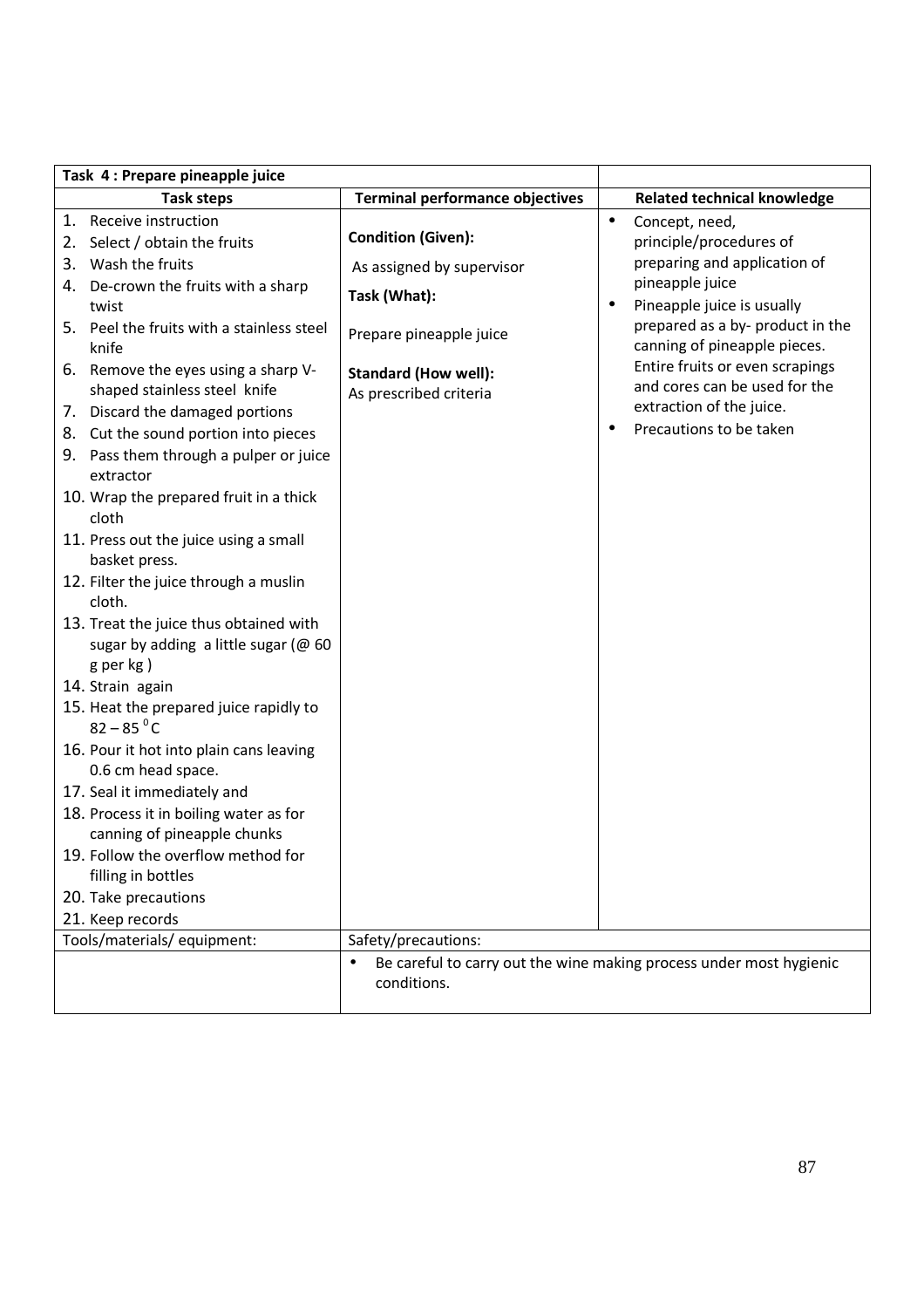| Task 5 : Prepare orange squash                                                                                                                                                                                                                                                                                                                                                                                                                                                                                                                                                                                                                                          |                                                                                                                             |                                                                                                                                                                                                                                                                   |
|-------------------------------------------------------------------------------------------------------------------------------------------------------------------------------------------------------------------------------------------------------------------------------------------------------------------------------------------------------------------------------------------------------------------------------------------------------------------------------------------------------------------------------------------------------------------------------------------------------------------------------------------------------------------------|-----------------------------------------------------------------------------------------------------------------------------|-------------------------------------------------------------------------------------------------------------------------------------------------------------------------------------------------------------------------------------------------------------------|
| <b>Task steps</b>                                                                                                                                                                                                                                                                                                                                                                                                                                                                                                                                                                                                                                                       | <b>Terminal performance</b><br>objectives                                                                                   | <b>Related technical knowledge</b>                                                                                                                                                                                                                                |
| 1. Select / obtain fully ripe<br>oranges                                                                                                                                                                                                                                                                                                                                                                                                                                                                                                                                                                                                                                | <b>Condition (Given):</b>                                                                                                   | Concept, need, principle, procedures of<br>$\bullet$<br>preparing and application of orange                                                                                                                                                                       |
| 2. Prepare fruits by wash, Peel,<br>Remove the fibrous rag,<br>3. Pass the segments through a<br>screw - type juice extractor.<br>4. Mix sugar, citric acid and<br>water in correct proportions<br>5. Perform heating.<br>Cool the syrup slightly<br>6.<br>7. Filter it through cloth.<br>8. Blend the clean syrup with the<br>juice<br>9. Add peel emulsion or orange<br>essence, edible food grade<br>colors<br>10. Add the filtrate (color solution)<br>as required.<br>11. Add preservative<br>12. Fill the squash.<br>13. Close the bottles using a bottle<br>sealer.<br>14. Wash the sealed bottles<br>15. Dry the sealed bottles<br>16. label the sealed bottles | As assigned by supervisor<br>Task (What):<br>Prepare orange squash<br><b>Standard (How well):</b><br>As prescribed criteria | squash<br>Types of squashes which have a<br>$\bullet$<br>potential market are orange, lemon,<br>pineapple and mongo<br>Recipe- presented is based on 10 kg<br>$\bullet$<br>juice, this can be changed on the basis of<br>the amount of juice thorough calculation |
| 17. Take precautions                                                                                                                                                                                                                                                                                                                                                                                                                                                                                                                                                                                                                                                    |                                                                                                                             |                                                                                                                                                                                                                                                                   |
| 18. Keep records                                                                                                                                                                                                                                                                                                                                                                                                                                                                                                                                                                                                                                                        |                                                                                                                             |                                                                                                                                                                                                                                                                   |
| Tools/materials/ equipment:<br><b>Note</b>                                                                                                                                                                                                                                                                                                                                                                                                                                                                                                                                                                                                                              | Safety/precautions:                                                                                                         |                                                                                                                                                                                                                                                                   |
| Recipe                                                                                                                                                                                                                                                                                                                                                                                                                                                                                                                                                                                                                                                                  |                                                                                                                             |                                                                                                                                                                                                                                                                   |
|                                                                                                                                                                                                                                                                                                                                                                                                                                                                                                                                                                                                                                                                         |                                                                                                                             |                                                                                                                                                                                                                                                                   |

| <b>Recipe</b>                             |                  |                   |
|-------------------------------------------|------------------|-------------------|
|                                           |                  |                   |
| Ingredients                               | 25% Juice        | 33 1/3% Juice     |
|                                           | $45^0$ Brix      | $45^{\circ}$ Brix |
|                                           | 1.5% Acidity     | 1.5 % Acidity     |
| Orange Juice, 10 <sup>°</sup> Brix, 0.8 % | 10 kg            | 10 <sub>kg</sub>  |
| acidity                                   |                  |                   |
| Sugar                                     | 16.5 kg          | 12.1 kg           |
| Citric acid                               | 100 <sub>g</sub> | 350 <sub>g</sub>  |
| Water                                     | 13 lit.          | 7.5 lit.          |
| Orange essence and color                  | As required      | As required       |
| Preservative (KMS)                        | 25g              | 18 <sub>g</sub>   |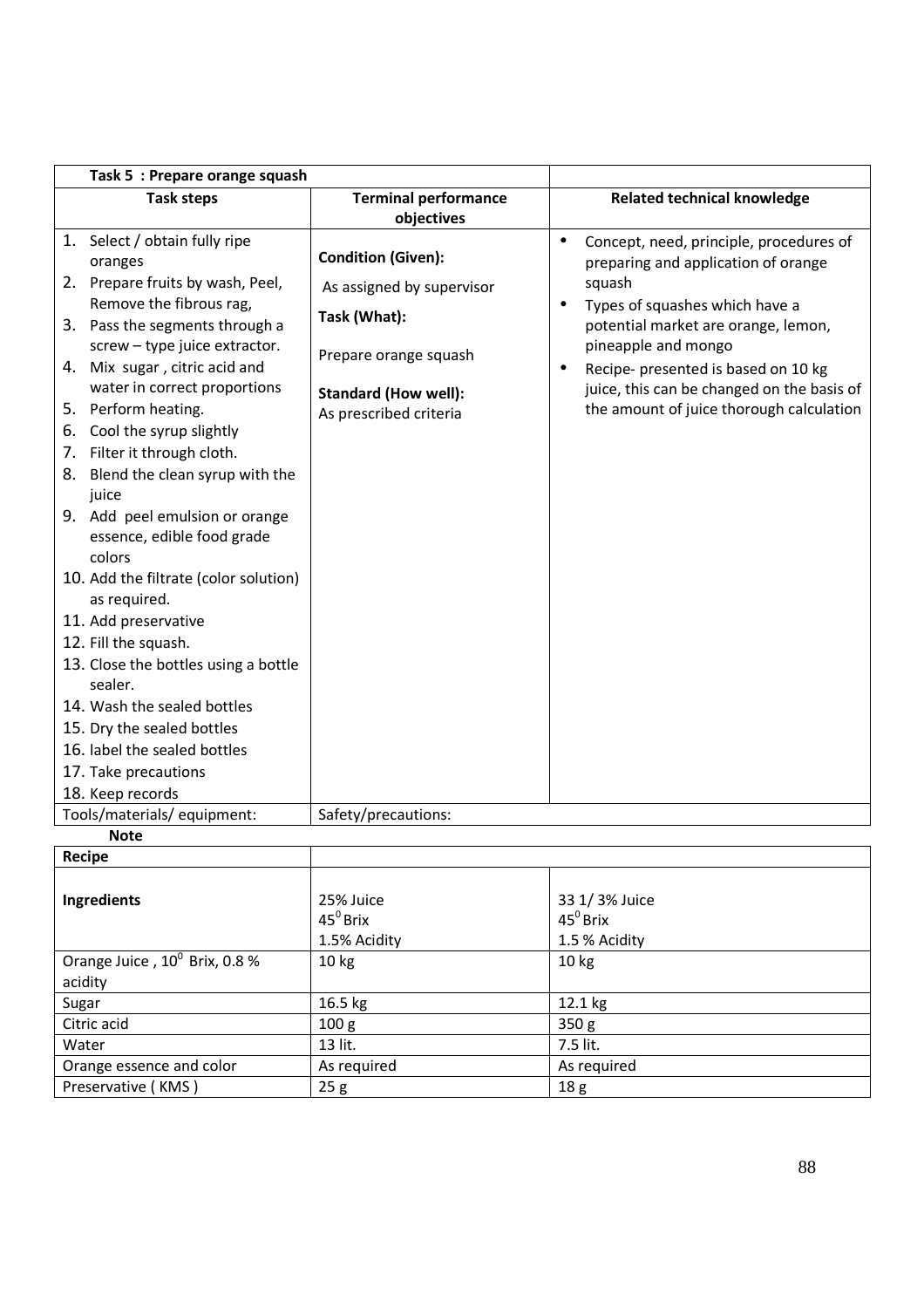| Task 6 : Prepare lemon squash                                                                                                                                                                                                                                                                                                                                                                   |                                                                                                                                                         |                                                                                                                                                                                                                                                                                                |
|-------------------------------------------------------------------------------------------------------------------------------------------------------------------------------------------------------------------------------------------------------------------------------------------------------------------------------------------------------------------------------------------------|---------------------------------------------------------------------------------------------------------------------------------------------------------|------------------------------------------------------------------------------------------------------------------------------------------------------------------------------------------------------------------------------------------------------------------------------------------------|
| <b>Task steps</b>                                                                                                                                                                                                                                                                                                                                                                               | <b>Terminal performance</b><br>objectives                                                                                                               | <b>Related technical knowledge</b>                                                                                                                                                                                                                                                             |
| Receive instruction<br>$\mathbf{1}$ .<br>Select the fruits<br>2.<br>Clean the fruits<br>3.<br>Half the fruits<br>4.<br>Extract juice<br>5.<br>Filter the extracted juice<br>6.<br>through cloth<br>7. obtain the clear lemon juice(the<br>clear juice is now ready to make<br>into squash)<br>8. Follow the remaining steps as<br>for orange squash.<br>9. Take precautions<br>10. Keep records | <b>Condition (Given):</b><br>As assigned by supervisor<br>Task (What):<br>Prepare lemon squash<br><b>Standard (How well):</b><br>As prescribed criteria | Concept, principle, procedures, and<br>$\bullet$<br>application of preparing lemon squash<br>Different kinds of citrus fruits like<br>lemon, lime, citron etc. can be mixed to<br>prepare lemon squash.<br>Selecting, cleaning, and halving the<br>fruits<br>Recipe<br>Precautions to be taken |
| Tools/materials/ equipment:                                                                                                                                                                                                                                                                                                                                                                     | Safety/precautions:                                                                                                                                     |                                                                                                                                                                                                                                                                                                |
|                                                                                                                                                                                                                                                                                                                                                                                                 | $\bullet$<br>conditions.                                                                                                                                | Be careful to carry out the wine making process under most hygienic                                                                                                                                                                                                                            |
| <b>Note: Recipe</b>                                                                                                                                                                                                                                                                                                                                                                             |                                                                                                                                                         |                                                                                                                                                                                                                                                                                                |
| Ingredients                                                                                                                                                                                                                                                                                                                                                                                     | 25% Juice<br>$45^{\circ}$ Brix<br>1.5% Acidity                                                                                                          | 33 1/3% Juice<br>$45^0$ Briix<br>1.5 % Acidity                                                                                                                                                                                                                                                 |
| Juice, 10 <sup>0</sup> Brix, 5% acidity                                                                                                                                                                                                                                                                                                                                                         | 10 kg                                                                                                                                                   | 10 kg                                                                                                                                                                                                                                                                                          |
| Sugar                                                                                                                                                                                                                                                                                                                                                                                           | 17 kg                                                                                                                                                   | 12.5 kg                                                                                                                                                                                                                                                                                        |

Citric acid  $100 g$   $-$ Water 2.5 lit.

Preservative (KMS)

Lemon essence and color As required<br>
Preservative (KMS) 25 g<br>
25 g<br>
25 g<br>
25 g<br>
25 g<br>
25 g<br>
25 g<br>
25 g<br>
25 g<br>
25 g<br>
25 g<br>
25 g<br>
25 g<br>
25 g<br>
25 g<br>
25 g<br>
25 g<br>
26 cm = 2.0 g<br>
25 g<br>
26 cm = 2.0 g<br>
26 g<br>
26 g<br>
26 g<br>
26 g<br>
20 g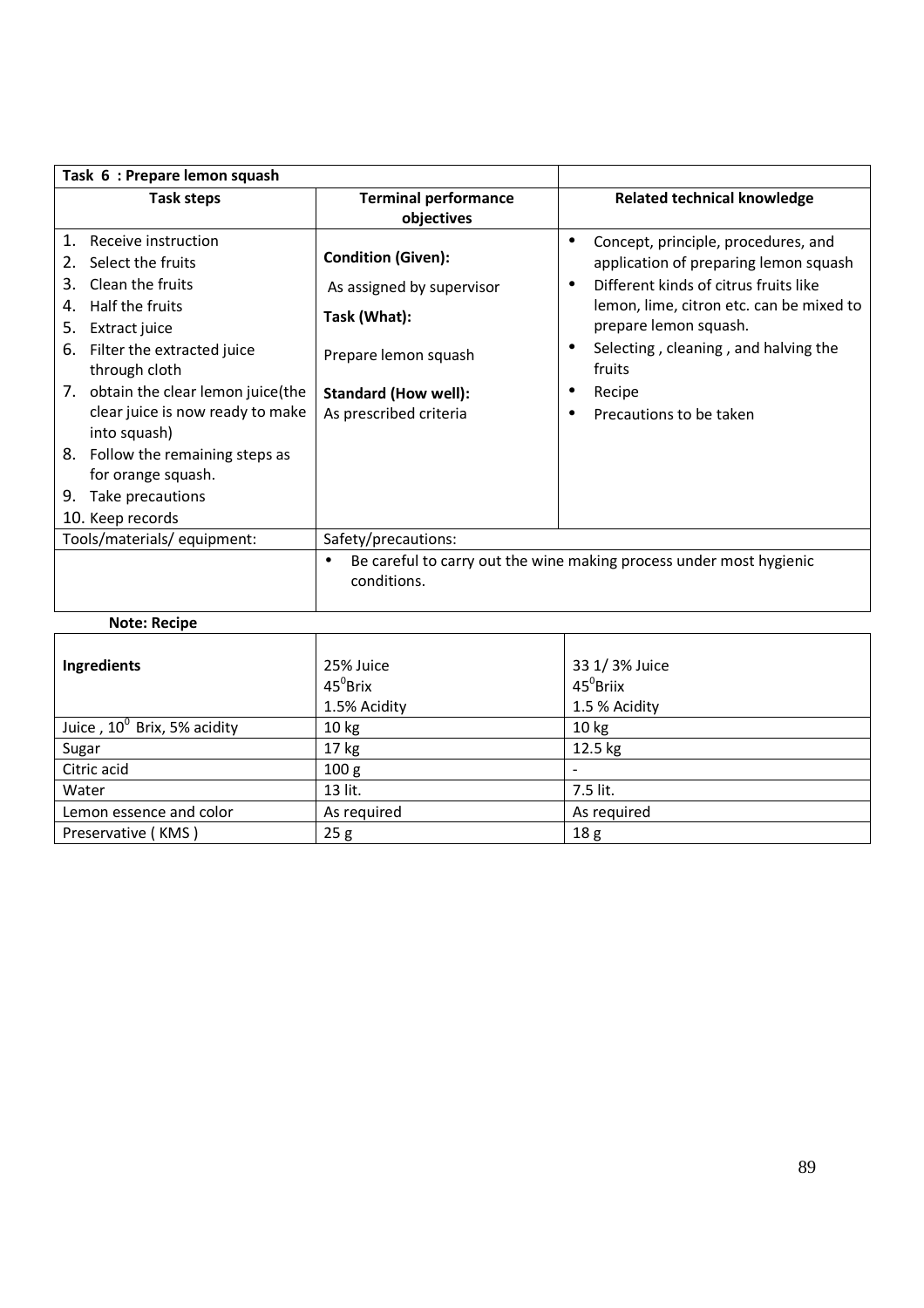| Task 7 : Prepare lime juice cordial                                                                                                                                                                                                                                                                                                                                                                                                                                                                  |                                                                                                                                                               |                                                                                                                                                                                                                                                                                                          |
|------------------------------------------------------------------------------------------------------------------------------------------------------------------------------------------------------------------------------------------------------------------------------------------------------------------------------------------------------------------------------------------------------------------------------------------------------------------------------------------------------|---------------------------------------------------------------------------------------------------------------------------------------------------------------|----------------------------------------------------------------------------------------------------------------------------------------------------------------------------------------------------------------------------------------------------------------------------------------------------------|
| <b>Task steps</b>                                                                                                                                                                                                                                                                                                                                                                                                                                                                                    | <b>Terminal performance</b><br>objectives                                                                                                                     | <b>Related technical knowledge</b>                                                                                                                                                                                                                                                                       |
| Receive instruction<br>1.<br>2.<br>Preserve Lime juice [which is<br>stored in large carboys (plastic<br>containers)] by adding KMS at<br>the rate of 62 g per 50 kg of<br>juice.<br>3. Settle juices gradually [the<br>sediment forms a compact layer<br>at the bottom, leaving a clear<br>juice at the top.]<br>4. Leave it for 2 to 3 months<br>Make cordial from the clear<br>5.<br>juice thus obtained following<br>the method already described<br>Take precautions<br>6.<br>Keep records<br>7. | <b>Condition (Given):</b><br>As assigned by supervisor<br>Task (What):<br>Prepare lime juice cordial<br><b>Standard (How well):</b><br>As prescribed criteria | Concept, principle, procedures, and<br>٠<br>application of preparing lime juice<br>cordial<br>Scope and importance<br>Preserving Lime juice [which is stored<br>in large carboys (plastic containers)] by<br>adding KMS at the rate of 62 g per 50<br>kg of juice.<br>Recipe:<br>Precautions to be taken |
| Tools/materials/equipment:                                                                                                                                                                                                                                                                                                                                                                                                                                                                           | Safety/precautions:                                                                                                                                           |                                                                                                                                                                                                                                                                                                          |
|                                                                                                                                                                                                                                                                                                                                                                                                                                                                                                      | $\bullet$<br>conditions.                                                                                                                                      | Be careful to carry out the wine making process under most hygienic                                                                                                                                                                                                                                      |
| Note / Recipe                                                                                                                                                                                                                                                                                                                                                                                                                                                                                        |                                                                                                                                                               |                                                                                                                                                                                                                                                                                                          |

| Ingredients                 | 15% juice          | 33 1/3 juice     |
|-----------------------------|--------------------|------------------|
|                             | 35 $^{\circ}$ Brix | $35^0$ Brix      |
|                             | 1.5 % acidity      | 2.0% acidity     |
| Clarified lime juice $10^0$ | 10 <sub>kg</sub>   | 10 <sub>kg</sub> |
| Brix, 6 % acidity           |                    |                  |
| Sugar                       | 13 kg              | 9.5 kg           |
| Water                       | 17 lit.            | 10.5 lit.        |
| color                       | as required        | as required      |
| Preservative (KMS)          | 25g                | 18 <sub>g</sub>  |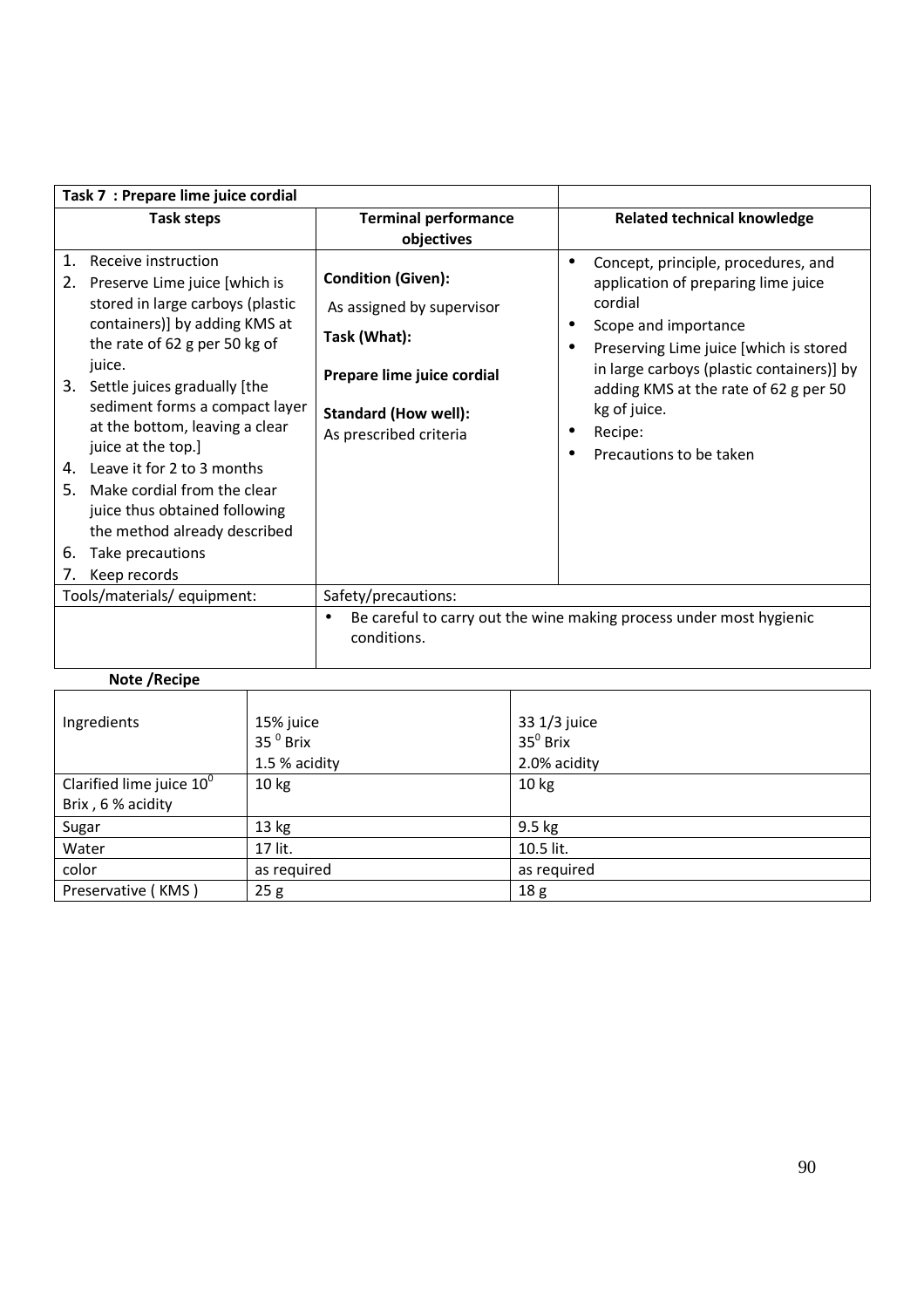| Task 8 : Prepare pineapple squash                                                                                                                                                                                                                                                                                                                                                                          |                                                                                                                                                             |                                                                                                                                                               |
|------------------------------------------------------------------------------------------------------------------------------------------------------------------------------------------------------------------------------------------------------------------------------------------------------------------------------------------------------------------------------------------------------------|-------------------------------------------------------------------------------------------------------------------------------------------------------------|---------------------------------------------------------------------------------------------------------------------------------------------------------------|
| <b>Task steps</b>                                                                                                                                                                                                                                                                                                                                                                                          | <b>Terminal performance</b><br>objectives                                                                                                                   | <b>Related technical knowledge</b>                                                                                                                            |
| Receive instruction<br>1.<br>Select the fruits<br>2.<br>Obtain the undersized<br>$\bullet$<br>pieces / rejects of pineapple<br>Use the undersized pieces /<br>$\bullet$<br>rejects of pineapple for<br>squash making [ as it is<br>profitable]<br>Select fruits<br>3. Slice the fruit<br>4. Remove the outer skin using a<br>curved knife<br>5. Core the peeled slices<br>Cut them into small pieces<br>6. | <b>Condition (Given):</b><br>As assigned by supervisor<br>Task (What):<br>Prepare pineapple squash<br><b>Standard (How well):</b><br>As prescribed criteria | Concept, principle, procedures, and<br>$\bullet$<br>application of preparing pineapple<br>squash<br>Scope and importance<br>Recipe<br>Precautions to be taken |
| 7. Pass them through a screw $-$<br>type crusher and extractor.<br>8. Press the juice from the crushed<br>material in a basket press.<br>9. Use the clear juice in the<br>preparation of squash.<br>10. Follow the remaining steps are<br>the same as for orange squash.<br>11. Take precautions<br>12. Keep records<br>Tools/materials/ equipment:                                                        | Safety/precautions:                                                                                                                                         |                                                                                                                                                               |
|                                                                                                                                                                                                                                                                                                                                                                                                            | $\bullet$<br>conditions.                                                                                                                                    | Be careful to carry out the wine making process under most hygienic                                                                                           |

| Recipe                               |                   |                  |
|--------------------------------------|-------------------|------------------|
| Ingredients                          | 25 % juice        | 33 1/ 3 % Juice  |
|                                      | $45^{\circ}$ brix | 45 % Brix        |
|                                      | 1.5% acidity      | 1.5% acidity     |
| Pineapple juice, 8 <sup>°</sup> Brix | 10 <sub>kg</sub>  | 10 <sub>kg</sub> |
| 0.5 % acidity                        |                   |                  |
| Sugar                                | 16.75 kg          | 12.25 kg         |
| Water                                | 12.5 lit.         | 7 lit.           |
| Citric acid                          | 500 <sub>g</sub>  | 400g             |
| Pineapple flavor and color           | as required       | as required      |
| Preservative (KMS)                   | 25g               | 18 <sub>g</sub>  |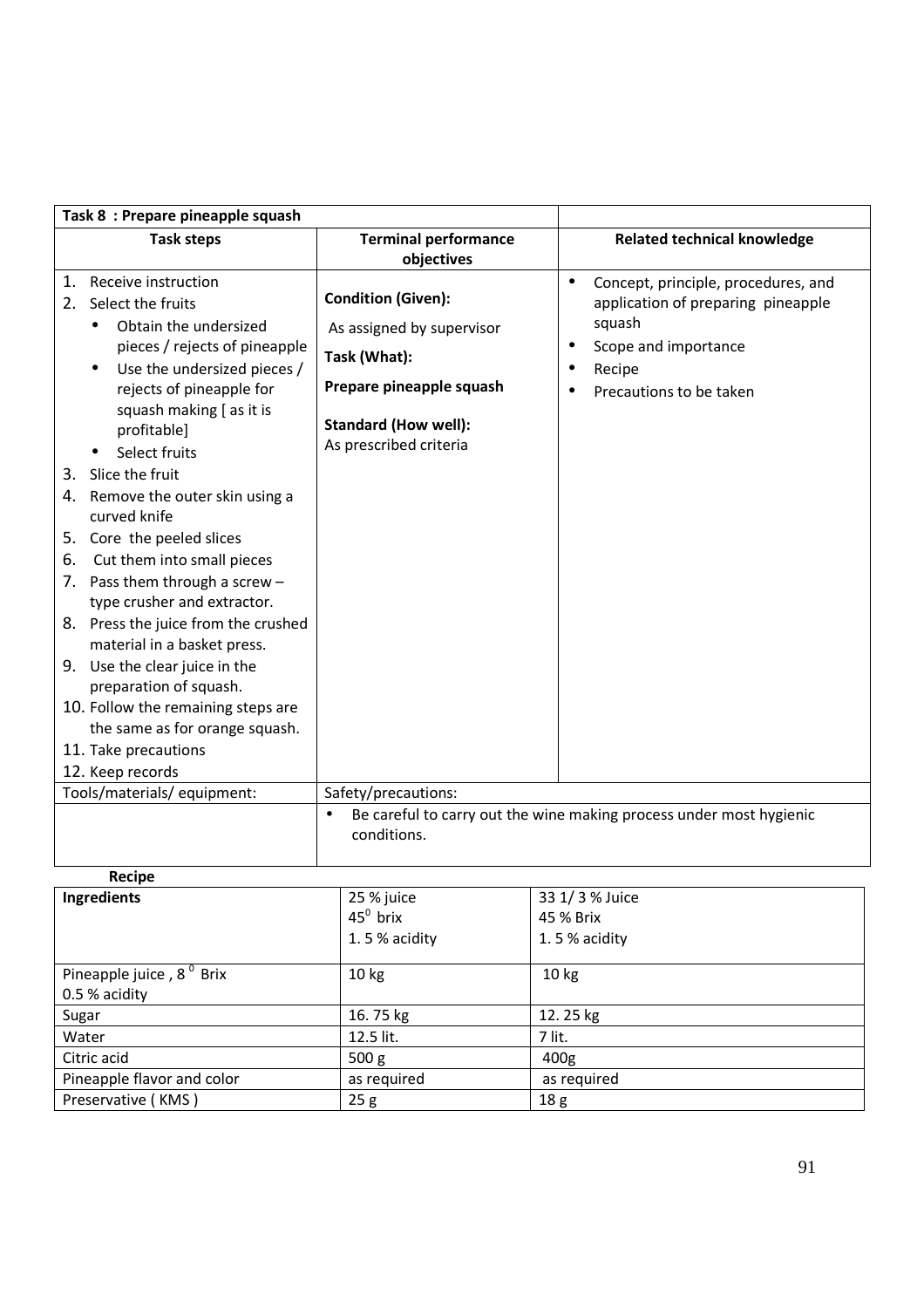|                                                    | Task 9: Prepare mango squash                                                                                                                                                                                                                                                                                                                                                                              |                                                                                                                                                         |                        |                                                                                                                                               |
|----------------------------------------------------|-----------------------------------------------------------------------------------------------------------------------------------------------------------------------------------------------------------------------------------------------------------------------------------------------------------------------------------------------------------------------------------------------------------|---------------------------------------------------------------------------------------------------------------------------------------------------------|------------------------|-----------------------------------------------------------------------------------------------------------------------------------------------|
|                                                    | <b>Task steps</b>                                                                                                                                                                                                                                                                                                                                                                                         | <b>Terminal performance objectives</b>                                                                                                                  |                        | <b>Related technical knowledge</b>                                                                                                            |
| $\mathbf{1}$ .<br>2.<br>3.<br>4.<br>5.<br>6.<br>7. | Receive instruction<br>Select juicy varieties of mangoes<br>for making mango squash.<br>Take fully ripe mango<br>Wash the fully ripe mango well.<br>Cut off the stem portion<br>Give four vertical slits to each<br>fruit to facilitate pulping.<br>Pass the fruits through a pulping<br>machine to separate the skin<br>and the stones[ if the machine is<br>available]<br>8. Separate the skin manually | <b>Condition (Given):</b><br>As assigned by supervisor<br>Task (What):<br>Prepare mango squash<br><b>Standard (How well):</b><br>As prescribed criteria | $\bullet$<br>$\bullet$ | Concept, principle, procedures, and<br>application of preparing Mango<br>squash<br>Scope and importance<br>Recipe:<br>Precautions to be taken |
|                                                    | 9. Remove the seeds<br>10. Pass the pieces through a hand<br>pulper.<br>11. Use the fine smooth pulp for<br>making the squash.<br>12. Take precautions<br>13. Keep records                                                                                                                                                                                                                                |                                                                                                                                                         |                        |                                                                                                                                               |
|                                                    | Tools/materials/ equipment:                                                                                                                                                                                                                                                                                                                                                                               | Safety/precautions:<br>$\bullet$<br>conditions.                                                                                                         |                        | Be careful to carry out the wine making process under most hygienic                                                                           |

| Recipe:                          |                   |                  |
|----------------------------------|-------------------|------------------|
| Ingredients                      | 25 % juice        | 33 1/ 3 % Juice  |
|                                  | $45^{\circ}$ brix | 45 % Brix        |
|                                  | 0.8% acidity      | 0.8% acidity     |
| Mango pulp, 18 <sup>°</sup> Brix | 10 <sub>kg</sub>  | 10 <sub>kg</sub> |
| 0.5 % acidity                    |                   |                  |
| Sugar                            | 14. kg            | 10 <sub>kg</sub> |
| Water                            | 16 lit.           | 10 lit.          |
| Citric acid                      | 250 g             | 200 <sub>g</sub> |
| Preservative (KMS)               | 25g               | 18 g             |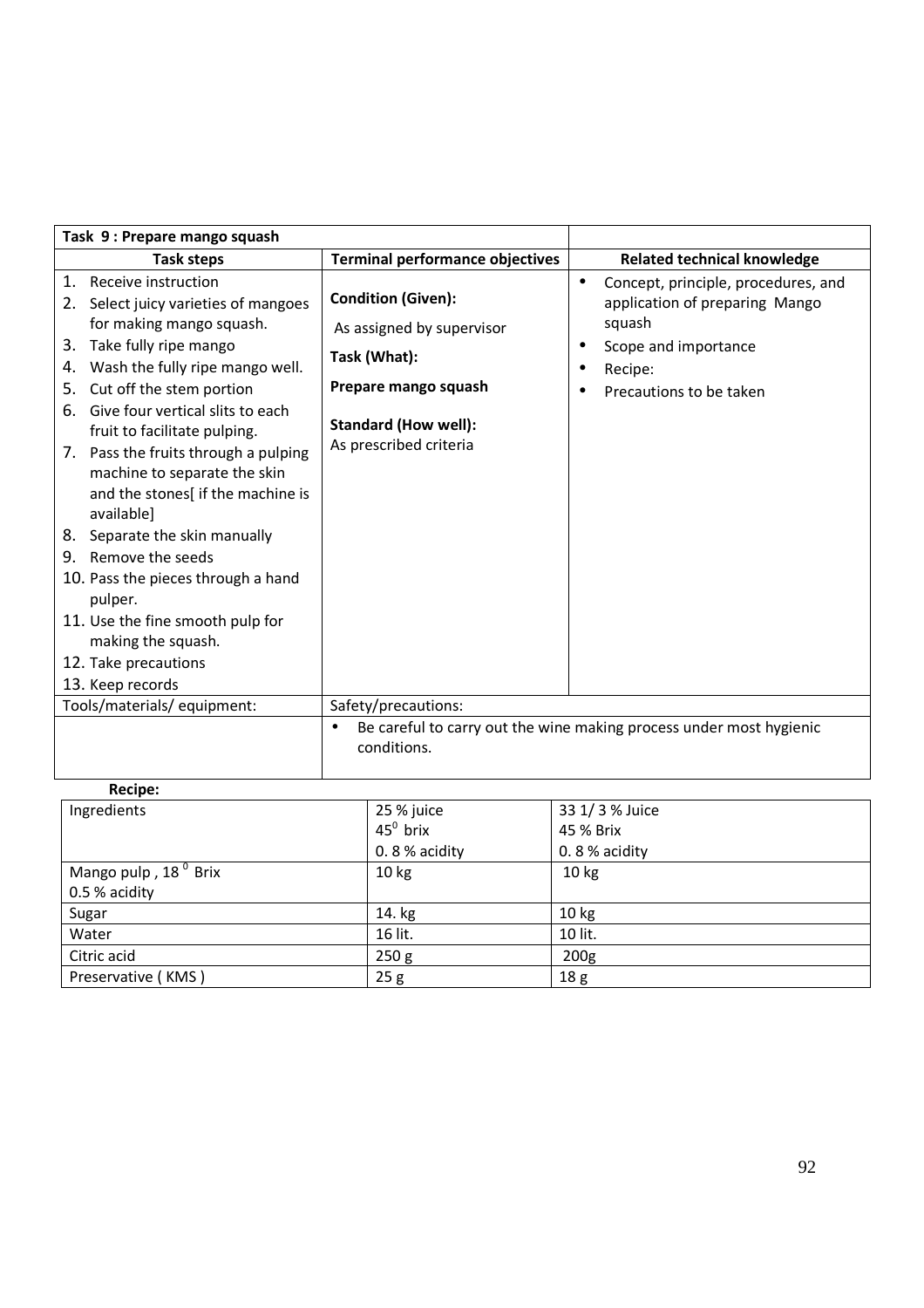#### **Sub module 5: Fermented fruit beverages**

**Description**: It deals with the knowledge and skills related to the preparation of fermented fruit beverages. It consists of tasks related to the processing of fermented fruit beverages such as wine, cider Perry, etc. Each task structure consists of steps, terminal performance objective, and minimum related technical knowledge necessary to carry out that very task in a competent/ professional manner.

**Objectives:** After its completion the trainees will be able:

- To prepare different grade wines
- To make cider [fermented beverage made from apple]
- **To make orange vinegar**

- 1. Carry out major steps in making wine
- 2. Make dry grape wine
- 3. Make sweet grape wine
- 4. Make cider [fermented beverage made from apple]
- 5. Make orange wine
- 6. Make Perry [pear wine]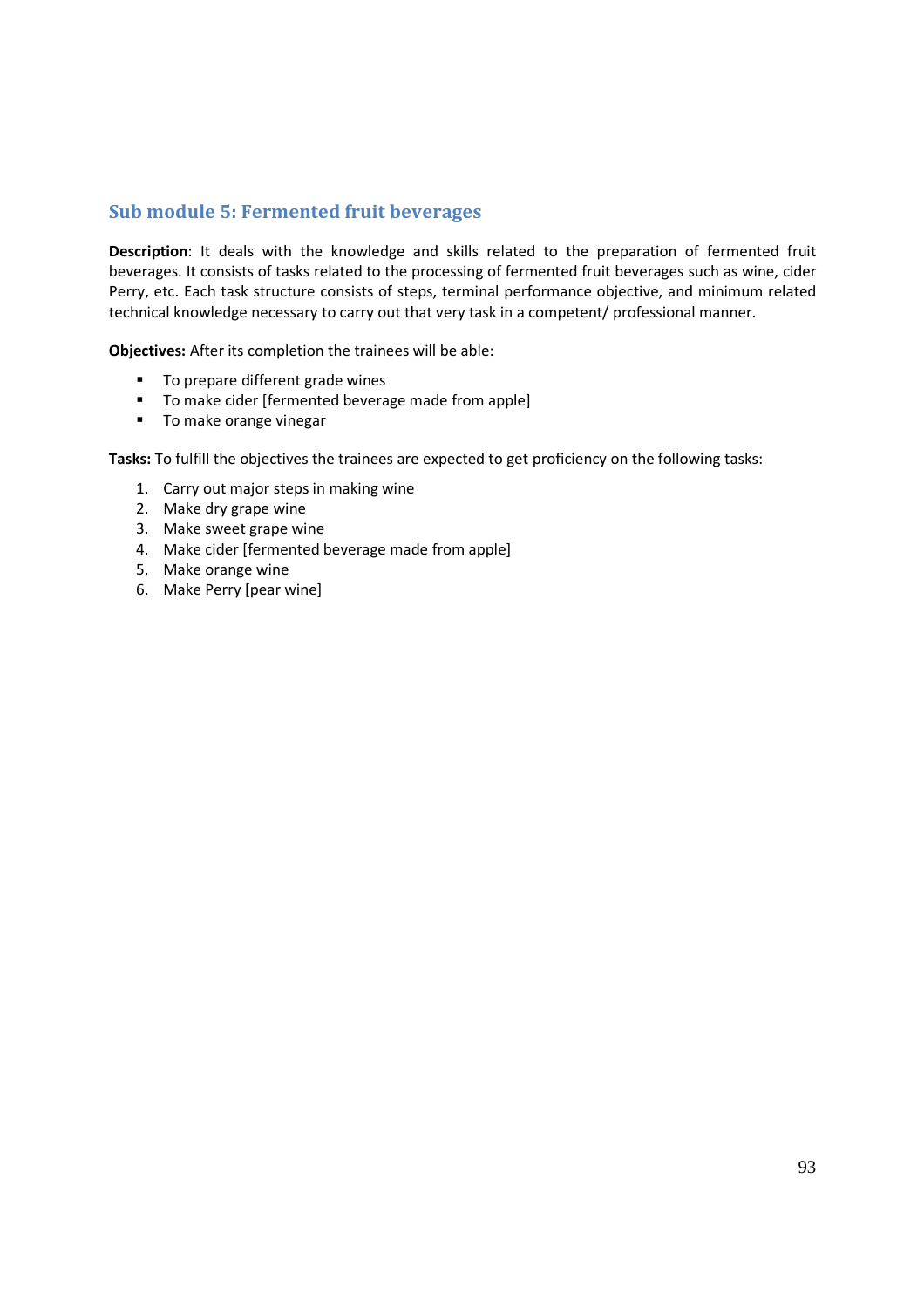| Task 1: Carry out major steps in making wine                                                                                                                                                                                                                                                                                                                                                                                       |                                                                                                                                                 |                                                                                                                                                                                                                                                                                                                                                                                                                                |
|------------------------------------------------------------------------------------------------------------------------------------------------------------------------------------------------------------------------------------------------------------------------------------------------------------------------------------------------------------------------------------------------------------------------------------|-------------------------------------------------------------------------------------------------------------------------------------------------|--------------------------------------------------------------------------------------------------------------------------------------------------------------------------------------------------------------------------------------------------------------------------------------------------------------------------------------------------------------------------------------------------------------------------------|
| <b>Task steps</b>                                                                                                                                                                                                                                                                                                                                                                                                                  | <b>Terminal performance objectives</b>                                                                                                          | <b>Related technical knowledge</b>                                                                                                                                                                                                                                                                                                                                                                                             |
| Receive instruction<br>1.<br>2. Select fruits for making wine                                                                                                                                                                                                                                                                                                                                                                      | <b>Condition (Given):</b>                                                                                                                       | Concept, need, and application of<br>$\bullet$<br>wine                                                                                                                                                                                                                                                                                                                                                                         |
| Carry out stemming<br>3.<br>Carry out crushing<br>4.<br>Add sulphur dioxide<br>5.<br>Press the juice<br>6.<br>7. Adjust sugar<br>8. Activate pure culture(yeast)<br>9. Carry out inoculation<br>10. Carry out fermentation<br>11. Carry out aging<br>12. Carry out clarification<br>13. Carry out bottling<br>14. Carry out sealing<br>15. Carry out labeling<br>16. Carry out storing<br>17. Take precautions<br>18. Keep records | As assigned by supervisor<br>Task (What):<br>Carry out major steps in making<br>wine<br><b>Standard (How well):</b><br>As prescribed criteria   | Types of wine<br>٠<br>Principles and procedures of<br>$\bullet$<br>making wine<br>fruit selection criteria of fruits-<br>fruits selection criteria<br>Stemming<br>$\bullet$<br>Crushing<br>Addition of sulphur dioxide<br>$\bullet$<br>Pressing the juice<br>$\bullet$<br>Adjustment of sugar<br>Multiplication of pure culture (<br>yeast)<br>Inoculation<br>$\bullet$<br>Fermentation<br>$\bullet$<br>Aging<br>Clarification |
|                                                                                                                                                                                                                                                                                                                                                                                                                                    |                                                                                                                                                 | Precautions to be taken                                                                                                                                                                                                                                                                                                                                                                                                        |
| Tools/materials/ equipment:<br>Containers, fruit press, pulper / juicer,<br>fermentation bins / jars, mixers, boiling<br>pans, filters and filter presses, sieves,<br>strainers, carbonating equipment,<br>liquid filters, funnels, open boiling pan,<br>steam jacket pan pasteurizer, sugar,<br>crusher sulphur dioxide, pure culture<br>(yeast), inoculums, bottles,<br>thermometer, can sealer, bottle sealer<br>etc.           | Safety/precautions:<br>$\bullet$<br>conditions.<br>$\bullet$<br>mixers, boiling pans, filters and filter presses, sieves, strainers,<br>safely. | Be careful to carry out the wine making process under most hygienic<br>Handle containers, fruit press, pulper / juicer, fermentation bins / jars,<br>carbonating equipment, liquid filters, funnels, open boiling pan, steam<br>jacket pan pasteurizer, sugar, crusher sulphur dioxide, pure culture<br>(yeast), inoculums, bottles, thermometer, can sealer, bottle sealer etc.                                               |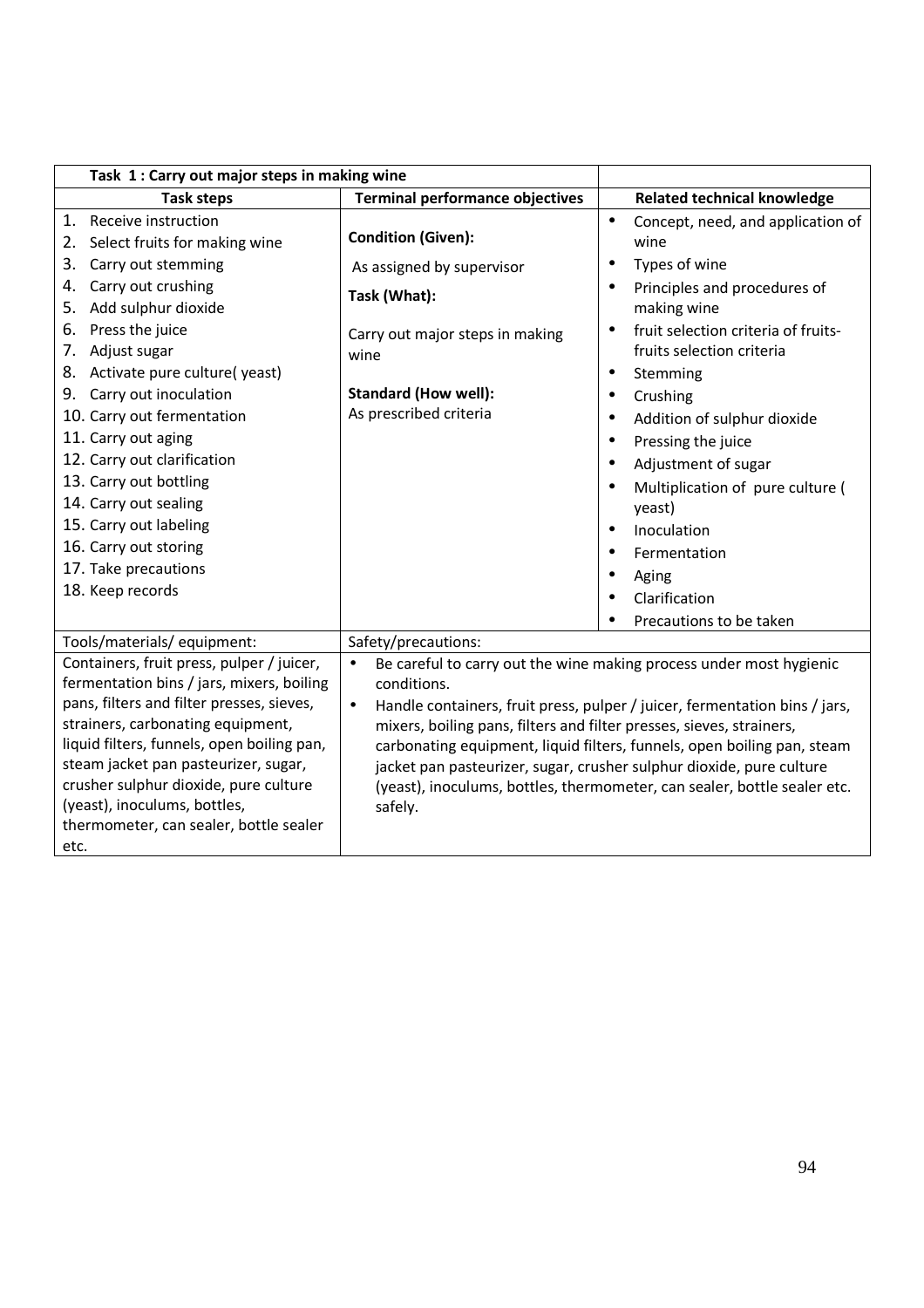| Task 2: Make dry grape wine                                                                                                                                                                                                                                                                                                                                                                                                                                                        |                                                                                                                                                                                                                                                                                                                                                                                                                                                                                                                         |                                                                                                                                                                                                                                                                                                                                                                                                                                                |
|------------------------------------------------------------------------------------------------------------------------------------------------------------------------------------------------------------------------------------------------------------------------------------------------------------------------------------------------------------------------------------------------------------------------------------------------------------------------------------|-------------------------------------------------------------------------------------------------------------------------------------------------------------------------------------------------------------------------------------------------------------------------------------------------------------------------------------------------------------------------------------------------------------------------------------------------------------------------------------------------------------------------|------------------------------------------------------------------------------------------------------------------------------------------------------------------------------------------------------------------------------------------------------------------------------------------------------------------------------------------------------------------------------------------------------------------------------------------------|
| <b>Task steps</b>                                                                                                                                                                                                                                                                                                                                                                                                                                                                  | <b>Terminal performance objectives</b>                                                                                                                                                                                                                                                                                                                                                                                                                                                                                  | <b>Related technical knowledge</b>                                                                                                                                                                                                                                                                                                                                                                                                             |
| 1. Receive instruction<br>Select grape fruits for making dry<br>2.<br>grape wine<br>Carry out stemming<br>3.<br>Carry out crushing<br>4.<br>Add sulphur dioxide<br>5.<br>Press the juice<br>6.<br>Activ purte culture(yeast)<br>7.<br>Carry out inoculation<br>8.<br>9. Carry out fermentation<br>10. Carry out aging<br>11. Carry out clarification<br>12. Carry out bottling<br>13. Carry out sealing<br>14. Carry out labeling<br>15. Carry out storing<br>16. Take precautions | <b>Condition (Given):</b><br>As assigned by supervisor<br>Task (What):<br>Make dry grape wine<br><b>Standard (How well):</b><br>As prescribed criteria                                                                                                                                                                                                                                                                                                                                                                  | Types of grape wine: dry and<br>$\bullet$<br>sweet; light, medium, and strong.<br>Concept, need, and application of<br>$\bullet$<br>dry grape wine<br>Principles and procedures of<br>$\bullet$<br>making dry grape wine<br>Addition of sulphur dioxide<br>$\bullet$<br>Pressing the juice<br>Multiplication of pure culture (<br>yeast)<br>Inoculation<br>$\bullet$<br>Fermentation<br>٠<br>Aging<br>Clarification<br>Precautions to be taken |
| 17. Keep records                                                                                                                                                                                                                                                                                                                                                                                                                                                                   | Safety/precautions:                                                                                                                                                                                                                                                                                                                                                                                                                                                                                                     |                                                                                                                                                                                                                                                                                                                                                                                                                                                |
| Tools/materials/equipment:<br>Containers, fruit press, pulper / juicer,<br>fermentation bins / jars, mixers, boiling<br>pans, filters and filter presses, sieves,<br>strainers, carbonating equipment,<br>liquid filters, funnels, open boiling pan,<br>steam jacket pan pasteurizer, crusher<br>sulphur dioxide, pure culture (yeast),<br>inoculums, bottles, thermometer, can<br>sealer, bottle sealer etc.                                                                      | Be careful to carry out the wine making process under most hygienic<br>$\bullet$<br>conditions.<br>Handle containers, fruit press, pulper / juicer, fermentation bins / jars,<br>$\bullet$<br>mixers, boiling pans, filters and filter presses, sieves, strainers,<br>carbonating equipment, liquid filters, funnels, open boiling pan, steam<br>jacket pan pasteurizer, crusher sulphur dioxide, pure culture (yeast),<br>inoculums, bottles, thermometer, can sealer, bottle sealer etc. safely.<br>Apply GMP and GHP |                                                                                                                                                                                                                                                                                                                                                                                                                                                |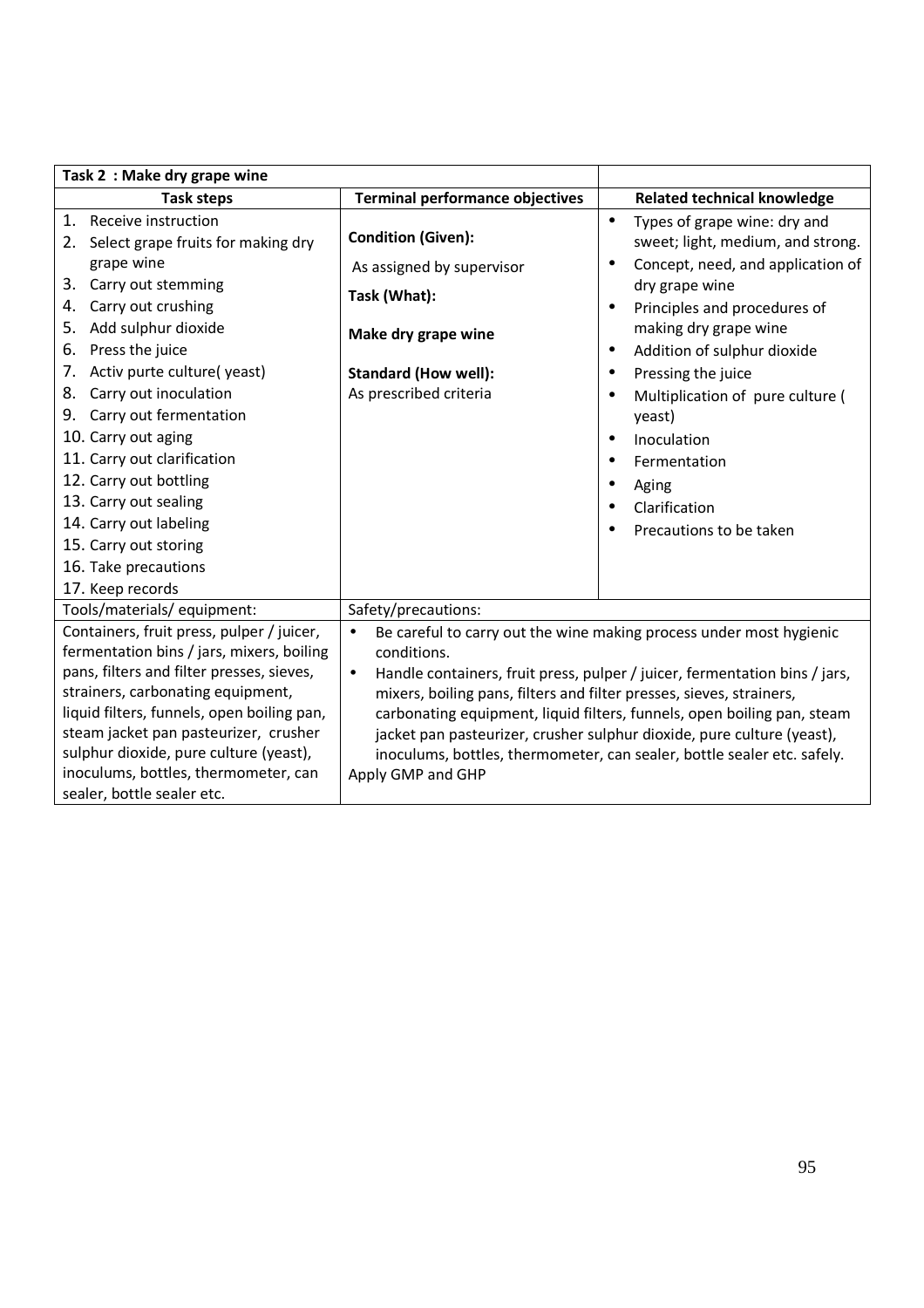| Task 3 : Make sweet grape wine                                                                                                                                                                                                                                                                                                                                                                                                                      |                                                                                                                                                                                                                                                                                                                                                                                                                                                                                                                                   |                                                                                                                                                                                                                                                                                                                                                                                    |
|-----------------------------------------------------------------------------------------------------------------------------------------------------------------------------------------------------------------------------------------------------------------------------------------------------------------------------------------------------------------------------------------------------------------------------------------------------|-----------------------------------------------------------------------------------------------------------------------------------------------------------------------------------------------------------------------------------------------------------------------------------------------------------------------------------------------------------------------------------------------------------------------------------------------------------------------------------------------------------------------------------|------------------------------------------------------------------------------------------------------------------------------------------------------------------------------------------------------------------------------------------------------------------------------------------------------------------------------------------------------------------------------------|
| <b>Task steps</b>                                                                                                                                                                                                                                                                                                                                                                                                                                   | <b>Terminal performance objectives</b>                                                                                                                                                                                                                                                                                                                                                                                                                                                                                            | <b>Related technical knowledge</b>                                                                                                                                                                                                                                                                                                                                                 |
| 1. Receive instruction<br>2. Select grape fruits for making                                                                                                                                                                                                                                                                                                                                                                                         | <b>Condition (Given):</b>                                                                                                                                                                                                                                                                                                                                                                                                                                                                                                         | Concept, need, and application of<br>$\bullet$<br>dry grape wine                                                                                                                                                                                                                                                                                                                   |
| sweet grape wine<br>3. Carry out stemming<br>Carry out crushing<br>4.<br>Add sulphur dioxide<br>5.<br>Press the juice<br>6.<br>7. Adjust sugar<br>8. Activate pure culture(yeast)<br>9. Carry out inoculation<br>10. Carry out fermentation<br>11. Carry out aging<br>12. Carry out clarification<br>13. Carry out bottling<br>14. Carry out sealing<br>15. Carry out labeling<br>16. Carry out storing<br>17. Take precautions<br>18. Keep records | As assigned by supervisor<br>Task (What):<br>Make sweet grape wine<br><b>Standard (How well):</b><br>As prescribed criteria                                                                                                                                                                                                                                                                                                                                                                                                       | Principles and procedures of<br>making sweet grape wine<br>Selection of grape fruits- fruits<br>$\bullet$<br>selection criteria<br>Stemming<br>$\bullet$<br>Crushing<br>Addition of sulphur dioxide<br>Pressing the juice<br>Adjustment of sugar<br>Multiplication of pure culture (<br>yeast)<br>Inoculation<br>Fermentation<br>Aging<br>Clarification<br>Precautions to be taken |
| Tools/materials/ equipment:                                                                                                                                                                                                                                                                                                                                                                                                                         | Safety/precautions:                                                                                                                                                                                                                                                                                                                                                                                                                                                                                                               |                                                                                                                                                                                                                                                                                                                                                                                    |
| Containers, fruit press, pulper / juicer,<br>fermentation bins / jars, mixers, boiling<br>pans, filters and filter presses, sieves,<br>strainers, carbonating equipment,<br>liquid filters, funnels, open boiling pan,<br>steam jacket pan pasteurizer, sugar,<br>crusher sulphur dioxide, pure culture<br>(yeast), inoculums, bottles,<br>thermometer, can sealer, bottle sealer<br>etc.                                                           | Be careful to carry out the wine making process under most hygienic<br>$\bullet$<br>conditions.<br>Handle containers, fruit press, pulper / juicer, fermentation bins / jars,<br>$\bullet$<br>mixers, boiling pans, filters and filter presses, sieves, strainers,<br>carbonating equipment, liquid filters, funnels, open boiling pan, steam<br>jacket pan pasteurizer, sugar, crusher sulphur dioxide, pure culture<br>(yeast), inoculums, bottles, thermometer, can sealer, bottle sealer etc.<br>safely.<br>Apply GMP and GHP |                                                                                                                                                                                                                                                                                                                                                                                    |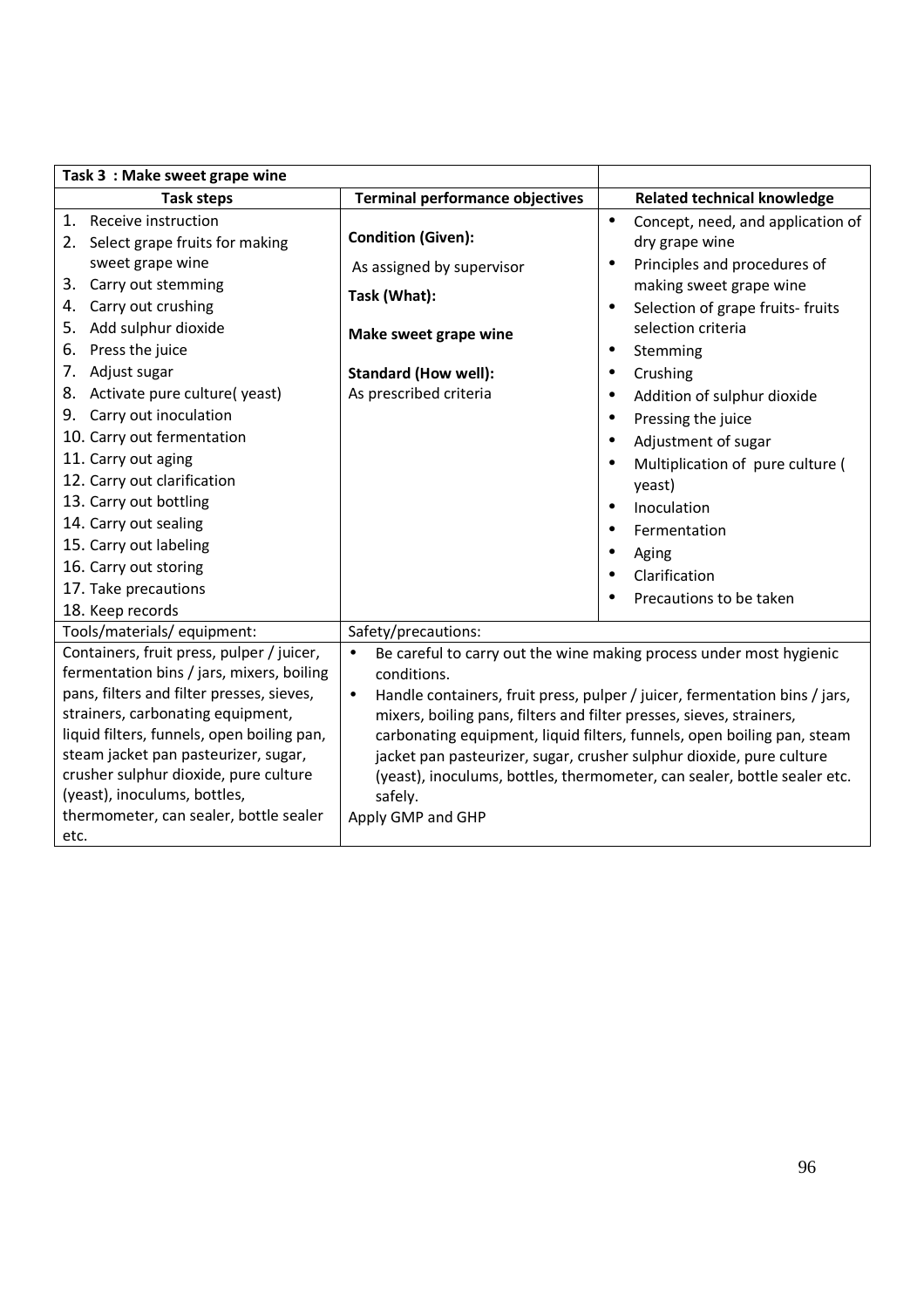|                                        | Task 4 : Make cider [fermented beverage made from apple]                                                                                                                                                                                                                                                                                                                                                                                                  |                                                                                                                                                             |                                                                                                                                                                                                                                                                                                                                                                                      |
|----------------------------------------|-----------------------------------------------------------------------------------------------------------------------------------------------------------------------------------------------------------------------------------------------------------------------------------------------------------------------------------------------------------------------------------------------------------------------------------------------------------|-------------------------------------------------------------------------------------------------------------------------------------------------------------|--------------------------------------------------------------------------------------------------------------------------------------------------------------------------------------------------------------------------------------------------------------------------------------------------------------------------------------------------------------------------------------|
|                                        | <b>Task steps</b>                                                                                                                                                                                                                                                                                                                                                                                                                                         | <b>Terminal performance objectives</b>                                                                                                                      | <b>Related technical knowledge</b>                                                                                                                                                                                                                                                                                                                                                   |
| 1.<br>2.<br>3.<br>4.<br>5.<br>6.<br>7. | Receive instruction<br>Select apple fruits with high tannin<br>content for making cider<br>Carry out crushing /grating<br>Press the juice<br>Add sugar to the juice<br>Add sulphur dioxide to the juice<br>Add ammonium hydrogen<br>phosphate as a food supplement                                                                                                                                                                                        | <b>Condition (Given):</b><br>As assigned by supervisor<br>Task (What):<br>Make cider [fermented beverage<br>made from apple]<br><b>Standard (How well):</b> | Concept, need, and application of<br>$\bullet$<br>cider<br>Principles and procedures of<br>$\bullet$<br>making cider<br>Scope and importance<br>$\bullet$<br>Selection criteria<br>Ingredients<br>$\bullet$<br>Fermentation<br>$\bullet$<br>Precautions<br>$\bullet$                                                                                                                 |
|                                        | for yeast<br>8. Activate pure culture(yeast)<br>9. Carry out fermentation<br>10. Carry out aging<br>11. Carry out clarification<br>12. Heat the mature cider to 65 degree<br>centigrade<br>13. Carry out filtration<br>14. Close bottles with crown corks<br>15. Pasteurize the bottles for 30<br>minutes at 65 degree centigrade<br>16. Carry out sealing<br>17. Carry out labeling<br>18. Carry out storing<br>19. Take precautions<br>20. Keep records | As prescribed criteria                                                                                                                                      |                                                                                                                                                                                                                                                                                                                                                                                      |
|                                        | Tools/materials/ equipment:                                                                                                                                                                                                                                                                                                                                                                                                                               | Safety/precautions:                                                                                                                                         |                                                                                                                                                                                                                                                                                                                                                                                      |
|                                        | Containers, fruit press, pulper / juicer,<br>fermentation bins / jars, mixers, boiling<br>pans, filters and filter presses, sieves,<br>strainers, liquid filters, funnels, open<br>boiling pan, steam jacket pan,<br>pasteurizer, sugar, crusher, sulphur<br>dioxide, ammonium hydrogen<br>phosphate, pure culture (yeast),<br>bottles, thermometer, can sealer,<br>bottle sealer etc.                                                                    | $\bullet$<br>conditions.<br>$\bullet$<br>(yeast), bottles, thermometer safely.<br>Apply GMP and GHP                                                         | Be careful to carry out the wine making process under most hygienic<br>Handle containers, fruit press, pulper / juicer, fermentation bins / jars,<br>mixers, boiling pans, filters and filter presses, sieves, strainers, liquid<br>filters, funnels, open boiling pan, steam jacket pan, pasteurizer, sugar,<br>crusher, sulphur dioxide, ammonium hydrogen phosphate, pure culture |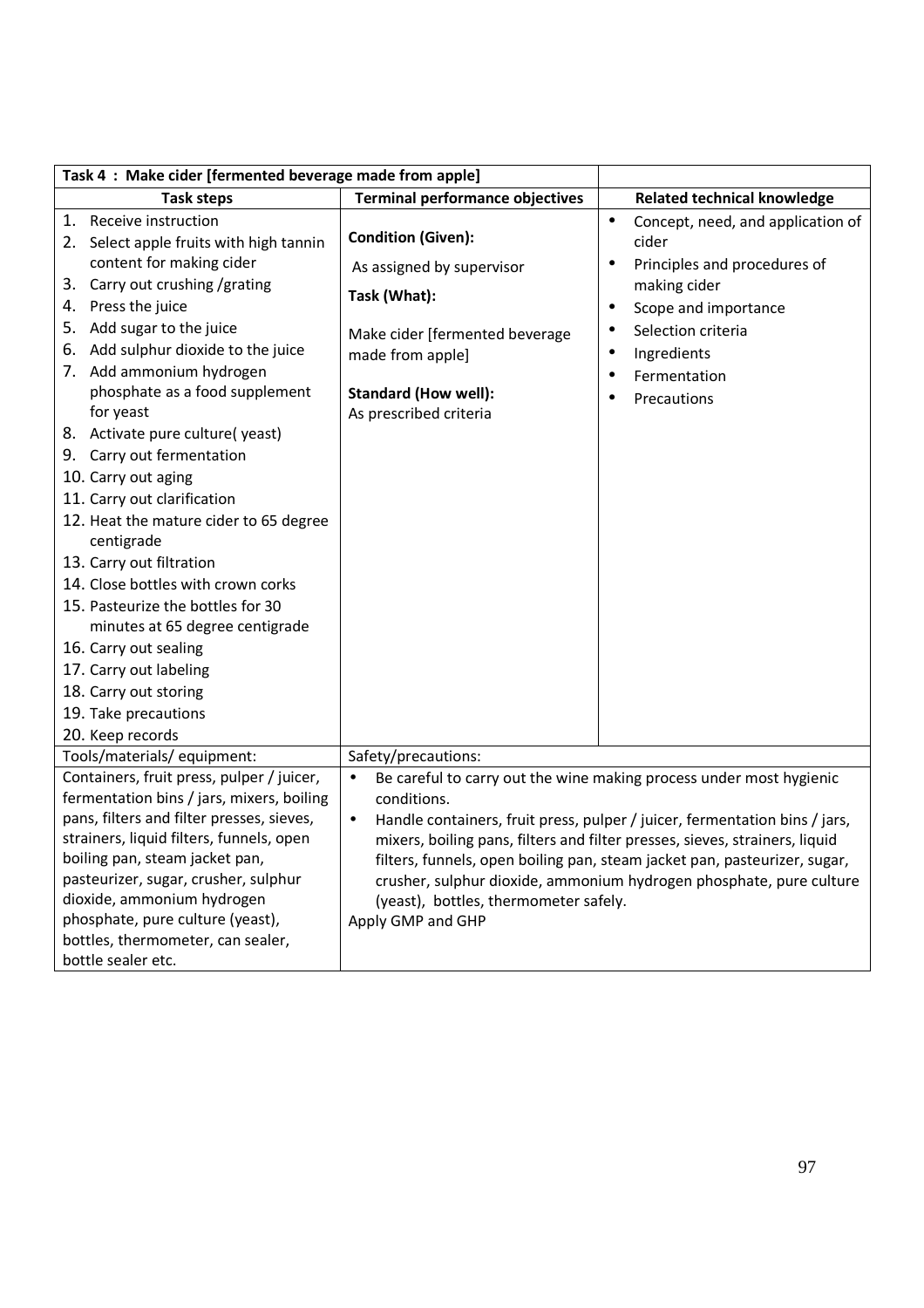| Task 5 : Make orange wine                                                                                                                                                                                                                                                                                                                                                                                                                                                                                                                                                   |                                                                                                                                                                                                                                                                                                                                                                                            |                                                                                                                                                                                                                                                                                        |
|-----------------------------------------------------------------------------------------------------------------------------------------------------------------------------------------------------------------------------------------------------------------------------------------------------------------------------------------------------------------------------------------------------------------------------------------------------------------------------------------------------------------------------------------------------------------------------|--------------------------------------------------------------------------------------------------------------------------------------------------------------------------------------------------------------------------------------------------------------------------------------------------------------------------------------------------------------------------------------------|----------------------------------------------------------------------------------------------------------------------------------------------------------------------------------------------------------------------------------------------------------------------------------------|
| <b>Task steps</b>                                                                                                                                                                                                                                                                                                                                                                                                                                                                                                                                                           | <b>Terminal performance objectives</b>                                                                                                                                                                                                                                                                                                                                                     | <b>Related technical knowledge</b>                                                                                                                                                                                                                                                     |
| Receive instruction<br>1.<br>Select orange fruits for making<br>2.<br>orange wine<br>Carry out stemming<br>3.<br>Carry out crushing<br>4.<br>5. Add sulphur dioxide<br>6. Extract orange juice in such a way<br>that the orange oil is not<br>incorporated in the juice<br>7. Adjust sugar<br>8. Activate pure culture(yeast)<br>9. Carry out inoculation<br>10. Carry out fermentation<br>11. Carry out aging<br>12. Carry out clarification<br>13. Carry out bottling<br>14. Carry out sealing<br>15. Carry out labeling<br>16. Carry out storing<br>17. Take precautions | <b>Condition (Given):</b><br>As assigned by supervisor<br>Task (What):<br>Make orange wine<br><b>Standard (How well):</b><br>As prescribed criteria                                                                                                                                                                                                                                        | Concept, need, and application of<br>$\bullet$<br>orange wine<br>Principles and procedures of<br>$\bullet$<br>making orange wine<br>Selecting criteria<br>$\bullet$<br>Concept of stemming<br>$\bullet$<br>Ingredients<br>٠<br>Precautions to be taken<br>Keeping records<br>$\bullet$ |
| 18. Keep records                                                                                                                                                                                                                                                                                                                                                                                                                                                                                                                                                            |                                                                                                                                                                                                                                                                                                                                                                                            |                                                                                                                                                                                                                                                                                        |
| Tools/materials/ equipment:<br>Containers, fruit press, pulper / juicer,<br>fermentation bins / jars, mixers, boiling<br>pans, filters and filter presses, sieves,<br>strainers, carbonating equipment,<br>liquid filters, funnels, open boiling pan,<br>steam jacket pan pasteurizer, sugar,<br>crusher sulphur dioxide, pure culture<br>(yeast), inoculums, bottles,<br>thermometer, can sealer, bottle sealer<br>etc.                                                                                                                                                    | Safety/precautions:<br>Be careful to carry out the wine making process under most hygienic<br>$\bullet$<br>conditions.<br>Take care not to incorporate orange oil with the juice, because it slows<br>$\bullet$<br>down, and at times, stops the fermentation process completely.<br>Handle the tools, materials, equipment, and machines safely.<br>$\bullet$<br><b>Apply GMP and GHP</b> |                                                                                                                                                                                                                                                                                        |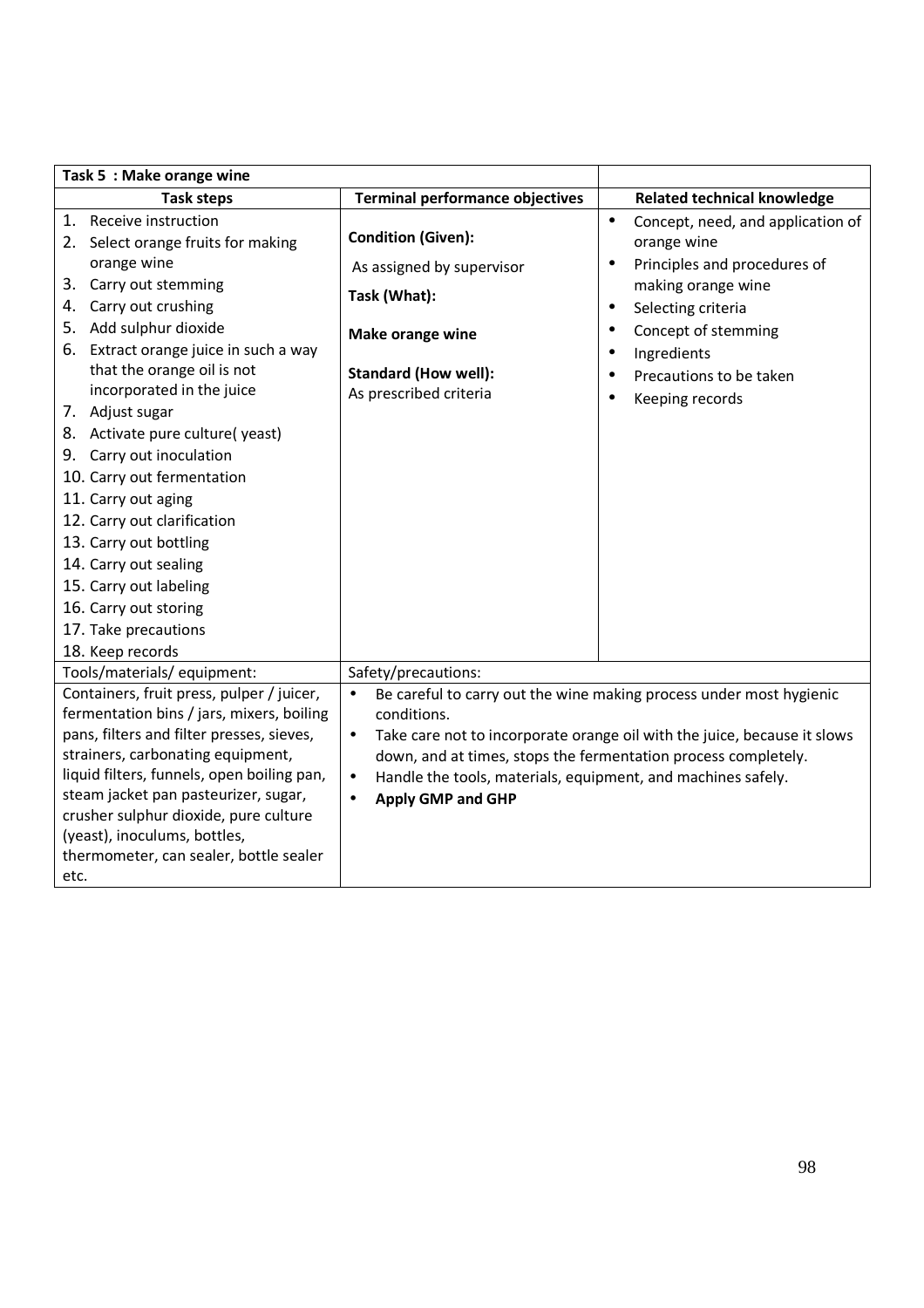|           | Task 6: Make Perry [pear wine]         |                                                                                       |           |                                    |
|-----------|----------------------------------------|---------------------------------------------------------------------------------------|-----------|------------------------------------|
|           | <b>Task steps</b>                      | <b>Terminal performance objectives</b>                                                |           | <b>Related technical knowledge</b> |
|           | 1. Receive instruction                 |                                                                                       | $\bullet$ | Concept, need, and application of  |
| 2.        | Select pear fruits for making Perry    | <b>Condition (Given):</b>                                                             |           | Perry [pear wine]                  |
| 3.        | Carry out crushing /grating            | As assigned by supervisor                                                             | $\bullet$ | Principles and procedures of       |
|           | 4. Press the juice                     | Task (What):                                                                          |           | making Perry [pear wine]           |
|           | 5. Add sugar to the juice              |                                                                                       | $\bullet$ | Selection criteria of fruits       |
|           | 6. Add sulphur dioxide to the juice    | <b>Make Perry [pear wine]</b>                                                         |           | Heat/temperature requirement       |
|           | 7. Add ammonium hydrogen               |                                                                                       |           | and timing                         |
|           | phosphate as a food supplement         | <b>Standard (How well):</b>                                                           | $\bullet$ | Precautions to be taken            |
|           | for yeast                              | As prescribed criteria                                                                | $\bullet$ | Keeping records                    |
|           | 8. Activate pure culture(yeast)        |                                                                                       |           |                                    |
|           | 9. Carry out fermentation              |                                                                                       |           |                                    |
|           | 10. Carry out aging                    |                                                                                       |           |                                    |
|           | 11. Carry out clarification            |                                                                                       |           |                                    |
|           | 12. Heat the mature cider to 65 degree |                                                                                       |           |                                    |
|           | centigrade                             |                                                                                       |           |                                    |
|           | 13. Carry out filtration               |                                                                                       |           |                                    |
|           | 14. Close bottles with crown corks     |                                                                                       |           |                                    |
|           | 15. Pasteurize the bottles for 30      |                                                                                       |           |                                    |
|           | minutes at 60 degree centigrade        |                                                                                       |           |                                    |
|           | 16. Carry out sealing                  |                                                                                       |           |                                    |
|           | 17. Carry out labeling                 |                                                                                       |           |                                    |
|           | 18. Carry out storing                  |                                                                                       |           |                                    |
|           | 19. Take precautions                   |                                                                                       |           |                                    |
|           | 20. Keep records                       |                                                                                       |           |                                    |
|           | Safety/precautions:                    | Tools/materials/equipment:                                                            |           |                                    |
| $\bullet$ | Be careful to carry out the wine       | Containers, fruit press, pulper / juicer, fermentation bins / jars, mixers,           |           |                                    |
|           | making process under most              | boiling pans, filters and filter presses, sieves, strainers, liquid filters, funnels, |           |                                    |
|           | hygienic conditions.                   | open boiling pan, steam jacket pan, pasteurizer, sugar, crusher, sulphur              |           |                                    |
| $\bullet$ | Handle the tools, materials,           | dioxide, ammonium hydrogen phosphate, pure culture (yeast), bottles,                  |           |                                    |
|           | equipment, and machines safely.        | thermometer, can sealer, bottle sealer etc.                                           |           |                                    |
|           |                                        | <b>Apply GMP and GHP</b>                                                              |           |                                    |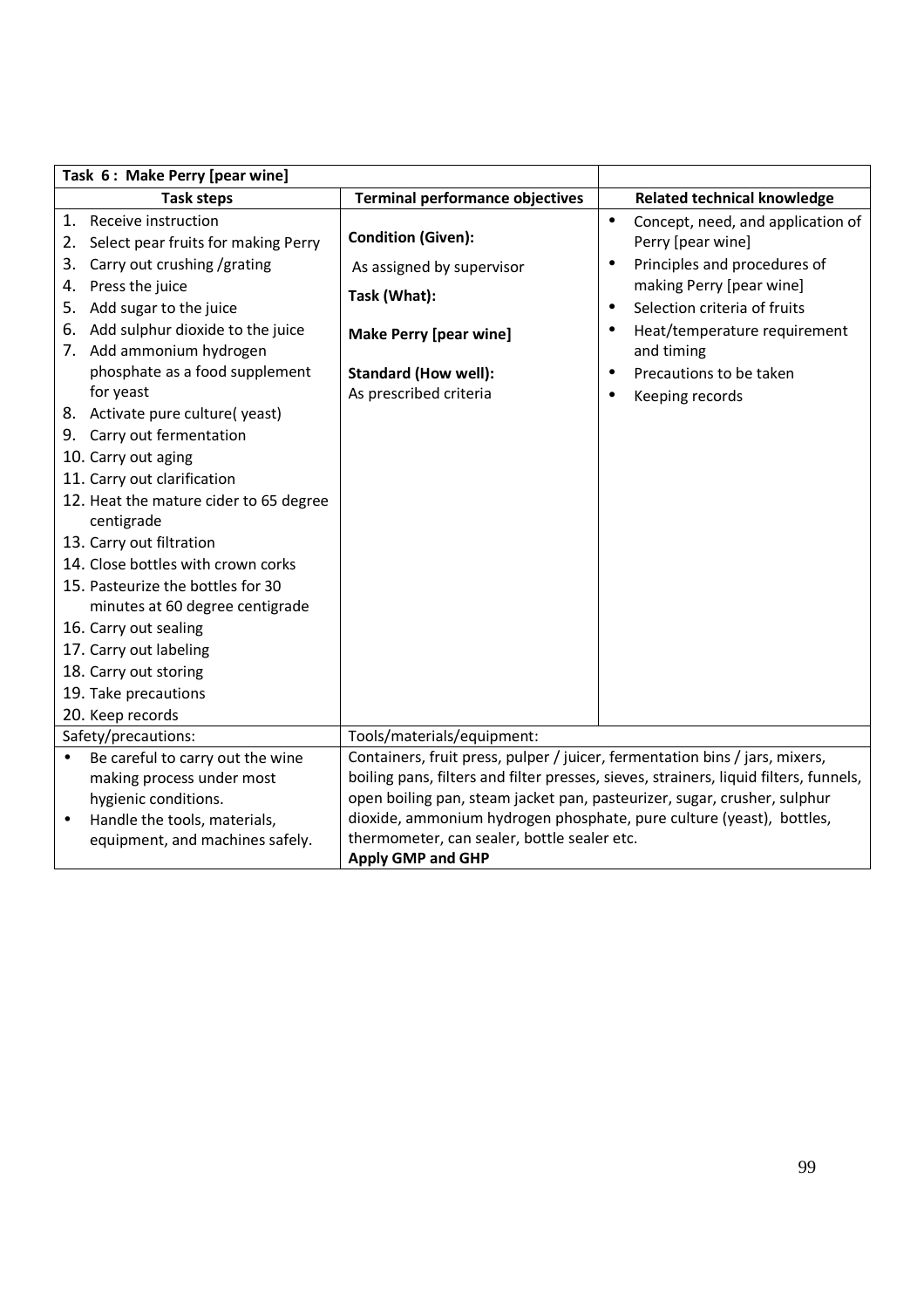## **Sub module 6: Fruit vinegars**

**Description**: It deals with the knowledge and skills related to the processing of fruit vinegars. It consists of tasks related to the processing of fruit vinegars. Each task structure consists of steps, terminal performance objective, and minimum related technical knowledge necessary to carry out that very task in a competent/ professional manner.

**Objectives:** After its completion the trainees will be able:

• To prepare vinegar

- 1. Be familiar with making vinegar
- 2. Make vinegar from apple juice [cider vinegar]
- 3. Make vinegar from grape juice [wine vinegar]
- 4. Make vinegar from pineapple juice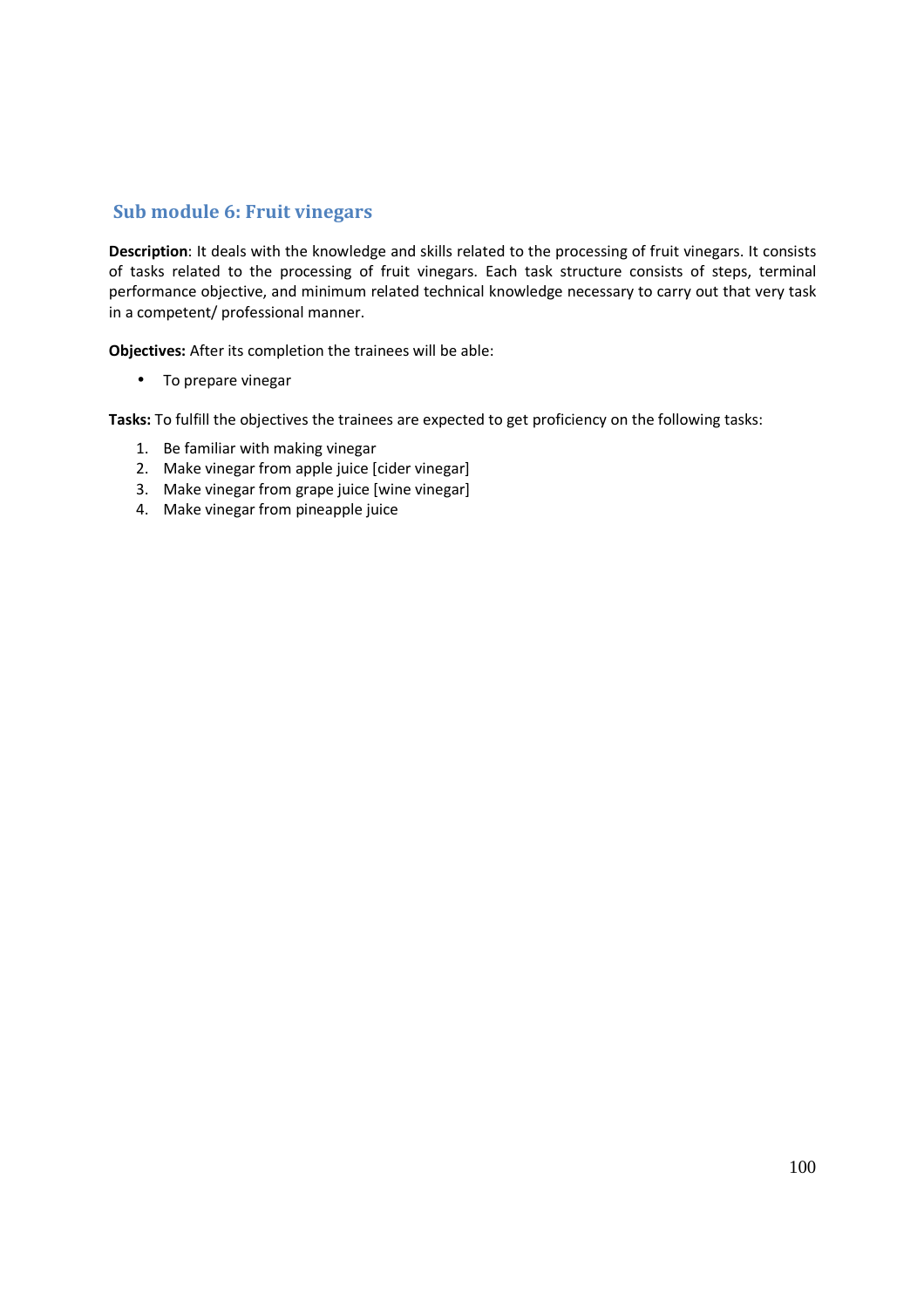| Task 1: Be familiar with making vinegar                                                                                                                                                                                           |                                        |                                                                           |
|-----------------------------------------------------------------------------------------------------------------------------------------------------------------------------------------------------------------------------------|----------------------------------------|---------------------------------------------------------------------------|
| <b>Task steps</b>                                                                                                                                                                                                                 | <b>Terminal performance objectives</b> | <b>Related technical knowledge</b>                                        |
| Receive instruction<br>1.                                                                                                                                                                                                         |                                        | Concept, need, and application of<br>$\bullet$                            |
| Prepare fruits (Selection, washing,<br>2.                                                                                                                                                                                         | <b>Condition (Given):</b>              | vinegar                                                                   |
| cutting)                                                                                                                                                                                                                          | As assigned by supervisor              | Principles and procedures of<br>$\bullet$                                 |
| 3. Be familiar extracting juice                                                                                                                                                                                                   | Task (What):                           | making vinegar                                                            |
| Be familiar with the fermentation of                                                                                                                                                                                              |                                        | Types of vinegar<br>$\bullet$                                             |
| fruit juice (alcoholic fermentation):<br>4. Be familiar with adding alcohol                                                                                                                                                       | Be familiar with making vinegar        | Fermentation of fruit juice<br>$\bullet$<br>(alcoholic fermentation)-     |
| producing yeasts to the fruit juice                                                                                                                                                                                               | <b>Standard (How well):</b>            | principles                                                                |
| Be familiar with adding acids (e.g.<br>5.<br>acidity for apple juice is malic acid)                                                                                                                                               | As prescribed criteria                 | Fermentation to vinegar (acetic<br>$\bullet$<br>fermentation)- principles |
| Be familiar with adding ash<br>6.                                                                                                                                                                                                 |                                        | Clarification<br>$\bullet$                                                |
| Be familiar with fermenting sugar<br>7.                                                                                                                                                                                           |                                        | Pasteurization<br>$\bullet$                                               |
| in the fruit juice to ethanol                                                                                                                                                                                                     |                                        | Precautions to be taken while                                             |
| (alcohol) and carbon dioxide                                                                                                                                                                                                      |                                        | making vinegar                                                            |
| Be familiar with maintaining<br>8.<br>favorable temperature (24-27                                                                                                                                                                |                                        |                                                                           |
| degree centigrade) during                                                                                                                                                                                                         |                                        |                                                                           |
| fermentation                                                                                                                                                                                                                      |                                        |                                                                           |
| Be familiar with allowing the juice<br>9.                                                                                                                                                                                         |                                        |                                                                           |
| to ferment until all the sugar is                                                                                                                                                                                                 |                                        |                                                                           |
| converted into alcohol and carbon                                                                                                                                                                                                 |                                        |                                                                           |
| dioxide.                                                                                                                                                                                                                          |                                        |                                                                           |
| 10. Be familiar with freeing the juice                                                                                                                                                                                            |                                        |                                                                           |
| from yeast, pulp, and sediment by                                                                                                                                                                                                 |                                        |                                                                           |
| settling and racking after alcoholic                                                                                                                                                                                              |                                        |                                                                           |
| fermentation to prevent bad flavor                                                                                                                                                                                                |                                        |                                                                           |
| and interference with the acetic<br>fermentation.                                                                                                                                                                                 |                                        |                                                                           |
| Be familiar with the fermentation to                                                                                                                                                                                              |                                        |                                                                           |
| vinegar (acetic fermentation):                                                                                                                                                                                                    |                                        |                                                                           |
| 11. Be familiar with oxidizing alcohol to                                                                                                                                                                                         |                                        |                                                                           |
| acetic acid by acetic acid bacteria                                                                                                                                                                                               |                                        |                                                                           |
| (Acetobacteria / vinegar bacteria                                                                                                                                                                                                 |                                        |                                                                           |
| 12. Be familiar with maintaining a                                                                                                                                                                                                |                                        |                                                                           |
| generous supply of oxygen for the                                                                                                                                                                                                 |                                        |                                                                           |
| growth and activity of the vinegar                                                                                                                                                                                                |                                        |                                                                           |
|                                                                                                                                                                                                                                   |                                        |                                                                           |
|                                                                                                                                                                                                                                   |                                        |                                                                           |
|                                                                                                                                                                                                                                   |                                        |                                                                           |
|                                                                                                                                                                                                                                   |                                        |                                                                           |
|                                                                                                                                                                                                                                   |                                        |                                                                           |
|                                                                                                                                                                                                                                   |                                        |                                                                           |
|                                                                                                                                                                                                                                   |                                        |                                                                           |
| bacteria<br>13. Be familiar with maintaining<br>fermentation temperature 20-35<br>degree centigrade (best at 27<br>degree centigrade).<br>14. Be familiar with carrying out<br>clarification<br>15. Be familiar with carrying out |                                        |                                                                           |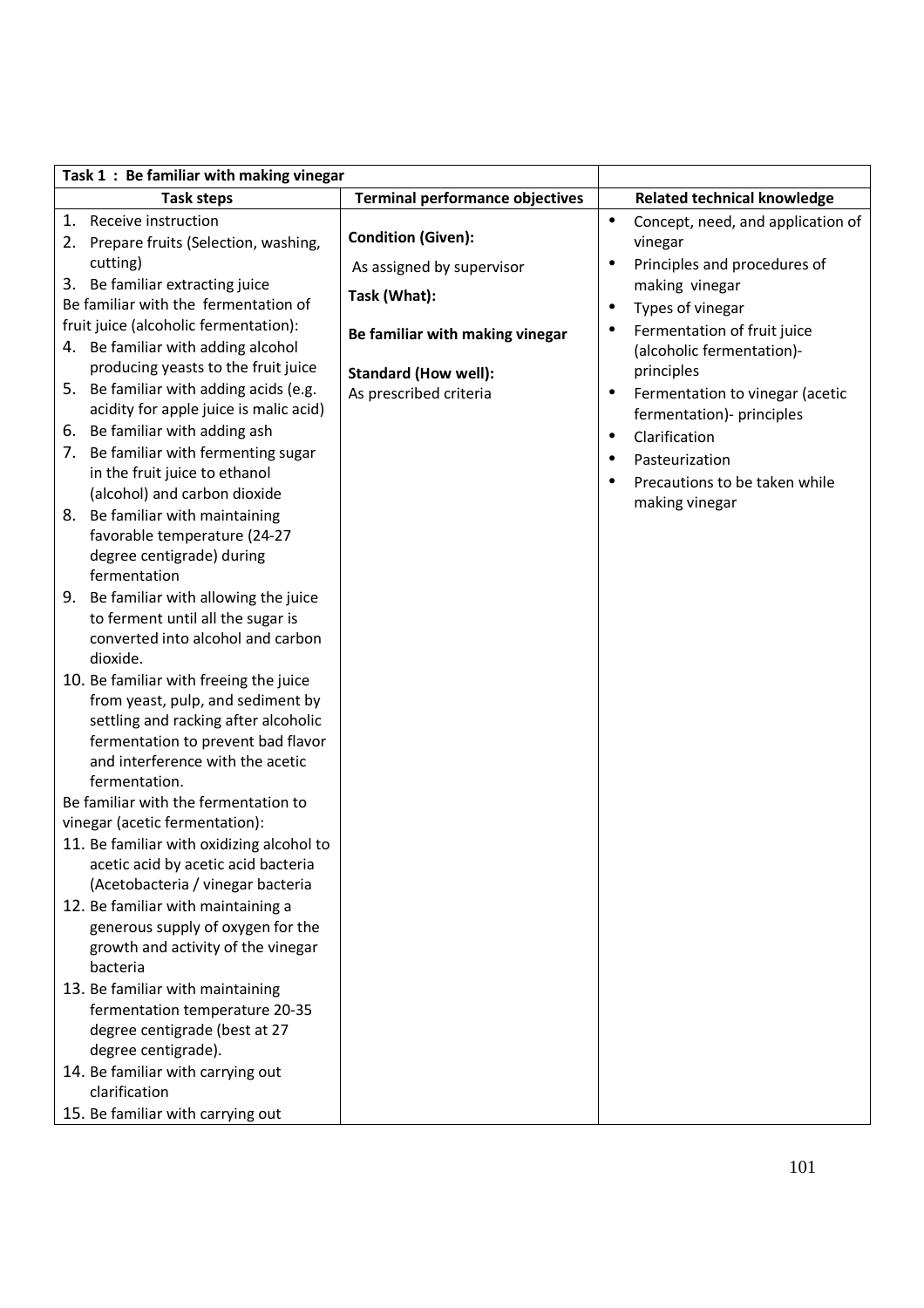| pasteurization                                                                                                                                                                     |   |                                                                                                                           |
|------------------------------------------------------------------------------------------------------------------------------------------------------------------------------------|---|---------------------------------------------------------------------------------------------------------------------------|
| 16. Be familiar with carrying out                                                                                                                                                  |   |                                                                                                                           |
| packaging                                                                                                                                                                          |   |                                                                                                                           |
| Safety/precautions:                                                                                                                                                                |   | Tools/materials/equipment:                                                                                                |
| Be familiar to carry out the vinegar<br>making process under most<br>hygienic conditions.<br>Be familiar with handling the tools,<br>materials, equipment, and<br>machines safely. | ٠ | Paper, pencil, eraser, drawing table, drawing sheet and other supplies<br>Apply GMP (Good Manufactured Hygienic Practice) |

| Task 2: Make vinegar from apple juice [cider vinegar] |                                                                                                                                                                                                          |                                                                                                                                                                          |                                                                                                       |
|-------------------------------------------------------|----------------------------------------------------------------------------------------------------------------------------------------------------------------------------------------------------------|--------------------------------------------------------------------------------------------------------------------------------------------------------------------------|-------------------------------------------------------------------------------------------------------|
|                                                       | Task steps                                                                                                                                                                                               | <b>Terminal performance objectives</b>                                                                                                                                   | <b>Related technical knowledge</b>                                                                    |
| $\mathbf{1}$ .<br>2.                                  | Receive instruction<br>Select apple fruits for making cider<br>vinegar                                                                                                                                   | <b>Condition (Given):</b><br>As assigned by supervisor                                                                                                                   | Concept, need, and application of<br>$\bullet$<br>Perry cider vinegar<br>Principles and procedures of |
| 3.<br>4.<br>5.                                        | Wash the apple fruits<br>Extract apple juice                                                                                                                                                             | Task (What):                                                                                                                                                             | making cider vinegar<br>Fruit selection criteria<br>$\bullet$                                         |
| 6.                                                    | Carry out fermentation of apple<br>juice (alcoholic fermentation):<br>Carryout fermentation to vinegar                                                                                                   | Make vinegar from apple juice<br>[cider vinegar]                                                                                                                         | Ingredients and ratio.<br>Required temperature (24-27                                                 |
| 7.                                                    | (acetic fermentation):<br>Carry out clarification                                                                                                                                                        | <b>Standard (How well):</b><br>As prescribed criteria                                                                                                                    | degree centigrade) during<br>temperature and timing                                                   |
| 8.<br>9.                                              | Carry out pasteurization<br>Carry out packaging                                                                                                                                                          |                                                                                                                                                                          | Concept of fermentation<br>Precautions to be taken                                                    |
|                                                       | 10. Take precautions<br>11. Keep records                                                                                                                                                                 |                                                                                                                                                                          |                                                                                                       |
|                                                       | Tools/materials/equipment:                                                                                                                                                                               | Safety/precautions:                                                                                                                                                      |                                                                                                       |
|                                                       | Containers, fruit press, pulper / juicer,<br>alcohol producing yeast, malic acid,<br>fermentation bins / jars, thermometer,<br>pasteurizer, vinegar bacteria, bottles,<br>can sealer, bottle sealer etc. | Be careful to carry out the cider vinegar making process under most<br>$\bullet$<br>hygienic conditions.<br>Apply GMP (Good Manufactured Hygienic Practice)<br>$\bullet$ |                                                                                                       |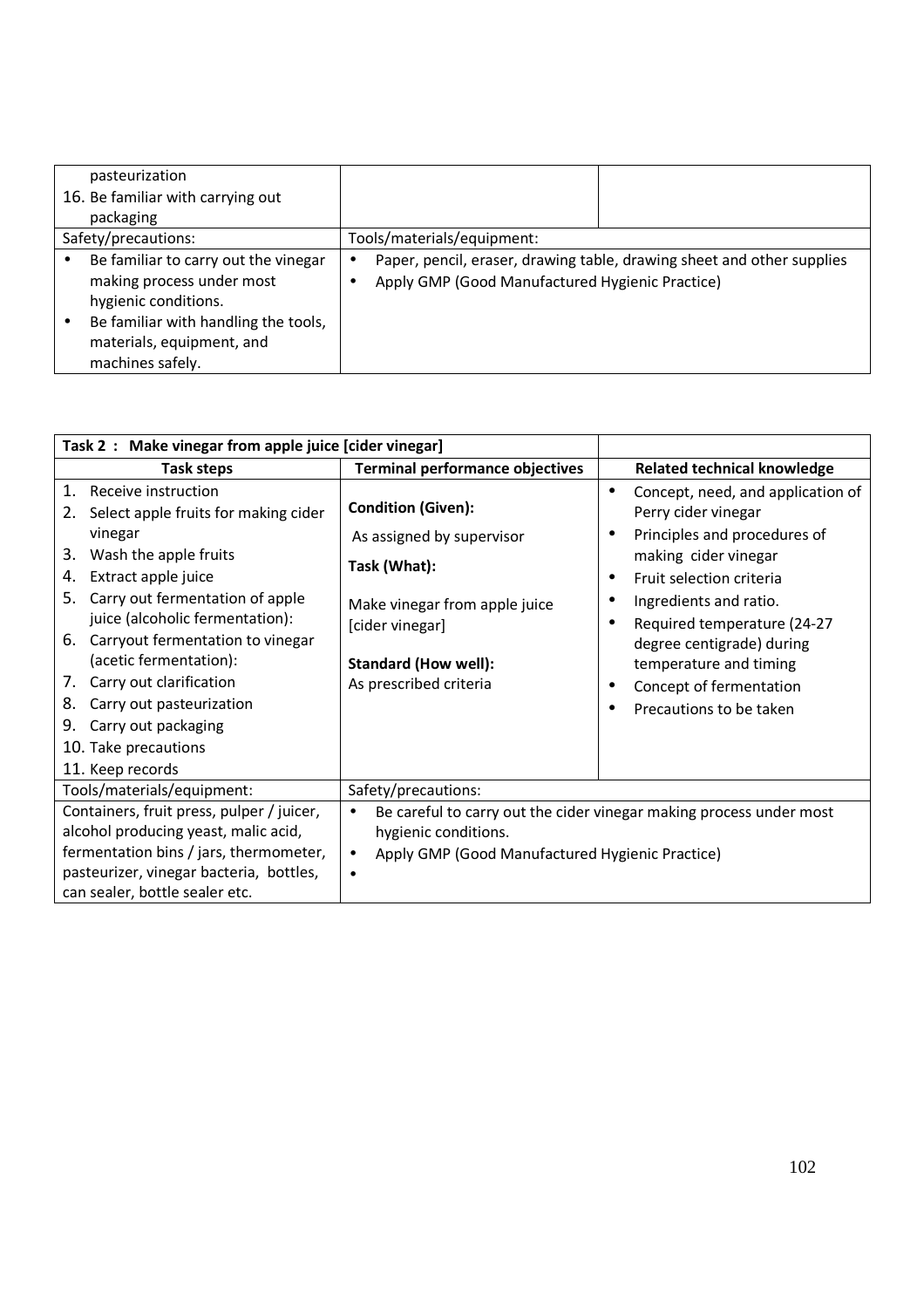| Task 3: Make vinegar from grape juice [wine vinegar]                                                                                                                                                                                                                                                                                                                                                                                                                    |                                                                                                                                                                                    |                                                                                                                                                                                                                                                                                      |
|-------------------------------------------------------------------------------------------------------------------------------------------------------------------------------------------------------------------------------------------------------------------------------------------------------------------------------------------------------------------------------------------------------------------------------------------------------------------------|------------------------------------------------------------------------------------------------------------------------------------------------------------------------------------|--------------------------------------------------------------------------------------------------------------------------------------------------------------------------------------------------------------------------------------------------------------------------------------|
| Task steps                                                                                                                                                                                                                                                                                                                                                                                                                                                              | <b>Terminal performance objectives</b>                                                                                                                                             | <b>Related technical knowledge</b>                                                                                                                                                                                                                                                   |
| Receive instruction<br>1.<br>Select grape fruits for making<br>2.<br>vinegar from grape juice [wine<br>vinegar]<br>Wash the grape fruits<br>3.<br>Extract grape juice<br>4.<br>Carry out fermentation of grape<br>5.<br>juice (alcoholic fermentation):<br>Carryout fermentation to vinegar<br>6.<br>(acetic fermentation):<br>Carry out clarification<br>7.<br>Carry out pasteurization<br>8.<br>Carry out packaging<br>9.<br>10. Take precautions<br>11. Keep records | <b>Condition (Given):</b><br>As assigned by supervisor<br>Task (What):<br>Make vinegar from grape juice<br>[wine vinegar]<br><b>Standard (How well):</b><br>As prescribed criteria | Concept, need, and application of<br>$\bullet$<br>vinegar from grape juice [wine<br>vinegar]<br>Principles and procedures of<br>making wine vinegar<br>Required ingredients and<br>quantity<br>Concept of clarification,<br>pasteurization, and packaging<br>Precautions to be taken |
| Tools/materials/equipment:                                                                                                                                                                                                                                                                                                                                                                                                                                              | Safety/precautions:                                                                                                                                                                |                                                                                                                                                                                                                                                                                      |
| Containers, fruit press, pulper / juicer,<br>alcohol producing yeast, acid,<br>hygienic conditions.<br>fermentation bins / jars, thermometer,<br>Apply GMP (Good Manufactured Hygienic Practice)<br>$\bullet$<br>pasteurizer, vinegar bacteria, bottles,<br>can sealer, bottle sealer etc.                                                                                                                                                                              |                                                                                                                                                                                    | Be careful to carry out the wine vinegar making process under most                                                                                                                                                                                                                   |

| Task 4: Make vinegar from pineapple juice                                                                                                                                                                                                                                                                                                                                                          |                                                                                                                                                                      |                                                                                                                                                                                                                                                              |
|----------------------------------------------------------------------------------------------------------------------------------------------------------------------------------------------------------------------------------------------------------------------------------------------------------------------------------------------------------------------------------------------------|----------------------------------------------------------------------------------------------------------------------------------------------------------------------|--------------------------------------------------------------------------------------------------------------------------------------------------------------------------------------------------------------------------------------------------------------|
| Task steps                                                                                                                                                                                                                                                                                                                                                                                         | <b>Terminal performance objectives</b>                                                                                                                               | <b>Related technical knowledge</b>                                                                                                                                                                                                                           |
| 1.<br>Receive instruction<br>Select pineapple fruits for making<br>vinegar<br>Wash the pineapple fruits<br>3.<br>Extract pineapple juice<br>4.<br>5.<br>Carry out fermentation of<br>pineapple juice (alcoholic<br>fermentation):<br>6. Carryout fermentation to vinegar<br>(acetic fermentation):<br>Carry out clarification<br>7.<br>Carry out pasteurization<br>8.<br>Carry out packaging<br>9. | <b>Condition (Given):</b><br>As assigned by supervisor<br>Task (What):<br>Make vinegar from pineapple juice<br><b>Standard (How well):</b><br>As prescribed criteria | Concept, need, and application of<br>$\bullet$<br>vinegar from pineapple juice<br>Principles and procedures of<br>making vinegar from pineapple<br>juice<br>Recipe and required quantity<br>Timing and temperature<br>requirement<br>Precautions to be taken |
| Tools/materials/equipment:                                                                                                                                                                                                                                                                                                                                                                         | Safety/precautions:                                                                                                                                                  |                                                                                                                                                                                                                                                              |
| Containers, fruit press, pulper / juicer,<br>$\bullet$<br>alcohol producing yeast, acid,<br>most hygienic conditions.<br>fermentation bins / jars, thermometer,<br>Apply GMP (Good Manufactured Hygienic Practice)<br>$\bullet$<br>pasteurizer, vinegar bacteria, bottles,<br>can sealer, bottle sealer etc.                                                                                       |                                                                                                                                                                      | Be careful to carry out the pineapple vinegar making process under                                                                                                                                                                                           |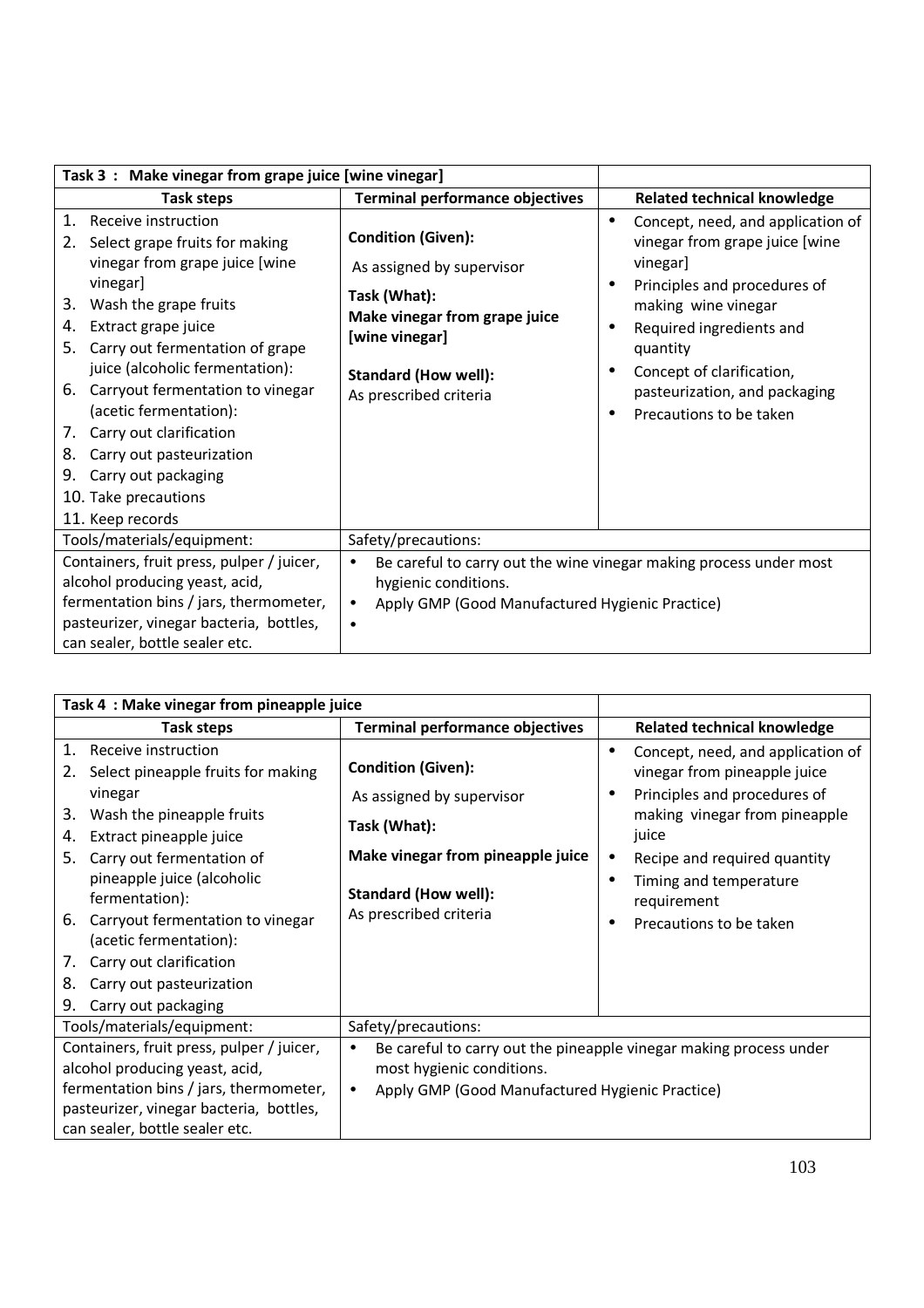#### **Sub module 7: Drying of fruits**

**Description**: It deals with the knowledge and skills related to drying of fruits. It consists of tasks related to the drying of fruits. Each task structure consists of steps, terminal performance objective, and minimum related technical knowledge necessary to carry out that very task in a competent/ professional manner.

**Objectives:** After its completion the trainees will be able:

• To prepare dry fruit products

- 1. Perform selection /washing of fruits
- 2. Perform peeling / slicing of fruits
- 3. Perform spreading on trays
- 4. Perform sulphuring
- 5. Perform drying
- 6. Perform conditioning
- 7. Perform packaging

| Task 1: Perform selection /washing of fruits                                                                                                                                                                                                                                                                                                                                                                                        |                                                                                                                                                                            |                                                                          |
|-------------------------------------------------------------------------------------------------------------------------------------------------------------------------------------------------------------------------------------------------------------------------------------------------------------------------------------------------------------------------------------------------------------------------------------|----------------------------------------------------------------------------------------------------------------------------------------------------------------------------|--------------------------------------------------------------------------|
| Task steps                                                                                                                                                                                                                                                                                                                                                                                                                          | <b>Terminal performance objectives</b>                                                                                                                                     | <b>Related technical knowledge</b>                                       |
| Receive instruction<br>1.<br>Obtain the fruits<br>2.<br>Enlist fruits selection criteria for<br>3.<br>drying them<br>Identify fully ripe yet form fruits<br>4.<br>Select fully ripe yet form fruits for<br>5.<br>drying<br>Manage running water<br>6.<br>Wash the selected fruits thoroughly<br>7.<br>in running water<br>8. Store washed fruits temporarily in<br>hygienic condition<br>Take precautions<br>9.<br>10. Keep records | <b>Condition (Given):</b><br>As assigned by supervisor<br>Task (What):<br>Perform selection /washing of<br>fruits<br><b>Standard (How well):</b><br>As prescribed criteria | Concept and principles<br>п<br>Importance<br>Process<br>Take precautions |
| Tools/materials/equipment:                                                                                                                                                                                                                                                                                                                                                                                                          | Safety/precautions:                                                                                                                                                        |                                                                          |
| Clean running water system                                                                                                                                                                                                                                                                                                                                                                                                          | Be careful to wash fruits in clean water.                                                                                                                                  |                                                                          |
|                                                                                                                                                                                                                                                                                                                                                                                                                                     | Apply GMP (Good Manufactured Hygienic Practice)                                                                                                                            |                                                                          |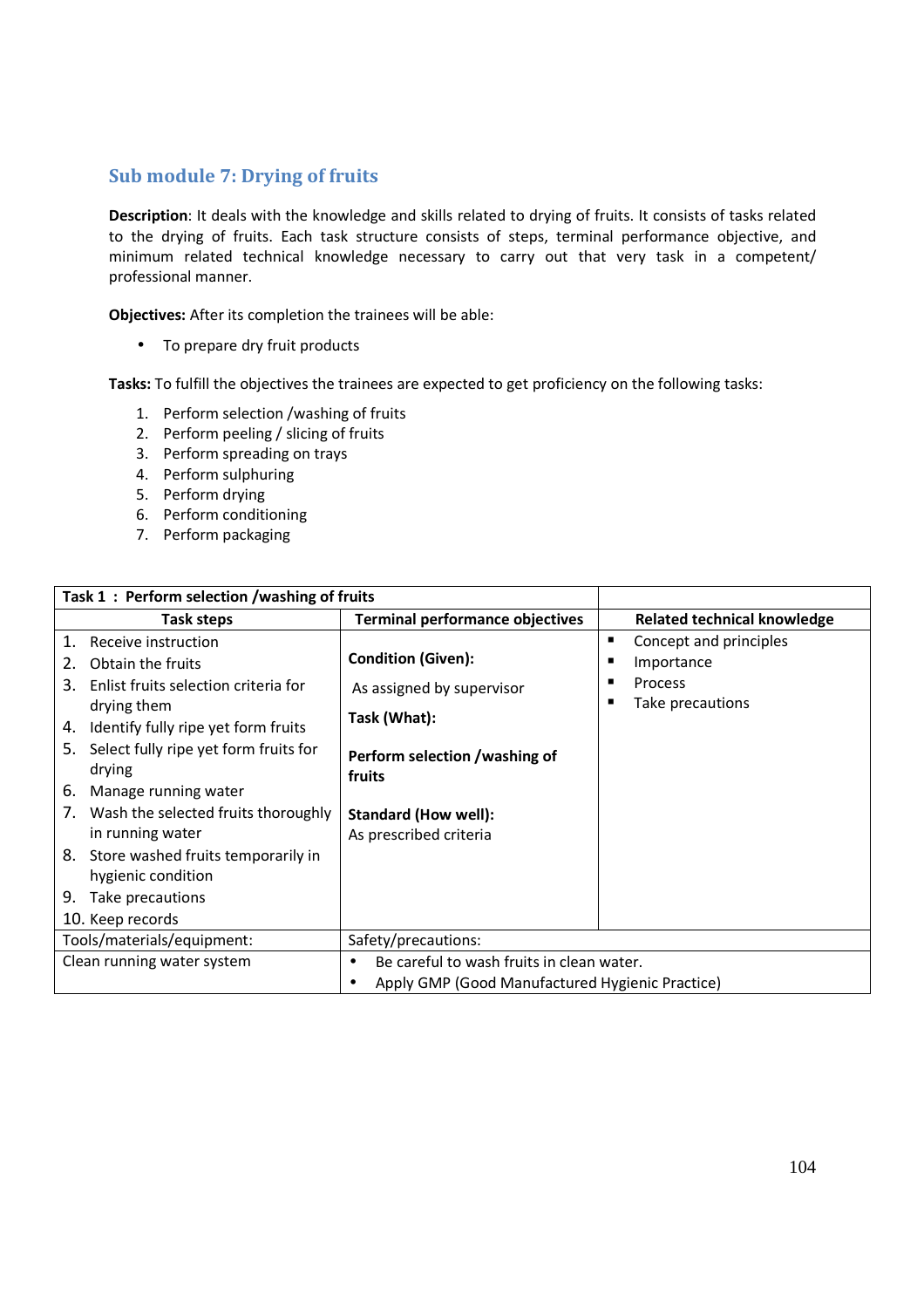| Task 2: Perform peeling / slicing of fruits                                                                                                                                                                                                                                                                                                                                    |                                                                                                                                                                                              |                                                                |
|--------------------------------------------------------------------------------------------------------------------------------------------------------------------------------------------------------------------------------------------------------------------------------------------------------------------------------------------------------------------------------|----------------------------------------------------------------------------------------------------------------------------------------------------------------------------------------------|----------------------------------------------------------------|
| <b>Task steps</b>                                                                                                                                                                                                                                                                                                                                                              | <b>Terminal performance objectives</b>                                                                                                                                                       | <b>Related technical knowledge</b>                             |
| Receive instruction<br>1.<br>Take the washed fruits<br>2.<br>Take a stainless steel peeler<br>3.<br>Peel the cleaned fruits with the<br>peeler<br>Take De corer<br>5.<br>Decor the fruits<br>6.<br>Take slicer<br>7.<br>Cut the fruits into 2 cm thick slices<br>8.<br>Store the slices temporarily in<br>9.<br>hygienic condition<br>10. Take precautions<br>11. Keep records | <b>Condition (Given):</b><br>As assigned by supervisor<br>Task (What):<br>Perform peeling / slicing of fruits<br><b>Standard (How well):</b><br>As prescribed criteria                       | Concept<br>Importance<br>Taking precautions<br>Keeping records |
| Tools/materials/equipment:                                                                                                                                                                                                                                                                                                                                                     | Safety/precautions:                                                                                                                                                                          |                                                                |
| Containers, peeler, decorer, and slicer                                                                                                                                                                                                                                                                                                                                        | Be careful to carry out peeling and slicing under most hygienic<br>$\bullet$<br>conditions.<br>Handle peeler, decorer, and slicer safely.<br>Apply GMP (Good Manufactured Hygienic Practice) |                                                                |

| Task 3: Perform spreading on trays                                            |                                                                                                      |                                    |
|-------------------------------------------------------------------------------|------------------------------------------------------------------------------------------------------|------------------------------------|
| Task steps                                                                    | <b>Terminal performance objectives</b>                                                               | <b>Related technical knowledge</b> |
| $1_{\cdot}$<br>Receive instruction                                            | <b>Condition (Given):</b>                                                                            | Concept<br>$\bullet$               |
| Take the peeled and sliced fruits                                             |                                                                                                      | Importance                         |
| 3.<br>Take trays                                                              | As assigned by supervisor                                                                            | Taking precautions                 |
| Spread the peeled and sliced fruits<br>4.<br>on trays                         | Task (What):                                                                                         | Keeping records                    |
| 5. Spread the peeled and sliced fruits<br>at the rate of 2 kg per square foot | Perform spreading on trays                                                                           |                                    |
| Keep it for drying<br>6.                                                      | <b>Standard (How well):</b>                                                                          |                                    |
| Ensure sufficient moisture removal<br>7.                                      | As prescribed criteria                                                                               |                                    |
| from the surface while drying                                                 |                                                                                                      |                                    |
| Take precautions<br>8.                                                        |                                                                                                      |                                    |
| Keep records<br>9.                                                            |                                                                                                      |                                    |
| Tools/materials/equipment:                                                    | Safety/precautions:                                                                                  |                                    |
| Trays                                                                         | Be careful to carry out spreading of peeled and sliced fruit under most<br>٠<br>hygienic conditions. |                                    |
|                                                                               | Apply GMP (Good Manufactured Hygienic Practice)                                                      |                                    |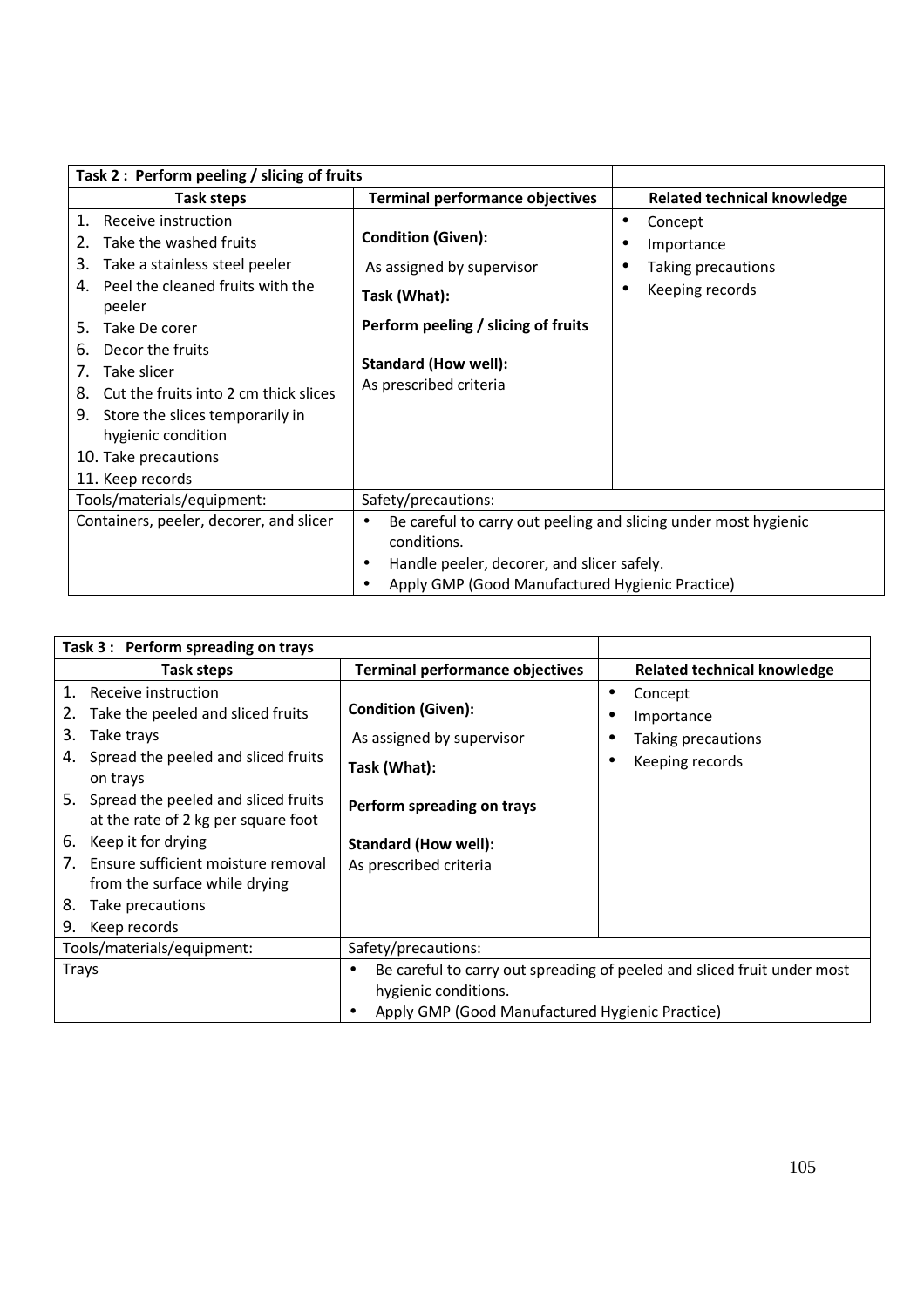| Task 4: Perform sulphyting                                                                                                                                                                                                                                                                                                                                                                                                                                           |                                                                                                                                                              |                                                                                                |
|----------------------------------------------------------------------------------------------------------------------------------------------------------------------------------------------------------------------------------------------------------------------------------------------------------------------------------------------------------------------------------------------------------------------------------------------------------------------|--------------------------------------------------------------------------------------------------------------------------------------------------------------|------------------------------------------------------------------------------------------------|
| Task steps                                                                                                                                                                                                                                                                                                                                                                                                                                                           | <b>Terminal performance objectives</b>                                                                                                                       | <b>Related technical knowledge</b>                                                             |
| Receive instruction<br>1.<br>Stack the fruit trays one over the<br>2.<br>other<br>Cover it by a wooden box<br>3.<br>Burn the sulphur at the rate of 1.8<br>4.<br>gram per kg of fresh fruit for<br>sulphuring the fruits<br>Put fruit trays in the dryer and<br>5.<br>sulphurize them if there is nothing<br>to cover the fruits in the trays<br>6. Use a bamboo basket (Doko)<br>instead of cover and sulphurize the<br>fruit trays for small- scale-<br>sulphuring | <b>Condition (Given):</b><br>As assigned by supervisor<br>Task (What):<br><b>Perform sulphyting</b><br><b>Standard (How well):</b><br>As prescribed criteria | Definition, concept, principles<br>٠<br>Importance<br>Quantity and ratio<br>Taking precautions |
| Tools/materials/equipment:                                                                                                                                                                                                                                                                                                                                                                                                                                           | Safety/precautions:                                                                                                                                          |                                                                                                |
| Trays, sulphur, drier, bamboo basket /<br>Doko                                                                                                                                                                                                                                                                                                                                                                                                                       | $\bullet$<br>Handle trays, sulphur, drier, bamboo basket / Doko safely.<br>٠<br>Apply GMP (Good Manufactured Hygienic Practice)                              | Be careful to carry out sulphuring under most hygienic conditions.                             |

| Task 5 : Perform drying on solar dryer                                                                                                                                                                                                                                       |                                                                                                                                                                  |                                                                                                                                                                                                                                                                                                                                                                                                                                                                                     |
|------------------------------------------------------------------------------------------------------------------------------------------------------------------------------------------------------------------------------------------------------------------------------|------------------------------------------------------------------------------------------------------------------------------------------------------------------|-------------------------------------------------------------------------------------------------------------------------------------------------------------------------------------------------------------------------------------------------------------------------------------------------------------------------------------------------------------------------------------------------------------------------------------------------------------------------------------|
| Task steps                                                                                                                                                                                                                                                                   | <b>Terminal performance objectives</b>                                                                                                                           | <b>Related technical knowledge</b>                                                                                                                                                                                                                                                                                                                                                                                                                                                  |
| Receive instruction<br>$\mathbf{1}$ .<br>Obtain fruits to be dried<br>2.<br>Select drier<br>3.<br>Place fruits in drier<br>4.<br>5.<br>Maintain temperature 55 $\pm$ 5<br>degree centigrade<br>Dry fruits in the drier<br>6.<br>Take precautions<br>7.<br>8.<br>Keep records | <b>Condition (Given):</b><br>As assigned by supervisor<br>Task (What):<br>Perform drying on solar dryer<br><b>Standard (How well):</b><br>As prescribed criteria | Preservation by drying<br>$\bullet$<br>Advantages of drying<br>Mechanism of preservation by<br>drying<br>Sun drying vs. artificial drying<br>(dehydration)<br>Factors to be considered in<br>drying- air, relative humidity,<br>temperature, velocity of air, and<br>case hardening<br>Types of driers- solar, cabinet,<br>and home driers.<br>Duration of drying 8 to 16 hours<br>depending upon the type of<br>fruits, drying temperature, air<br>velocity, and relative humidity |
| Tools/materials/equipment:                                                                                                                                                                                                                                                   | Safety/precautions:                                                                                                                                              | Taking precautions                                                                                                                                                                                                                                                                                                                                                                                                                                                                  |
| Solar, cabinet, and home driers                                                                                                                                                                                                                                              | Be careful to carry out drying fruits under most hygienic conditions.<br>$\bullet$                                                                               |                                                                                                                                                                                                                                                                                                                                                                                                                                                                                     |
|                                                                                                                                                                                                                                                                              | Handle solar, cabinet, and home driers safely.<br>$\bullet$                                                                                                      |                                                                                                                                                                                                                                                                                                                                                                                                                                                                                     |
|                                                                                                                                                                                                                                                                              | Apply GMP (Good Manufactured Hygienic Practice)                                                                                                                  |                                                                                                                                                                                                                                                                                                                                                                                                                                                                                     |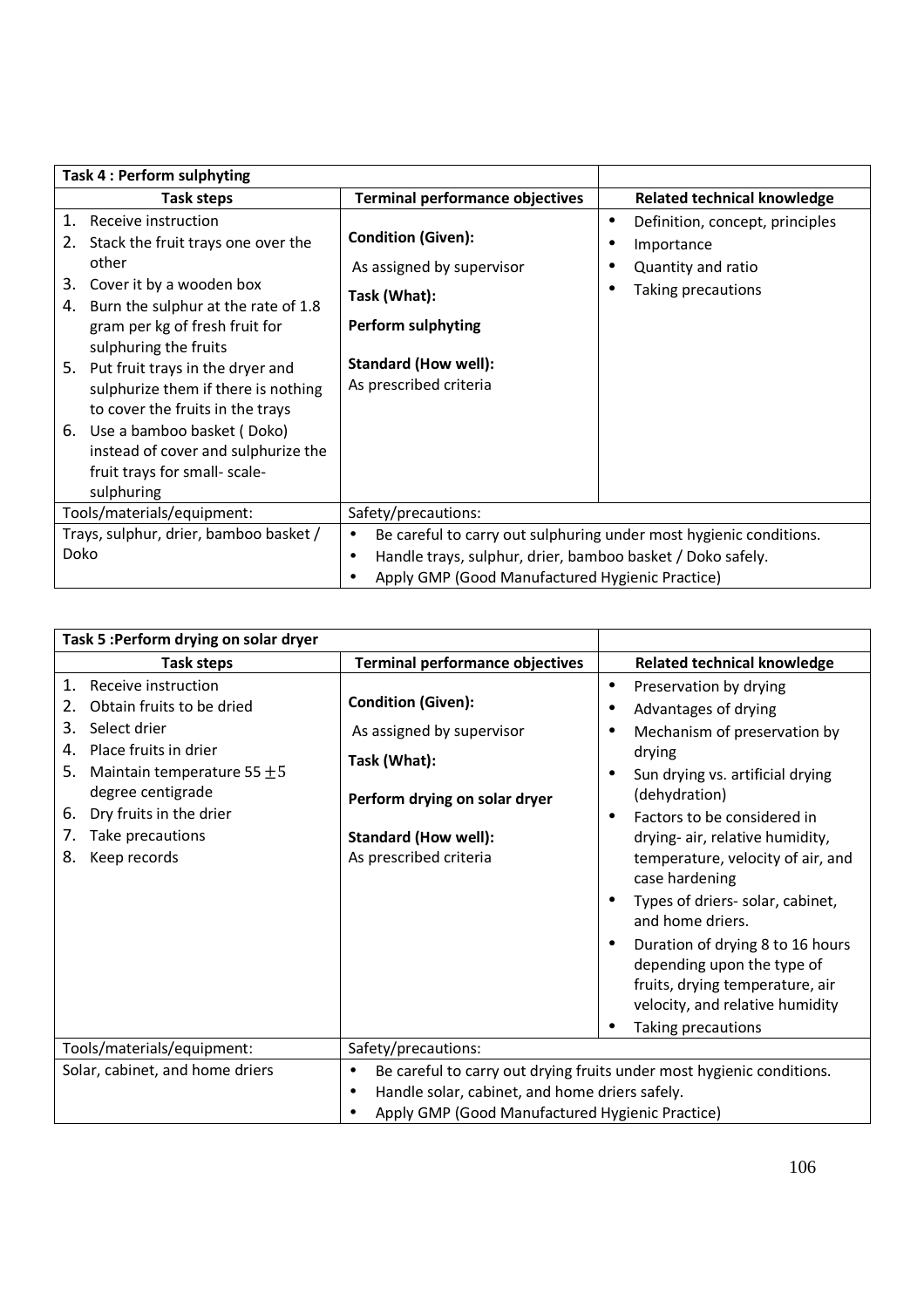| Task 6 : Perform conditioning                                                                                                                                                                                                                                                                 |                                                                                                                                                                                    |                                                                                                                                                 |
|-----------------------------------------------------------------------------------------------------------------------------------------------------------------------------------------------------------------------------------------------------------------------------------------------|------------------------------------------------------------------------------------------------------------------------------------------------------------------------------------|-------------------------------------------------------------------------------------------------------------------------------------------------|
| <b>Task steps</b>                                                                                                                                                                                                                                                                             | <b>Terminal performance objectives</b>                                                                                                                                             | <b>Related technical knowledge</b>                                                                                                              |
| Receive instruction<br>1.<br>Obtain dried fruits<br>2.<br>Put the dried fruits in the trays<br>3.<br>Keep the trays in the drier<br>4.<br>Left the dried fruits overnight in<br>5.<br>trays in the drier to equalize the<br>moisture content.<br>6.<br>Take precautions<br>Keep records<br>7. | <b>Condition (Given):</b><br>As assigned by supervisor<br>Task (What):<br><b>Perform conditioning</b><br><b>Standard (How well):</b><br>As prescribed criteria                     | Concept, principle, procedure,<br>$\bullet$<br>and application of conditioning<br>Why and when to condition the<br>fruits<br>Taking precautions |
| Tools/materials/equipment:                                                                                                                                                                                                                                                                    | Safety/precautions:                                                                                                                                                                |                                                                                                                                                 |
| Trays, drier                                                                                                                                                                                                                                                                                  | Be careful to carry out conditioning of the dried fruits under most<br>٠<br>hygienic conditions.<br>Handle trays, drier safely.<br>Apply GMP (Good Manufactured Hygienic Practice) |                                                                                                                                                 |

| Task 7 : Perform packaging                                                                          |                                                                                                       |                                                                                           |
|-----------------------------------------------------------------------------------------------------|-------------------------------------------------------------------------------------------------------|-------------------------------------------------------------------------------------------|
| <b>Task steps</b>                                                                                   | <b>Terminal performance objectives</b>                                                                | <b>Related technical knowledge</b>                                                        |
| Receive instruction<br>$\mathbf{1}$ .<br>Take equilibrated fruit slices ready<br>2.<br>to be packed | <b>Condition (Given):</b><br>As assigned by supervisor                                                | Concept, principle, procedure,<br>$\bullet$<br>and application of packaging<br>Importance |
| Obtain tin containers<br>3.<br>Obtain high density polyethylene<br>4.<br>bags                       | Task (What):                                                                                          | Taking precautions                                                                        |
| 5. Pack equilibrated fruit slices block<br>in containers                                            | Perform packaging<br><b>Standard (How well):</b>                                                      |                                                                                           |
| 6. Pack equilibrated fruit slices block<br>in high density polyethylene bags                        | As prescribed criteria                                                                                |                                                                                           |
| 7. Take a manually operated heat<br>sealer/blue flamed candle                                       |                                                                                                       |                                                                                           |
| 8. Seal the packages with a manually<br>operated heat sealer/blue flamed<br>candle                  |                                                                                                       |                                                                                           |
| Take precautions<br>9.                                                                              |                                                                                                       |                                                                                           |
| 10. Keep records                                                                                    |                                                                                                       |                                                                                           |
| Tools/materials/equipment:                                                                          | Safety/precautions:                                                                                   |                                                                                           |
| Containers, manually operated heat<br>sealer/blue flamed candle                                     | Be careful to carry out packaging of the dried fruits under most hygienic<br>$\bullet$<br>conditions. |                                                                                           |
|                                                                                                     | ٠<br>safely.                                                                                          | Handle containers, manually operated heat sealer/blue flamed candle                       |
|                                                                                                     | Apply GMP (Good Manufactured Hygienic Practice)                                                       |                                                                                           |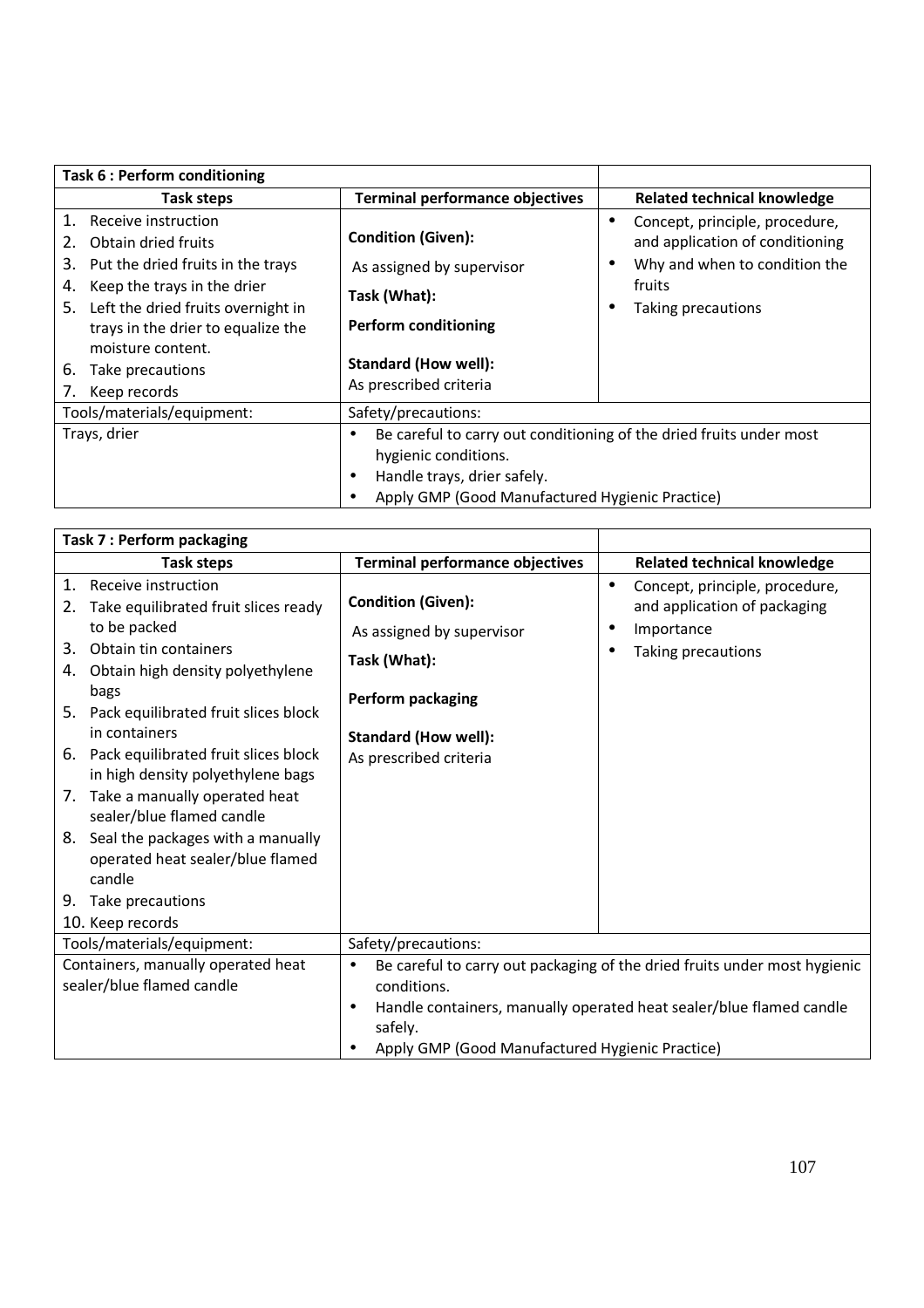# **Module 5. Management and communication**

**Description**: It deals with the knowledge and skills related to utilizing by-products of fruit processing, fruit storage, managing fruit processing activities, establishing fruit processing unit / plant, marketing of processed fruit products, and communication. It consists of tasks related to utilization of by-products of fruit processing, fruit storage, managing fruit processing activities, establishing fruit processing unit / plant, marketing of processed fruit products, and communication. Each task structure consists of steps, terminal performance objective, and minimum related technical knowledge necessary to carry out that very task in a competent/ professional manner.

**Objectives:** After its completion the trainees will be able:

- 1. To utilize by-products of fruit processing
- 2. To perform fruit storage
- 3. To manage fruit processing activities
- 4. To establish fruit processing unit / plant
- 5. To perform marketing of processed fruit products
- 6. To communicate with others

- 1. Maintain good personal hygiene and sanitation
- 2. Utilize by-products of fruit processing
- 3. Perform fruit storage
- 4. Manage fruit processing activities
- 5. Establish fruit processing unit / plant
- 6. Perform marketing of processed fruit products
- 7. Communicate with others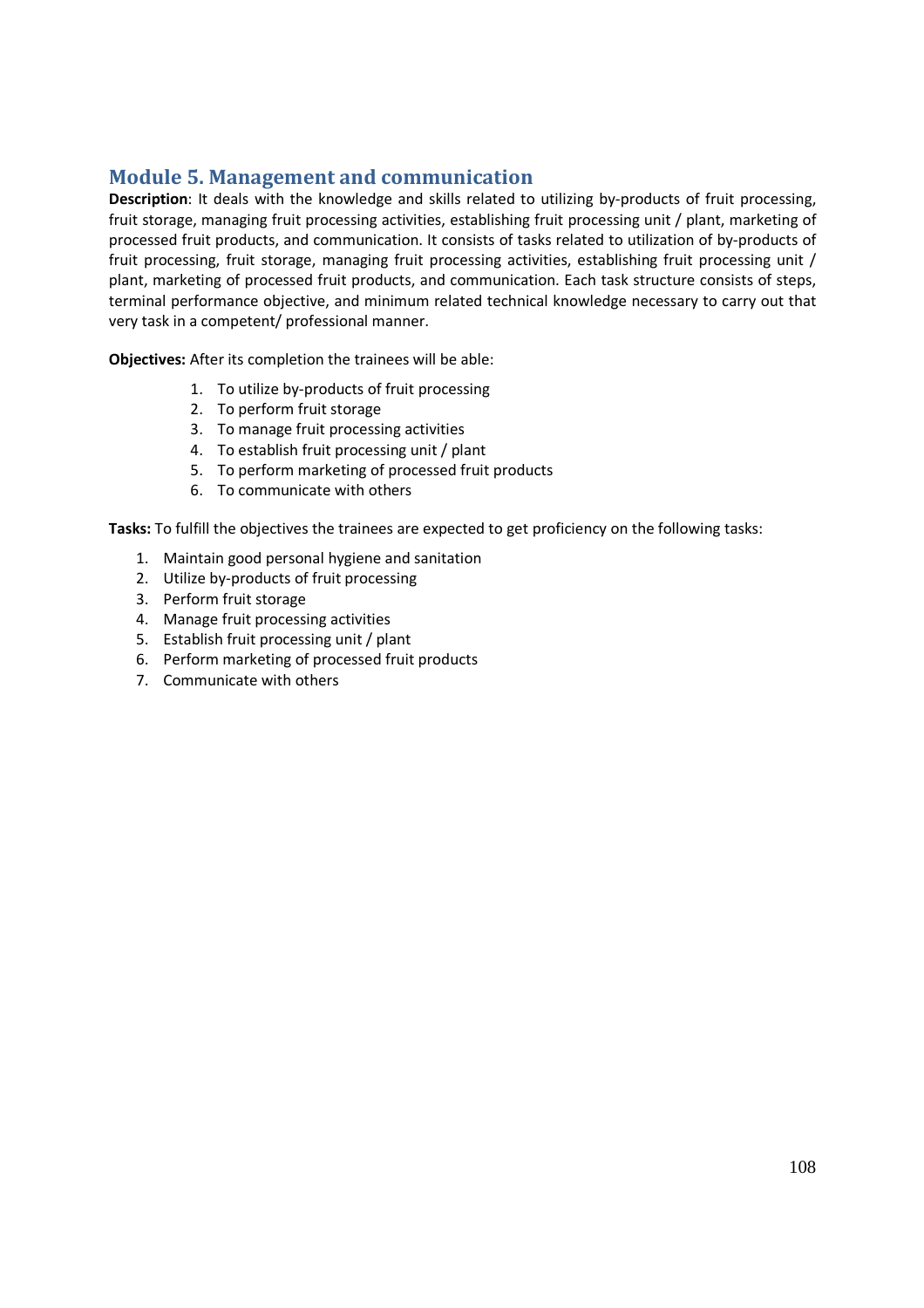| <b>Task steps</b>                             | <b>Terminal performance objectives</b> | <b>Related technical knowledge</b>        |
|-----------------------------------------------|----------------------------------------|-------------------------------------------|
| Receive instruction<br>1.                     |                                        | Define by- products<br>$\bullet$          |
| Trim nails<br>2.                              | <b>Condition (Given):</b>              | Type of by-products as per                |
| Groom weel<br>3.                              | As assigned by supervisor              | fruits (apple, mango, pear,               |
| Were workshop shoes<br>4.                     | Task (What):                           | pineapple)                                |
| 5. Always were prescribed apron and           |                                        | Utilization of by-products                |
| gloves                                        | Utilize by-products of fruit           | processed fruits (apple,                  |
| 6. Be care full about factory safety<br>rules | processing                             | mango, pears, citrus, etc)<br>Precautions |
| 7. Sterilized tools/equipment as              | <b>Standard (How well):</b>            |                                           |
| prescribed                                    | As prescribed criteria                 |                                           |
| 8. Keep neet and clean                        |                                        |                                           |
| 9. Manage garwage station/pit or              |                                        |                                           |
| dust bin in proper place                      |                                        |                                           |
| 10. Keep frequently checking of               |                                        |                                           |
| electricity system                            |                                        |                                           |
| 11. Manage well drainage system               |                                        |                                           |
| 12. Manage first aid box adequately           |                                        |                                           |
| 13. Keep phone number for emergency           |                                        |                                           |
| support (Ambulence, Fire brigade,             |                                        |                                           |
| Police etc)                                   |                                        |                                           |
| 14. Utilize by-products of fruit              |                                        |                                           |
| processing                                    |                                        |                                           |
| 15. Keep records                              |                                        |                                           |
| Tools/materials/equipment:                    | Safety/precautions:                    |                                           |

| Task 2 : Utilize by-products of fruit processing                                                                                                      |                                                                                                                      |                                                                                                                                                                                                                                           |  |  |
|-------------------------------------------------------------------------------------------------------------------------------------------------------|----------------------------------------------------------------------------------------------------------------------|-------------------------------------------------------------------------------------------------------------------------------------------------------------------------------------------------------------------------------------------|--|--|
| Task steps                                                                                                                                            | <b>Terminal performance objectives</b>                                                                               | <b>Related technical knowledge</b>                                                                                                                                                                                                        |  |  |
| 16. Receive instruction<br>17. Make ready the materials<br>18. utilize by-products of fruit<br>processing<br>19. Take precautions<br>20. Keep records | <b>Condition (Given):</b><br>As assigned by supervisor<br>Task (What):<br>Utilize by-products of fruit<br>processing | Define by- products<br>٠<br>Type of by-products as per<br>٠<br>fruits (apple, mango, pear,<br>pineapple)<br>Utilization of by-products<br>$\bullet$<br>processed fruits (apple,<br>mango, pears, citrus, etc)<br>Precautions<br>$\bullet$ |  |  |
|                                                                                                                                                       | <b>Standard (How well):</b>                                                                                          |                                                                                                                                                                                                                                           |  |  |
|                                                                                                                                                       | As prescribed criteria                                                                                               |                                                                                                                                                                                                                                           |  |  |
| Tools/materials/equipment:                                                                                                                            | Safety/precautions:                                                                                                  |                                                                                                                                                                                                                                           |  |  |
| Well quipped by-product processing<br>unit / plant                                                                                                    | $\bullet$<br>Operate by-product processing unit/plant safely.                                                        | Be careful to carry out the preparation of various products from the<br>by-products of fruits processing under most hygienic conditions.                                                                                                  |  |  |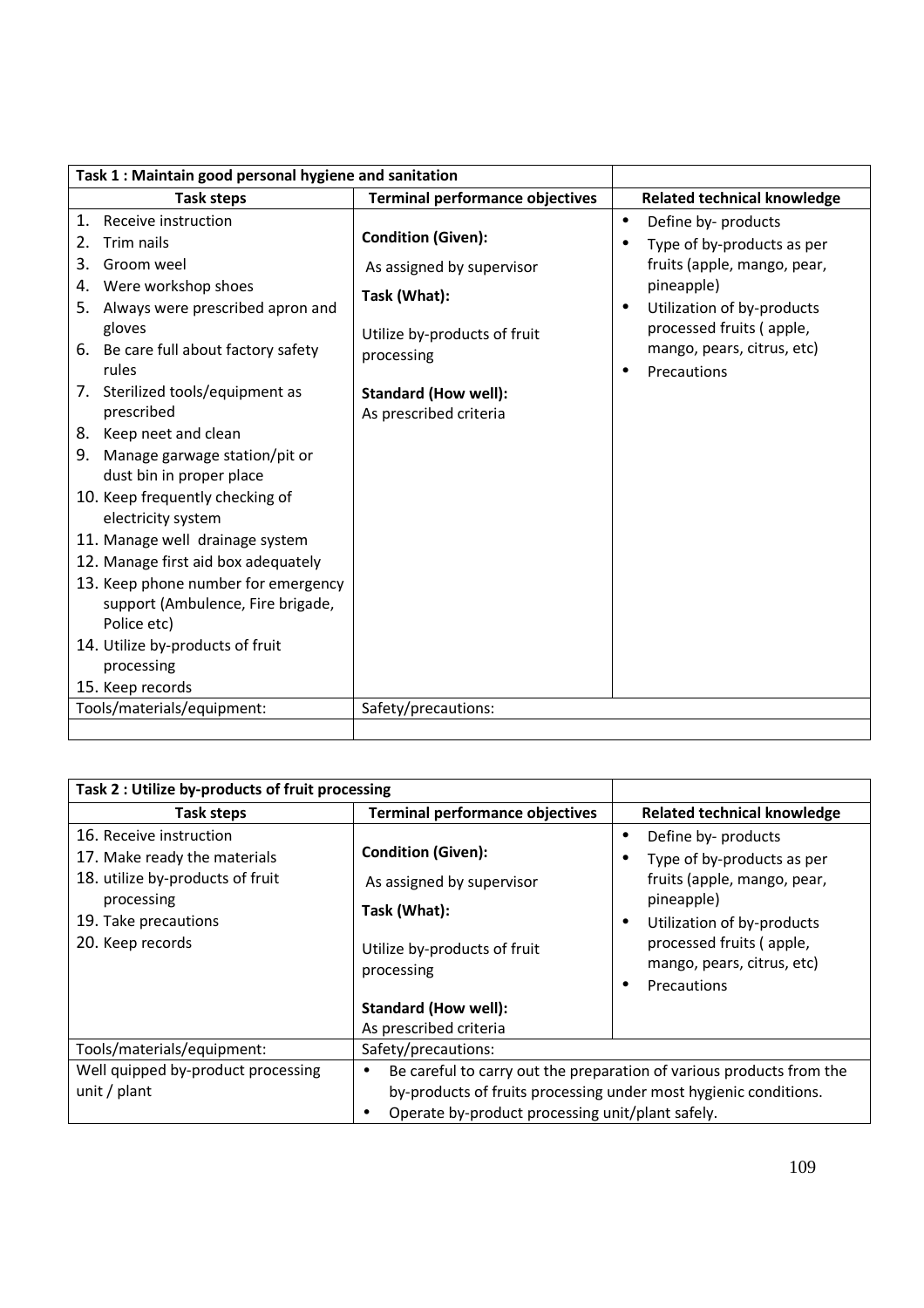| Task 3 : Perform fruit storage                                                                                                                                                                                                              |                                                                                                                                                       |                                                                                                                                                                                                               |
|---------------------------------------------------------------------------------------------------------------------------------------------------------------------------------------------------------------------------------------------|-------------------------------------------------------------------------------------------------------------------------------------------------------|---------------------------------------------------------------------------------------------------------------------------------------------------------------------------------------------------------------|
| Task steps                                                                                                                                                                                                                                  | <b>Terminal performance objectives</b>                                                                                                                | <b>Related technical knowledge</b>                                                                                                                                                                            |
| $\mathbf{1}$ .<br>Receive instruction<br>Identify store for given fruits for<br>2.<br>store<br>Place the fruits in store<br>3.<br>Adjust the temperature in the store<br>4.<br>in available<br>5.<br>Take precautions<br>6.<br>Keep records | <b>Condition (Given):</b><br>As assigned by supervisor<br>Task (What):<br>Store given fruits<br><b>Standard (How well):</b><br>As prescribed criteria | Concept, need, principle for fruit<br>storage<br>Concept, principles of cellar<br>store, cool chamber, cold<br>storage, and freezing storage<br>Required temperature as<br>character of fruits<br>Precautions |
| Tools/materials/equipment:                                                                                                                                                                                                                  | Safety/precautions:                                                                                                                                   |                                                                                                                                                                                                               |
| Well quipped cellar store, cool<br>chamber, cold storage, and freezing<br>storage                                                                                                                                                           | $\bullet$<br>products of fruits processing under most hygienic conditions.                                                                            | Be careful to carry out the preparation of various products from the by-                                                                                                                                      |

| Task 4 : Manage fruit processing activities                                                                                                                                                                                                                                                                                                                                                      |                                                                                                                                                                       |                                                                                                                                                                                                         |
|--------------------------------------------------------------------------------------------------------------------------------------------------------------------------------------------------------------------------------------------------------------------------------------------------------------------------------------------------------------------------------------------------|-----------------------------------------------------------------------------------------------------------------------------------------------------------------------|---------------------------------------------------------------------------------------------------------------------------------------------------------------------------------------------------------|
| Task steps                                                                                                                                                                                                                                                                                                                                                                                       | <b>Terminal performance objectives</b>                                                                                                                                | <b>Related technical knowledge</b>                                                                                                                                                                      |
| 1.<br>Receive instruction<br>Plan for fruit processing activities<br>2.<br>Budget fruit processing activities<br>3.<br>Organize fruit processing activities<br>4.<br>Direct fruit processing activities<br>5.<br>Control fruit processing activities<br>6.<br>7.<br>Manage wastages<br>Communicate with others<br>8.<br>Develop professionally<br>9.<br>10. Take precautions<br>11. Keep records | <b>Condition (Given):</b><br>As assigned by supervisor<br>Task (What):<br>Manage fruit processing activities<br><b>Standard (How well):</b><br>As prescribed criteria | Concept, principles, and<br>$\bullet$<br>procedures for managing fruit<br>processing activities<br>Major activities and functions<br>Waste management concept and<br>methods<br>Precautions to be taken |
| Tools/materials/ equipment:                                                                                                                                                                                                                                                                                                                                                                      | Safety/precautions:                                                                                                                                                   |                                                                                                                                                                                                         |
| Pen, paper, and other supplies                                                                                                                                                                                                                                                                                                                                                                   |                                                                                                                                                                       |                                                                                                                                                                                                         |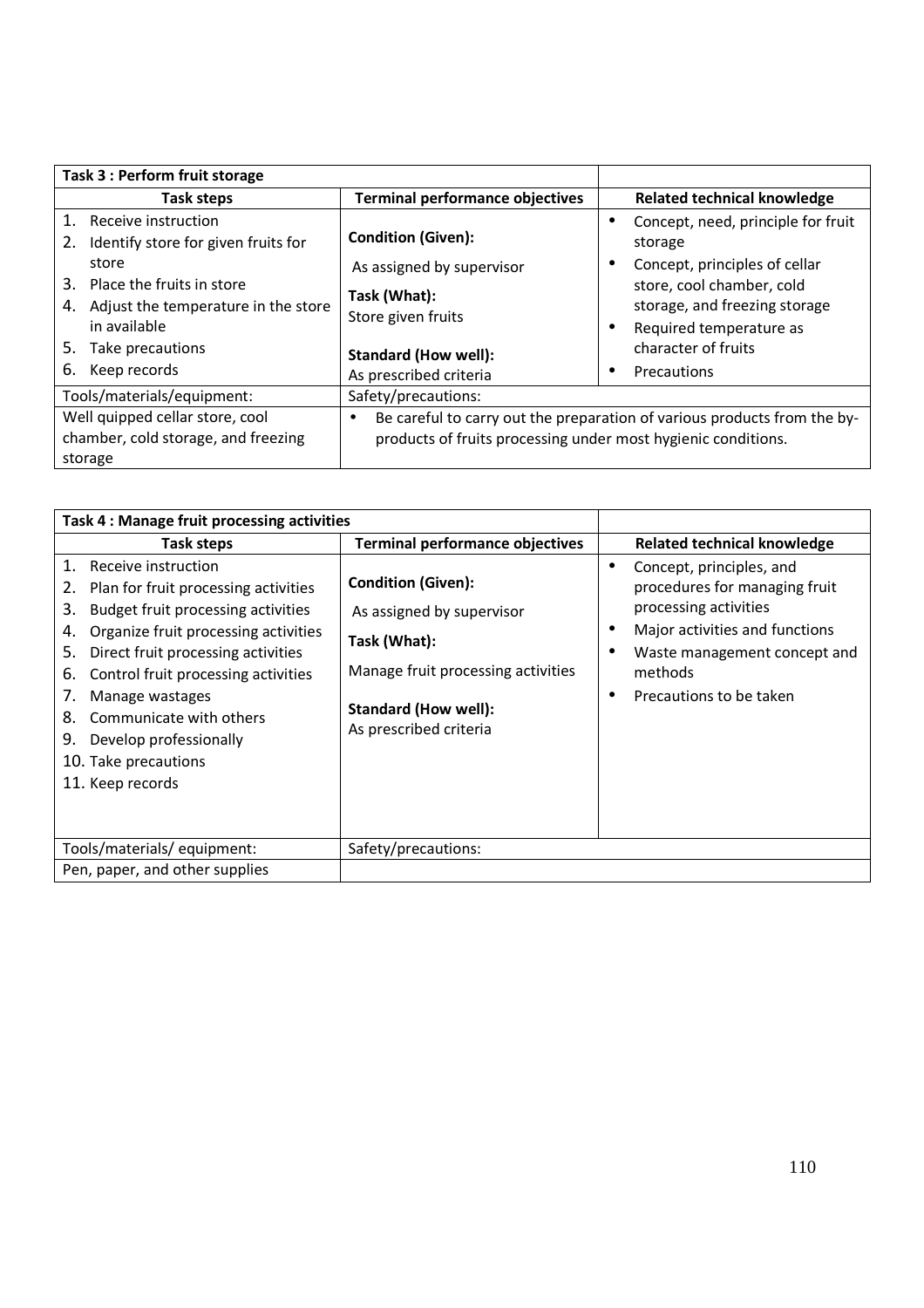| Task 5 : Lay out fruit processing unit / plant                                                                                                                                                                                                                                                                                                                                                                                                                                                                         |                                                                                                                                                                          |                                                                                                                                                                                                          |
|------------------------------------------------------------------------------------------------------------------------------------------------------------------------------------------------------------------------------------------------------------------------------------------------------------------------------------------------------------------------------------------------------------------------------------------------------------------------------------------------------------------------|--------------------------------------------------------------------------------------------------------------------------------------------------------------------------|----------------------------------------------------------------------------------------------------------------------------------------------------------------------------------------------------------|
| Task steps                                                                                                                                                                                                                                                                                                                                                                                                                                                                                                             | <b>Terminal performance objectives</b>                                                                                                                                   | <b>Related technical knowledge</b>                                                                                                                                                                       |
| Receive instruction<br>1.<br>Meet legal requirements<br>2.<br>Prepare investment plan<br>3.<br>Select factory site<br>4.<br>Prepare a plan of a fruit<br>5.<br>preservation factory<br>Lay out a canning line<br>6.<br>Lay out a juice plant<br>7.<br>Manage factory buildings<br>8.<br>Manage water supply / drainage<br>9.<br>10. Manage manpower<br>11. Manage machinery / equipment<br>12. Run fruit processing activities<br>13. Maintain fruit processing activities<br>14. Take precautions<br>15. Keep records | <b>Condition (Given):</b><br>As assigned by supervisor<br>Task (What):<br>Lay out fruit processing unit / plant<br><b>Standard (How well):</b><br>As prescribed criteria | Concept and principles<br>$\bullet$<br>Legal requirements<br>market survey and its important<br>Site Selection criteria<br>Planning process and its<br>important<br>Precautions to be taken<br>$\bullet$ |
| Tools/materials/equipment:                                                                                                                                                                                                                                                                                                                                                                                                                                                                                             | Safety/precautions:                                                                                                                                                      |                                                                                                                                                                                                          |
|                                                                                                                                                                                                                                                                                                                                                                                                                                                                                                                        |                                                                                                                                                                          |                                                                                                                                                                                                          |

| Task 6 : Perform marketing of processed fruit products                                                                                                                                                                                                                                                                                                                                            |                                                                                                                                                                                     |                                                                                                                     |
|---------------------------------------------------------------------------------------------------------------------------------------------------------------------------------------------------------------------------------------------------------------------------------------------------------------------------------------------------------------------------------------------------|-------------------------------------------------------------------------------------------------------------------------------------------------------------------------------------|---------------------------------------------------------------------------------------------------------------------|
| Task steps                                                                                                                                                                                                                                                                                                                                                                                        | <b>Terminal performance objectives</b>                                                                                                                                              | <b>Related technical knowledge</b>                                                                                  |
| 1.<br>Receive instruction<br>Collect demand of fruit products<br>Analyze demand of fruit products<br>3.<br>Design fruit products<br>4.<br>Price fruit products<br>5.<br>Place fruit products<br>6.<br>Promote fruit products<br>7.<br>Sale fruit products<br>8.<br>Record sales<br>9.<br>10. Calculate profit / loss<br>11. Prepare reinvestment plan<br>12. Take precautions<br>13. Keep records | <b>Condition (Given):</b><br>As assigned by supervisor<br>Task (What):<br>Perform marketing of processed<br>fruit products<br><b>Standard (How well):</b><br>As prescribed criteria | Marketing concept<br>Importance<br><b>Models</b><br>promotion concept<br>Pricing concept<br>Precautions to be taken |
| Tools/materials/equipment:                                                                                                                                                                                                                                                                                                                                                                        | Safety/precautions:                                                                                                                                                                 |                                                                                                                     |
|                                                                                                                                                                                                                                                                                                                                                                                                   |                                                                                                                                                                                     |                                                                                                                     |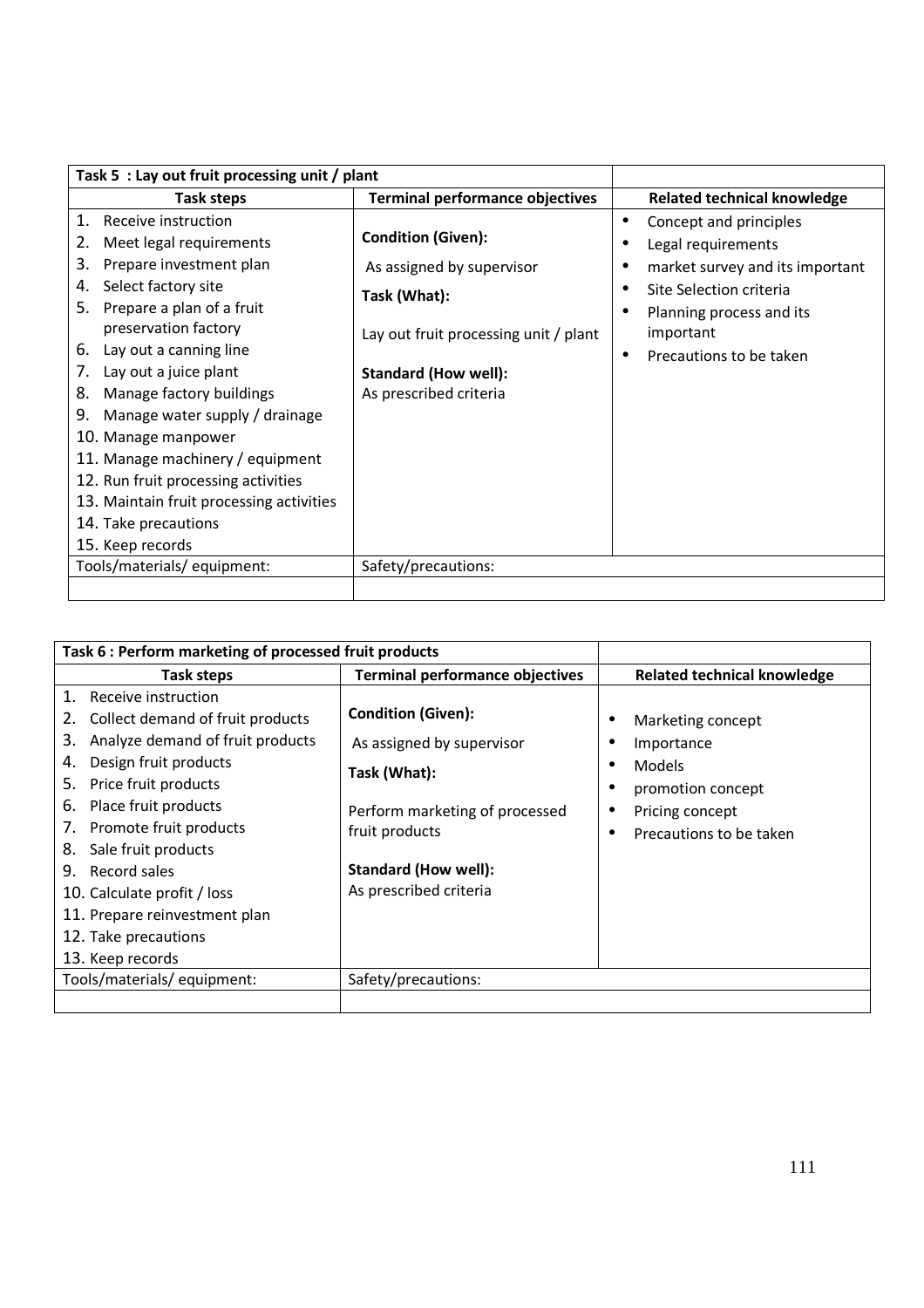| Task 7 : Perform communicate with others                                                                                                                                                                                                                                                                                                                                                                                                                                                                                                                          |                                                                                                                                                                    |                                                                                                                                                                               |
|-------------------------------------------------------------------------------------------------------------------------------------------------------------------------------------------------------------------------------------------------------------------------------------------------------------------------------------------------------------------------------------------------------------------------------------------------------------------------------------------------------------------------------------------------------------------|--------------------------------------------------------------------------------------------------------------------------------------------------------------------|-------------------------------------------------------------------------------------------------------------------------------------------------------------------------------|
| <b>Task steps</b>                                                                                                                                                                                                                                                                                                                                                                                                                                                                                                                                                 | <b>Terminal performance objectives</b>                                                                                                                             | <b>Related technical knowledge</b>                                                                                                                                            |
| Receive instruction<br>1.<br>2. Prepare massage / information for<br>communication<br>Make phone calls<br>3.<br>Receive/answer phone calls<br>4.<br>5. Prepare e-mail massage /<br>information<br>6. Send e-mails massage /<br>information<br>7. Receive e-mails massage /<br>information<br>8. Communicate with suppliers<br>Communicate with<br>9.<br>customers/clients<br>10. Communicate with seniors<br>11. Communicate with juniors<br>12. Communicate with peers<br>13. Communicate with other<br>stakeholders<br>14. Take precautions<br>15. Keep records | <b>Condition (Given):</b><br>As assigned by supervisor<br>Task (What):<br>Perform communicate with others<br><b>Standard (How well):</b><br>As prescribed criteria | Definition, concept, importance,<br>$\bullet$<br>and models of communication<br>Information about email,<br>$\bullet$<br>internet, web page,<br><b>Communication channels</b> |
| Tools/materials/equipment:                                                                                                                                                                                                                                                                                                                                                                                                                                                                                                                                        | Safety/precautions:                                                                                                                                                |                                                                                                                                                                               |
| Telephone, mobile, computer with                                                                                                                                                                                                                                                                                                                                                                                                                                                                                                                                  |                                                                                                                                                                    |                                                                                                                                                                               |
| internet connection, paper, pen, fax                                                                                                                                                                                                                                                                                                                                                                                                                                                                                                                              |                                                                                                                                                                    |                                                                                                                                                                               |

## **Reference**

- $\bullet$  खाद्य प्रशोधन प्रविधि, घरेलु पुस्तिका, खाध्य प्रशोधन तथा गुण नियन्त्रण विभाग
- Preservation of fruits and beverage Siddapa and Giridharilal, India
- Hand book of Analysis and Quality Control for Fruit and Vegetables Products S. Rangon, 2011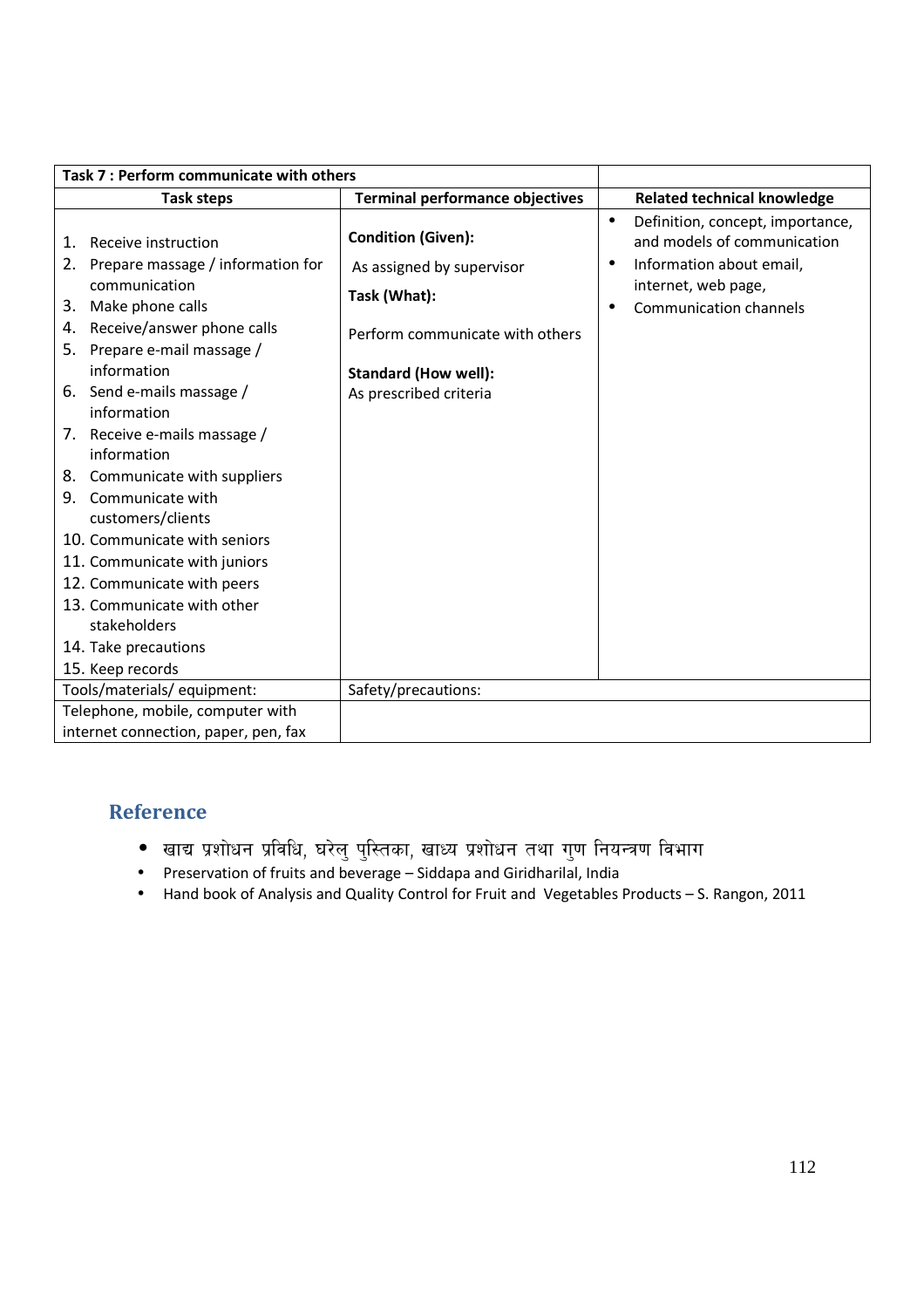## **Module 7: Entrepreneurship Development**

**Total: 40 hrs Theory: 18 hrs Practical: 22 hrs** 

#### **Course description**

This course is designed to impart the knowledge and skills necessary for micro enterprise or a business unit of self-employment startup. The entire course intends to introduce enterprise, finding suitable business ideas and developing business idea to formulation of business plan.

#### **Course objectives**

After completion of this course, students will be able to:

- 1. Understand concept of enterprise and self-employment
- 2. Explore suitable business idea matching to self
- 3. Learn to prepare business plan
- 4. Learn to keep preliminary business record

| S.No. |                                              |                                                                                                                                                                                                                                                              | Time (hrs)     |                |      |
|-------|----------------------------------------------|--------------------------------------------------------------------------------------------------------------------------------------------------------------------------------------------------------------------------------------------------------------|----------------|----------------|------|
|       | Task statements                              | Related technical knowledge                                                                                                                                                                                                                                  |                | $\mathbf{P}$   | Tot. |
| 1.    | State the concept of<br>business/enterprises | Introduction to business/enterprise<br>$\bullet$<br>Classification of business/enterprises<br>Overview of MSMEs(Micro, Small and<br>Medium Enterprises) in Nepal<br>Cost & Benefits of self-<br>employment/salaried job                                      | $\overline{4}$ |                | 4    |
| 2.    | Grow entrepreneurial<br>attitudes            | Wheel of success<br>Risk taking attitude                                                                                                                                                                                                                     | 3              |                | 3    |
| 3.    | Generate viable business<br>ideas            | Business idea generation<br>Evaluation of business ideas                                                                                                                                                                                                     | $\mathbf{1}$   | $\overline{2}$ | 3    |
| 4.    | Prepare business plan                        | Concept of market and marketing<br>Description of product or service<br>Selection of business location<br>Estimation of market share<br>Promotional measures<br>Required fixed assets and cost<br>Required raw materials and costs<br>Operation process flow | $\Omega$       | 18             | 27   |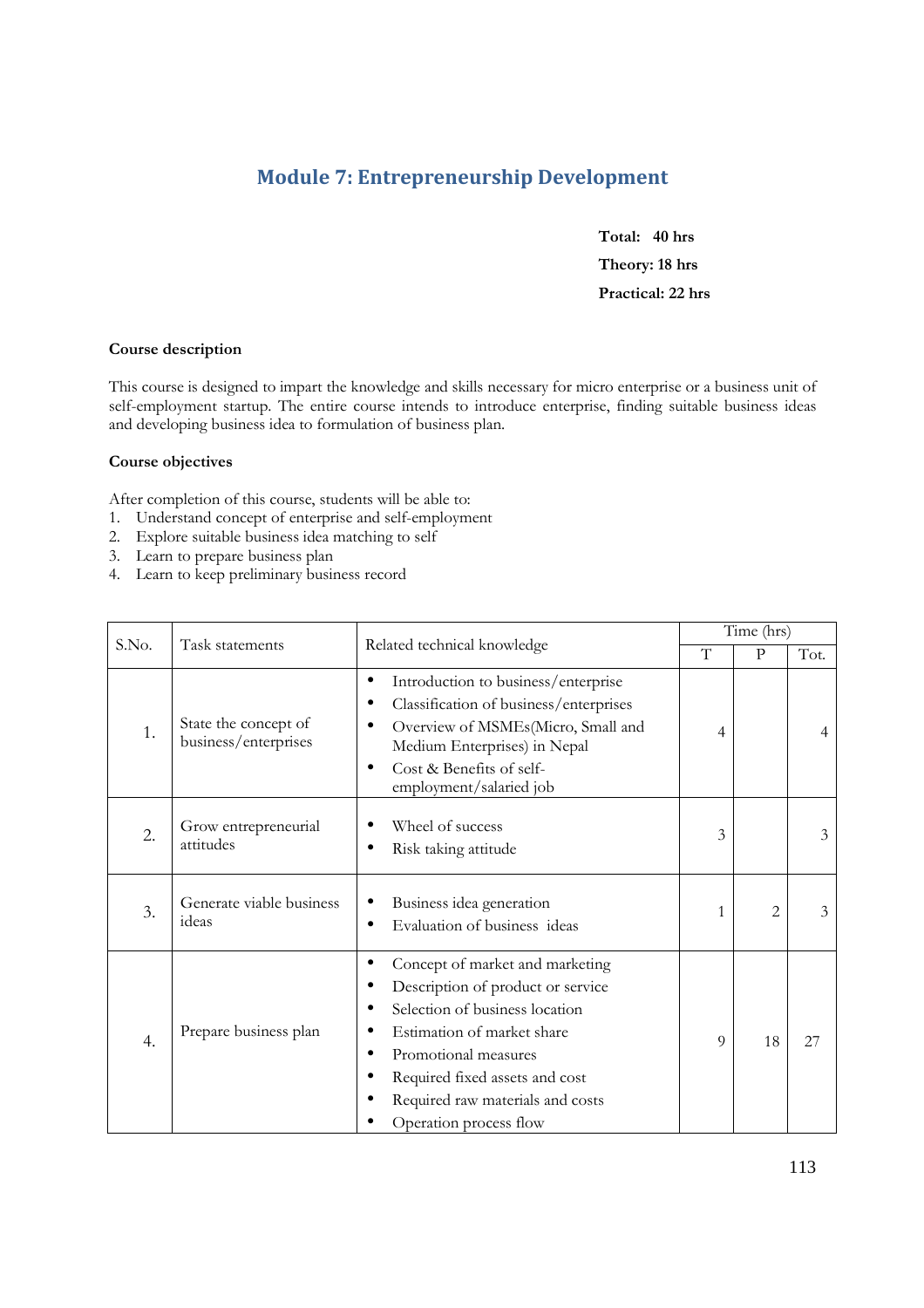|    |                                   | Required human resource and cost<br>٠<br>Office overhead and utilities<br>Working capital estimation and calculation<br>of total finance required<br>Product costing and pricing<br>Cost benefit analysis (BEP, ROI)<br>Information collection method and<br>guidelines<br>Individual business plan preparation and<br>presentation |    |                |    |
|----|-----------------------------------|-------------------------------------------------------------------------------------------------------------------------------------------------------------------------------------------------------------------------------------------------------------------------------------------------------------------------------------|----|----------------|----|
| 5. | Prepare basic business<br>records | Day book<br>Payable & receivable account                                                                                                                                                                                                                                                                                            |    | $\overline{2}$ | 3  |
|    |                                   | Total:                                                                                                                                                                                                                                                                                                                              | 18 | 22             | 40 |

## **Textbook:**

क) प्रशिक्षकहरुका लागि निर्मित निर्देशिका तथा प्रशिक्षण सामग्री, प्राविधिक शिक्षा तथा व्यावसायिक तालीम परिषद्,

 $7059$ 

(अप्रकाशित), २०६९

### **Reference book:**

*Entrepreneur's Handbook, Technonet Asia, 1981* 

ख) प्रशिक्षार्थीहरुका लागि निर्मित पाठ्यसामग्री तथा कार्यपुस्तिका, प्राविधिक शिक्षा तथा व्यावसायिक तालीम परिषद्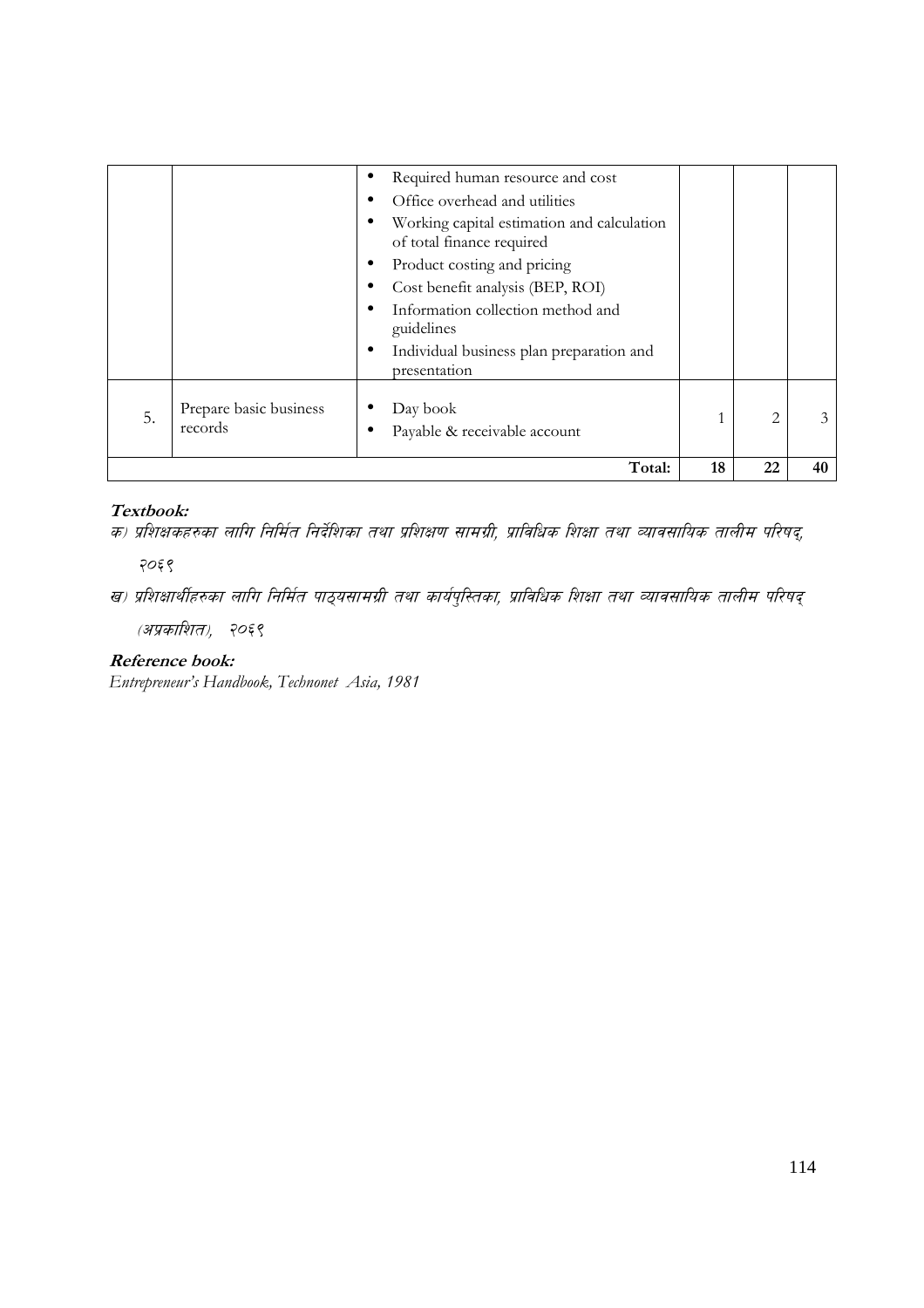|                         | <b>Input Level</b>                                                          |                                                                                                                                                                                                                                                                                |                                                                                                                  |  |
|-------------------------|-----------------------------------------------------------------------------|--------------------------------------------------------------------------------------------------------------------------------------------------------------------------------------------------------------------------------------------------------------------------------|------------------------------------------------------------------------------------------------------------------|--|
| <b>SN</b>               | <b>Criteria</b>                                                             | <b>Objectively verifiable indicator (OVI)</b>                                                                                                                                                                                                                                  | <b>Means of verification (MOV)</b>                                                                               |  |
| $\mathbf{1}$            | <b>Mechanisms to</b><br>identify training<br>needs in the labour<br>market: | <b>Training Needs Assessment</b><br>$\bullet$<br>/Rapid Market Appraisal (or<br>other appropriate method) is<br>following standard methodology<br>and depicts demand for skilled<br>workers and their training needs<br>at local level is conducted at<br>least once per year. | TNA or RMA report                                                                                                |  |
|                         |                                                                             | T&E regularly meets Chambers<br>of Commerces, representatives<br>of local businesses and bigger<br>industries as well as actively<br>participates in local employment<br>and training review events.                                                                           | No. of meetings, list of participants<br>and minutes of the meetings.                                            |  |
|                         |                                                                             |                                                                                                                                                                                                                                                                                |                                                                                                                  |  |
| $\overline{2}$          | <b>Schemes used to</b><br>promote better<br>access to VST:                  | Training annoucements are<br>$\bullet$<br>disseminated widely through<br>different media (e.g., Local FM,<br>posters, local community<br>organization etc.)                                                                                                                    | Frequency and content of<br>information<br>broadcasted in media and through<br>other channels                    |  |
|                         |                                                                             | Trainees are selected as per the<br>$\bullet$<br>trainee selection guideline of<br>the programme.                                                                                                                                                                              | List of selected trainees (incl. detailed<br>information on their eligibility<br>as per the selection criteria). |  |
|                         |                                                                             |                                                                                                                                                                                                                                                                                |                                                                                                                  |  |
| $\overline{\mathbf{3}}$ | Availability of<br>training curriculum                                      | Curriculum standardised by<br>CTEVT is accessible to the<br>instructors.                                                                                                                                                                                                       | Training event monitoring report                                                                                 |  |
|                         | and manual:                                                                 | Training manuals/materials are<br>developed based on the CTEVT<br>standard curriculum and are of<br>relevance for the labour market.                                                                                                                                           | Training manuals/materials.                                                                                      |  |
|                         |                                                                             |                                                                                                                                                                                                                                                                                |                                                                                                                  |  |
|                         |                                                                             | At least two                                                                                                                                                                                                                                                                   | Profile of instructors. Training event<br>monitoring report                                                      |  |
| 4                       | Selection of<br>Instructors:                                                | At least one of the two<br>instructors has minimum TSLC<br>with one year work experience<br>or skill test level 2 pass with<br>three years work experience                                                                                                                     | Profile of all instructors                                                                                       |  |

# **General Quality Indicators**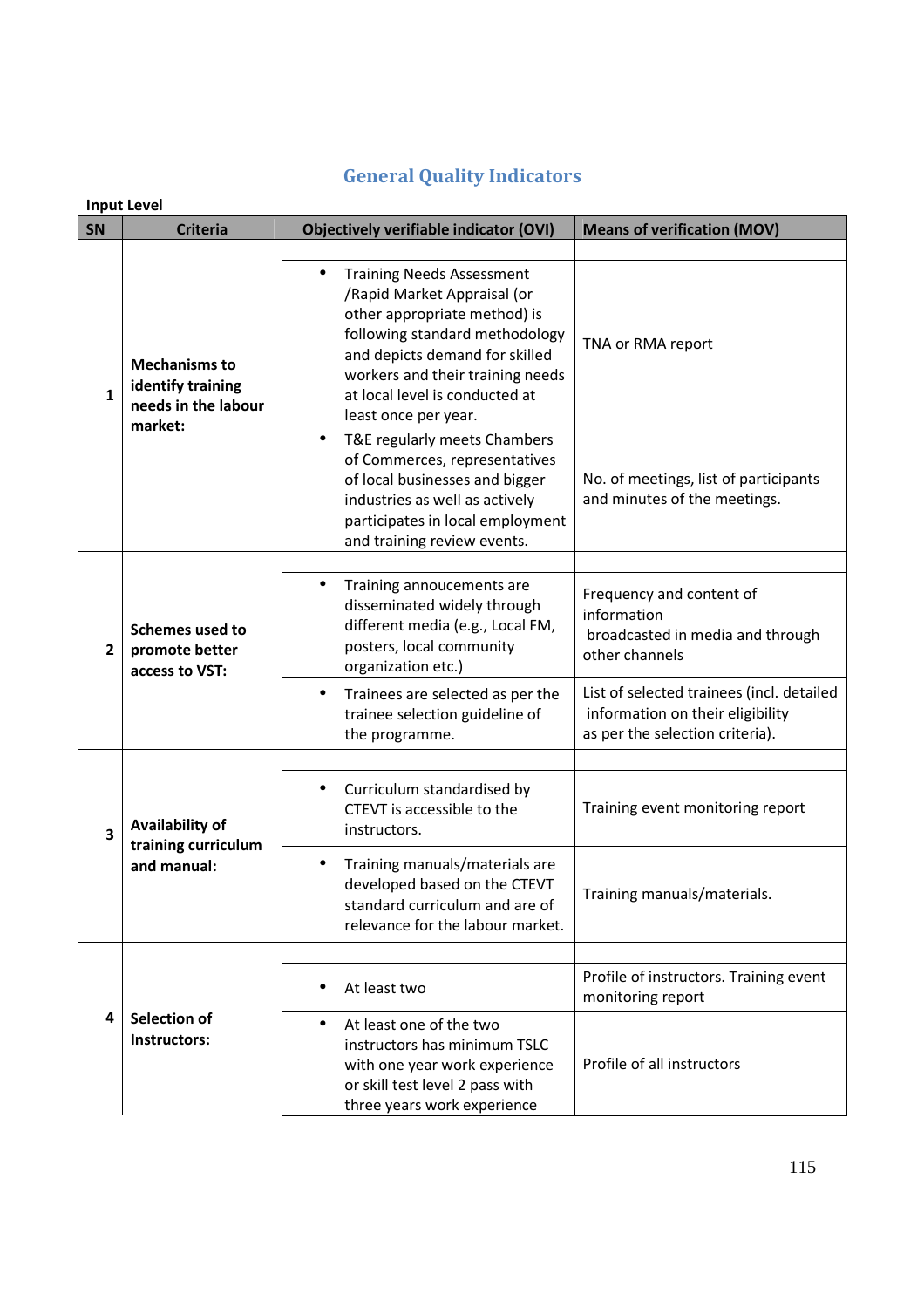|    |                                      | At least one of the two<br>instructors successfully<br>completed at least five day's<br>customized TOT for level 1 and<br>at least four days for elementary<br>level conducted by a nationally<br>recognised institute (such as<br>TITI) | Profile of all instructors      |
|----|--------------------------------------|------------------------------------------------------------------------------------------------------------------------------------------------------------------------------------------------------------------------------------------|---------------------------------|
|    |                                      | All instructors are oriented<br>$\bullet$<br>before training start on the<br>overall programme as well as<br>the use of the curriculum and<br>$manual(s)$ .                                                                              | Pre training orientation report |
|    |                                      |                                                                                                                                                                                                                                          |                                 |
| 5. | <b>Training Cycle</b><br>Management: | Timely preparation of training<br>$\bullet$<br>calender (start and end date of<br>training, OJT placement plan,<br>skill testing date, job placement<br>plan and post-training support<br>plan)                                          | Training calendar               |

#### **Process Level**

| <b>SN</b>    | <b>Criteria</b>                | <b>Objectively verifiable indicator (OVI)</b>                                                                                                                                     | <b>Means of verification (MOV)</b>                               |
|--------------|--------------------------------|-----------------------------------------------------------------------------------------------------------------------------------------------------------------------------------|------------------------------------------------------------------|
|              |                                |                                                                                                                                                                                   |                                                                  |
| $\mathbf{1}$ | Trainees'<br>participation:    | Trainees are with regards to<br>$\bullet$<br>gender, caste, ethnicity,<br>education level and<br>geographical origin from the<br>eligible target group.                           | Database of trainees                                             |
|              |                                | Maximum 20 per group                                                                                                                                                              | Database of trainees. Training event<br>monitoring report        |
|              |                                | Throughout the training at least<br>$\bullet$<br>80% of the trainees are<br>attending.                                                                                            | Trainee attendance sheet. Training<br>event<br>monitoring report |
|              |                                |                                                                                                                                                                                   |                                                                  |
| $\mathbf{z}$ | Involvement of<br>Instructors: | The trainee vs instructors' ratio<br>$\bullet$<br>is during theoretical training<br>maximum 20:1 and during<br>practical training maximum<br>10:1.                                | Training event monitoring report.<br>Training session plan       |
| 3.           | <b>Physical Facilities</b>     | Adequate facilities as specified<br>$\bullet$<br>in the training programme<br>document and fact sheet.<br>At least two clean toilets<br>$\bullet$<br>separate for male and female | Training event monitoring report                                 |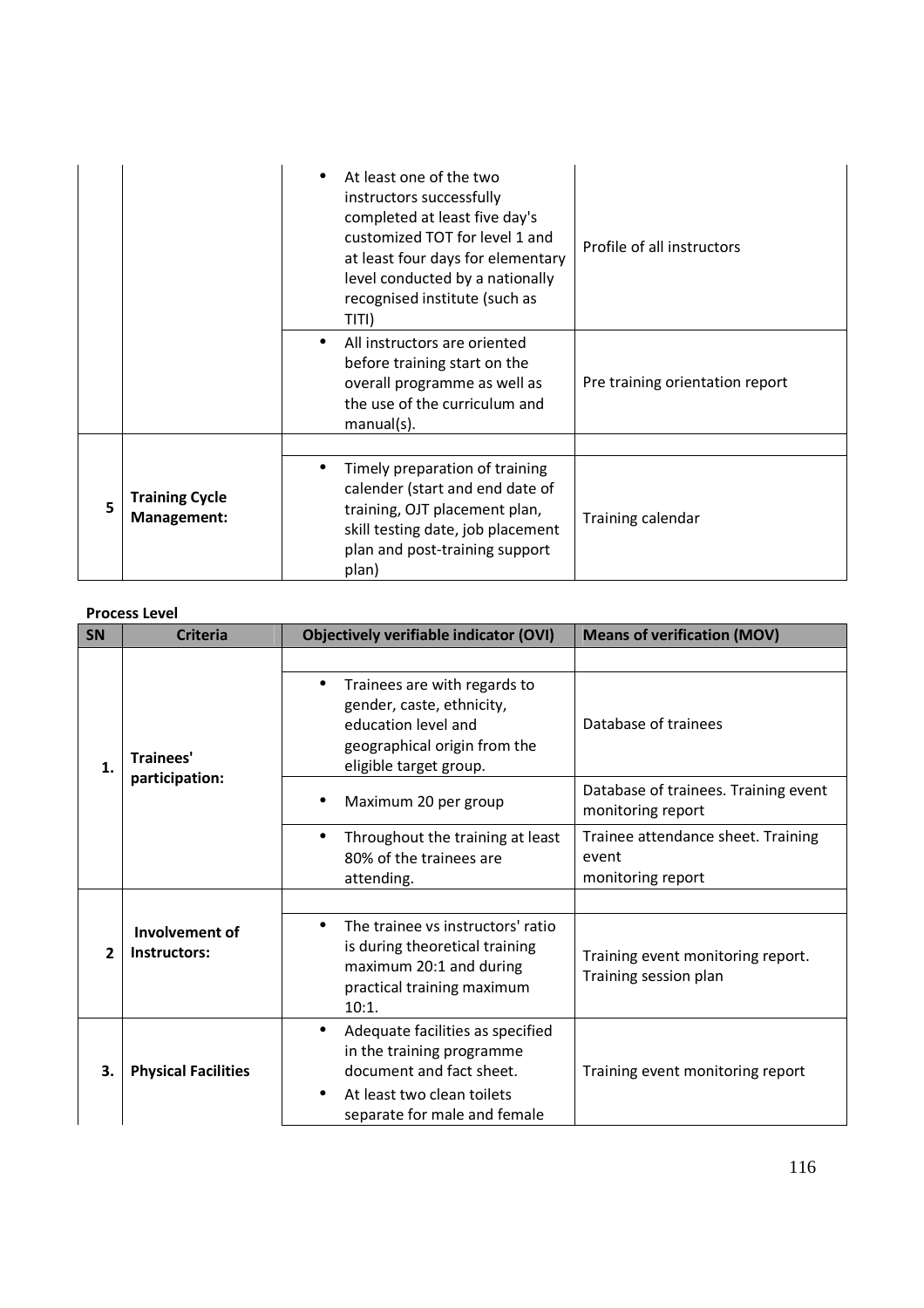|   |                                                               | with running water and soap.                                                                                                                                                                                                                                                                                                                                                       |                                                                                                          |
|---|---------------------------------------------------------------|------------------------------------------------------------------------------------------------------------------------------------------------------------------------------------------------------------------------------------------------------------------------------------------------------------------------------------------------------------------------------------|----------------------------------------------------------------------------------------------------------|
|   |                                                               | All tools and equipment have<br>appropriate safety measures.<br>Safety related information and<br>checklist posted at the lab/<br>workshop. Trainers and trainees<br>are instructed about health and<br>safety measures. First aid box<br>continuosly replenished, clearly<br>marked and accessible in the<br>workshop. Trainers are<br>instructed on how to provide<br>first aid. | Training event monitoring report.<br>Training session plan.                                              |
|   |                                                               | Ratio of theoretical and practical<br>$\bullet$                                                                                                                                                                                                                                                                                                                                    | Training event monitoring report.                                                                        |
| 4 |                                                               | classes is 20:80                                                                                                                                                                                                                                                                                                                                                                   | Training session plan.                                                                                   |
|   | <b>Provisions for</b><br>practical training                   | Each trainee practices all tasks<br>$\bullet$<br>on the respective equiment<br>and/ or with the tools specified<br>in the sector and occupation-<br>wise quality standards.                                                                                                                                                                                                        | Training event monitoring report.<br>Training session plan.                                              |
|   |                                                               | Each trainee participates in OJT,<br>$\bullet$<br>industrial practice, exposure<br>visits etc. as defined in the<br>standard curriculum.                                                                                                                                                                                                                                           | Training event monitoring report.<br>List of OJT placement, industrical<br>practice,<br>exposure visits. |
|   |                                                               |                                                                                                                                                                                                                                                                                                                                                                                    |                                                                                                          |
| 5 | <b>Provisions for soft</b><br>and business skills<br>training | Trainees have access to training<br>$\bullet$<br>on labour rights, HIV/ AIDS &<br>reproductive health, business<br>skills training, life skills training<br>and overseas orientation as per<br>their needs                                                                                                                                                                         | Training event monitoring report.<br>Training session plan.                                              |
|   |                                                               |                                                                                                                                                                                                                                                                                                                                                                                    |                                                                                                          |
| 6 | <b>Instructional Plan</b><br>and                              | Training is implemented in<br>$\bullet$<br>accordance with the training<br>calender.                                                                                                                                                                                                                                                                                               | Training event monitoring report.<br>Training calender.                                                  |
|   | Implementation:                                               | Lesson plan is developed based<br>$\bullet$<br>on curriculum and training<br>calender. Log book maintained.                                                                                                                                                                                                                                                                        | Training event monitoring report                                                                         |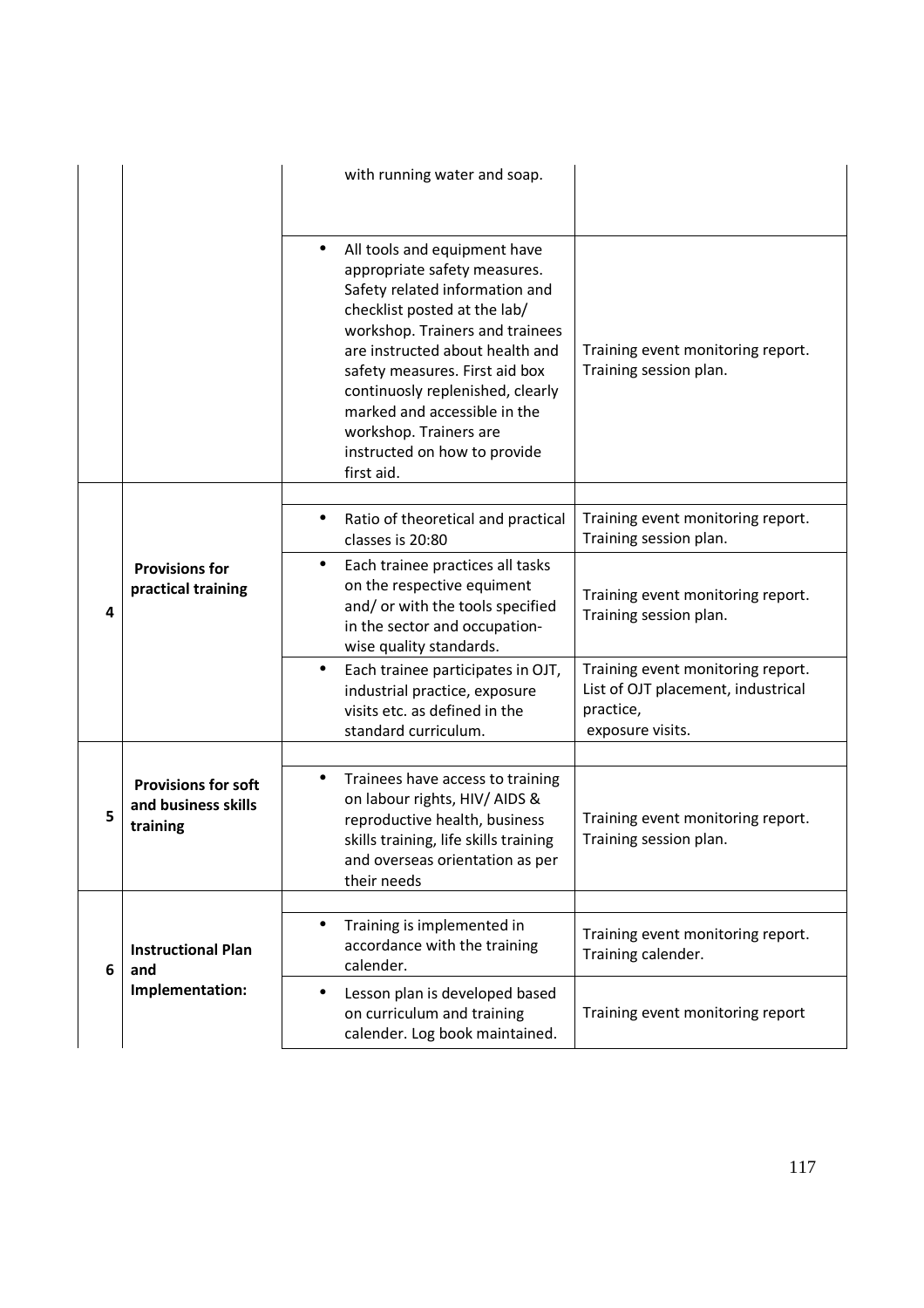|                                                             | Training follows the curriculum<br>standardised by CTEVT and the<br>respective manuals are used in<br>the classroom by the instructor<br>and trainees.                                          | Training session plan, Training event<br>monitoring report                          |
|-------------------------------------------------------------|-------------------------------------------------------------------------------------------------------------------------------------------------------------------------------------------------|-------------------------------------------------------------------------------------|
| <b>Provision of</b><br>placement and<br>counseling support: | Placement and counselling<br>$\bullet$<br>support in place with adequate                                                                                                                        | Monitoring report                                                                   |
|                                                             | staffing<br>Experts from employers invited<br>to trainee selection training and<br>skill test. Employers provide OJT<br>opportunities. Graduates are<br>employed immediately after<br>training. | Monitoring report, Employment &<br>Income<br>verification report                    |
|                                                             | Graduates are linked to financial<br>$\bullet$<br>institutions for access to loan/<br>seed money for entreprise<br>development                                                                  | Monitoring report, MOU between<br>training provider and financial<br>institution(s) |

### **Output Level**

| <b>SN</b> | <b>Criteria</b>                        | <b>Objectively verifiable indicator (OVI)</b>                        | <b>Means of verification (MOV)</b> |
|-----------|----------------------------------------|----------------------------------------------------------------------|------------------------------------|
|           | <b>Completion rate of</b><br>training: |                                                                      |                                    |
|           |                                        | Not more than 10% drop-outs<br>$\bullet$<br>among trainees           | Trainee database                   |
|           | <b>Skills testing</b>                  |                                                                      |                                    |
|           |                                        | At least 90% of the trainees<br>$\bullet$<br>attend the skills test. | NSTB skills test results           |
|           |                                        | At least 80% of the trainees pass<br>$\bullet$<br>the skills test.   | NSTB skills test results           |

**Outcome Level**

| SN | <b>Criteria</b>                       | Objectively verifiable indicator (OVI)                                                           | <b>Means of verification (MOV)</b>                    |
|----|---------------------------------------|--------------------------------------------------------------------------------------------------|-------------------------------------------------------|
|    |                                       |                                                                                                  |                                                       |
|    | <b>Placement rate of</b><br>graduates | From each training event at<br>$\bullet$<br>least 60% of the graduates are<br>employed.          | Income verification report/<br>Tracer study report    |
|    |                                       | Employed graduates earn at<br>$\bullet$<br>least the specified minimum<br>income (if specified). | Income verification report/ Tracer<br>study<br>report |
|    | <b>Utilization of</b>                 |                                                                                                  |                                                       |